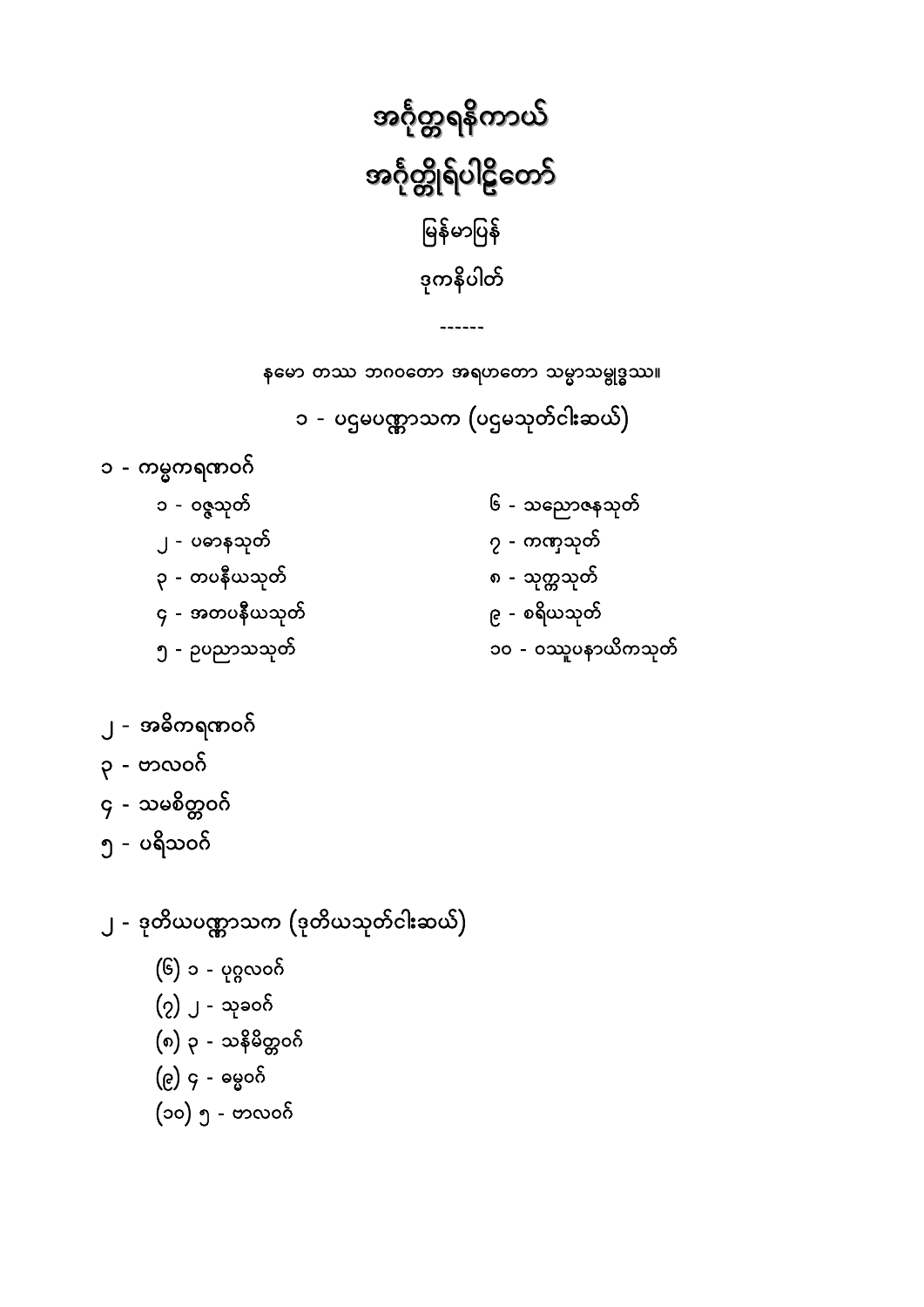ဒုကနိပါတ်

 $\frac{1}{2}$ 

<span id="page-1-0"></span>၃ - တတိယပဏ္ဏာသက (တတိယသုတ်ငါးဆယ်)

(၁၁) ၁ - အာသာဒုပ္ပဇဟဝဂ်

(၁၂) ၂ - အာယာစနဝဂ်

(၁၃) ၃ - ဒါနဝဂ်

(၁၄) ၄ - သန္တာရဝဂ်

၁ - ကောဓပေယျာလ

၃ - ၀ိနယပေယျာလ

၄ - ရာဂပေယျာလ

၂ - အကုသလပေယျာလ

(၁၅) ၅ - သမာပတ္တိဝဂ်

ဒုကနိပါတ် မာတိကာ ပြီး၏။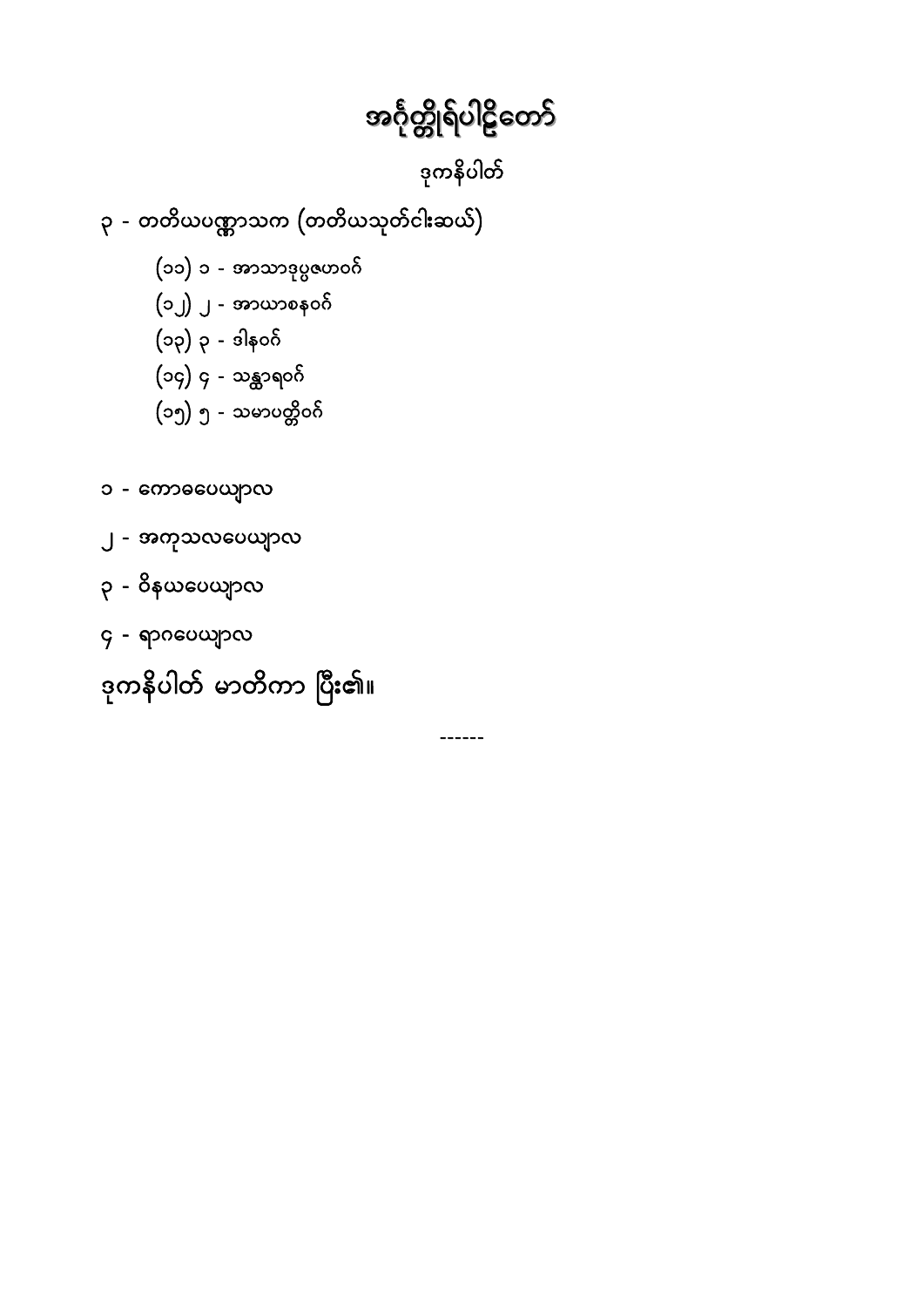<span id="page-2-0"></span>အင်္ဂုတ္တရနိကာယ် အင်္ဂုတ္တိုရ်ပါဠိတော် မြန်မာပြန် ဒုကနိပါတ်

နမောတသဘဂဝတော အရဟတော သမ္မာ သမ္ဗုဒ္ဓဿ

၁ - ပဌမပဏ္ဏာသက (ပဌမသုတ်ငါးဆယ်) === ၁ - ကမ္မကရကဏဝဂ် === ၁ - ဝဇ္ဇသုတ်

၁။ အကျွန်ုပ်သည် ဤသို့ ကြားနာခဲ့ရပါသည်။ အခါတပါး၌ မြတ်စွာ ဘုရားသည် သာဝတ္ထိပြည် အနာထပိဏ်သူဌေး၏ အရံဖြစ်သော ဇေတဝန်ကျောင်း၌ (သီတင်းသုံး) နေတော်မူ၏။ ထိုအခါ မြတ်စွာ ဘုရားသည် ရဟန်းတို့ကို "ရဟန်းတို့" ဟု ခေါ်တော်မူ၏။ ထိုရဟန်းတို့သည် "အသျှင်ဘုရား" ဟု မြတ်စွာဘုရားအား ပြန်ကြား လျှောက်ထားကုန်၏။ မြတ်စွာဘုရားသည် ဤစကားကို မိန့်တော်မူ၏ -

ရဟန်းတို့ အပြစ်တို့သည် ဤနှစ်မျိုးတို့တည်း။ အဘယ်နှစ်မျိုးတို့နည်းဟူမူ - မျက်မှောက်ဘဝ၌ ခိုးသူတို ဖမ်းဆီး၍ အမျိုးမျိုးသော နှိပ်စက် ညှဉ်းပန်းခြင်း ပြုစေသည်တို့ကို တွေမြင်၏။ နှင်တံတို့ဖြင့်<br>ရိုက်နှက်စေသည်တို့ကို၎င်း။ ကြိမ်လုံးတို့ဖြင့် ရိုက်နှက်စေသည်တို့ကို၎င်း။ တုတ်တိုတို့ဖြင့် ရိုက်နှက်စေ \_<br>သည်တို့ကို ၎င်း။ လက်ကိုဖြတ်စေသည်တို့ကို၎င်း။ ခြေကိုဖြတ်စေသည်တို့ကို၎င်း။ လက်ခြေတို့ကို ဖြတ်<br>စေသည်တို့ကို၎င်း။ နားကိုဖြတ်စေသည်တို့ကို၎င်း။ နှာခေါင်းကို ဖြတ်စေသည်တို့ကို၎င်း။ နားနှာခေါင်းတို့ ကို ဖြတ်စေသည်တို့ကို၎င်း။ ဦးထိပ်ကို ဖောက်ခွဲပြီးလျှင် ရဲရဲတောက်ပူသော သံတွေခဲကို ညှပ်ဖြင့်ယူ၍ ဦးခေါင်းထဲသို့ ထည့်လျက် ဦးနှောကို ပအုန်းရည်ကဲ့သို့ ကျိုက်ကျိုက်ဆူ၍ ကျအောင် နှိပ်စက်ညှဉ်းပန်း ခြင်း ပြုစေသည်တို့ကို၎င်း။ အထက်နှုတ်ခမ်း နားရင်းနှစ်ဖက်နှင့် လည်ပင်းတိုင်အောင် အရေကို လှီးဖြတ် ထားပြီးလျှင် ဆံပင်ကို တပေါင်းတည်း တုတ်ဖြင့် ရစ်ပတ်၍ ဆံပင်နှင့်တကွ ဦးရေကို ဆွဲဆောင့် ဆုတ်ခွါ၍ ကျောက်စရစ်ခဲများဖြင့် ပွတ်တိုက် ဆေးကြောကာ ဦးပြည့်ခေါင်းကို ခရုသင်း အဆင်းကဲ့သို့ ဖြစ်အောင်ပြုလျှက် နိုပ်စက်ညှဉ်းပန်းခြင်း ပြုစေသည်တို့ကို၎င်း။ ပါးစပ်ကို သံချွန်ဖြင့် ဖွင့်ထောက်၍ -<br>အတွင်း၌ မီးထွန်းကာ နေလကို ငုံထားသောရာဟု ခံတွင်းကဲ့သို့ ဖြစ်အောင်ပြုလျက် နှိပ်စက် ညှဉ်းပန်း ခြင်း ပြုစေသည်တို့ကို၎င်း။ တကိုယ်လုံး အဝတ်ပတ်ပြီးလျှင် ဆီလောင်း၍ မီးရှို့လျက် မီးပန်းကုံးကဲ့သို့ ျား ကျောင်း ကျောင်း နှင့် မြန်မာတို့ အမြင်း အမြစ်သည်တို့ကို၎င်း။ ထက်တို့ကို အဝတ်ပတ်ပြီးလျှင်<br>သီလောင်း၍ မီးရှို့လျက် လက်ဆီမီးတိုင်ကဲ့သို့ ဖြစ်အောင်ပြုလျက် နှိပ်စက်ညှဉ်းပန်းခြင်း ပြုစေသည်တို့<br>ကို၎င်း။ လည်ပင်းမှစ၍ အရေကို ခွာ လွန်ကြိုးနှင့် ဆွဲသဖြင့် မိမိအရေကို မိမိနင်းမိတိုင်း နင်းမိတိုင်း လဲ၍ လဲ၍ သွားအောင်ပြုလျက် နှိပ်စက် ညှဉ်းပန်းခြင်း ပြုစေသည်တို့ကို၎င်း။ လည်ပင်းမှစ၍ အရေကို ခွာပြီးလျှင် ခါးပေါ်၌ ထား၍၎င်း ခါးမှစ၍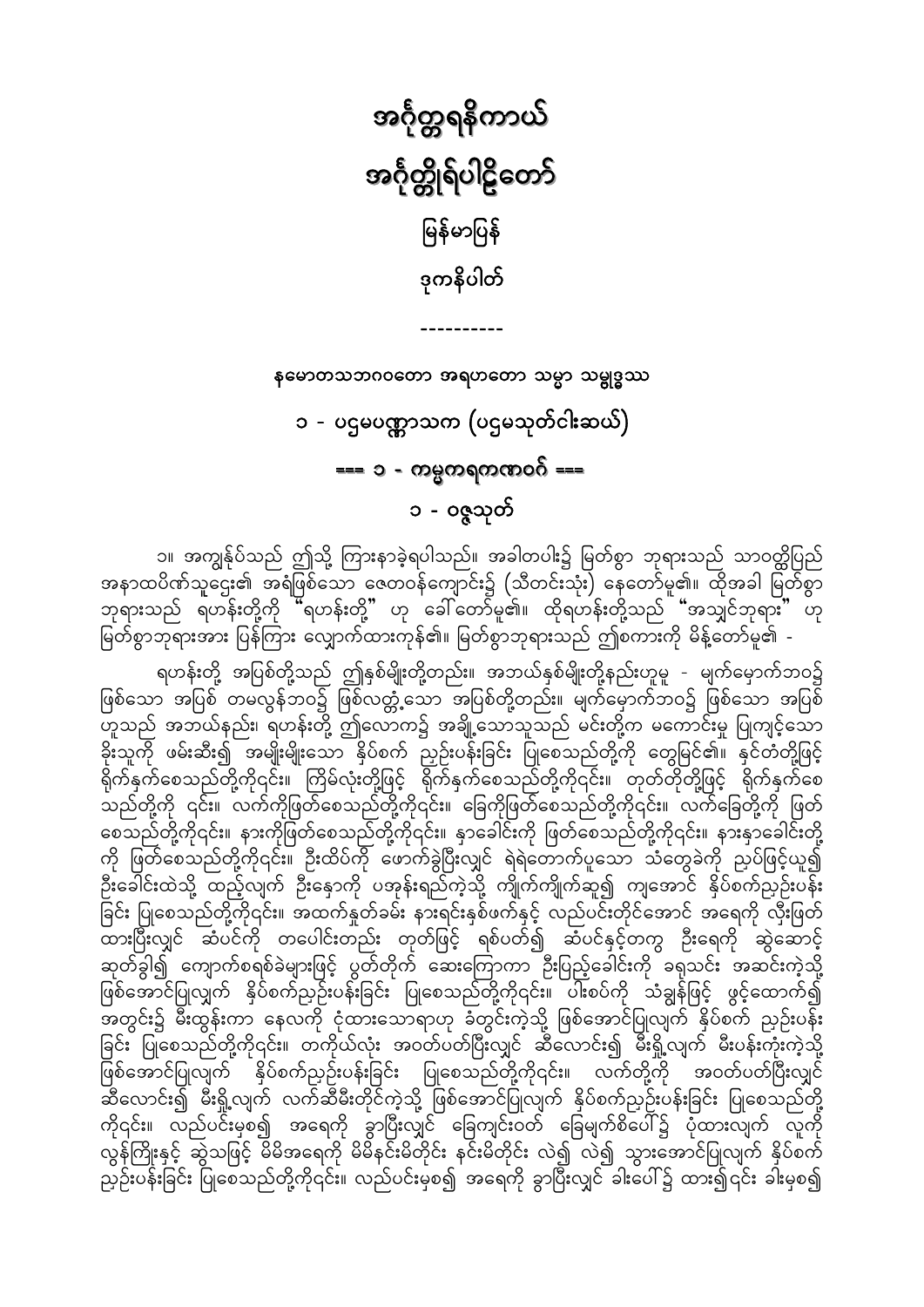အရေကို ခွာပြီးလျှင် ခြေကျင်းဝတ် ခြေမျက်စိပေါ်၌ ထား၍၎င်း အထက်ပိုင်း အရေဖြင့် အောက်ပိုင်း ကိုယ်ကို လျှော်တေအဝတ် ဝတ်သကဲ့သို့ ဖြစ်အောင် ပြုလျက် နှိပ်စက်ညဉ်းပန်းခြင်း ပြုစေသည်တို့ကို ၎င်း။ တံတောင်နှစ်ဖက် ဒူးနှစ်ဖက်တို့၌ သံထိပ်၊ သံထူးခတ်၍ သံချွန်လေးခုစိုက်လျက် မြေ၌တည်စေပြီး လျှင် သားကောင်ကို ဖုတ်ကင်သကဲ့သို့ ထက်ဝန်းကျင်မှ မီးဖြင့် ရှို့မြိုက်ကာ နှိပ်စက်ညှဉ်းပန်းခြင်း ပြုစေ ာ<br>သည်တို့ကို၎င်း။ နှစ်ဖက်အသွားရှိသော သံချိတ်တို့ဖြင့် အရေအကြော အသားတို့ကို ခြစ်ခွာလျက် နှိပ်စက်ညဉ်းပန်းခြင်း ပြုစေသည်တို့ကို၎င်း။ ကျဲပ်ပြားမျှ ကျပ်ပြားမျှ အရေအကြော အသားများ အတုံး -<br>အတစ် ပြတ်ကျအောင် ခါးမှစ၍ တကိုယ်လုံးကို ထက်စွာသော ပဲခွပ်တို့ဖြင့် ခုတ်ရွှေလျက် နှိပ်စက် ညဉ်းပန်းခြင်း ပြုစေသည်တို့ကို၎င်း။ ကိုယ်ကို တုတ်လက်နက်တို့ဖြင့် ရိုက်နှက်ပုတ်ခတ်ပြီးလျင် သဲ လျက် အရိုးချည်းသာ ကျန်သည့်တိုင်အောင် ပြုလျက် နှိပ်စက်ညဉ်းပန်းခြင်း ပြုစေသည်တို့ကို၎င်း။ မြေ၌ နံပါးတဖက်ဖြင့် အိပ်စေ၍ နားတစ်ဖက်မှ တစ်ဖက်သို့ ပေါက်အောင် သံတံကျင်လျှိုကာ မြေကြီးနှင့်တစပ် တည်း ရှိစေပြီးလျှင် ခြေထောက်မှကိုင်၍ တံခါးကျင်ကဲ့သို့ လှည့်လျက် နှိပ်စက်ညဉ်းပန်းခြင်း ပြုစေသည် တို့ကို၎င်း။ အရေအသားတို့ကို မပြတ်စေမူ၍ တင်းပုတ်တို့ဖြင့် အရိုးတို့ကို ထုရိုက်ကာ ဆံပင်တို့ကို ဆွဲကိုင် မြှောက်ပစ်လိုက်လျက် အသားစုချည်းသာ ဖြစ်သောအခါ ဆံပင်တို့ဖြင့်ပင် ချည်နှောင်ပြီးလျှင် တောက်ရိုးထုံးကဲ့သို့ ဖြစ်အောင် ပြုလျက် နှိပ်စက်ညဉ်းပန်းခြင်းကို ပြုစေသည်တို့ကို၎င်း။ ကျိုက်ကျိုက်ဆူ သော ဆီပူဖြင့် သွန်းလောင်းစေသည်တို့ကို၎င်း။ နှစ်ရက်သုံးရက် အစာငတ်ထား၍ အလွန်ဆာလောင် မွတ်သိပ်နေသော ခွေးတို့ကို ကိုက်စားစေသည်တို့ကို၎င်း အရှင်လတ်လတ် သံတံကျင်းလျှိုစေသည်တို့ကို ၎င်း။ သန်လျှက်ဖြင့် ဦးခေါင်းကို ဖြတ်စေသည်တို့ကို၎င်း (တွေ့မြင်ရ၏)။

ထိုသူအား ဤသို့သော ဆင်ခြင်ခြင်းသည် ဖြစ်၏ "အကြင်လို့ သဘောရှိကုန်သော မကောင်းမှု ကံတို့၏ အကြောင်းကြောင့် မကောင်းမှုကို ပြုကျင့်သော ခိုးသူကို မင်းတို့သည် ဖမ်းဆီး၍ အမျိုးမျိုးသော နှိပ်စက်ညဉ်းပန်းခြင်းတို့ကို ပြုစေကုန်၏။ နှင်တံတို့ဖြင့်လည်း ရိုက်နှက်စေကုန်၏။ ကြိမ်လုံးတို့ဖြင့်လည်း -<br>ရိုက်နှက်စေကုန်၏။ တုတ်တိုတို့ဖြင့်လည်း ရိုက်နှက်စေကုန်၏။ လက်ကိုလည်း ဖြတ်စေကုန်၏။ ခြေကို -<br>လည်း ဖြတ်စေကုန်၏။ လက်ခြေတို့ကိုလည်း ဖြတ်စေကုန်၏။ ဦးထိပ်ကို ဖောက်ခွဲပြီးလျှင် ရဲရဲတောက်ပူ သော သံတွေခဲကို ညှပ်ဖြင့်ယူ၍ ဦးခေါင်းထဲသို့ ထည့်လျက် ဦးနှောက်ကို ပအုန်းရည်ကဲ့သို့ ကျိုက်ကျိုက် ဆူ၍ ကျအောင် နှိပ်စက်ညှဉ်းပန်းခြင်းကိုလည်း ပြုစေကုန်၏။ အထက်နှုတ်ခမ်း နားရင်းနှစ်ဖက်နှင့် လည်ပင်းတိုင်အောင် အရေကိုလှီးဖြတ် ထားပြီးလျှင် ဆံပင်ကို တပေါင်းတည်းတုတ်ဖြင့် ရစ်ပတ်၍ ဆံပင် နှင့်တကွ ဦးရေကို ဆွဲဆောင့် ဆုတ်ခွာ၍ ကျောက်စရစ်ခဲများဖြင့် ပွတ်တိုက်ဆေးကြောကာ ဦးပြည်း ခေါင်းကို ခရုသင်း အဆင်းကဲ့သို့ ဖြစ်အောင် ပြုလျက် နှိပ်စက်ညှဉ်းပန်းခြင်းကိုလည်း ပြုစေကုန်၏။ ပါးစပ်ကို သံချွန်ဖြင့် ဖွင့်ထောက်၍ အတွင်း၌ မီးထွန်းလျက် နေလကို ငုံထားသော ရာဟုခံတွင်း ကဲ့သို့ ဖြစ်အောင်ပြုလျက် နှိပ်စက်ညှဉ်းပန်းခြင်းကိုလည်း ပြုစေကုန်၏။ လည်းပင်းမှစ၍ အရေကို ခွာပြီးလျှင် ခါးပေါ်၌ ထား၍၎င်း ခါးမှစ၍ အရေကိုခွာပြီးလျှင် ခြေကျင်းဝတ် ခြေမျက်စိပေါ်၌ ထား၍၎င်း အထက် ပိုင်းအရေဖြင့် အောက်ပိုင်းကိုယ်ကို လျှော်တေ အဝတ်ဝတ်သကဲ့သို့ ဖြစ်အောင်ပြုလျက် နှိပ်စက်ညှဉ်းပန်း ခြင်းကိုလည်း ပြုစေကုန်၏။ တံတောင်နှစ်ဖက် ဒူးနှစ်ဖက်တို့၌ သံထိတ်သံထုခတ်၍ သံချွန်လေးခုစိုက် လျက် မြေ၌တည်စေပြီးလျှင် သားကောင်ကို ဖုတ်ကင်းသကဲ့သို့ ထက်ဝန်းကျင်မှ မီးဖြင့် ရှို့မြိုက်ကာ နှိပ်စက်ညှဉ်းပန်းခြင်းကိုလည်း ပြုစေကုန်၏။ နှစ်ဖက်အသွားရှိသော သံချိတ်တို့ဖြင့် အရေအကြော အသားများ အတုံး အတစ် ပြုတ်ကျအောင် ခါးမှစ၍ တကိုယ်လုံးကို ထက်စွာသော ပဲခွပ်တို့ဖြင့် ခုတ်ရွေ လျက် နှိပ်စက်ညှဉ်းပန်းခြင်းကိုလည်း ပြုကုန်၏။ ကိုယ်ကို တုတ်လက်နက်တို့ဖြင့် ရိုက်နှက်ပုတ်ခတ်ပြီး လျှင် သဲ ဆပ်ပြာရည် ပက်ကာ ဆတ်သွားသီးဖြင့် ပွတ်တိုက်၍ အရေအကြော အသားတို့ကို အရည် …<br>ပျော်ကျစေလျက် အရိုးချည်းသာ ကျန်သည့်တိုင်အောင် ပြုလျက် နှိပ်စက်ညှဉ်းပန်းခြင်းကိုလည်း ပြုစေ ကုန်၏။ မြေ၌ နံပါးတဖက်ဖြင့်လျှင် ခြေထောက်မှ ကိုင်၍ တံခါးကျင်ကဲ့သို့ လှည့်လျက် နိုပ်စက်ညှဉ်းပန်း ြင်းကိုလည်း ပြုစေကုန်၏။ အရေအသားတို့ကို မပြတ်စေမူ၍ တင်းပုတ်တို့ဖြင့် အရိုးတို့ကို ထုရိုက်ကာ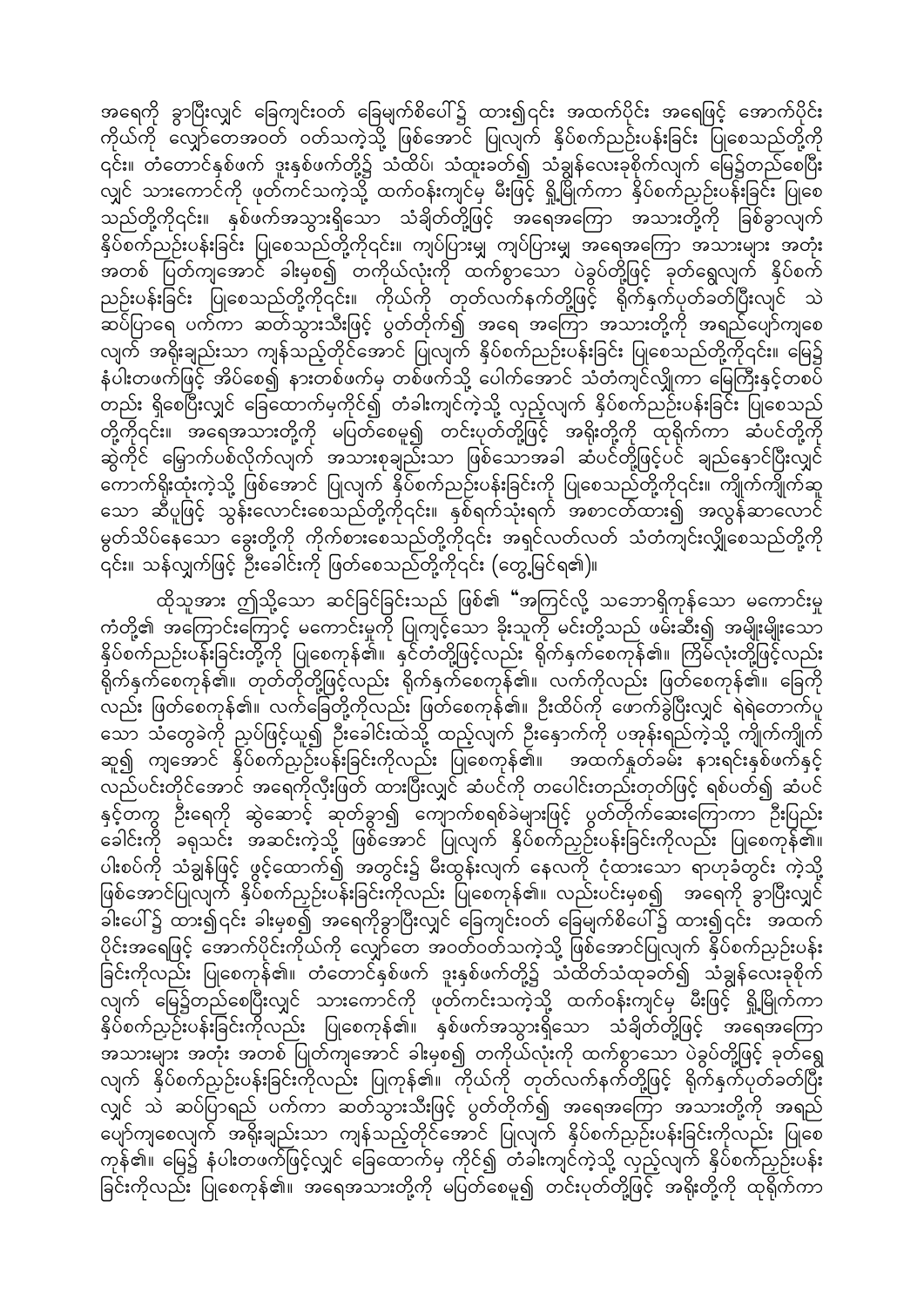ဆံပင်တို့ကို ဆွဲကိုင်မြှောက်ပစ်လိုက်လျက် အသားစုချည်းသာ ဖြစ်သောအခါ ဆံပင်တို့ဖြင့်ပင် ချည်နှောင် ပြီးလျှင် ကောက်ရိုးထုံးကဲ့သို့ ဖြစ်အောင်ပြုလျက် နှိပ်စက်ညှဉ်းပန်းခြင်းကိုလည်း ပြုစေကုန်၏။ ကျိုက် လောင်မွတ်သိပ်နေသော မွေးတို့ကိုလည်း ကိုက်စားစေကုန်၏။ အရှင်လတ်လတ် သံတံကျင်းလည်း လျိုစေကုန်၏။ သန်လျှက်တို့ဖြင့်လည်း ဦးခေါင်းကို ဖြတ်စေကုန်၏။ ငါသည်လည်း ဤသို့ သဘောရှိ သော မကောင်းမှုကို ပြုငြားအံ့၊ ငါ့ကိုလည်း မင်းတို့ဖမ်းဆီး၍ သဘောရှိသော အမျိုးမျိုးသော နှိပ်စက် ညှဉ်းပန်းခြင်းတို့ကို ပြုစေကုန်ရာ၏။ နှင်တံတို့ဖြင့်လည်း ရိုက်နှက်စေကုန်ရာ၏။ သန်လျှက်ဖြင့်လည်း မြို့<br>ဦးခေါင်းကို ဖြတ်စေကုန်ရာ၏" ဟု (ဆင်ခြင်၏)။ ထိုသူသည် မျက်မှောက်ဘဝ၌ ဖြစ်သော အပြစ်မှ ကြောက်သည် ဖြစ်၍ သူတပါးတို့၏ ပစ္စည်းဥစ္စာ ထုပ်ကိုလုယက် ခိုးယူ၍မသွား။ ရဟန်းတို့ ဤအပြစ်ကို မျက်မှောက်ဘဝ၌ ဖြစ်သော အပြစ်ဟု ဆိုအပ်၏။

ရဟန်းတို့ တမလွန်ဘဝ၌ ဖြစ်လတ္တံသော အပြစ်သည် အဘယ်နည်း။ ရဟန်းတို့ ဤလောက၌<br>အချို့သော သူသည် ဤသို့ ဆင်ခြင်း၏။ "ကိုယ်ဖြင့်ပြုအပ်သော မကောင်းသော အကျင့်၏ အကျိုး သည် တမလွန် ဘဝ၌ ဆင်းရဲသော ယုတ်ညံ့သော အကျိုးဖြစ်၏ နှုတ်ဖြင့် ပြုအပ်သော မကောင်းသော အကျင့်၏ အကျိုးသည် တမလွန်ဘဝ၌ ဆင်းရဲသော ယုတ်ညံ့သော အကျိုးဖြစ်၏။ နှတ်ဖြင့် ပြုအပ်သော မကောင်းသော အကျင့်၏ အကျိုးသည် တမလွန်ဘဝ၌ ဆင်းရဲသော ယုတ်ညံ့သော အကျိုးဖြစ်၏။ စိတ် ဖြင့် ကြံစည်အပ်သော မကောင်းသော အကျင့်၏ အကျိုးသည် တမလွန်ဘဝ၌ ဆင်းရဲသော ယုတ်ညံ့ သော အကျိုးဖြစ်၏။ ငါသည်လည်း ကိုယ်ဖြင့် မကောင်းသော အကျင့်ကို ကျင့်ငြားအံ့၊ နှုတ်ဖြင့် မကောင်းသော အကျင့်ကို ကျင့်ငြားအံ့၊ စိတ်ဖြင့် မကောင်းသော အကျင့်ကို ကျင့်ငြားအံ့၊ ငါသည် ကိုယ်ခန္ဓာပျက်စီး၍ သေပြီးသည်မှနောက်၌ ချမ်းသာကင်းရာ မကောင်းသော လားရာ ပျက်စီး၍ ကျရာ ဖြစ်သော ငရဲသို့ မရောက်ရာသော အကြောင်းသည် အဘယ်မှာ ရှိပါအံ့နည်း" ဟု (ဆင်ခြင်၏)။ ထိုသူ သည် တမလွန်ဘဝ၌ ဖြစ်လတ္တံ့သော ဘေးကို ကြောက်သည်ဖြစ်၍ ကိုယ်ဖြင့် ပြုအပ်သော မကောင်း သော အကျင့်ကို ပယ်စွန့်၍ နှိတ်ဖြင့် ပြုအပ်သော ကောင်းသော အကျင့်ကို ဖြစ်စေ၏။ စိတ်ဖြင့်<br>ပြုအပ်သော မကောင်းသော အကျင့်ကို ပယ်စွန့်၍ စိတ်ဖြင့် ပြုအပ်သော ကောင်းသော အကျင့်ကို ပြ<br>ဖြစ်စေ၏၊ မိမိကိုယ်ကို စင်ကြယ်စွာ စောင့်ရှောက်၏။ ရဟန်းတို့ ဤအပြစ်ကို တမလွန်ဘဝ၌ ဖြစ်လတ္တံ့ ်<br>သော အပြစ်ဟူ၍ ဆိုအပ်၏။ ရဟန်းတို့ အပြစ်တို့သည် ဤနှစ်မျိုးတို့တည်း။

ရဟန်းတို့ ထို့ကြောင့် ဤသာသနာတော်၌ "မျက်မှောက်ဘဝ၌ ဖြစ်သော အပြစ်ကို ကြောက်ကုန် အံ့၊ တမလွန်ဘဝ၌ ဖြစ်လတ္တံ့သော အပြစ်ကို ကြောက်ကုန်အံ့၊ အပြစ်ကို ကြောက်သောသူ ဘေးကို မြင်သော သူတို့ ဖြစ်ကုန်အံ့" ဟု (ကျင့်ရမည်)။ ရဟန်းတို့ ဤသို့လျှင် သင်တို့ကျင့်ရမည်။ ရဟန်းတို့ -<br>အပြစ်ကို ကြောက်သူ ဘေးကိုမြင်သော သူသည် အလုံးစုံသော အပြစ်တို့မှ လွတ်အံ့သော အကျိုးကိုသာ မချွတ်ရလိမ့်မည်ဟု (မြှော်လင့်အပ်)၏ဟု (မိန့်တော်မူ၏)။

ပဌမသုတ်။

 $\frac{1}{2}$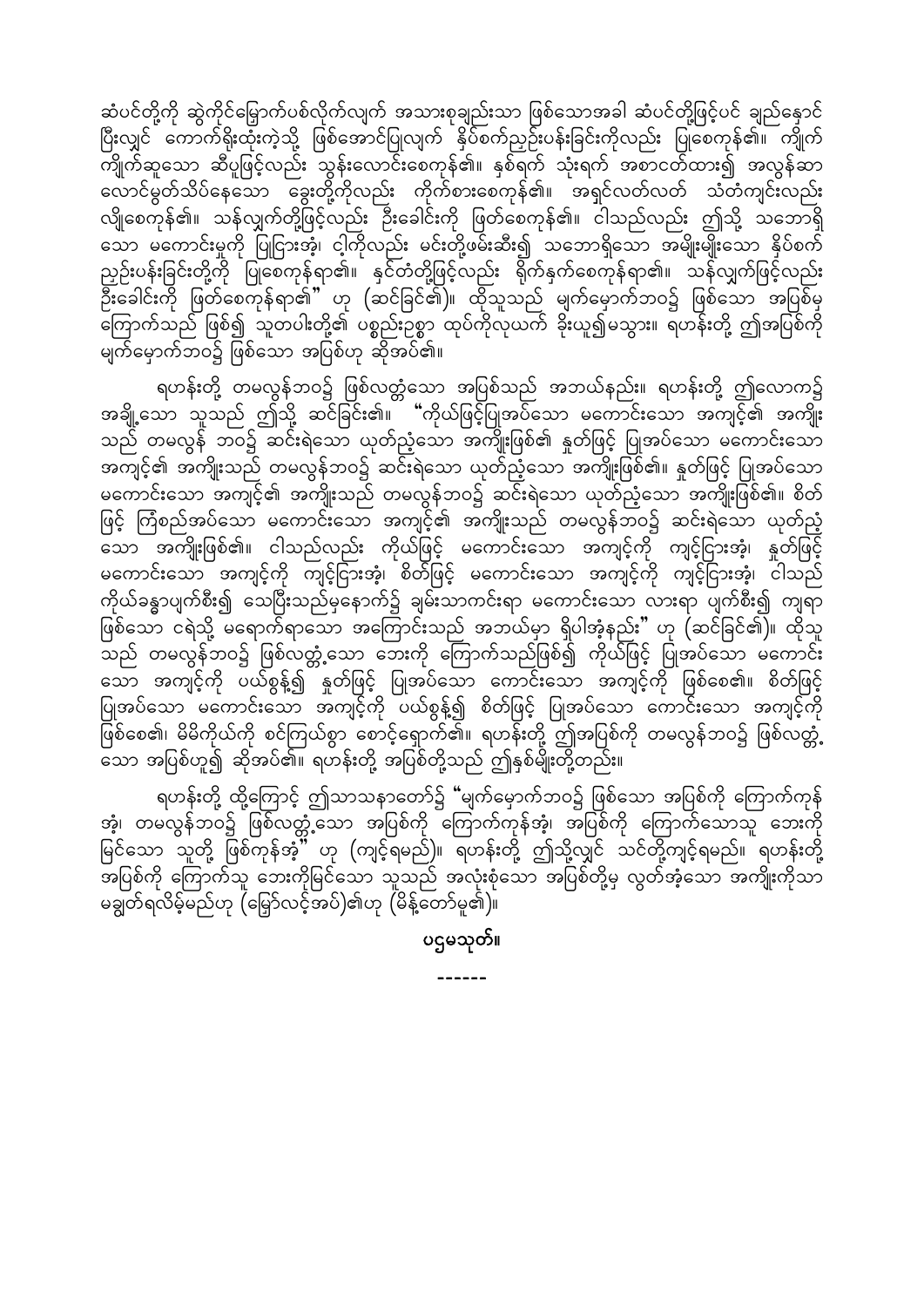## === ၁ - ကမ္မကရကဏဝဂ် ===

၂ - ပဓာနသုတ်

<span id="page-5-0"></span>၂။ ရဟန်းတို့ လောက၌ ဖြစ်စေနိုင်ခဲကုန်သော အားထုတ်ခြင်းတို့သည် ဤနှစ်မျိုး တို့တည်း။ .<br>အဘယ် နှစ်မျိုး တို့နည်း ဟူမူ- အိမ်၌ နေကုန်သော လူတို့၏ သင်္ကန်း၊ ဆွမ်း၊ ကျောင်း သူနာ၏ .<br>ကင်းလွတ်ရာ နိဗ္ဗာန် အကျိုးငှာ အားထုတ်ခြင်းတို့ တည်း။ ရဟန်းတို့ ဖြစ်စေနိုင်ခဲ့ကုန်သော အားထုတ်ခြင်းတို့သည် ဤနှစ်မျိုး တို့ပေတည်း။ ရဟန်းတို့ လောက၌ ဤအားထုတ်ခြင်းနှစ်မျိုးတို့တွင် သောမူသမြားတို့သည် အားထုတ်ကြတုန် အံ့" ဟု ကျင့်ရမည်။ ရဟန်းတို့ သင်တို့သည် အမြတ်ဆုံးပေတည်း။<br>ရဟန်းတို့ ထို့ကြောင့် ဤသာသနာ တော်၌ "အလုံးစုံသော ဥပဓိတို့မှ ကင်းလွတ်ရာ နိဗ္ဗာန် အကျိုးငှာ<br>အားထုတ်ခြင်းကို အားထုတ်ကြကုန် အံ့" ဟု ကျင့် ကျင့်ရမည်ဟု (မိန့်တော်မူ၏)။

ဒုတိယသုတ်

 $- - - - - -$ 

# အင်္ဂုတ္တိုရ်ပါဠိတော်

=== ၁ - ကမ္မကရကဏဝဂ် ===

### ၃ - တပနီယသုတ်

၃။ ရဟန်းတို့ ပူပန်စေတတ်ကုန်သော တရားတို့သည် ဤနှစ်မျိုး တို့တည်း။ အဘယ် နှစ်မျိုး တို့ နည်း ဟူမူ- ရဟန်းတို့ ဤလောက၌ အချို့သော သူသည် ကာယဒုစရိုက်ကို ပြုကျင့်၏ ကာယသုစရိုက်<br>ကို မပြုကျင့်။ ဝစီဒုစရိုက်ကို ပြုကျင့်၏။ ဝစီသုစရိုက်ကို မပြုကျင့်။ မနောဒုစရိုက်ကို ပြုကျင့်၏ မနော "ငါသည် မနောသုစရိုက်ကို မပြုကျင့်မိ "ဟု ပူပန်၏။ ရဟန်းတို့ ပူပန်စေတတ်သော တရားတို့သည် ဤ နှစ်မျိုး တည်းဟု (မိန့်တော်မူ၏)။

တတိယသုတ်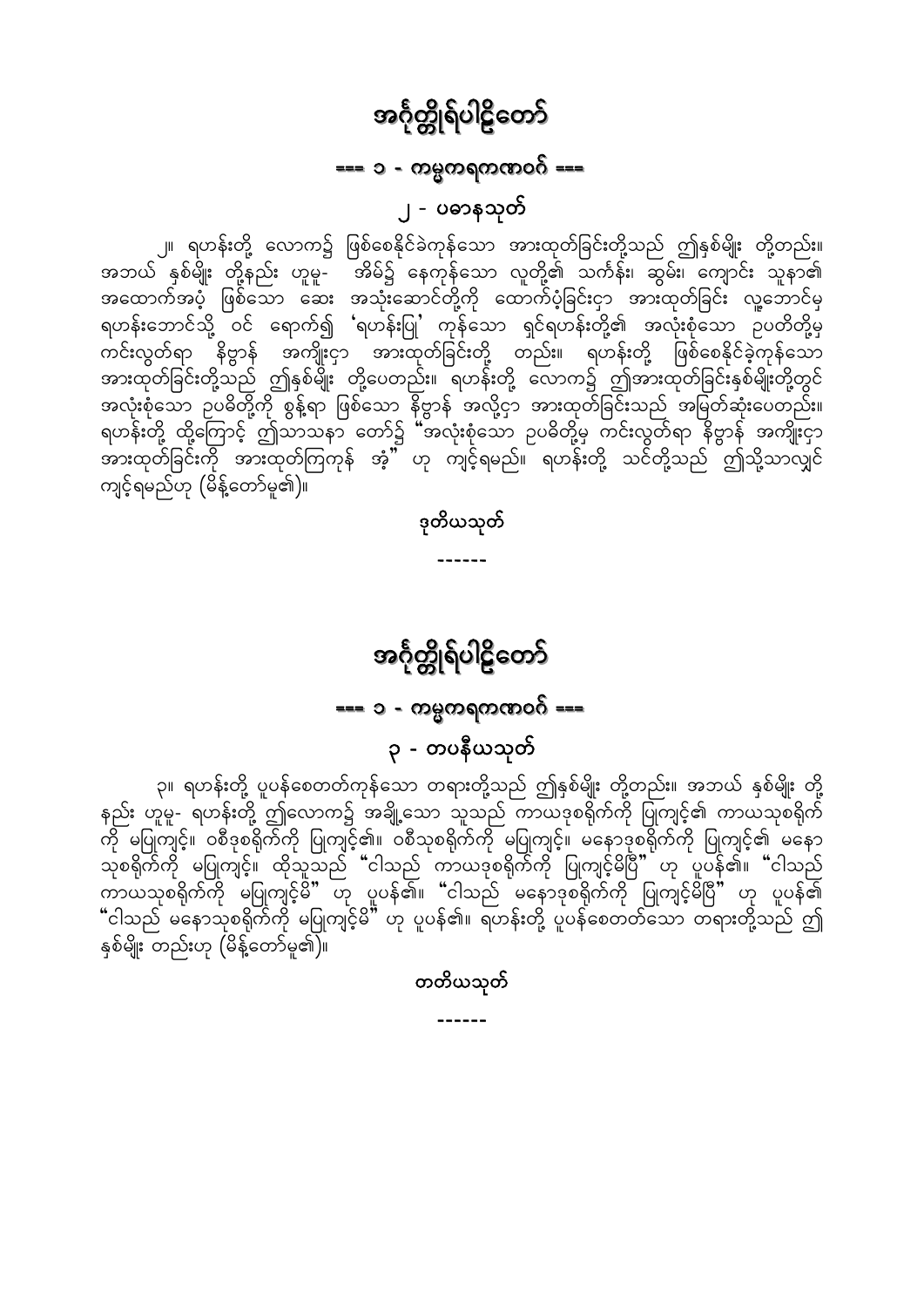=== ၁ - ကမ္မကရကဏဝဂ် ===

၄ - အတပနီယသုတ်

<span id="page-6-0"></span>၄။ ရဟန်းတို့ မပူပန်စေတတ်ကုန်သော တရားတို့သည် ဤနှစ်မျိုး တို့တည်း။ အဘယ် နှစ်မျိုး<br>တို့နည်း ဟူမူ - ရဟန်းတို့ ဤလောက၌ အချို့သော သူသည် ကာယသုစရိုက်ကို ပြုကျင့်၏၊ ကာယ ုး ၊ ၂<br>ဒုစရိုက်ကို မပြုကျင့်။ ဝစီသုစရိုက်ကို ပြုကျင့်၏။ ဝစီဒုစရိုက်ကို မပြုကျင့် မနောသုစရိုက်ကို ပြုကျင့်၏<br>မနောဒုစရိုက်ကို မပြုကျင့်။ ထိုသူသည် "ငါသည် ကာယဒုစရိုက်ကို ပြုကျင့်မိပြီ" ဟု မပူပန်။ "ငါသည် ဝစီဒုစရိုက်ကို မပြုတျင့်မိ" ဟု မပူပန်၊ "ငါသည် မနောသုစရိုက်ကို ပြုကျင့်မိပြီ" ဟု မပူပန်။ "ငါသည် မနောဒုစရိုက်ကို မပြုကျင့်မိ"်ဟု မပူပန်။ ရဟန်းတို့ မပူပန်စေတတ်ကုန်သော တရားတို့သည် ဤနှစ်မျိုး တို့တည်းဟု (မိန့်တော်မူ၏)။

အင်္ဂုတ္တိုရ်ပါဠိတော်

စတုတ္ထသုတ်

=== ၁ - ကမ္မကရကဏဝဂ် ===

၅ - ဥပညာသသုတ်

၅။ ရဟန်းတို့ (ဈာန်ဩဘာသ နိမိတ် မျှလောက်သော) ကုသိုလ်တရားတို့၌ မရောင့်ရဲခြင်း နှင့် (အရဟတ္တမဂ်ဉာဏ် သဗ္ဗညုတဉာဏ် နိဗ္ဗာန်ရောက်အောင်) အားထုတ်လုံ့လပြုရာ၌ မဆုတ်နစ်ခြင်း ့ ၊ ၈ – စီပြီး – စီပြီး – စီပြီး – စီပြီး – စီပြီး – စီပြီး – စီပြီး – စီပြီး – စီပြီး – စီပြီး<br>ဟူသော ဤတရားနှစ်မျိုးတို့၏ ဂုဏ်ကို ငါသည် ကပ်ရောက်၍သိပြီ။ ရဟန်းတို့ ငါသည် "ခန္ဓာကိုယ်၌ အရေ အကြော အရိုးသာ ကြွင်းလိုလျှင် ကြွင်းစေတော့ အသား အသွေးသည် ခန်းခြောက်လိုလျှင် ခန်းခြောက် စေတော့၊ ယောက်ျားတို့၏ စွမ်းအား ယောက်ျားတို့၏ လုံ့လ ယောက်ျားတို့၏ ဉဿာဟဖြင့် -<br>ရောက်အပ်သော အရဟတ္တမဂ်ဉာဏ် သဗ္ဗညုတဉာဏ် နိဗ္ဗာန်သို့ မရောက်သေးသမျှ အားထုတ်အပ်သော<br>ဝီရိယ၏ ဆုတ်နစ်ခြင်းသည် မဖြစ်လတ္တံ့" ဟု ဆုတ်နစ်ခြင်း မရှိမူ၍ အားထုတ်၏။ ရဟန်းတို့ ထိုငါသည် ာ<br>အရဟတ္တမဂ်ဉာဏ် သဗ္ဗညုတဉာဏ်ကို မမေ့မလျော့ အားထုတ်ခြင်းဖြင့် ရောက်အပ်ပြီ၊ အတုမရှိသော ယောဂတရားတို့၏ ကုန်ရာဖြစ်သော အရဟတ္တဖိုလ် နိဗ္ဗာန်ကို မမေ့မလျော့ အားထုတ်ခြင်းဖြင့် ရောက် .<br>အပ်ပြီ။ ရဟန်းတို့ သင်တို့သည်လည်း "ခန္ဓာကိုယ်၌ အရေအကြော အရိုးသာ ကြွင်းလိုလျှင် ကြွင်းစေ တော့၊ အသား အသွေးသည် ခန်းခြောက်လိုလျှင် ခန်းခြောက်တော့ ယောက်ျားတို့၏ လုံ့လ ယောက်ျားတို့ ၏ ဥဿာဟဖြင့် ရောက်အပ်သော ဈာန်မဂ်ဖိုလ် နိဗ္ဗာန်သို့ မရောက်သေးသမျှ အားထုတ်ကြကုန်လော့။ ရဟန်းတို့ သင်တို့သည် လူ့ဘောင်မှ ရဟန်းဘောင်သို့ ကောင်းစွာ ဝင်ရောက်သော အမျိုးသားတို့ လိုလားအပ်သော အကျင့်မြတ်၏ အဆုံးဖြစ်သော အတုမရှိသော အရဟတ္တဖိုလ်သို့ မကြာမီ ယခုဘဝ၌ ပင် ထူးသောဉာဏ်ဖြင့် ကိုယ်တိုင် မျက်မှောက်ပြုလျက် ရောက်၍ နေရကုန်လတ္တံ့။ ရဟန်းတို့ ထို့ကြောင့် ခန္ဓာကိုယ်၌ "အရေ အကြော အရိုးသာ ကြွင်းစေတော့၊ အသား အသွေးသည် ခန်းခြောက်စေတော့၊ ယောက်ျားတို့၏ စွမ်းအား ယောက်ျားတို့၏ လုံ့လ ယောက်ျားတို့၏ ဉဿာဟဖြင့် ရောက်အပ်သော ဈာန်မဂ်ဖိုလ် နိဗ္ဗာန်သို့ မရောက်သေးသမျှ အားထုတ်ခြင်း ဝီရိယ၏ ဆုတ်နစ်ခြင်းသည် မဖြစ်လတ္တံ့" ဟု ကျင့်ရမည်။ ရဟန်းတို့ သင်တို့သည် ဤသို့သာလျှင် ကျင့်ရမည်ဟု (မိန့်တော်မူ၏)။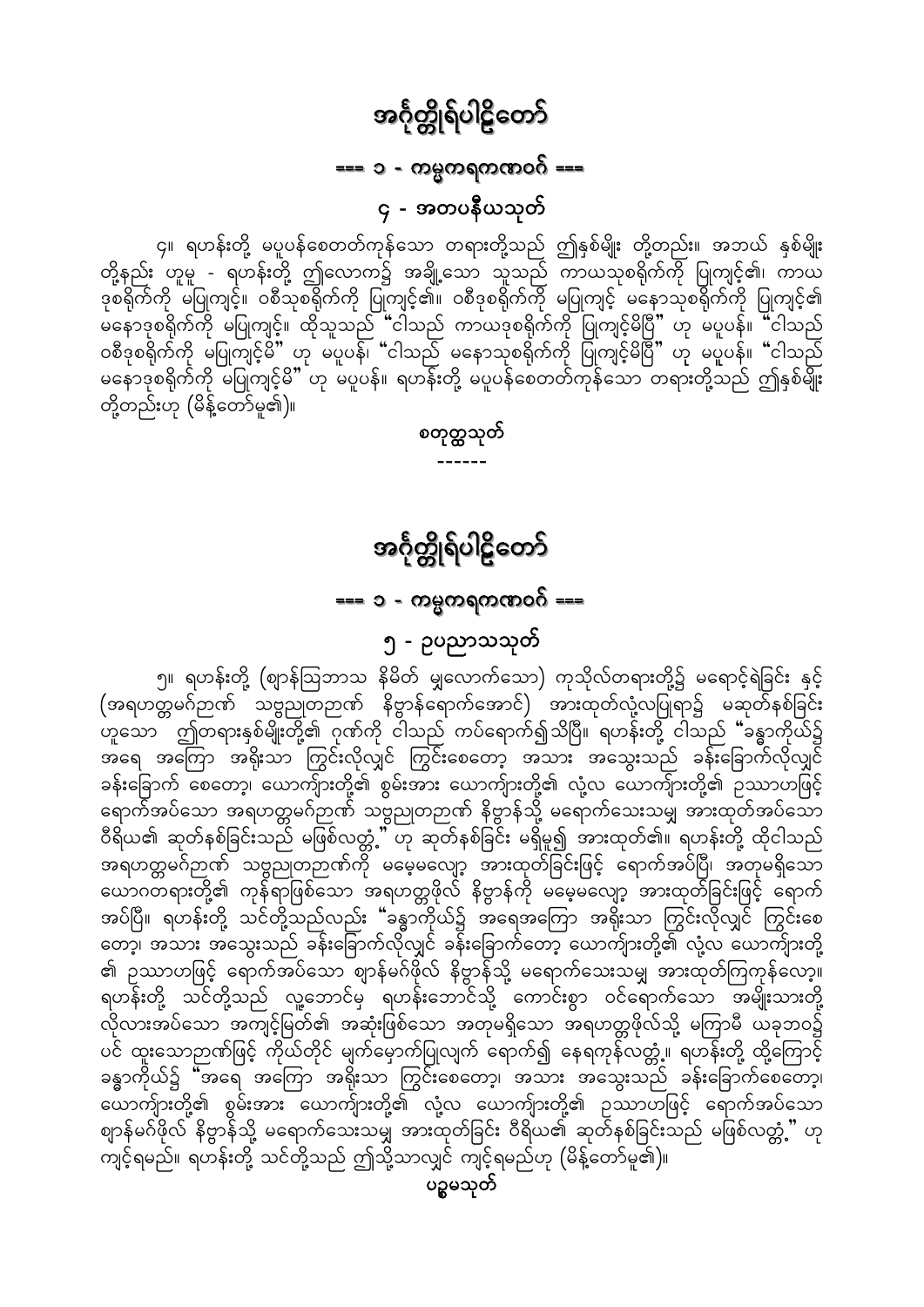#### ဆဋ္ဌမသုတ်

၈။ ရဟန်းတို့ ဖြူစင်သော တရားတို့သည် ဤနှစ်မျိုးတို့တည်း။ အဘယ်နှစ်မျိုးတို့နည်းဟူမူ-မကောင်းမှုမှ ရှက်ခြင်း 'ဟီရိ' ၎င်း မကောင်းမှုမှ ထိတ်လန့်ခြင်း 'ဩတ္တပ္ပ' ၎င်းတို့တည်း။ ရဟန်းတို့<br>ဖြူစင်ကုန်သော တရားတို့သည် ဤနှစ်မျိုးတို့ပေတည်းဟု (မိန့်တော်မူ၏)။

၈ - သုတ္တသုတ်

#### သတ္တမသုတ်

၇။ ရဟန်းတို့ မည်ညစ်သော တရားတို့သည် ဤနှစ်မျိုးတို့တည်း။ အဘယ်နှစ်မျိုးတို့နည်း ဟူမူ-<br>မကောင်းမှုမှ မရှက်ခြင်း 'အဟိရိက' ၎င်း မကောင်းမှုမှ မထိတ်လန့်ခြင်း 'အနောတ္တပွ' ၎င်းတို့ တည်း။ ႜ<br>ရဟန်းတို့ မည်းညစ်ကုန်သော တရားတို့သည် ဤနှစ်မျိုးပေတည်း ဟု (မိန့်တော်မူ၏)။

#### ၇ - ကဏှသုတ်

ဆဋ္ဌသုတ်။

<span id="page-7-0"></span>၆။ ရဟန်းတို့ တရားတို့သည် ဤနှစ်မျိုးတို့တည်း။ အဘယ်နှစ်မျိုးတို့နည်းဟူမူ - သံယောဇဉ် ၏<br>အကြောင်း ဖြစ်ကုန်သော တရားတို့၌ သာယာသောအားဖြင့် အဖန်ဖန် ရှုခြင်း၎င်း၊ သံယောဇဉ်တို့၏ အကြောင်း ဖြစ်ကုန်သော တရား<u>တို့</u>၌ ငြီးငွေ့သောအားဖြင့် အဖန်ဖန် ရှုခြင်း၎င်း၊ ဤနှစ်မျိုးတို့တည်း။ ရဟန်းတို့ သံယောဇဉ်တို့၏ အကြောင်း ဖြစ်ကုန်သော တရားတို့၌ သာယာသောအားဖြင့် ရှုသည်ဖြစ်၍ တွေဝေခြင်း 'မောဟ' ကို မပယ်ဖျောက်နိုင်၊ ရာဂ၊ ဒေါသ မောဟကို မပယ်ဖျောက်နိုင်သည်ရှိသော် ပဋိသန္ဓေနေခြင်း အိုခြင်း သေခြင်း စိုးရိမ်ခြင်း ငိုကြွေးမြည်တမ်းခြင်း ဆင်းရဲခြင်း နှလုံးမသာယာခြင်း<br>ပြင်းစွာပင်ပန်းခြင်းတို့မှ မလွတ်ကင်းနိုင်၊ ဝဋ်ဆင်းရဲမှ မလွတ်မြောက်နိုင်ဟု ငါဆို၏။ ရဟန်းတို့ သံယော ု<br>ဇဉ်တို့၏ အကြောင်းဖြစ်ကုန်သော တရားတို့၌ ငြီးငွေ့သောအားဖြင့် အဖန်ဖန် ရှုသည် ဖြစ်၍ နေသော<br>သူသည် တပ်မက်ခြင်း 'ရာဂ' ကို ပယ်စွန့်နိုင်၏ ပြစ်မှားခြင်း 'ဒေါသ' ကို ပယ်စွန့်နိုင်၏ တွေဝေခြင်း 'မောဟ' ကို ပယ်စွန့်နိုင်၏ ရာဂ ဒေါသ မောဟကို ပယ်စွန့်နိုင်သည်ရှိသော် ပဋိသန္ဓေနေခြငး အိုခြင်း သေခြင်း စိုးရိမ်ခြင်း ငိုကြွေးမြည်တမ်းခြင်း ဆင်းရဲခြင်း နှလုံးမသာခြင်း ပြင်းစွာပင်ပန်းရဲခြင်းတို့မှ လွတ် ကင်းနိုင်၏ ဝဋ်ဆင်းရဲမှ လွတ်မြောက်နိုင်၏ဟု ငါဆို၏။ ရဟန်းတို့ တရားတို့ကား ဤနှစ်မျိုးတို့တည်းဟု (မိန့်တော်မှု၏)။

## အင်္ဂုတ္တိုရ်ပါဠိတော်

=== ၁ - ကမ္မကရကဏဝဂ် ===

၆ - သညောဇနသုတ်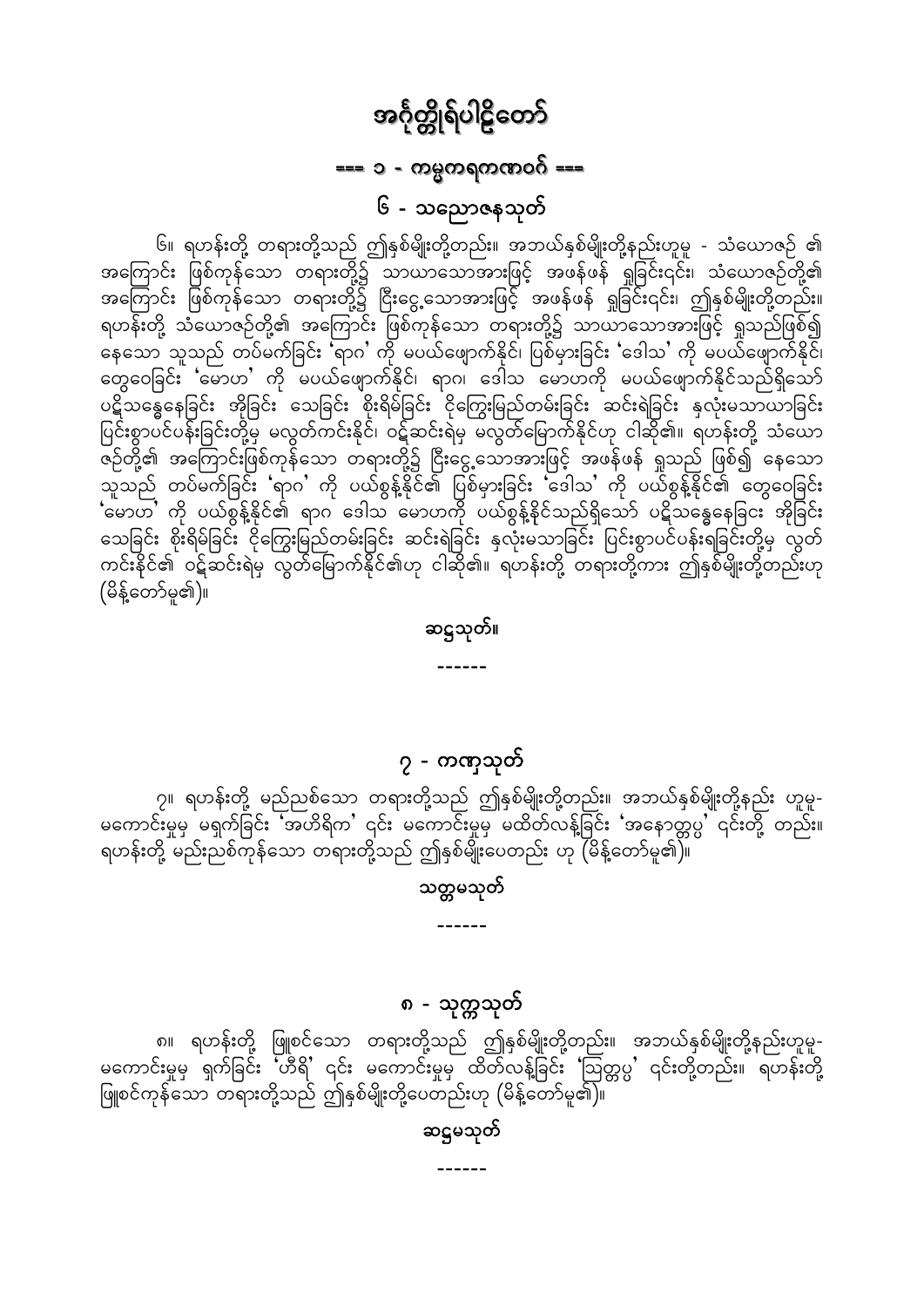### === ၁ - ကမ္မကရကဏဝဂ် ===

၉ - စရိယသုတ်

<span id="page-8-0"></span>၉။ ရဟန်းတို့ ဖြူစင်သော ဤတရားနှစ်မျိုးကို လောက၌ စောင့်ရှောက်ကုန်၏ အဘယ် နှစ်မျိုး<br>တို့နည်း ဟူမူ - မကောင်းမှုမှ ရှက်ခြင်း "ဟီရိ" ၎င်း မကောင်းမှုမှ ထိတ်လန့်ခြင်း "ဩတ္တပ္ပ" ၎င်းတို့ ္မွာ ျပည္သူ ေျပာင္ရွင္<br>တည္း။ ရဟန်းတို့ ဖြူစင်သော ဤတရားနှစ်မျိုးတို့သည် လောကကို မစောင့်ရှောက်ကုန်ငြားအံ့၊ (ယင်းသို့<br>"မစောင့်ရှောက်သော်) ဤလောက၌ "အမိ" ဟူ၍၎င်း "မိကြီး မိထွေး" ဟူ၍၎င်း "ဦးရီး၏မယား ဟူ၍၎င်း "ဆရာ၏မယား" ဟူ၍၎င်း ရိုသေလေးစားအပ်သူတို့၏ မယား" ဟူ၍၎င်း မထင်ရှား မသိသာ ကုန်ရာ။ (ယင်းသို့ မထင်ရှား မသိသာကုန်သော်) လောကသည် ဆိတ်များ သိုးများ ကဲ့သို့၎င်း ကြက်၊ ဝက်တို့ကဲ့သို့ ၎င်း အိမ်ခွေး တောခွေးတို့ကဲ့သို့ ၎င်း ရောရှက်ခြင်းသို့ ရောက်ရာဇ်။။ ရဟန်းတို့ ဖြူစင် သောင်္ဘျာကရားနှစ်မျိုးတို့သည် လောကကို စောင့်ရှောက်ကုန်သောကြောင့် "အမိ" ဟူ၍၎င်း မကြီး<br>မိထွေး" ဟူ၍၎င်း ဦးရီး၏ "မယား" ဟူ၍၎င်း "ဆရာ၏မယား" ဟူ၍၎င်း "ရိုသေလေးစားအပ်သူတို့၏ မယား" ဟူ၍၎င်း ထင်ရှားသိသာကုန်၏ဟု (မိန့်တော်မူ၏) ။

နဝမသုတ်

 $\frac{1}{2}$ 

# အင်္ဂုတ္တိုရ်ပါဠိတော်

## === ၁ - ကမ္မကရကဏဝဂ် ===

## ၁၀ - ၀ဿူပနာယိကသုတ်

၁ဝ။ ရဟန်းတို့ ဝါကပ်ခြင်းတို့သည် ဤနှစ်မျိုး တို့တည်း။ အဘယ် နှစ်မျိုးတို့နည်း ဟူမူ- ပုရိမဝါ<br>ကပ်ခြင်း၎င်း ပစ္ဆိမဝါကပ်ခြင်း ၎င်းတို့တည်း။ ရဟန်းတို့ ဝါကပ်ခြင်းတို့သည် ဤနှစ်မျိုးတို့ပေတည်းဟု (မိန့်တော်မူ၏)။

ဒသမသုတ်

ရှေးဦးစွာသော ကမ္မကရဏဝဂ် ပြီး၏။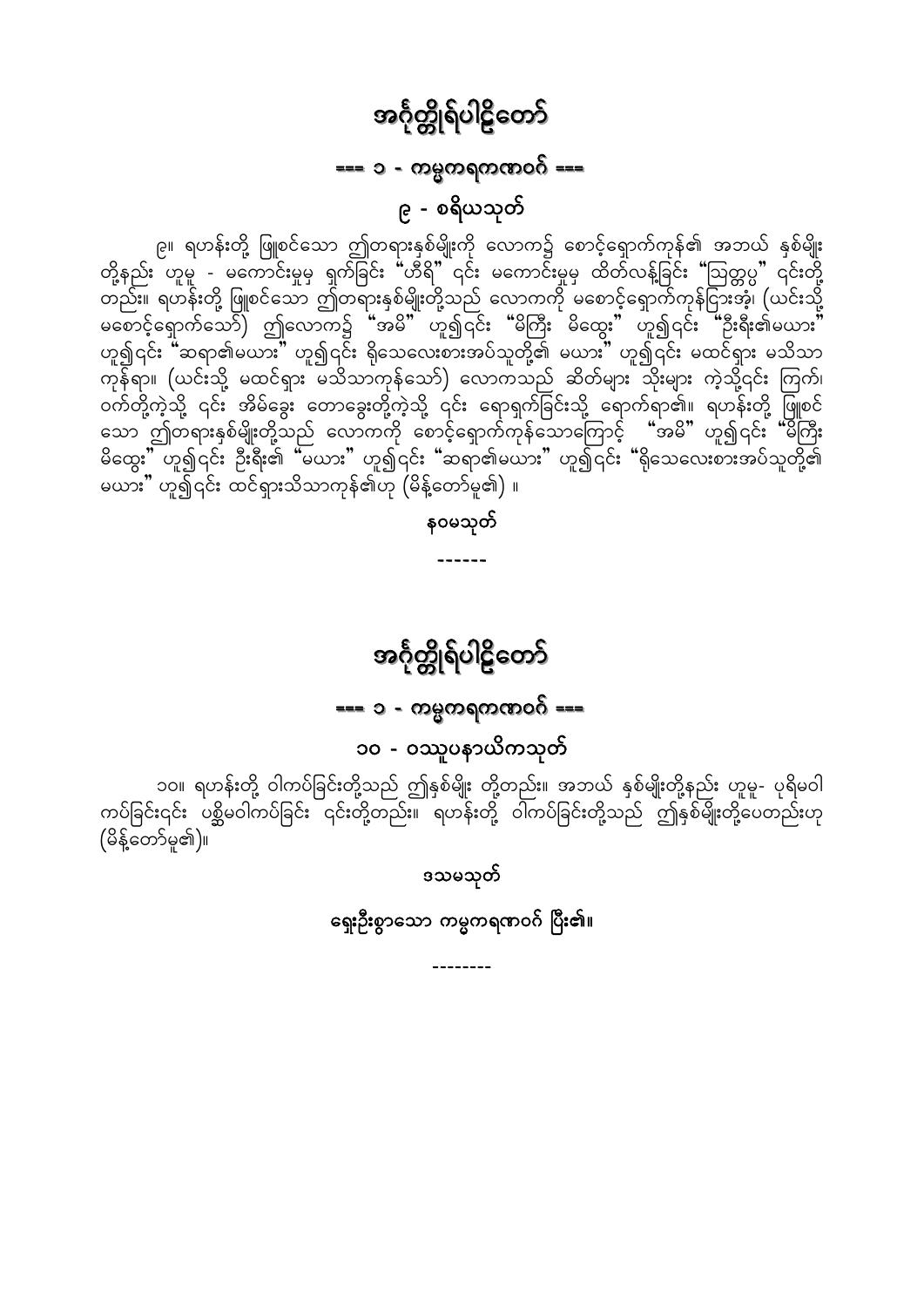## === ၂ - အဓိကရဏဝဂ် ===

<span id="page-9-0"></span>၁၁။ ရဟန်းတို့ အားတို့သည် ဤနှစ်မျိုးတို့တည်း။ အဘယ်နှစ်မျိုးတို့နည်းဟူမူ- ဆင်ခြင်ခြင်း အား ပဋိသခ်ါနဗလ' ၎င်း ပွားများခြင်းအား 'ဘာဝနာဗလ' ၎င်း တို့တည်း။ ရဟန်းတို့ ဆင်ခြင်းခြင်းအား 'ပဋိသခါနဗလ' ဟူသည် အဘယ်နည်း ရဟန်းတို့ ဤလောက၌ အချို့သော သူသည် 'ကာယဒုစရိုက်၏ အကျိုးသည် မျက်မှောက်ဘဝ၌ ၎င်း တမလွန်ဘဝ၌ ၎င်း ယုတ်ညံ့ဆိုးဝါး၏၊ ဝစီဒုစရိုက်၏ အကျိုးသည် မျက်မှောက်ဘဝ၌ ၎င်း တမလွန်ဘဝ၌ ၎င်း ယုတ်ညံ့ဆိုးဝါး၏ ဟု ဆင်ခြင်၏။ ထိုသူသည် ဤသို့ ့<br>ဆင်ခြင်ပြီးလျှင် ကာယဒုစရိုက်ကို ပယ်၍ ကာယသုစရိုက်ကို ပွားများ၏ ဝစီဒုစရိုက်ကို ပယ်၍ ဝစီ သုစရိုက်ကို ပွားများ၏။ မနောဒုစရိုက်ကို ပယ်၍ မနောသုစရိုက်ကို ပွားများ၏ သီလက္ခန္ဓစသည်ဖြင့်<br>မိမိကိုယ်ကို စင်ကြယ်စွာ စောင့်ရှောက်၏။ ရဟန်းတို့ ဤအားကို ဆင်ခြင်ခြင်းအား 'ပဋိသင်္ခါနဗလ' ဟု ဆိုအပ်၏။ ရဟန်းတို့ ပွားများခြင်းအား 'ဘာဝနာဗလ' ဟူသည် အဘယ်နည်း၊ ရဟန်းတို့ အကြင် ပွားများခြင်းအား 'ဘာဝနာဗလ' သည်ရှိ၏။ ဤဘာဝနာဗလသည် သေက္ခပုဂ္ဂိုလ်တို့၏ အားတည်း။ ိ မွာ မွာ မွာ မွန်၏။ ရဟန်းတို့ ထိုသူသည် သေက္ခပုဂ္ဂိုလ်တို့၏အားကို စွဲ၍ တပ်မက်ခြင်း 'ရာဂ' ကို<br>ပယ်စွန့်ခြင်း၊ ပြစ်မှားခြင်း 'ဒေါသ' ကို ပယ်စွန့်၏။ တွေဝေခြင်း 'မောဟ' ကို ပယ်စွန့်၏ ရာဂ ဒေါသ<br>မောဟကို ပယ်စွန့်ခြင်းကြောင့် အကုသိုလ  $(c)$ 

ရဟန်းတို့ အားတို့သည် ဤနှစ်မျိုးတို့တည်း။ အဘယ်နှစ်မျိုးတို့နည်းဟူမူ - ဆင်ခြင်ခြင်း  $\mathbb{I}$  o အား ပဋိသင်္ခါနဗလ' ၎င်း ပွားများခြင်းအား 'ဘာဝနာဗလ' ၎င်းတို့တည်း။ ရဟန်းတို့ ဆင်ခြင်ခြင်းအား 'ပဋိသခ်ါနဗလ' ဟူသည် အဘယ်နည်း။ ရဟန်းတို့ ဤလောက၌ အချို့သော သူသည် 'ကာယဒုစရိုက်၏ အကျိုးသည် မျက်မှောက်ဘဝ၌ ၎င်း တမလွန်ဘဝ၌ ၎င်း ယုတ်ညံ့ဆိုးဝါး၏။ ဝစီဒုစရိုက်၏ အကျိုးသည် မျက်မှောက်ဘဝ၌ ၎င်း တမလွန်ဘဝ၌ ၎င်း ယုတ်ညံ့ဆိုးဝါး၏ ဟု ဆင်ခြင်၏။ ထိုသူသည် ဤသို့<br>ဆင်ခြင်ပြီးလျှင် ကာယဒုစရိုက်ကို ပယ်၍ ကာယသုစရိုက်ကို ပွားများ၏ ဝစီဒုစရိုက်ကို ပယ်၍ ဝစီ သုစရိုက်ကို ပွားများ၏။ မနောသုစရိုက်ကို ပယ်၍ မနောသုစရိုက်ကို ပွားများ၏ သီလက္ခန္ဓစသည်ဖြင့် မိမိကိုယ်ကို စင်ကြယ်စွာ စောင့်ရှောက်၏။ ရဟန်းတို့ ဤအားကို ဆင်ခြင်ခြင်းအား 'ပဋိသင်္ခါနဗလ' ဟု ဆိုအပ်၏။ ရဟန်းတို့ ပွားများခြင်းအား 'ဘာဝနာဗလ' ဟူသည် အဘယ်နည်း ရဟန်းတို့ ဤသာသနာ တော်၌ ရဟန်းသည် ကာမတို့မှ ဆိတ်ခြင်းကို မှီသော ဝဋ်သုံးပါး၌ တပ်မက်မှု ကင်းခြင်းကို မှီသော ကိလေသာတို့၏ ချုပ်ခြင်းကို မှီသော ကိလေသာ ပယ်စွန့်မှု နိဗ္ဗာန်သို့ သက်ဝင်မှုကို ရင့်ကျက်စေတတ်<br>သော သတိသမွောဇ္ဈင်ကို ပွားများ၏။ ဓမ္မဝိစယသမွောဇ္ဈင်ကို ပွားများ၏။ သမာဓိသမွောဇ္ဈင်ကို ပွားများ ၏။ ကာမတို့မှ ဆိတ်ခြင်းကိုမှီသော ဝဋ်သုံးပါး၌ တပ်ိမက်မှု ကင်းခြင်းကို မှီသော ကိလေသာတို့၏ ချုပ်ခြင်းကို မှီသော ကိလေသာ ပယ်စွန့်မှု နိဗ္ဗာန်သို့ သက်ဝင်မှုကို ရင့်ကျက်စေတတ်သော ဉပေက္ခာ သမွောဇ္ဈင်ကို ပွားများ၏။ ရဟန်းတို့ ဤအားကို ပွားများခြင်းအား 'ဘာဝနာဗလ' ဟု ဆိုအပ်၏။ ရဟန်း တို့ အားတို့သည် ဤနှစ်မျိုးတို့တည်းဟု (မိန့်တော်မူ၏)။ (၂)

ရဟန်းတို့ အားတို့သည် ဤနှစ်မျိုးတို့တည်း။ အဘယ်နှစ်မျိုးတို့နည်းဟူမူ - ဆင်ခြင်ခြင်း **IICO** အား 'ပဋိသခ်္ခါနဗလ၎င်း' ပွားများခြင်းအား 'ဘာဝနာဗလ' ၎င်းတို့တည်း။ ရဟန်းတို့ ဆင်ခြင်ခြင်းအား ပဋိသခ်္ချိနဗလဟူသည် အဘယ်နည်း ရဟန်းတို့ ဤလောက၌ အချို့သော သူသည် "ကာယဒုစရိုက်၏ အကျိုးသည် မျက်မှောဘဝ၌၎င်း တမလွန်ဘဝ၌၎င်း ယုတ်ညံ့ဆိုးဝါး၏။ ဝစီဒုစရိုက်၏ အကျိုးသည် မျက်မှောက်ဘဝ၌၎င်း၊ တမလွန်ဘဝ၌၎င်း ယုတ်ညံ့ဆိုးဝါး၏။ ဝစီဒုစရိုက်၏ အကျိုးသည် မျက်မှောက် ာဝ၌၎င်း တမလွန်ဘဝ၌ ဆိုးဝါး၏ ဟု ဆင်ခြင်၏။ ထိုသူသည် ဤသို့ ဆင်ခြင်ပြီးလျှင် ကာယ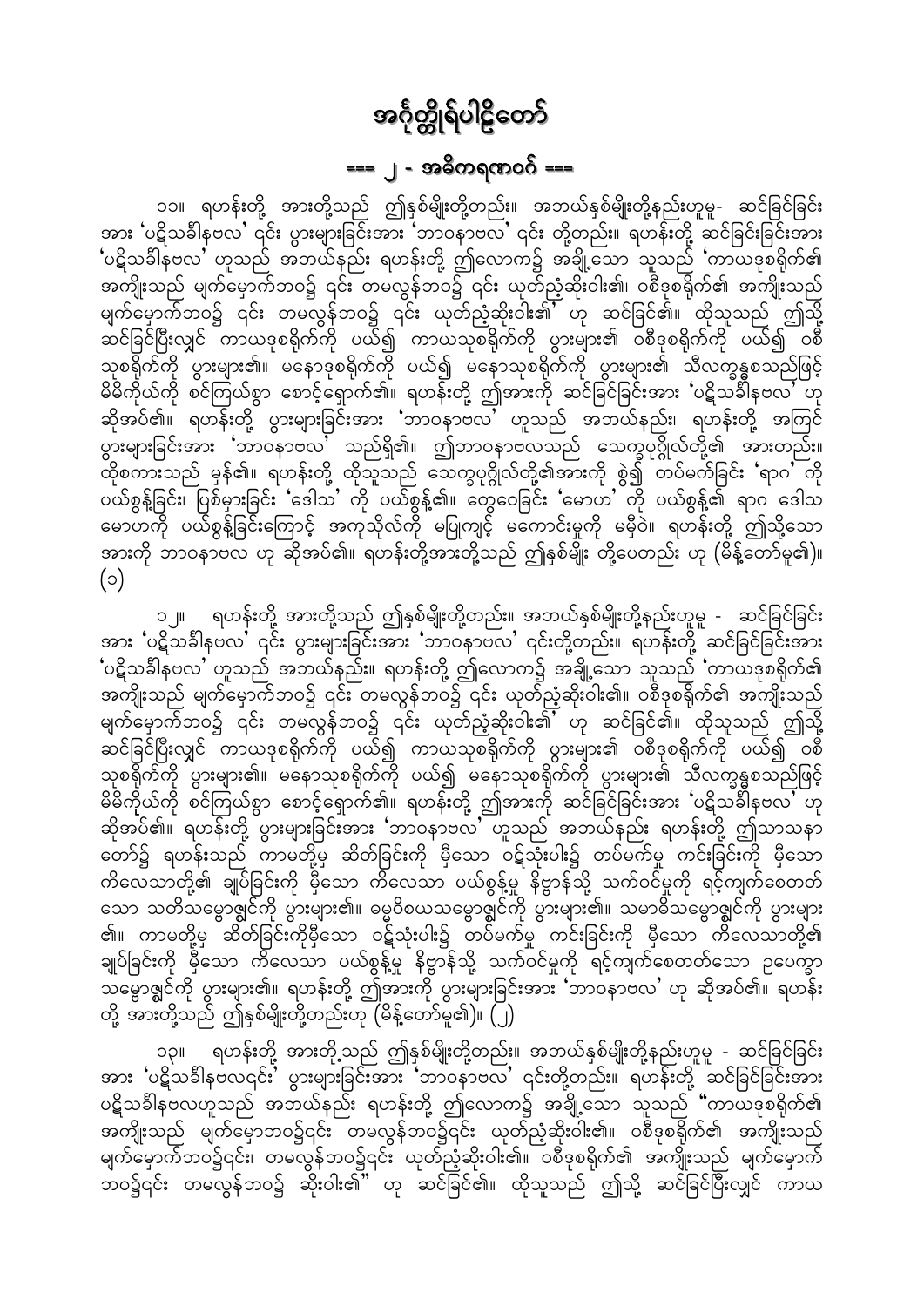ဒုစရိုက်ကို ပယ်၍ ကာယသုစရိုက်ကို ပွားများ၏။ ဝစီဒုစရိုက်ကို ပယ်၍ ဝစီသုစရိုက်ကို ပွားများ၏ မနောဒုစရိုက်ကို ပယ်၍ မနောသုစရိုက်ကို ပွားများ၏။ သီလက္ခန္ဓစသည်ဖြင့် မိမိကိုယ်ကို စင်ကြယ်စွာ စောင့်ရှောက်၏။ ရဟန်းတို့ ဤအားကို ဆင်ခြင်ခြင်းအား 'ပဋိသင်္ခါနဗလ' ဟု ဆိုအပ်၏။ ရဟန်းတို့ ပွားများခြင်းအား 'ဘာဝနာဗဟ'ဟူသည် အဘယ်နည်း။ ရဟန်းတို့ ဤသာသနာတော်၌ ရဟန်းသည် <sub>.</sub><br>ကာမတို့မှ ဆိတ်၍သာလျှင် အကုသိုလ်တရားတို့မှ ဆိတ်၍သာလျှင် ကြံစည်ခြင်း 'ဝိတက်' နှင့်တကွ ဖြစ်သော သုံးသပ်ဆင်ခြင်ခြင်း 'ဝိစာရ' နှင့်တကွဖြစ်သော နီဝရဏဆိတ်ခြင်းကြောင့် ဖြစ်သော နှစ်သိမ့်<br>ခြင်း 'ဝီစာရ' ငြိမ်းခြင်းကြောင့် မိမိပဋ္ဌမဈာန်သို့ ရောက်၍နေ၏။ ကြံစည်ခြင်း 'ဝိတက်' သုံးသပ်ခြင်း ု့<br>'ဝီစာရ' ငြိမ်းခြင်ကြောင့် မိမိသန္တာန်၌ စိတ်ကို ကြည်လင်စေတတ်သော စိတ်၏ တည်ကြည်ခြင်း 'သမာဓိ'<br>ကို ပွားစေတတ်သော ကြံစည်ခြင်း 'ဝိတက်' မရှိသော သုံးသပ်ခြင်ခြင်း 'ဝီစာရ' မရှိသော တည်ကြည် ခြင်း 'သမာဓိ' ကြောင့် ဖြစ်သော နှစိသိမ့်ခြင်း 'ပီတိ' ချမ်းသာခြင်း 'သုခ' ရှိသော ဒုတိယဈာန်သို့ ပြ<br>ရောက်၍နေ၏။ နှစ်သိမ့်ခြင်း 'ပီတိ' ကိုလည်း မတပ်မက်ခြင်းကြောင့် သတိသမ္ပဇဉ်နှင့် ပြည့်စုံသည် ဖြစ်၍ လျစ်လျူရှုလျက်နေ၏။ ချမ်းသာခြင်း သုခ' ကိုလည်း သတိသမ္ပဇဉ်နှင့် ပြည့်စုံသည် ဖြစ်၍ .<br>လျစ်လျှူရှုလျက် နေ၏။ ချမ်းသာခြင်း 'သုခ' ကိုလည်း ကိုယ်ဖြင့် ခံစား၏။ အကြင် (တတိယဈာန်) ကြောင့် ထိုသူကို "လျစ်လျူရှုသူ သတိရှိသူ ချမ်းသာစွာ နေလေ့ရှိသူ" ဟု အရိယာပုဂ္ဂိုလ်တို့သည် ပြောကြားကုန်၏။ ထိုတတိယဈာန်သို့ ရောက်၍နေ၏။ ချမ်းသာဆင်းရဲကို ပယ်ခြင်းကြောင့်၎င်း ချမ်းသာ ခြင်း နှလုံးမသာခြင်းတို့၏ ရှေးဦးကပင်လျှင် ချုပ်နှင့်ခြင်းကြောင့်၎င်း ဆင်းရဲချမ်းသာ မရှိသော လျစ်လျူ မြှမှု ဉပေက္ခာကြောင့်ဖြစ်သည့် သတိ၏ စင်ကြယ်ခြင်းရှိသော စတုတ္ထဈာန်သို့ ရောက်၍နေ၏။ ရဟန်းတို့ ာ္။ L ့ ျပ ပါ မ<br>ဤအားကို ပွားများခြင်းအား ဘာဝနာဗလ ဟု ဆိုအပ်၏။ ရဟန်းတို့အားတို့သည် ဤနှစ်မျိုးတို့ပေ တည်းဟု (မိန့်တော်မူ၏)။ (၃)

၁၄။ ရဟန်းတို့ မြတ်စွာဘုရား၏ တရားဟောခြင်းတို့သည် ဤနှစ်မျိုးတို့ပေတည်း။ အဘယ် နှစ်မျိုး တို့နည်း ဟူမူ- အကျဉ်းအားဖြင့် တရားဟောခြင်း၎င်း အကျယ်အားဖြင့် တရားဟောခြင်း၎င်းတို့ တည်း။ ရဟန်းတို့ မြတ်စွာဘုရား၏ တရားဟောခြင်းတို့သည် ဤနှစ်မျိုး တို့ပေတည်း ဟု (မိန့်တော်မူ၏)။  $(g)$ 

ဲ´´´ ၁၅။ ရဟန်းတို့ အကြင် အဓိကရုဏ်း၌ အာပတ်သို့ ရောက်သော ရဟန်းသည်၎င်း စောဒနာ<br>သော ရဟန်းသည်၎င်း မိမိသည်ပင် မိမိကိုယ်ကို ကောင်းစွာ မဆင်ခြင်။ ရဟန်းတို့ ထိုအဓိကရုဏ်း၌ ဤ ငြင်းခုံခြင်းသည် "ရှည်မြင့်စွာ တည်ခြင်းငှာ နှုတ်ဖြင့် ကြမ်းတမ်းစွာ ပြောဆိုခြင်းငှာ ခဲ တုတ် စသည် ဖြင့် -<br>ရုန့်ရင်းစွာ ပြုလုပ်ခြင်းငှာ ဖြစ်လတ္တံ့၊ ရဟန်းတို့သည်လည်း ချမ်းသာစွာ မနေရကုန်ကုန် လတ္တံ့" ဟူသော ထိုအကြောင်းမျိုးကို မချွတ်ရလိမ့်မည်ဟု မြှော်လင့်အပ်၏။ ရဟန်းတို့ အကြင် အဓိကရုဏ်း၌ သာ .<br>အာပတ်သို့ ရောက်သော ရဟန်းတို့သည်၎င်း စောဒနာသော ရဟန်းတို့သည်၎င်း မိမိသည်ပင် မိမိကိုယ်ကို ကောင်းစွာ ဆင်ခြင်၏၊ ရဟန်းတို့ ထိုအဓိကရုဏ်း၌ ဤငြင်းခုန်ခြင်းသည် " ရှည်မြင့်စွာ တည်ခြင်းငှာ နှုတ်ဖြင့် ကြမ်းတမ်းစွာ ပြောဆိုခြင်ငှာ ခဲ တုတ် စသည်ဖြင့် ရုန်းရင်းစွာ ပြုလုပ်ခြင်းငှာ မဖြစ်လတ္တံ့၊ ရဟန်းတို့သည်လည်း ချမ်းသာစွာ နေရကုန်လတ္တံ" ဟူသော ထိုအကြောင်းမျိုးကို မချွတ်ရ လိမ့်ဟု မြှော်လင့်အပ်၏။

ရဟန်းတို့ အဘယ်သို့လျှင် အာပတ်သို့ ရောက်သော ရဟန်းတို့သည် မိမိသည်ပင်လျှင် မိမိကိုယ် ကို ကောင်းစွာ ဆင်ခြင်သနည်း။ ရဟန်းတို့သည် ဤသာသနာတော်၌ အာပတ်သို့ ရောက်သော ရဟန်း သည် ဤသို့ ဆင်ခြင်၏။ " ငါသည် ကိုယ်ဖြင့် ပြုအပ်သော တစုံတခုသော အာပတ်သို့ ရောက်၏၊ ထိုရဟန်းသည် ငါ့ကို ကိုယ်ဖြင့် ပြုအပ်သော တစုံတခုသော အာပတ်သို့ ရောက်သည်ကို မြင်၏။ ငါသည် ကိုယ်ဖြင့် ပြုအပ်သော တစုံတခုသော အာပတ်သို့ အကယ်၍ မရောက်သည်ဖြစ်အံ့၊ ထိုရဟန်း သည် ငါ့ကို ကိုယ်ဖြင့် ပြုအပ်သော တစုံတခုသော အာပတ်သို့ ရောက်သည်ကို မမြင်ရာ။ ငါသည် .<br>ကိုယ်ဖြင့် ပြုအပ်သော တစုံတခုသော အာပတ်သို့ ရောက်သောကြောင့် ထိုရဟန်းသည် ငါ့ကို ကိုယ်ဖြင့်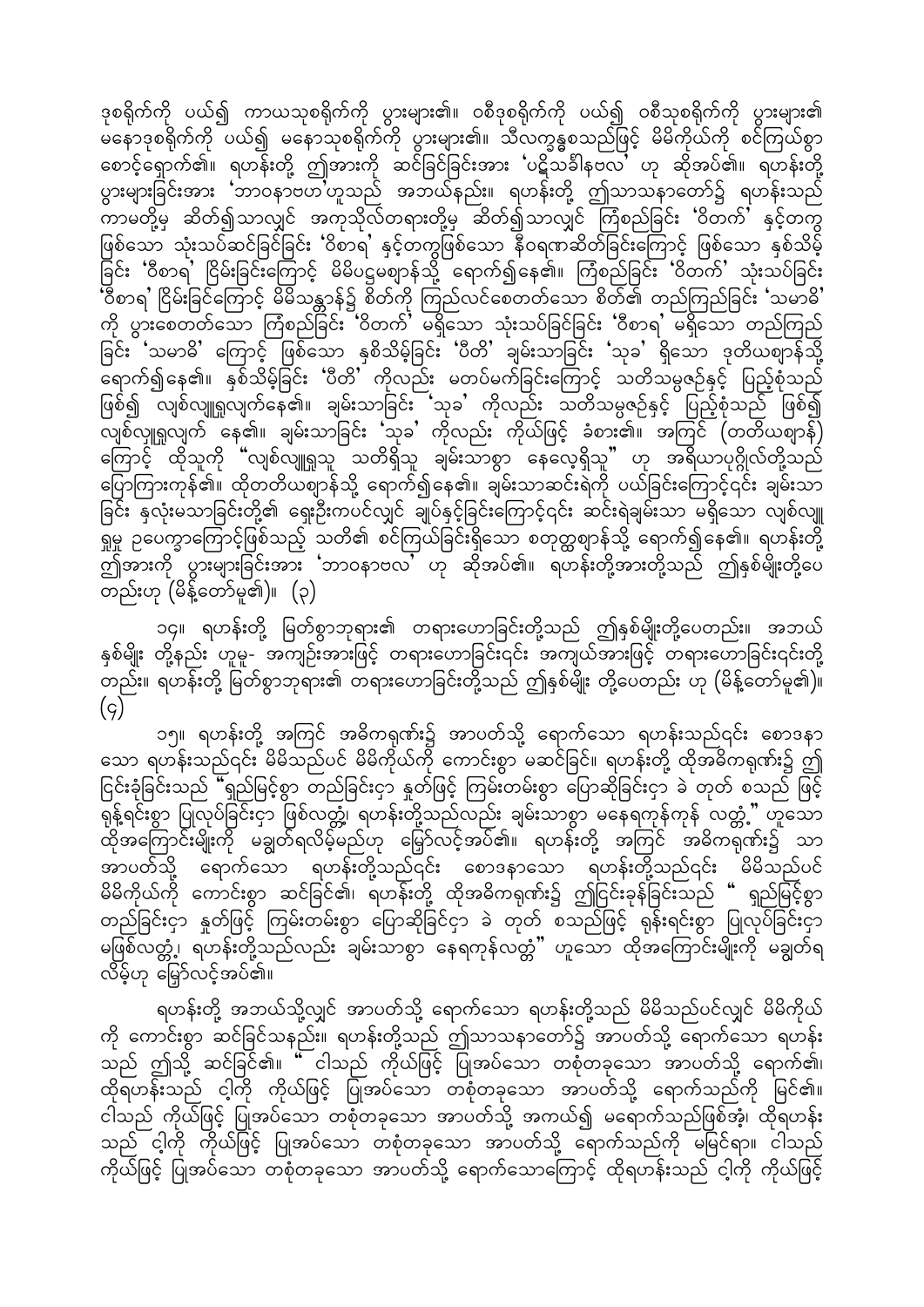ပြုအပ်သော တစုံတခုသော အာပတ်သို့ ရောက်သည်ကို မြင်၏။ ထိုရဟန်းသည် ငါ့ကို ကိုယ်ဖြင့် ပြုအပ်သော တစုံတခုသော အာပတ်သို့ ရောက်သည်ကို မြင်သောကြောင့် သာလျှင် မနှစ်ခြိုက်၊ ထို \_.<br>ရဟန်းသည် မနှစ်ခြိုက်သည် ဖြစ်၍ မနှစ်ခြိုက်သော စကားကို ဆို၏။ ထိုရဟန်းသည် မနှစ်ခြိုက်သော စကားကို ဆိုအပ်သည်ရှိသော် ငါသည် မနှစ်ခြိုက်၊ ငါသည် မနှစ်ခြိုက်သည်ဖြစ်၍ သူတပါးတို့အား ပြောကြား၏၊ ထို့ကြောင့် ထိုအကြောင်း၌ ကင်းထားရာအရပ်ကို ရှောင်လွဲ၍ ဆောင်သော ဉစ္စာကြောင့် ကင်းခွန်ပေးရန်ရှိသော သူသို့ အပြစ်သည် ကျရောက်သကဲ့သို့ ဤအတူ ငါတို့သာလျှင် အပြစ်သည် ကျရောက်၏" ဟု ဆင်ခြင်၏။ ရဟန်းတို့ ဤသို့လျှင် အာပတ်သို့ ရောက်သော ရဟန်းသည် မိမိသည်ပင် မိမိကိုယ်ကို ကောင်းစွာ ဆင်ခြင်၏။

ရဟန်းတို့ စောဒနာတတ်သော ရဟန်းသည် ဘယ်သို့လျှင် မိမိသည်ပင် မိမိကိုယ်ကို ကောင်းစွာ ဆင်ခြင်သနည်း။ ရဟန်းတို့ ဤသာသနာတော်၌ စောဒနာတတ်သော ရဟန်းသည် ဤသို့ ဆင်ခြင်၏ -"ဤရဟန်းသည် ကိုယ်ဖြင့် ပြုအပ်သော တစုံတခုသော အာပတ်သို့ရောက်၏၊ ကိုယ်ဖြင့် ပြုအပ်သော တစုံတခုသော အာပတ်သို့ ရောက်သော ဤရဟန်းကို ငါမြင်၏။ ဤရဟန်းသည် ကိုယ်ဖြင့် ပြုအပ်သော တစုံတခုသော အာပတ်သို့ အကယ်၍ မရောက်သည်ဖြစ်အံ့၊ ငါသည် ဤရဟန်းကို ကိုယ်ဖြင့် ပြုအပ် သော တစုံတခုသော အာပတ်သို့ ရောက်သည်ကို မမြင်ရာ။ ဤရဟန်းသည် ကိုယ်ဖြင့် ပြုအပ်သော ကိုယ်ဖြင့် ပြုအပ်သော တစုံတခုသော အာပတ်သို့ ရောက်သောကြောင့် ငါသည် ဤရဟန်းကို ကိုယ်ဖြင့် ပြုအပ်သော တစုံတခုသော အာပတ်သို့ ရောက်သည်ကို မြင်ရ၏၊ ဤရဟန်းကို ကိုယ်ဖြင့် ပြုအပ်သော ာ.<br>တစုံတခုသော အာပတ်သို့ ရောက်သည်ကို မြင်သောကြောင့်သာလျှင် ငါသည် မနှစ်ခြိုက်၊ မနှစ်ခြိုက် သည်ဖြစ်၍ ငါသည် မနှစ်ခြိုက်သော စကားကို ဤရဟန်းအား ဆိုမိ၏၊ ငါသည် ဤရဟန်းအား မနှစ်ခြိုက်သော စကားကို ဆိုအပ်သည်ဖြစ်၍ ဤရဟန်းသည် မနှစ်ခြိုက်၊ မနှစ်ခြိုက်သည်ဖြစ်၍ သူတပါး wdk<br>တို့အား ပြောကြား၏။ ထို့ကြောင့် ထိုအကြောင်း၌ ကင်းထားရာအရပ်ကို ရှောင်လွဲ၍ ဆောင်သော ဉစ္စာကြောင့် တင်းခွန်ပေးရန်ရှိသော သူသို့ အပြစ်သည် ကျရောက်သကဲ့သို့ ဤအတူ ငါတို့သာလျှင် ာပြစ်သည် ကျရောက်၏" ဟု ဆင်ခြင်၏။ ရဟန်းတို့ ဤသို့လျှင် စောဒနာတတ်သော ရဟန်းတို့သည် မိမိသည်ပင် မိမိကိုယ်ကို ကောင်းစွာ ဆင်ခြင်၏။

ရဟန်းတို့ အကြင်အဓိကရုဏ်း၌ အာပတ်သို့ ရောက်သော ရဟန်းသည်၎င်း၊ စောဒနာတတ် သော ရဟန်းသည်၎င်း မိမိသည်ပင် မိမိကိုယ်ကို ကောင်းစွာ မဆင်ခြင်အံ့၊ ရဟန်းတို့ ထိုအဓိကရုဏ်း၌ ဤငြင်းခုံခြင်းသည် "ရှည်မြင့်စွာ တည်ခြင်းငှါ နှုတ်ဖြင့် ကြမ်းတမ်းစွာ ပြောဆိုခြင်းငှာ ခဲ၊ တုတ် စသည် ဖြင့် ရုန့်ရင်းစွာ ပြုလုပ်ခြင်းငှါ ဖြစ်လတ္တံ့၊ ၎င်းတို့သည်လည်း ချမ်းသာစွာ မနေရကုန်လတ္တံ့" ဟူသော  $\phi$ တို့အကြောင်းမျိုးကို မချွတ်ရလိမ့်မည်ဟု မြှော်လင့်အပ်၏။ ရဟန်းတို့ အကြင်အဓိကရုဏ်း၌ အာပတ်သို့ a&mufaom &[ef;onf¤if; apm'emwwfaom &[ef;onf¤if; rdrdonfyif rdrdudk,fudk ကောင်းစွာ ဆင်ခြင်၏၊ ရဟန်းတို့ အဓိကရုဏ်း၌ ဤငြင်းခုန်ခြင်းသည် "ရှည်မြင့်စွာ တည်ခြင်းငှါ နှတ်ဖြင့် ကြမ်းတမ်းစွာ ပြောဆိုခြင်းငှာ ခဲ တုတ် စသည်ဖြင့် ရုန့်ရင်းစွာ ပြုလုပ်ခြင်းငှါ မဖြစ်လတ္တံ့၊ ရဟန်ဳိးတို့သည်လည်း ချမ်းသာစွာ နေရကုန်လတ္တံ့" ဟူသော ထိုအကြောင်းမျိုးကို မချွတ်ရလိမ့်မည်ဟု မြှော်လင့်အပ်၏ ဟု (မိန့်တော်မူ၏)။  $(\mathfrak{h})$ 

၁၆။ ထိုအခါ ပုဏ္ဏားတယောက်သည် မြတ်စွာဘုရားအထံသို့ ချဉ်းကပ်၍ မြတ်စွာဘုရားနှင့် အတူ ဝမ်းမြောက် ဝမ်းသာ ပြောဆို၏။ ဝမ်းမြောက်ဖွယ် အမှတ်ရဖွယ် စကားကို ပြောဆိုပြီး၍ တခုသောနေရာ၌ ထိုင်ပြီးသော် ထိုပုဏ္ဏားသည် မြတ်စွာဘုရားအား – "အသျှင်ဂေါတမ အကြင် ာကြောင်း အထောက်အပံ့ကြောင့် င်းဆီယာက၌ အချို့သော သတ္တဝါတို့သည် ကိုယ်ခန္ဓာ ပျက်စီး၍ သေပြီးသည်မှ နောက်၌ ချမ်းသာကင်းရာ မကောင်းသဖြင့် လားရာ ပျက်စီး၍ သေပြီးသည်မှ နောက်၌ ချမ်းသာကင်းရာ မကောင်းသဖြင့် လာရာ ပျက်စီး၍ ကျရောက်ရာဖြစ်သော ငရဲသို့ ကျရောက်ကုန်၏။ ္<br>ထို့အကြောင်း အထောက်အပံ့ကာ အဘယ်ပါနည်း ''ဟု လျှောက်၏။ ပုဏ္ဏား မတရားသော အကျင့်နှင့်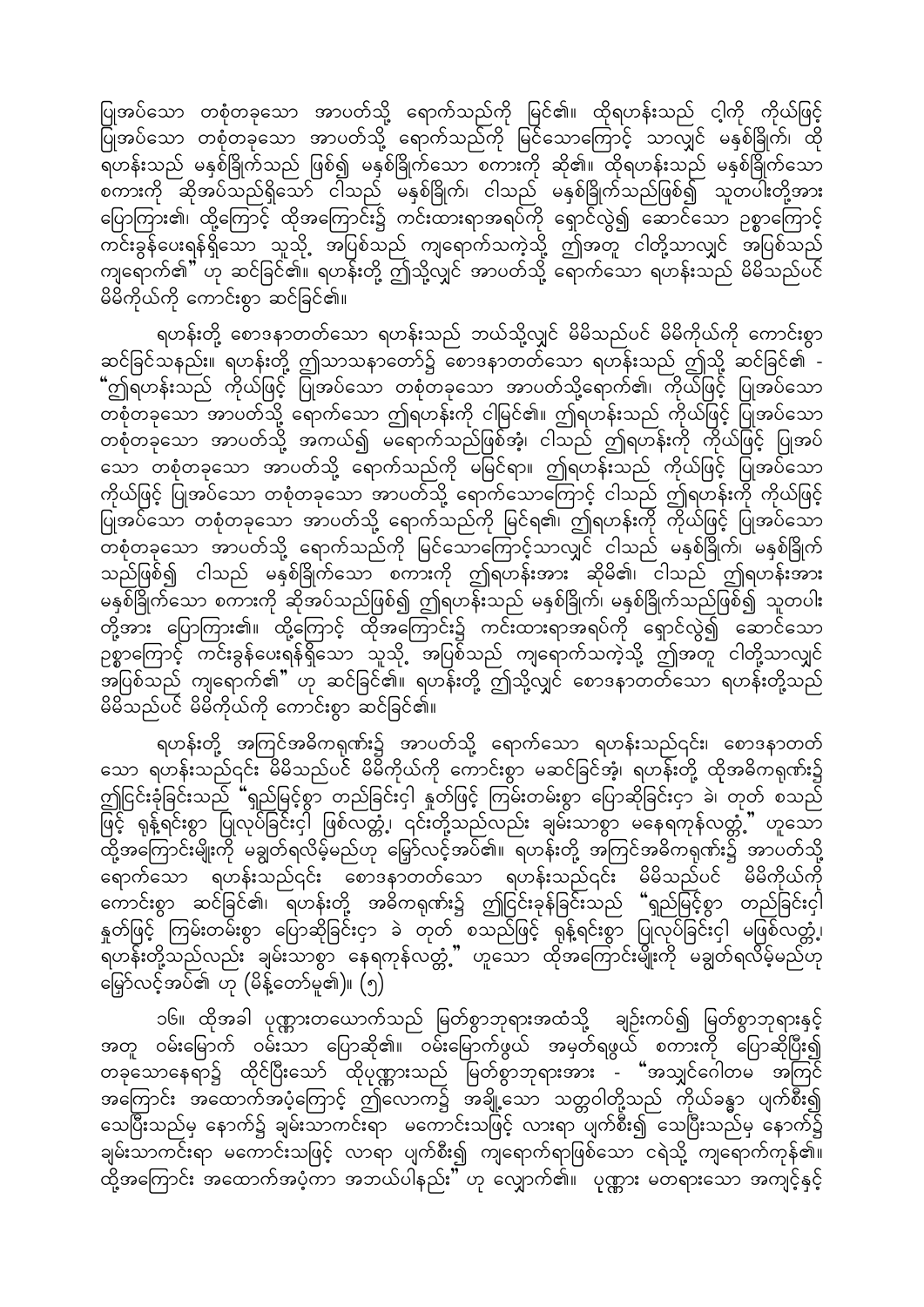မညီညွတ်သော အကျင့်ဟူသော အကြောင်းကြောင့် ဤလောက၌ အချို့သော သတ္တဝါတို့သည် ကိုယ်ခ်ိန္မွာ ပျက်စီး၍ သေပြီးသည်မှ နောက်၌ ချမ်းသာကင်းရာ မကောင်းသဖြင့် လားရာ ပျက်စီး၍ ကျရောက်ရာ ဖြစ်သော ငရဲသို့ ရောက်ရကုန်၏ ဟု (မိန့်တော်မူ၏)။

အသျှင်ဂေါတမ အကြင် အကြောင်းအထောက်အပံ့ကြောင့် ဤလောက၌ အချို့သော သတ္တဝါတို့ သည် ကိုယ်ခန္ဓာ ပျက်စီး၍ သေပြီးသည်မှ နောက်၌ ကောင်းသော လားရာဖြစ်သော နတ်ပြည်သို့ ရောက်ရကုန်၏။ ထိုအကြောင်း အထောက်အပံ့က အဘယ်ပါနည်းဟု (လျှောက်၏)။ ပုဏ္ဏား တရား သော အကျင့်နှင့် ညီညွှတ်သော အကျင့်ဟူသော အကြောင်းကြောင့် ဤလောက၌ အချို့သော သတ္တဝါ တို့သည် ကိုယ်ခန္ဓာ ပျက်စီး၍ သေပြီးသည်မှ နောက်၌ ကောင်းသော လားရာဖြစ်သော နတ်ပြည်သို့ ရောက်ရကုန်၏ ဟု (မိန့်တော်မူ၏)။

အသျှင်ဂေါတမ (တရားတော်သည်) အလွန်နှစ်သက်ဖွယ်ရှိပါပေစွ၊ အလွန်နှစ်သက်ဖွယ် ရှိပါပေ စွ၊ အသျှင် ဂေါတမ ဉပမာ အားဖြင့် မှောက်ထားသော ဝတ္ထုကို လှန်ဘိသကဲ့သို့၎င်း ဖုံးလွှမ်းထားသော oတ္ထုကို ပြဘိသကဲ့သို့၎င်း မျက်စိလည်သောသူအား လမ်းမှန်ကို ပြောကြားဘိသကဲ့သို့၎င်း "မျက်စိအမြင်  $\frac{8}{9}$ သော သူတို့သည် အဆင်းတို့ကို မြင်ကြလိမ့်မည်" ဟု အမိုက်မှောင်၌ ဆီမီးတန်ဆောင်းကို ဆောင်ပြဘိ --<br>သကဲ့သို့၎င်း ဤအတူသာလျှင် အသျှင်ဂေါတမသည် အကြောင်းအမျိုးမျိုးဖြင့် တရားတော်ကို ပြတော်မူ ္က။ အသျှင်ဂေါ်တမ<sup>ီ</sup>ထိုအကျွန်ုပ်သည် မြတ်စွာဘုရားကို ကိုးကွယ်ရာဟူ၍ ဆည်းကပ်ပါ၏၊ တရားတော် ကို၎င်း၊ ရဟန်း သံဃာတော်ကို၎င်း၊ ကိုးကွယ်ရာဟူ၍ ဆည်းကပ်ပါ၏။ အသျှင်ဂေါတမသည် အကျွန်ုပ် ကို ယနေ့မှစ၍ အသက်ထက်ဆုံး ကိုးကွယ်ဆည်းကပ်သော ဥပသကာဟု မှတ်တော်မူပါဟု (လျှောက် ৰ্জ)॥

၁၇။ ထိုအခါ ဇာဏုသောကိ အမည်ရှိသော ပုဏ္ဏားသည် မြတ်စွာဘုရားအထံသို့ ချဉ်းကပ်၍ မြတ်စွာဘုရားနှင့်အတူ ဝမ်းမြောက် ဝမ်းသာ ပြောဆို၏၊ ဝမ်းမြောက်ဖွယ် အမှတ်ရဖွယ် စကားကို မြောဆိုပြီး၍ တခုသော တနေရာ၌ ထိုင်ပြီးလျှင် မြတ်စွာဘုရားအား- "အသျှင်ဂေါ်တမ အကြင် tamumifics; အထောက်အပံ့ကြောင့် ဤလောက၌ အချို့သော သတ္တဝါတို့သည် ကိုယ်ခန္ဓာ ပျက်စီး၍<br>အကြောင်း အထောက်အပံ့ကြောင့် ဤလောက၌ အချို့သော သတ္တဝါတို့သည် ကိုယ်ခန္ဓာ ပျက်စီး၍ သေပြီးသည်မှ နောက်၌ ချမ်းသာကင်းရာ မကောင်းသဖြင့် လားရာ ပျက်စီး၍ ကျရောက်ရာဖြစ်သော ငရဲသို့ ရောက်ရကုန်၏၊ ထိုအကြောင်း အထောက်အပံ့ကား အဘယ်ပါနည်း" ဟုလျှောက်၏။ ပုဏ္ဏား ပြုခြင်းကြောင့်၎င်း မပြုခြင်းကြောင့်၎င်း ဤလောက၌ အချို့သော သတ္တဝါတို့သည် ကိုယ်ခန္ဓာ ပျက်စီး၍ ဆေပြီးသည်မှ နောက်၌ ချမ်းသာကင်းရာ မကောင်းသဖြင့် လားရာ ပျက်စီး၍ ကျရောက်ရာဖြစ်သော ငရဲသို့ ရောက်ရကုန်၏ ဟု  $($ မိန့်တော်မူ၏ $)$  ။

အသျှင်ဂေါတမ အကြင် အကြောင်း အထောက်အပံ့ကြောင့် ဤလောက၌ အချို့သော သတ္တဝါတို့သည် ကိုယ်ခန္ဓာ ပျက်စီး၍ သေပြီးသည်မှ နောက်၌ ကောင်းသော လားရာဖြစ်သော နတ်ပြည် သို့ ရောက်ရကုန်၏။ ထိုအကြောင်း အထောက်အပံ့ကား အဘယ်ပါနည်းဟု (လျှောက်၏)။ ပုဏ္ဏား ပြုခြင်းကြောင့်၎င်း မပြုခြင်းကြောင့်၎င်း ဤလောက၌ အချို့သော သတ္တဝါတို့သည် ကိုယ်ခန္ဓာ ပျက်စီး၍ မြောက်သည်မှ နောက်၌ ကောင်းသော လားရာ ဖြစ်သော နတ်ပြည်သို့ ရောက်ရကုန်၏ဟု (မိန့်တော် မ္၏)။

အသျှင်ဂေါတမသည် အကျဉ်းအားဖြင့် ဟောအပ်သော အကျယ်အားဖြင့် မဝေဖန်အပ်သေး သော ဤတရားတော်၏ အနက်အဓိပ္ပာယ်ကို အကျယ်အားဖြင့် အကျွန်ုပ် မသိနိုင်ပါ။ တောင်းပန်ပါ၏။ အသျှင်ဂေါတမသည် အကျဉ်းအားဖြင့် ဟောအပ်သော အကျယ်အားဖြင့် မဝေဖန်အပ်သေးသော ဤတရားတော်၏ အနက်ကို အကျယ်အားဖြင့် အကျွန်ုပ် သိနိုင်သော နည်းအားဖြင့် အကျွန်ုပ်အား —.<br>တရား ဟောတော်မူပါဟု (လျှောက်၏)။ ပုဏ္ဏား သို့ဖြစ်လျှင် နာကြားလော့၊ ကောင်းစွာ နှလုံးသွင်းလော့၊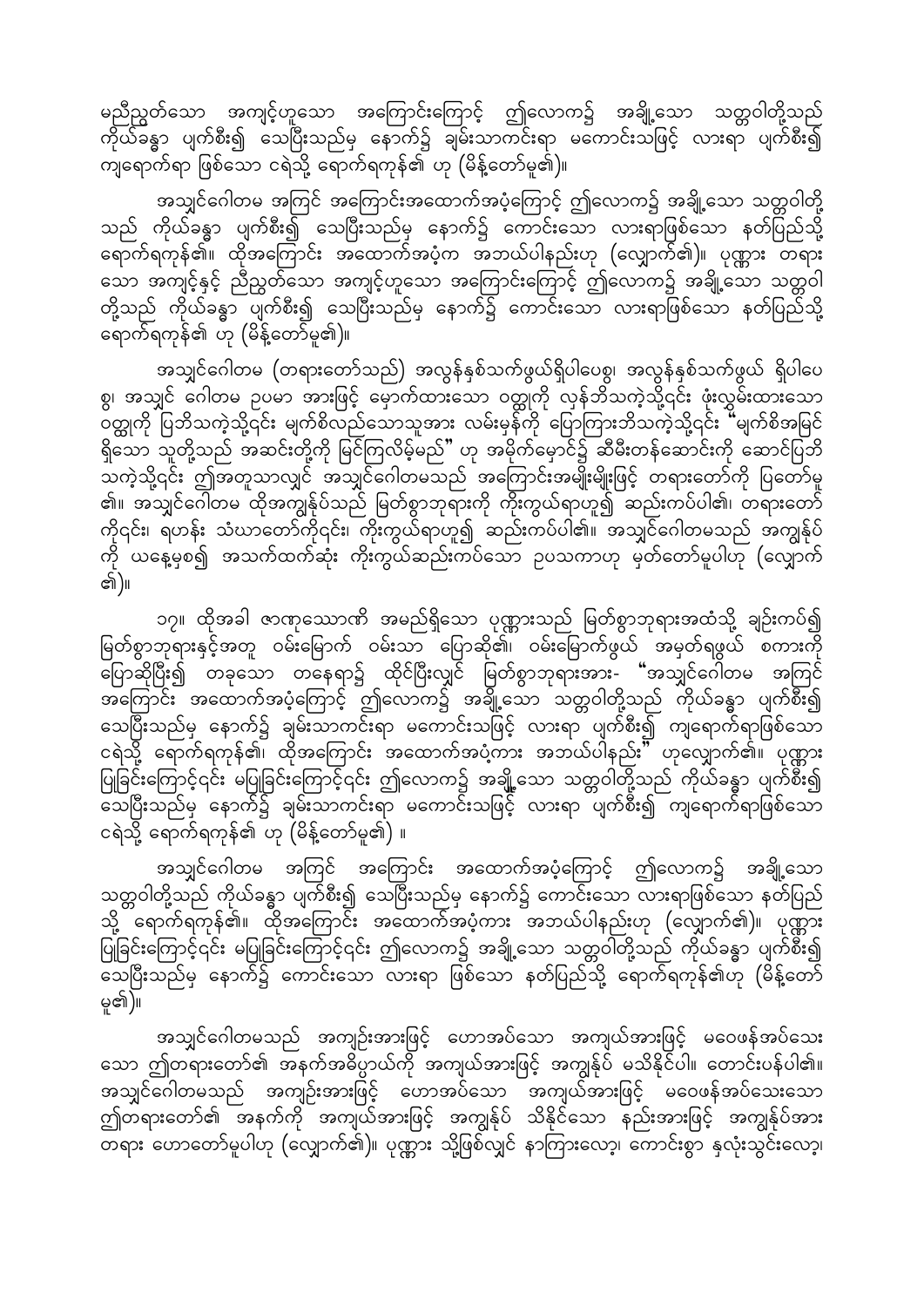ကောကြားအံ့ဟု (မိန့်တော်မူ၏)။ "အသျှင်ဘုရား ကောင်းပါပြီ" ဟု ဇာဏုသောာဏိပုဏ္ဏားသည် မြတ်စွာ ဘုရားအား ဤစကားကို ပြန်ကြား လျှောက်ထား၏။ မြတ်စွာ ဘုရားသည် ဤတရားကို ဟောတော်မူ၏။

ပုဏ္ဏား ဤလောက၌ အချို့သော သူသည် ကာယဒုစရိုက်ကို ပြု၏။ ကာယသုစရိုက်ကို မပြု။ ၀စီဒုစရိုက်ကို ပြု၏၊ ၀စီသုစရိုက်ကို မပြု၊ မနောဒုစရိုက်ကို ပြု၏၊ မနောသုစရိုက်ကို မပြု။ ပုဏ္ဏား ဤသို့လျှင် ပြုခြင်းကြောင့်၎င်း၊ မပြုခြင်းကြောင့်၎င်း ဤလောက၌ အချို့သော သတ္တဝါတို့သည် ာ<br>ကိုယ်ခန္ဓာ ပျက်စီး၍ သေပြီးသည်မှ နောက်၌ ချမ်းသာကင်းသော မကောင်းသဖြင့် လားရာ ပျက်စီး၍ ကျရောက်ရာ ဖြစ်သော ငရဲသို့ ရောက်ရကုန်၏။ ပုဏ္ဏား ဤလောက၌ အချို့သော သူသည်ကား ကာယ သုစရိုက်ကို ပြု၏။ ကာယဒုစရိုက်ကို မပြု။ ဝစီသုစရိုက်ကို ပြု၏။ ဝစီဒုစရိုက်ကို မပြု မနော သုစရိုက်ကို |<br>ပြု၏။ မနောဒုစရိုက်ကိုမပြု။ ပုဏ္ဏား ဤသို့လျှင် ပြုခြင်းကြောင့်၎င်း မပြုခြင်းကြောင့်၎င်း ဤလောက၌ ်း များသော တွေ့ဝါတို့သည် ကိုယ်ခန္ဓာ ပျက်စီး၍ သေပြီးသည်မှ နောက်၌ ကောင်းသော လားရာ ဖြစ်သော နတ်ပြည်သို့ ရောက်ရကုန်၏ဟု (မိန့်တော်မူ၏) အသျှင်ဂေါတမ ယနေ့မှစ၍ အသက်ထက်ဆုံး ကိုးကွယ် ဆည်းကပ်သော ဉပါသကာဟူ၍ မှတ်တော်မူပါဟု (လျှောက်၏)။  $(\gamma)$ 

၁၈။ ထိုအခါ အသျှင်အာနန္ဒာသည် မြတ်စွာဘုရားအထံသို့ ချဉ်းကပ်၍ မြတ်စွာဘုရားကို ရှိခိုး ပြီးလျှင် တခုသောနေရာ၌ ထိုင်နေ၏။ တခုသော နေရာ၌ ထိုင်နေသော အသျှင်အာနန္ဒာကို မြတ်စွာ ်ဘုရားသည် "အာနန္ဒာ တာယဒုစရိုက် မနောဒုစရိုက်ကို စင်စစ်အားဖြင့် မပြုအပ်" ဟု ငါဟော၏ဟု  $($ မိန့်တော်မူ၏) အသျှင်ဘုရား အကြင် ကာယဒုစရိုက် ဝစီဒုစရိုက် မနောဒုစရိုက်ကို စင်စစ် မပြုအပ်ဟု မြတ်စွာဘုရားသည် အကျွန်ုပ်အား ဟောတော်မူ၏ ထိုမပြုအပ်သော ဒုစရိုက်ကို ပြုသည်ရှိသော် အဘယ် မြော်ကို မချွတ်ရလိမ့်မည်ဟု မြှော်လင့်အပ် ပါသနည်း ဟု(လျှောက်၏)။ အာနန္ဒာ အကြင် ကာယ ဒုစရိုက်ကို ဝစီဒုစရိုက် မနောဒုစရိုက်ကို စင်စစ် မပြုကျင့်အပ်ဟု ငါဟော၏ ထိုမပြုအပ်သော ဒုစရိုက်ကို ပြုသည်ရှိသော် ဤအပြစ်ကို မချွတ်ရလိမ့်မည်ဟု မြှော်လင့်အပ်၏။ မိမိကိုယ်ကို မိမိစွပ်စွဲ၏။ ပညာရှိတို့ ာကြောင်း ကို ပြုပြင် ပြုပြင် မြောက်ရောက် အသုံးကြောင်းအတွက် အသုံးရှိသည်။ အောက် အောင်းသို့ အိ ္၏။ ကိုယ်ခန္ဓာ ပျက်စီး၍ သေပြီးသည်မှ နောက်၌ ချမ်းသာကင်းရာ မကောင်းသဖြင့် လားရာ ပျက်စီး၍ ကျရောက်ရာ ဖြစ်သော ငရဲသို့ ရောက်ရ၏။ အာနန္ဒာ အကြင် ကာယဒုစရိုက်ကို ပြုသည်ရှိသော် ဤ  $\hat{p}(\hat{\alpha})$ ခဲ့ပြီး) အပြစ် $(\hat{c}$ ါးမျိုး)ကို မချွတ်ရလိမ့်မည်ဟု မြှော်လင့်အပ်၏ ဟု (မိန့်တော်မူ၏)။

အာနန္ဒာ ကာယသုဒရိုက် ဝစီသုစရိုက် မနောသုစရိုက်ကို စင်စစ်အားဖြင့် ပြုအပ်၏ဟု ငါ ကော၏ ဟု (မိန့်တာ်မူ၏)။ အသျှင်ဘုရား အကြင် ကာယသုစရိုက် ဝစီသုစရိုက် မနောသုစရိုက်ကို စင်စစ်အားဖြင့် ပြုအပ်၏ ဟု မြတ်စွာဘုရားသည် အကျွန်ုပ်အား ဟောတော်မူ၏။ ထိုပြုအပ်သော သုစရိုက်ကို ပြုသည်ရှိသော် အဘယ်အကျိုးကို မချွတ်ရလိမ့်မည်ဟု မြှော်လင့်အပ်ပါသနည်းဟု (လျှောက် ၏)။ အာနန္ဒာ အကြင် ကာယသုစရိုက်ကို ပြုသည်ရှိသော် ဤအကျိုးကို မချွတ်ရလိမ့်မည်ဟု မြှော်လင့် အပ်၏။ မိမိကိုယ်ကို မိမိလည်း မစွပ်စွဲ။ ပညာရှိတို့ သိမြင်လတ်သော် ချီးမွမ်းကုန်၏။ ကောင်းသော ကျော်စောခြင်းသည် ပြန့်နှံ့၍ ထွက်၏။ မတွေဝေပဲ သေရ၏။ ကိုယ်ခန္ဓာ ပျက်စီး၍ သေပြီးသည်မှ နောက်၌ ကောင်းသော လားရာ ဖြစ်သော နတ်ပြည်သို့ ရောက်ရ၏။ အာနန္ဒာ အကြင် ကာယသုစရိုက် မနောသုစရိုက်ကို စင်စစ်အားဖြင့် ပြုအပ်၏ဟု ငါဟော၏။ ထိုပြုအပ်သော သုစရိုက်ကို ပြုသည်ရှိသော် ဤ(ဆိုခဲ့ပြီး) အကျိုး(ငါးမျိုး)ကို မချွတ်ရလိမ့်မည်ဟု မြှော်လင့်အပ်၏ ဟု (မိန့်တော်မူ၏)။ (၈)

၁၉။ ရဟန်းတို့ အကုသိုလ်ကို ပယ်ကြကုန်လော့ ရဟန်းတို့ (သင်တို့သည်)အကုသိုလ်ကို ပယ်ခြင်းငှာ စွမ်းနိုင်ကြ ကုန်၏။ ရဟန်းတို့ (သင်တို့သည်) ဤအကုသိုလ်ကို ပယ်ခြင်းငှာ အကယ်၍ မစွမ်းနိုင်ငြားအံ့ ဤသို့ ဖြစ်သည်ရှိသော် "ရဟန်းတို့ အကုသိုလ်ကို ပယ်ကြကုန်လော့" ဟု ငါမဟောရာ။ ရဟန်းတို့ အကြင်ကြောင့် (သင်တို့သည်) အကုသိုလ်ကို ပယ်ခြင်ငှာ စွမ်းနိုင်ကုန်၏။ ထို့ကြောင့် "ရဟန်း တို့ အကုသိုလ်ကို ပယ်ကြကုန်လော" ဟု ငါဟော၏။ ရဟန်းတို့ အကုသိုလ်ကို ပယ်ခြင်းသည် အစီးအပွါးမဲ့ခြင်းငှာ ဆင်းရဲခြင်ငြားအံ့ ဤသို့ ဖြစ်သည်ရှိသော် "ရဟန်းတို့ အကုသိုလ်ကို ပယ်ကြကုန်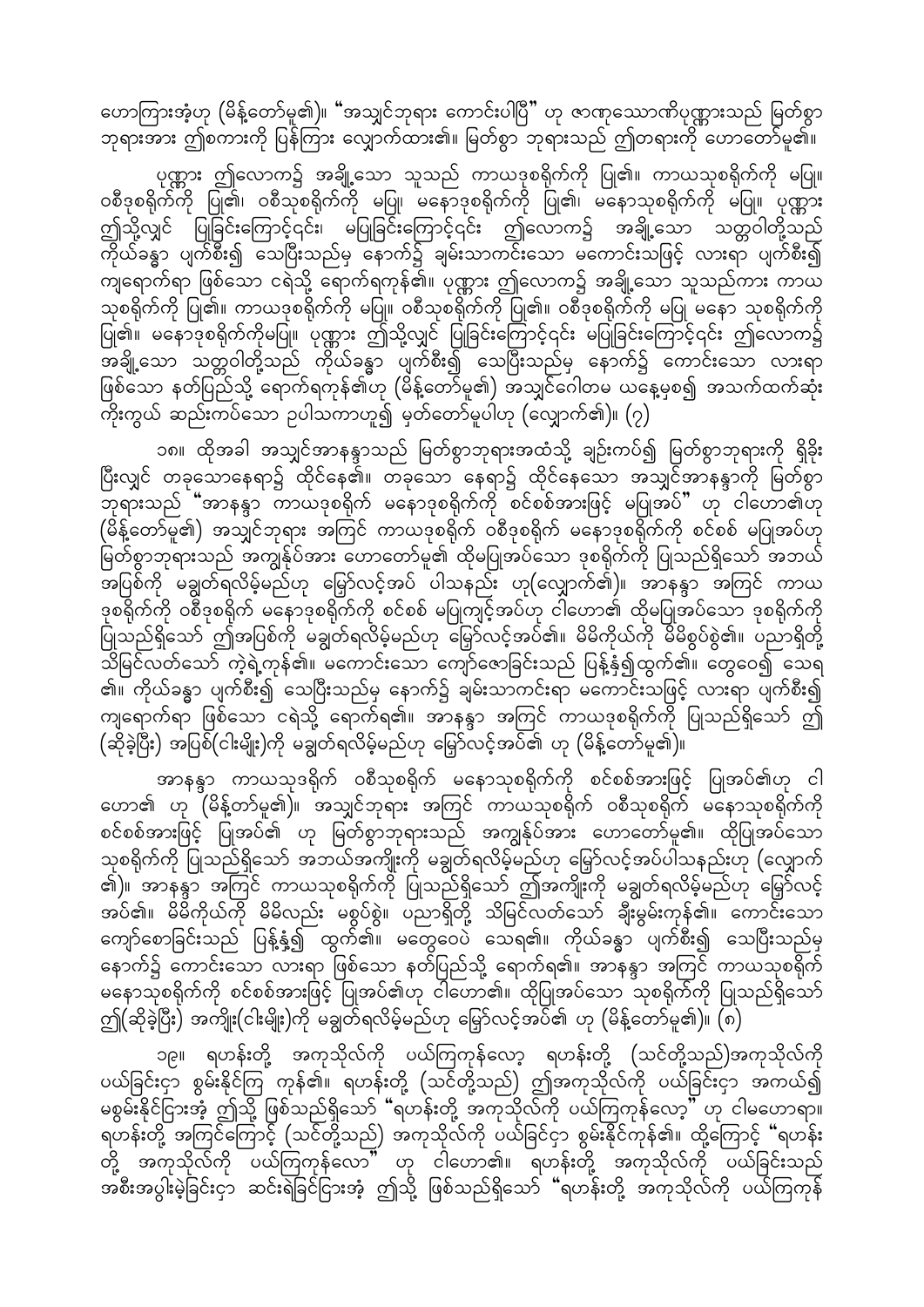လော့" ဟု ငါမဟောရာ။ ရဟန်းတို့ အကြင်ကြောင့် အကုသိုလ်ကို ပယ်ခြင်းသည် အစီးအပွား ရှိခြင်းငှာ ်<br>ချမ်းသာခြင်းငှာဖြစ်၏၊ ထို့ကြောင့် "ရဟန်းတို့ အကုသိုလ်ကို ပယ်ကြကုန်လော့" ဟု ငါဟော၏။

ရဟန်းတို့ ကုသိုလ်ကို ပွားများကြကုန်လော့၊ ရဟန်းတို့ (သင်တို့သည်) ကုသိုလ်တရားကို ပွားများ ခြင်းငှာ စွမ်းနိုင်ကြကုန်၏။ ရဟန်းတို့(သင်တို့သည်) ဤကုသိုလ်ကို ပွားများခြင်းငှာ အကယ်၍ မစွမ်းနိုင် မွာတွင် မြောင်းလှုံးများ ရှိရောက် များနောက် မြောင်းကြောက် မြောင်းကို ပါ များကို အကြံ<br>ပြားအံ့ ဤသို့ ဖြစ်သည် ရှိသော် "ရဟန်းတို့ ကုသိုလ်ကို ပွားများကြကုန်လော့" ဟု ငါမဟောရာ။ ရဟန်း တို့ အကြင်ကြောင့် (သင်တို့သည်) ကုသိုလ်ကို ပွားများခြင်းငှာ စွမ်းနိုင်ကုန်၏။ ထို့ကြောင့် **"**ရဟန်းတို့ ကုသိုလ်ကို ပွားများကြကုန်လော့" ဟု ငါဟော၏။ ရဟန်းတို့ ကုသိုလ်ကို ပွားများခြင်းသည် အစီးအပွား မဲ့ခြင်းငှာ ဆင်းရဲခြင်ငှာ ဖြစ်ငြားအံ့ ဤသို့ ဖြစ်သည်ရှိသော် "ရဟန်းတို့ ကုသိုလ်ကို ပွားများကြကုန် .<br>လော့" ဟု ငါမဟောရာ ရဟန်းတို့ အကြင်ကြောင့် ကုသိုလ်ကို ပွားများကြကုန်လော့" ဟု ငါဟော၏ ဟု  $($ မိန့်တော်မူ၏)။  $(\rho)$ 

၂၀။ ရဟန်းတို့ တရားနှစ်မျိုးတို့သည် သာသနာတော်၏ ပျက်စီးခြင်းငှာ ကွယ်ပျောက်ခြင်းငှာ

ဖြစ်ကုန်၏။ အဘယ် နှစ်မျိုး တို့နည်း ဟူမူ- မကောင်းသဖြင့် ထားအပ်သော ပုဒ်ဗျည်း $^{\circ}$ ၎င်း မကောင်း ညဖြင့် သိအပ်သော အနက်<sup>ပ</sup>၎င်း တို့တည်း။ ရဟန်းတို့ မကောင်းသဖြင့် ထားအပ်သော ပုဒ်ဗျည်း၏ းမြောက်ကို မကောင်းသဖြင့် သိအပ်ရာ၏။ ရဟန်းတို့ ဤတရားနှစ်မျိုးတို့သည် သာသနာတော်၏ ပျက်စီး ခြင်းငှာ ကွယ်ပျောက်ခြင်းငှာ ဖြစ်ကုန်၏ဟု (မိန့်တော်မူ၏)။ (၁၀)

၂၁။ ရဟန်းတို့ ဤတရားနှစ်မျိုး တို့သည် သာသနာတော်၏ တည်ခြင်းငှာ မပျက်စီးခြင်းငှာ rug တို့ တိုက်ခြင်းငှာ ဖြစ်ကုန်၏။ အဘယ် နှစ်မျိုး တို့နည်း ဟူမူ- ကောင်းစွာ ထားအပ်သော ပုဒ်ဗျည်း ္လင်း ကောင်းစွာ သိအပ်သော အနက်၎င်းတို့တည်း။ ရဟန်းတို့ ကောင်းစွာ ထားအပ်သော ပုဒ်ဗျည်း၏ း<br>အနက်ကို ကောင်းစွာ သိအပ်ရာ၏။ ရဟန်းတို့ ဤတရားနှစ်မျိုးတို့သည် သာသနာတော်၏ တည်ခြင်းငှာ မပျက်စီးခြင်းငှာ မကွယ်ပျောက်ခြင်းငှာ ဖြစ်ကုန်၏ ဟု (မိန့်တော်မူ၏)။ (၁၁)

နှစ်ခုမြောက် အဓိကရဏဝဂ် ပြီး၏။

------

၁။ ပါဠိတော်ကို ဆိုသည်။ ၂။ အဋ္ဌကထာကို ဆိုသည်။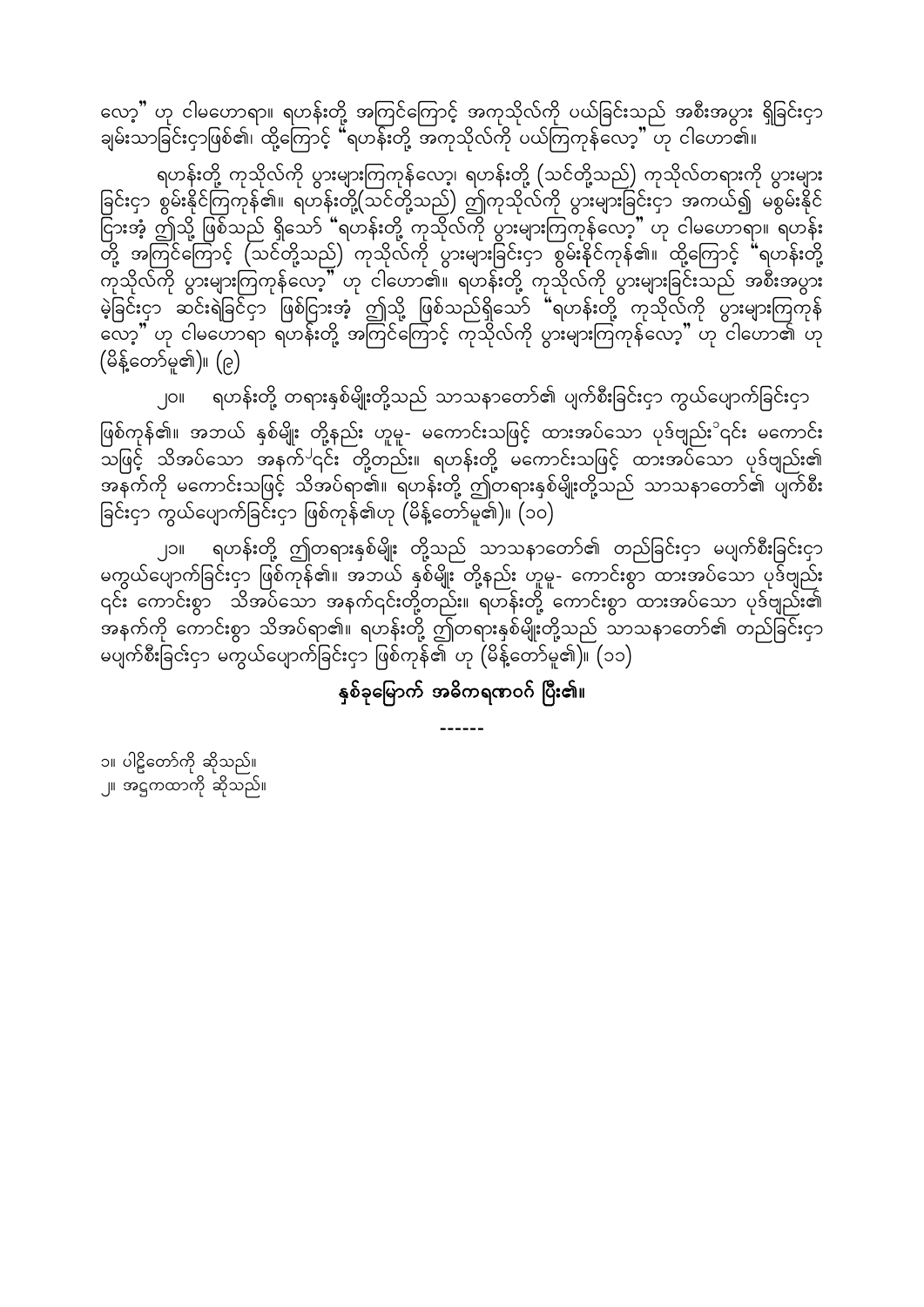#### === ၃ - ဗာလဝဂ် ===

<span id="page-15-0"></span>ရဟန်းတို့ လူမိုက်တို့သည် ဤနှစ်မျိုး တို့တည်း။ အဘယ် နှစ်မျိုး တို့နည်း ဟူမူ- မိမိ၏ အပြစ်ကို အပြစ်ဟု မရှုသောသူ၎င်း တောင်းပန်ဝန်ချသူ၏ အပြစ်ကို တရားသဘောအတိုင်း လက်မခံ သော သူ၎င်းတို့တည်း။ ရဟန်းတို့ လူမိုက်တို့သည် ဤနှစ်မျိုးတို့ပေတည်း။ ရဟန်းတို့ ပညာရှိတို့သည် ဤနှစ်မျိုးတို့တည်း။ အဘယ် နှစ်မျိုး တို့နည်း ဟူမူ- မိမိအပြစ်ကို အပြစ်ဟု ရှုသောသူ၏၎င်း တောင်းပန် ဝန်ချသူ၏ အပြစ်ကို တရားသဘောအတိုင်း လက်ခံသောသူ ၎င်းတို့တည်း။ ရဟန်းတို့ ပညာရှိတို့သည် ဤနှစ်မျိုး တို့ပေတည်း ဟု (မိန့်တော်မူ၏)။ (၁)

၂၃။ ရဟန်းတို့ ဤသူနှစ်မျိုး တို့သည် မြတ်စွာဘုရားကို မဟုတ်မမှန် ပြောဆို စွပ်စွဲတတ်ကုန်<br>၏။ အဘယ် နှစ်မျိုး တို့နည်း ဟူမူ- အတွင်း၌ ဒေါသကိန်း၍ ဒေါသသည် ဖျက်ဆီးအပ်သောသူ၎င်း မကောင်းသော ယူခြင်းဖြင့်ဟူသော သဒ္ဒါလွန်ကဲသူ ၎င်းတို့တည်း ရဟန်းတို့ ဤသူနှစ်မျိုးတို့သည် မြတ်စွာဘုရားကို မဟုတ်မမှန် ပြောဆို စွပ်စွဲတတ်ကုန်၏ဟု (မိန့်တော်မူ၏)။

ရဟန်းတို့ ဤသူနှစ်မျိုးတို့သည် မြတ်စွာဘုရားကို မဟုတ်မမှန် ပြောဆို စွပ်စွဲတတ်ကုန်  $|G||$ ္မွာ ေလွ်ာ္ ေလွ်ာ္ ေျပာင္း ေပါက္ခ်က္<br>၏။ အဘယ် နှစ်မိျးတို့နည်း ဟူမူ- မြတ်စွာဘုရား မဟောအပ် မပြောအပ်သည်ကို "မြတ်စွာဘုရား ဟော အပ် ပြောအပ်သည်" ဟု ပြသောသူ၎င်း မြတ်စွာဘုရား ဟောအပ်ပြောအပ်သည်ကို "မြတ်စွာဘုရား မဟောအပ် မပြောအပ်" ဟု ပြသောသူ၎င်း မြတ်စွာဘုရား ဟောအပ်ပြောအပ်သည်ကို "မြတ်စွာဘုရား မဟောအပ် မပြောအပ်" ဟု ပြသောသူ၎င်း တို့တည်း။ ရဟန်းတို့ ဤသူနှစ်မျိုးတို့တည် မြတ်စွာဘုရားကို မဟုတ်မမှန် ပြောဆို စွပ်စွဲတတ်ကုန်၏ဟု (မိန့်တော်မူ၏) ရဟန်းတို့ ဤသူနှစ်မျိုးတို့သည် မြတ်စွာဘုရား ကို မဟုတ်မမှန် ပြောဆို မစွပ်စွဲတတ်ကုန်။ အဘယ် နှစ်မျိုး တို့နည်း ဟူမူ- မြတ်စွာဘုရား မဟောအပ် မပြောအပ်သည်ကို "မြတ်စွာဘုရား မဟောအပ် မပြောအပ်သည်" ဟု ပြသောသူ ၎င်းတို့တည်း။ ရဟန်း တို့ ဤသူနှစ်မျိုးတို့သည် မြတ်စွာဘုရားကို မဟုတ်မမှန် မပြောဆို မစွပ်စွဲတတ်ကုန်ဟု။ (မိန့်တော်မူ၏)။

၂၅။ ရဟန်းတို့ ဤသူနှစ်မျိုးတို့သည် မြတ်စွာဘုရားကို မဟုတ်မမှန် ပြောဆို စွပ်စွဲတတ်ကုန် ၏။<br>အဘယ် နှစ်မျိုး တို့နည်း ဟူမူ- ဆောင်၍ သိအပ်ဟော အနက်ရှိသော 'နေယျတ္ထ' သုတ်ကို "တိုက်ရိုက် သိအပ်သော အနက်ရှိသော 'နီတတ္တ' သုတ်'' ဟု ပြသောသူ၎င်း တိုက်ရိုက် သိအပ်သော အနက်ရှိသော 'နီတတ္တ'သုတ်" ဟု ပြသောသူ၎င်း တိုက်ရိုက် သိအပ်သော အနက်ရှိသော 'နီတတ္တ' သုတ်ကို "ဆောင်၍ သိအပိသော အနက်ရှိသော 'နေယျတ္တ' သုတ်'' ဟု ပြသောသူ ၎င်းတို့တည်း။ ရိဟန်းတို့ ဤသူ နှစ်မျိုး တို့သည် မြတ်စွာဘုရားကို မဟုတ်မမှန် ပြောဆို စွပ်စွဲတတ်ကုန်၏ ဟု (မိန့်တော် မူ၏)။ (၄)

၂၆။ ရဟန်းတို့ ဤသူနှစ်မျိုးတို့သည် မြတ်စွာဘုရားကို မဟုတ်မမှန် မပြောဆို မစွပ်စွဲတတ် ကုန်။<br>အဘယ် နှစ်မျိုး တို့နည်း ဟူမူ- ဆောင်၍ သိအပ်သော အနက်ရှိသော 'နေယျတ္တ' သုတ်ကို "ဆောင်၍ သိအပ်သော အနက်ရှိသော 'နေယျတ္ထ' သုတ်'' ဟု ပြသောသူ၎င်း တိုက်ရိုက် သိအပ်သော အနက် ရှိသော 'နီတတ္တ' သုတ်ကို "တိုက်ရိုက် သိအပ်သော အနက်ရှိသော 'နီကတ္တ' သုတ်" ဟု ပြသော သူ၎င်း ာ.<br>တို့တည်း။ ရဟန်းတို့ ဤသူနှစ်မျိုးတို့သည် မြတ်စွာဘုရားကို မဟုတ်မမှန် မပြောဆို မစွပ်စွဲတတ် ကုန်ဟု  $(\tilde{\Im \xi} \in \overline{\mathrm{O}})$ ်မှု၏)။  $(\overline{\eta})$ 

၂၇။ ရဟန်းတို့ ဖုံးလွှမ်းအပ်သော မကောင်းမှုရှိသောသူသည် ငရဲဘုံ 'နိရယဂတိ' ၎င်း တိရစ္ဆန် မျိုး 'တိရစ္ဆန္ဘဂတိ' ၎င်း ဤလားရာ 'ဂတိ' နှစ်မျိုးတို့တွင် တမျိုးမျိုးသော လားရာ 'ဂတိ' ကို မချွတ် ရလိမ့်မည် ဟု မြှော်လင့်အပ်၏ ဟု (မိန့်တော်မူ၏)။ ရဟန်းတို့ ဖုံးလွှမ်းအပ်သော မကောင်းသော မရှိသူ သည် နတ်ဘုံ 'ဒေဝဂတိ' ၎င်း လူ့ဘုံ 'မနုဿဂတိ' ၎င်း ဤလားရာ ်ဂတိ' နှစ်မျိုးတို့တွင် တမျိုးမျိုး သော လားရာ 'ဂတိ' ကို မချွတ်ရလိမ့်မည် ဟု မြှော်လင့်အပ်၏ဟု (မိန့်တော်မူ၏)။ (၆)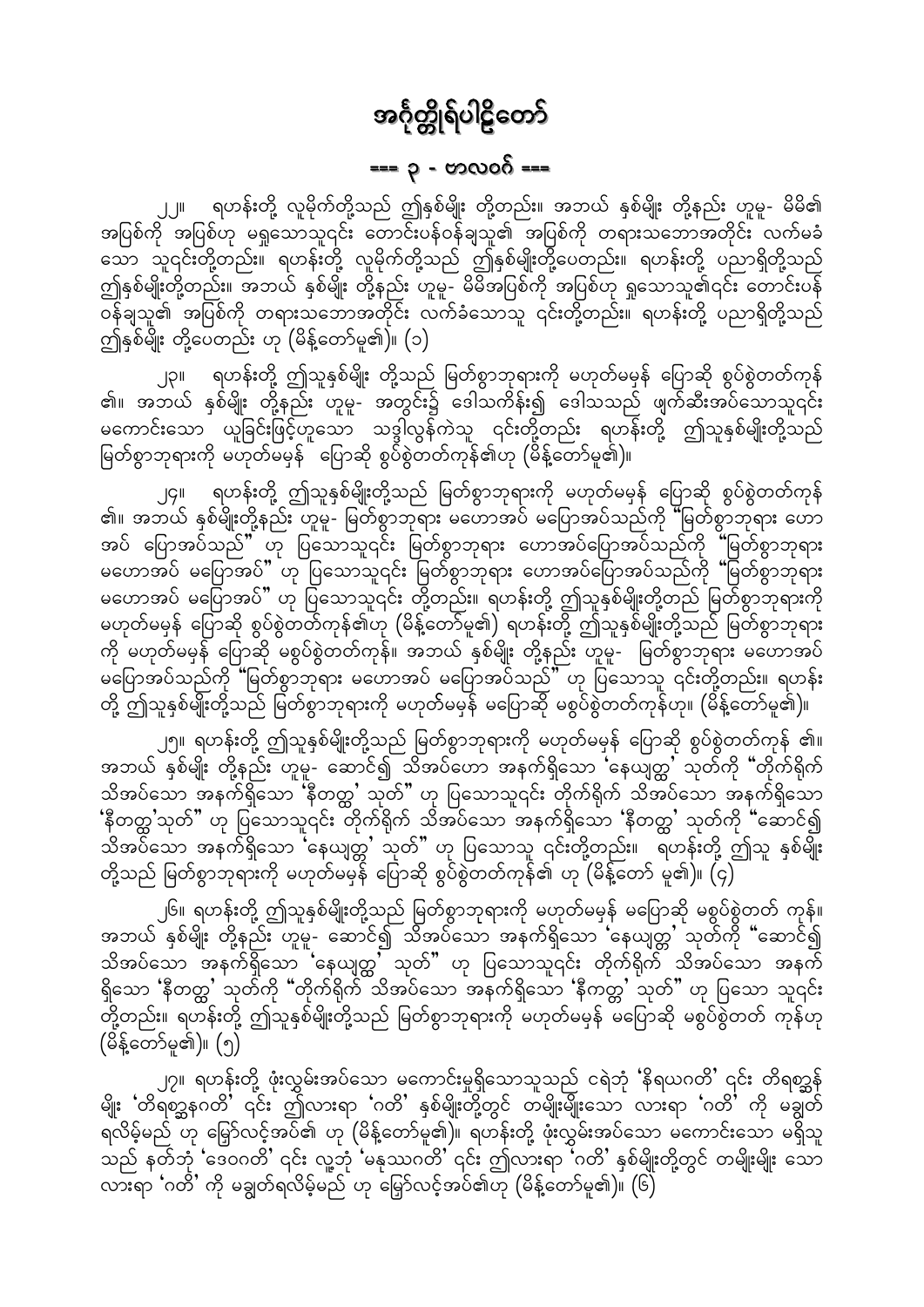၂၈။ ရဟန်းတို့ မကောင်းသော မြင်ခြင်း 'မိစ္ဆာဒိဋ္ဌိအယူ' ရှိသောသူအား ငရဲဘုံ 'နိရယဂတိ' ၎င်း တိရစ္ဆာန်မျိုး တိရစ္ဆာနဂတိ' ၎င်း ဤလားရာ 'ဂတိ' နှစ်မျိုးတို့တွင် တမျိုးမျိုးသော လားရာ 'ဂတိ' ကို မချွတ်ရလိမ့်မည် ဟု မြှော်လင့်အပ်၏ ဟု (မိန့်တော်မူ၏)။ (၇)

၂၉။ ရဟန်းတို့ ကောင်းသော မြင်ခြင်း 'သမ္မာဒိဋ္ဌိအယူ' ရှိသောသူအား နတ်ဘုံ 'ဒေဝဂတိ' ၎င်း လူ့ဘုံ 'မနုဿဂတိ' ၎င်း ဤလားရာ 'ဂတိ' နှစ်မျိုးတို့တွင် တမျိုးမျိုးသော လားရာဂတိ' ကို မချွတ်ရ<br>လိမ့်မည်ဟု မြှော်လင့် အပ်၏ဟု (မိန့်တော်မူ၏)။ (၈)

၃၀။ ရဟန်းတို့ သီလမရှိသော သူအား ငရဲဘုံ 'နိရယဂတိ' ၎င်း တိရစ္ဆ္ဆန်မျိုး 'တိရစ္ဆ္ဆနဂတိ' ၎င်း ဤလားရာ 'ဂတိ' နှစ်မျိုးတို့ကို ခံယူအပ်ကုန်၏။ ရဟန်းတို့ သီလရှိသော သူအား နတ်ဘုံ 'ဒေဝဂတိ' ၎င်း —<br>လူ့ဘုံ မနုဿဂတိ'၎င်း ဤလားရာ' ဂတိနှစ်မျိုးတို့ကို ခံယူအပ်ကုန်၏ ဟု (မိန့်တော်မူ၏)။ (၉)

၃၁။ ရဟန်းတို့ အကြောင်းထူးနှစ်မျိုးတို့ကို ကောင်းစွာ ရှုဆင်ခြင်လျက် အာရညကင် ဓုတင်ကို ပြီးစေနိုင်သော တောကျောင်း လူတို့ကျက်စားရာ မဟုတ်သော တောကျောင်း အစွန်အဖျားကျ၍ အလွန် -<br>ဝေးကွာသော တောကျောင်းတို့ကို ငါမှီဝဲ၏။ အဘယ် နှစ်မျိုး တို့နည်း ဟူမူ- မိမိ၏ မျက်မှောက်ဘဝ၌ (ဈာနသမာပတ် ဖလသမာပတ်ဖြင့်) ချမ်းသာစွာနေခြင်းကို ကောင်းစွာ ရှုဆင်ခြင်ခြင်း၎င်း နောင်လာသူ လျက် ငါသည် အာရညကင်ဓုတင်ကို ပြီးစေနိုင်သော တောကျောင်း လူတို့ ကျက်စားရာ မဟုတ်သော တောကျောင်း အစွန်အဖျားကျ၍ အလွန်ဝေးကွာသော တောကျောင်းတို့ကို မှီဝဲ၏ ဟု (မိန့်တော်မူ၏)။  $($ oo $)$ 

၃၂။ ရဟန်းတို့ ဝိဇ္ဇာအဘို့အစု၌ ဖြစ်ကုန်သော ဤတရားတို့သည် ဤနှစ်မျိုးတည်း။ အဘယ် နှစ်မျိုး တို့နည်း ဟူမူ - စိတ်၏ တည်ကြည်ခြင်း သမထ၎င်း သင်္ခါရတရားတို့ကို ရှုဆင်ခြင်ခြင်း ဝိပဿနာ ှင်း တို့တည်း။ ရဟန်းတို့ သမထကို ပွားများအပ်သော် အဘယ်အကျိုးကို ရရှိခံစားရသနည်း၊ စိတ်ကို ပွားများစေအပ်၏။ စိတ်ကိုပွားများ စေအပ်သော် အဘယ်အကျိုး ခံစားရသနည်း၊ တပ်မက်ခြင်း 'ရာဂ' .<br>ကို ပယ်နိုင်၏။ ရဟန်းတို့ သင်္ခါရတရားတို့ကို ရှုဆင်ခြင်ခြင်း ဝိပဿနာကို ပွားများအပ်သော် အဘယ် အကျိုးကို ခံစားရသနည်း၊ ပညာကို ပွားများစေအပ်၏။ ပညာကို ပွားများစေအပ်သော် အဘယ်အကျိုးကို<br>ခံစားရသနည်း၊ မသိခြင်း 'အဝိဇ္ဇာ' ကို ပယ်နိုင်၏။ ရဟန်းတို့ တပ်မက်ခြင်း 'ရာဂ' ဖြင့် ညစ်ညူးသော် စိတ်သည် ကိလေသာမှ မလွတ်မြောက် မသိခြင်း 'အဝိဇ္ဇာ' ဖြင့် ညစ်ညူးသော် ပညာကို မပွားများ စေအပ်။ ရဟန်းတို့ ဤသို့လျှင် တပ်မက်ခြင်း ရာဂ' ၏ ကုန်ခမ်းခြင်းကြောင်း စိတ်၏ ကိလေသာတို့မှ လွတ်မြောက်ခြင်း 'စေတောဝိမုတ္တိ'သည် ဖြစ်၏။ မသိမှု 'အဝိဇ္ဇာ' ၏ ကုန်ခမ်းခြင်းကြောင့် ပညာ၏ ကိလေသာတို့မှ လွတ်မြောက်ခြင်း 'ပညာဝိမုတ္တိ' သည် ဖြစ်၏ဟု (မိန့်တော်မူ၏)။ (၁၁)

#### သုံးခုမြောက် ဗာလဝဂ် ပြီး၏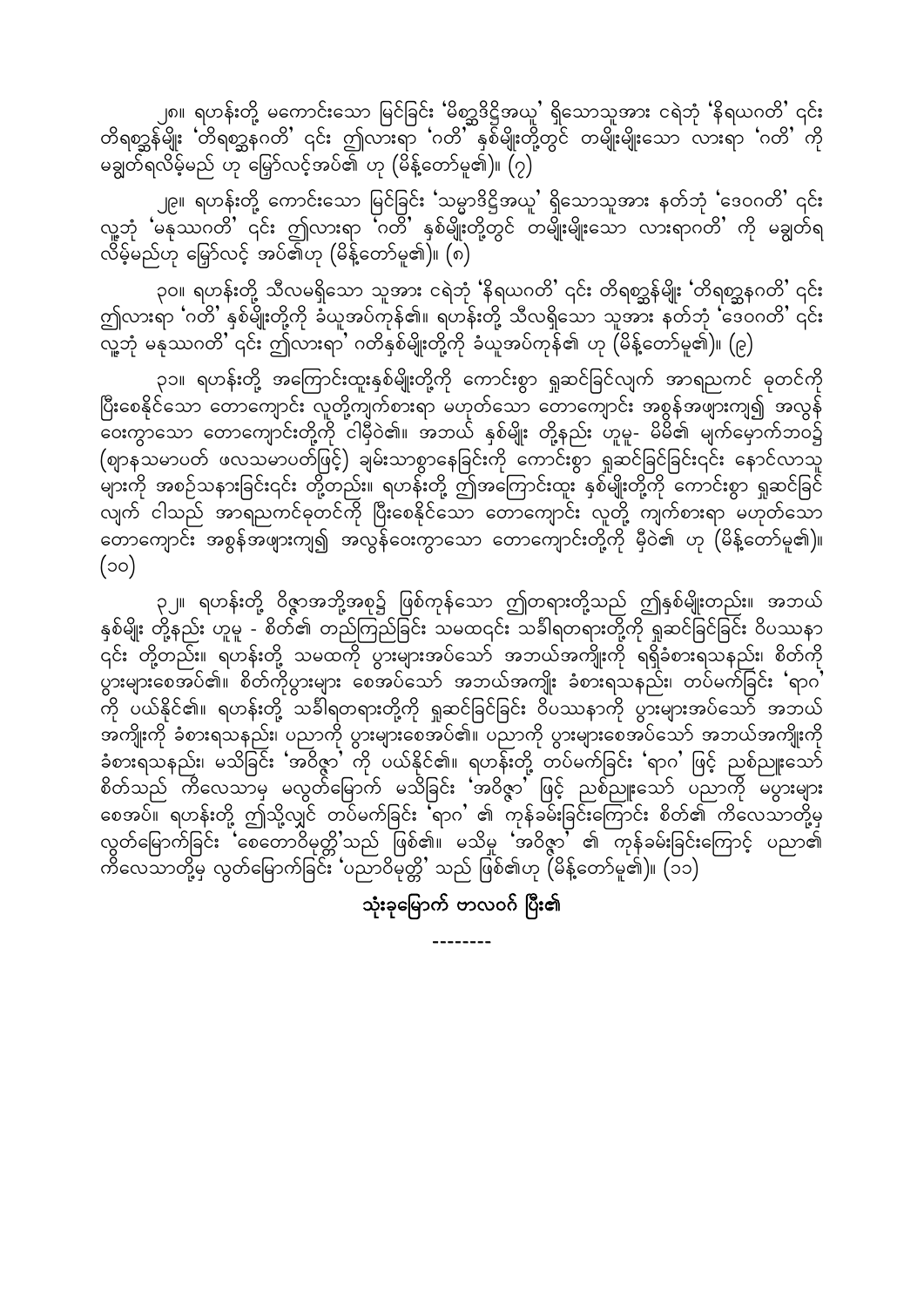## === ၄ - သမစိတ္တဝဂ် ===

<span id="page-17-0"></span>၃၃။ ရဟန်းတို့ သူယုတ်မာတို့၏ အခြေခံ သဘောကို၎င်း သူတော်ကောင်းတို့၏ အခြေခံ သဘောကို၎င်း ဟောကြားအံ့၊ ထိုတရားကို နာကြကုန်လော့၊ ကောင်းစွာ နှလုံးသွင်းကုန်လော့၊ ဟောကြားပေအံ့ ဟု(မိန့်တော်မူ၏)။ "အသျှင်ဘုရား ကောင်းပါပြီဟု" ထိုရဟန်းတို့သည် မြတ်စွာဘုရား အား ပြန်ကြား လျှောက်ထားကြ ကုန်၏။ မြတ်စွာဘုရားသည် ဤတရားကို ဟောတော်မူ၏- "ရဟန်းတို့ သူယုတ်မာတို့ ၏ အခြေခံသဘောသည် အဘယ်နည်း ရဟန်းတို့ သူယုတ်မာသည် ပြုဘူးသော ကို မသိခြင်း ပြုဘူးသော သူ့ကျေးဇူးကို ထင်စွာပြု၍ မသိခြင်းကို သူယုတ်မာတို့သည် ချီးမွမ်းကုန်၏။ ရဟန်းတို့ ပြုဘူးသော သူ့ကျေးဇူးကို မသိခြင်း ပြုဘူးသော သူ့ကျေးဇူးကို ထင်စွာပြု၍ မသိခြင်းဟူသော သူ့ကျေးဇူးကို မသိခြင်း ပြုဘူးသော သူ့ကျေးဇူးကို ထင်စွာပြု၍ မသိခြင်းဟူသော ဤအလုံးစုံသည် သူယုတ်မာတို့၏ အခြေခံ သဘောပေတည်း။ ရဟန်းတို့ သူတော်ကောင်းတို့သည်ကား ပြုဘူးသော သူ့ကျေးဇူးကို သိ၏။ ပြုဘူး သော သူ့ကျေးဇူးကို ထင်စွာပြု၍ သိ၏။ ရဟန်းတို့ ပြုဘူးသော သူ့ကျေးဇူး ကို သိခြင်း ပြုဘူးသော သူ့ကျေးဇူးကို ထင်စွာပြုခြင်း သိခြင်းကို သူတော်ကောင်းတို့သည် ချီးမွှမ်းကုန်၏။ ရဟန်းတို့ ပြုသူးသော သူ့တျေးဇူးကို သိခြင်း ပြုဘူးသော ကျေးဇူးကို ထင်ရှားစွာပြု၍ ပြုဘူးသော သူ့ကျေးဇူးကို (ထင်ရှားစွာ ပြု၍) သိခြင်းဟူသော ဤအလုံးစုံသည့် သူတော်ကောင်းတို့၏ အခြေခံ သဘော ပေတည်း" ဟု (မိန့်တော်မူ၏)။ (၁)

၃၄။ ရဟန်းတို့ နှစ်ဦးသော သူတို့ကို လွယ်ကူစွာ ကျေးဇူးတုံ့ပြုနိုင်သည်ဟု ငါမဟော။ အဘယ် နှစ်ဦး တို့နည်း ဟူမူ- မိခင်၎င်း ဖခင်၎င်းတို့တည်း။ ရဟန်းတို့ သားသမီးဖြစ်သော သူသည် အသက် တရာတန်း၌ ဖြစ်၍ အနှစ်တရာ ပတ်လုံး အသက်ရှည်ကာ ပခုံးတဖက်ဖြင့် အမိကို ဆောင်ယူ၍ လုပ်ကျွေး ပြုစုရာ၏၊ ပခုံးတဖက်ဖြင့် အဖကို ဆောင်ယူ၍ လုပ်ကျွေးပြုစုရာ၏။ ထိုသားသမီးဖြစ်သူသည် ထိုအမိအဖတို့အား အနံ့အသက်ကင်းအောင် အမွှေးအကြိုင်လိမ်းပေးခဲခြင်း အညောင်းအညာပြေအောင် နှိပ်နယ်ပေးခြင်း ရေပူရေအေးချိုးပေးခြင်း ခြေဆုပ်လက်နယ် ပြုခြင်းဖြင့် လုပ်ကျွေးပြုရာ၏။ ထိုအမိအဖ တို့သည် လည်း ထိုသားသမီးတို့ ပခုံးပေါ်၌ပင်လျှင် ကျင်းကြီး ကျင်ငယ်ကို စွန့်ကုန်ရာ၏။ ရဟန်းတို့ ဤသို့ပင် ပြုစုပါစေသော်လည်း အမိအဖတို့အား ကျေးဇူးပြုခြင်းသည်၎င်း ကျေးဇူး တုံ့ပြုခြင်းသည်၎င်း မြစ်နိုင် သေးသည် သာတည်း။ ရဟန်းတို့ (အကြင်သူသည်ကား) များစွာသော ရတနာရှိသော ဤ မဟာပထဝီ မြေကြီးကို အုပ်ချုပ်စိုးပိုင်သော မင်းစည်းစိမ်၌ အမိအဖတို့ကို တည်နေစေရာ၏။ ရဟန်းတို့ ဤသို့ပင် ပြုစုပါသော်လည်း အမိအဖတို့အား ကျေးဇူးပြုခြင်းသည်၎င်း ကျေးဇူးတုံ့ပြန်ခြင်းသည်၎င်း မြစ် နိုင်သေးသည် သာတည်း။ ထိုသို့ ဖြစ်ခြင်းသည် အဘယ်ကြောင့်နည်း ဟူမူ- ရဟန်းတို့ အမိအဖ<br>တို့သည် သားသမီးတို့အား များသော ကျေးဇူးကို ပြုကြသူ ကြီးပွားလာအောင် စောင့်ရှောက်ကြသူ မွေးကျွေး ကြသူ ဤလောက၌ ပြသကြသူ ဖြစ်ကြသောကြောင့်တည်း။ ရဟန်းတို့ အကြင်သူသည်ကား သဒ္ဓါတရားနှင့် ပြည့်စုံခြင်းငှာ ဆောက်တည်စေ၏။ သက်ဝင်စေ၏၊ တည်စေ၏။ သီလမရှိသော အမိအဖတို့ကို သီလနှင့် ပြည့်စုံခြင်းငှာ ဆောက်တည် စေ၏။ သက်ဝင်စေ၏။ တည်စေ၏၊ ဝန်တိုခြင်း မစ္ဆရိယ ရှိကုန်သော အမိ အဖတို့ကို စွန့်ကြဲ ပေးကမ်းခြင်းနှင့် ပြည့်စုံခြင်းငှာ ဆောက်တည်စေ၏၊ သက်ဝင် စေ၏၊ တည်စေ၏။ ရဟန်းတို့ ဤသို့သော ပြုစုခြင်းဖြင့်သာလျှင် အမိအဖတို့အား ကျေးဇူး ပြုခြင်းသည်၎င်း ကျေးဇူးတုံ့ပြုခြင်း သည်၎င်း ဖြစ်နိုင်၏ ဟု (မိန့်တော်မူ၏)။ (၂)

၃၅။ ထိုအခါ ပုဏ္ဏားတစ်ယောက်သည် မြတ်စွာဘုရားထံသို့ ချဉ်းကပ်၍ မြတ်စွာဘုရားနှင့် အတူ ဝမ်းမြောက် ဝမ်းသာ ပြောဆို၏။ ဝမ်းမြောက်ဖွယ် စကားကို။ပ။ တခုသော နေရာ၌ ထိုင်နေပြီး လျှင် ထိုပုဏ္ဏားသည် မြတ်စွာဘုရားအား "အသျှင်ဂေါတမသည် အဘယ် အယူဝါဒ ရှိပါသနည်း အဘယ်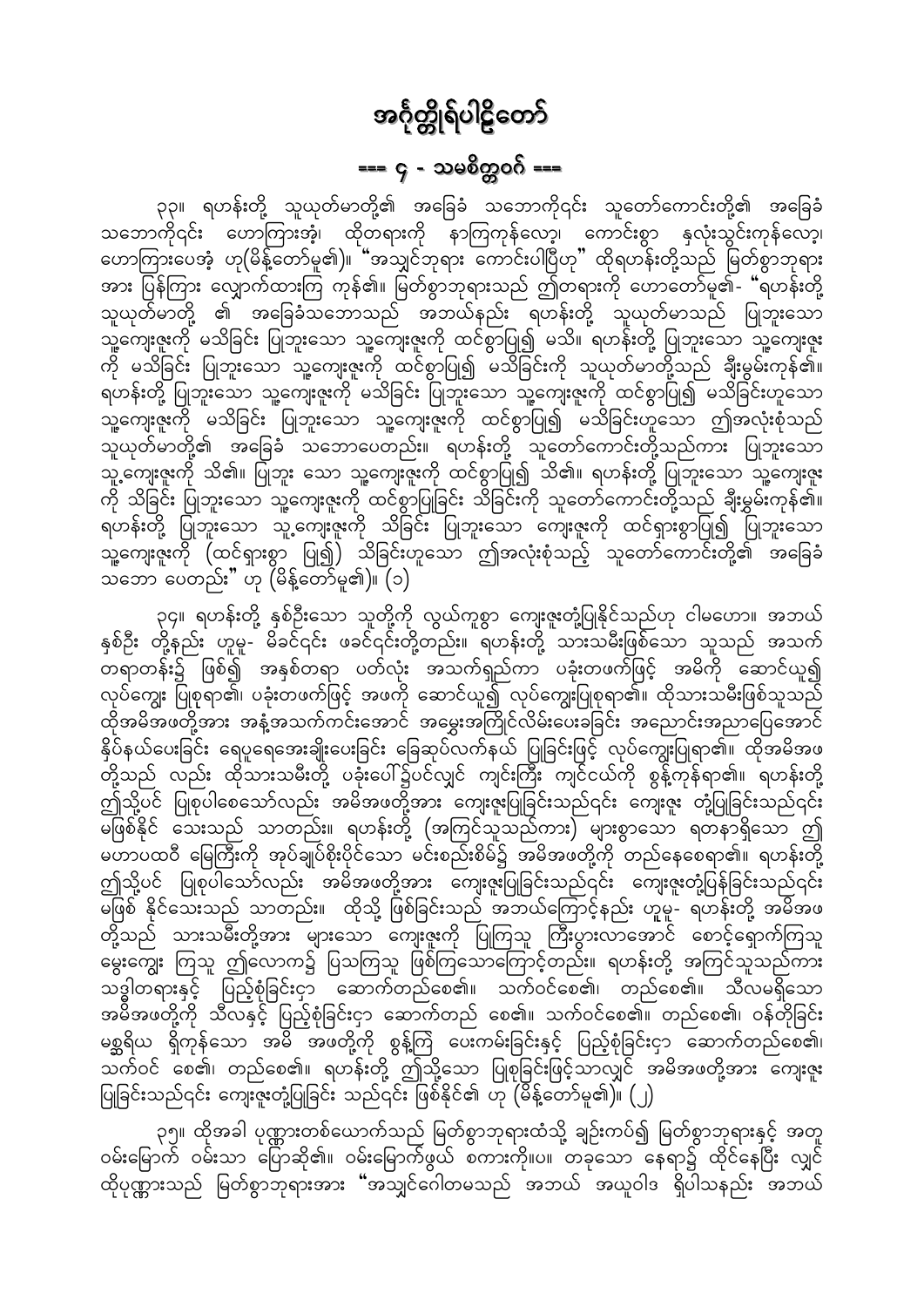အကျင့်ကို ဟောကြားလေ့ ရှိပါသနည်း" ဟု လျှောက်၏။ ပုဏ္ဏား ငါသည် ပြုအပ်၏ဟူသော ကိရိယ ၀ါဒလည်းရှိ၏ မပြုအပ် ဟူသော အကိရိယဝါဒလည်း ရှိ၏ဟု (မိန့်တော်မူ၏)။ အသျှင်ဂေါတမသည် အဘယ်သို့လျှင် ပြုအပ်၏ဟူသော ကရိယဝါဒ ရှိပါသနည်း၊ အဘယ်သို့လျှင် မပြုအပ်ဟူသော အကရိယ ဝါဒ ရှိပါသနည်းဟု (လျှောက်၏)။ ပုဏ္ဏား ကိုယ်ဖြင့် ပြုအပ်သော မကောင်းသော အကျင့် 'ကာယ 'ဒုစရိုက်ပါ ကို၎င်း နှတ်ဖြင့် ပြုအပ်သော မကောင်းသော အကျင့် 'ဝစီဒုစရိုက်' ကို၎င်း စိတ်ဖြင့် ပြုအပ် သော မကောင်းသော အကျင့် 'မနောဒုစရိုက်' ကို၎င်း မပြုအပ်ဟု ငါဟော၏။ များစွာကုန်သော ယုတ်ညံ့ ကုန်သော အကုသိုလ်တရားတို့ကို မပြုအပ်ဟု ငါဟော၏။ ပုဏ္ဏားကိုယ်ဖြင့် ပြုအပ်သော ကောင်းသော အကျင့် 'ကာယသုစရိုက်' ကို၎င်း နှတ်ဖြင့် ပြုအပ်သော ကောင်းသော အကျင့် 'ဝစီ သုစရိုက်ႛ ကို၎င်း နှုတ်ဖြင့် ပြုအပ်သော ကောင်းသော အကျင့် 'ဝစီသုစရိုက်ႛ ကို၎င်း စိတ်ဖြင့် ပြုအပ် \_\_\_\_<br>သော ကောင်းသော အကျင့် 'မနောသုစရိုက်' ကို၎င်း ပြုအပ်၏ဟု ငါဟော၏ များစွာကုန်သော ကုသိုလ် တရားတို့ကို ပြုအပ်၏ ဟု ငါဟော်၏။ ပုဏ္ဏား ငါသည် ဤသို့လျှင် ပြုအပ်၏ဟူသော ကိရိယဝါဒ လည်းရှိ၏။ မပြုအပ် ဟူသော အကိရိယဝါဒလည်း ရှိ၏ဟု (မိန့်တော်မူ၏)။ အသျှင်ဂေါတမ (တရား တော်သည်)အလွန်နှစ်သက်ဖွယ် ရှိပါပေစွ။ပ။ အသျှင်ဂေါတမည် အကျွန်ုပ်ကို ယနေ့မှစ၍ အသက်ထက် ဆုံး ကိုးကွယ် ဆည်းကပ်သော ဉပါသကာဟူ၍ မှတ်တော်မူပါဟု (လျှောက်၏)။ (၃)

၃၆။ ထိုအခါ အနာထပိဏ်သူဌေးသည် မြတ်စွာဘုရားထံသို့ ချဉ်းကပ်ပြီးသော် မြတ်စွာဘုရားကို ရှိခိုးပြီးလျှင် တခုသော နေရာ၌ ထိုင်နေ၏။ တခုသော နေရာ၌ ထိုင်နေပြီးလျှင် မြတ်စွာဘုရားအား "အသျှင်ဘုရား လောက၌ အလျှုခံပုဂ္ဂိုလ်တို့သည် အဘယ်နှစ်မျိုး ရှိပါကုန်သနည်း၊ အဘယ်ပုဂ္ဂိုလ်၌ ာလျှိဳက်<br>အလျှိုကို ပေးလျှုထိုက်ပါသနည်း" ဟု (လျှောက်၏)။ သူကြွယ် လောက၌ အလျှုခံပုဂ္ဂိုလ်တို့သည် သေက္ခ ပုဂ္ဂိုလ််ံ၎င်း အသေက္ခပုဂ္ဂိုလ်ံ၎င်းတို့တည်း။ သူကြွယ် လောက၌ အလျှုံခံ ပုဂ္ဂိုလ်ံတို့သည် ဤနှစ်မျိုးတို့ ်း…<br>တည်း၊ ဤပုဂ္ဂိုလ်နှစ်မျိုးတို့၌ အလျှုကိုပေးလျှ ထိုက်၏ဟု (မိန့်တော်မူ၏)။ မြတ်စွာဘုရားသည် ဤစကား ကို ဟောတော်မူ၏၊ ဤစကားကို ဟောပြီးနောက် ကောင်းသော စကားကို ဆိုတော်မူတတ်သော မြတ်စွာဘုရားသည် ထိုမှတပါးသော ဤဂါထာကို ဟောတော်မူ၏။

"ဤလောက၌ ပေးလှူ ပူဇော်တတ်ကုန်သော ပုဂ္ဂိုလ်တို့၏ အလှူကို ခံထိုက်ကုန်သော ပုဂ္ဂိုလ်တို့ သည် သေက္ခပုဂ္ဂိုလ် အသေက္ခပုဂ္ဂိုလ်တို့ ဖြစ်ကုန်၏။ ထိုအလျှုခံထိုက်သော ပုဂ္ဂိုလ်တို့သည် ကိုယ်ဖြင့်၎င်း န္မတ်ဖြင့်၎င်း ထိုမှတပါး စိတ်ဖြင့်၎င်း ဖြောင့်မတ်ကုန်၏၊ ပေးလျှု ပူဇော်တတ်သော အလျှုရှင်တို့၏ ...<br>ကောင်းမှုမျိုးစေ့ကို ကြဲချစိုက်ပျိုးရာ လယ်ယာမြေကောင်းသဖွယ် ဖြစ်၏၊ ဤအလျုခံ ပုဂ္ဂိုလ်တို့၌ ပေးလျှု အပ်သော အလျုသည် များမြတ်သော အကျိုးရှိ၏ $"$  ဟု (မိန့်တော်မူ၏)။  $(\varsigma)$ 

၃၇။ အကျွန်ုပ်သည် ဤသို့ ကြားနာခဲ့ရပါသည်- အခါတပါး၌ မြတ်စွာဘုရားသည် သာဝတ္ထိပြည် ် လွန်လွန်ပြီး အများကို ကွယ်လွန်ပေါက်နေ့ကျောင်း၌ (သီတင်းသုံး) နေတော်မူ၏။ ထိုအခါ အသျှင်<br>အနာထပိဏ်သူဌေး၏ အရံဖြစ်သော ဇေတဝန်ကျောင်း၌ (သီတင်းသုံး) နေတော်မူ၏။ ထိုအခါ အသျှင် သာရိပုတြာသည် သာဝတ္တိပြည် ပုဗ္ဗာရုံကျောင်းတိုက် မိဂါရမာတာ 'ဝိသာခါ' ၏ ပြာသာဒ်၌ (သီတင်းသုံး) aeawmfrl\/ xdktcg toQifom&dykMwmonf &[ef;wdkYudk ]]ighoQif &[ef;wdkY}} [k ac:awmfrl\/  $\alpha$ ရ်ရဟန်း တို့သည် "ငါသျှင်" ဟု အသျှင်သာရိပုတြာအား ပြန်ကြား လျှောက်ထားကုန်၏။ အသျှင် သာရိပုတြာသည် ငါသျှင်တို့ အရွက္တသံယောဇဉ်<sup>`</sup> ရှိသော ပုဂ္ဂိုလ်ကို၎င်း ဗဟိဒ္ဓသံယောဇဉ်<sup>၂</sup> ရှိသော ပုဂ္ဂိုလ်ကို၎င်း ဟောကြားအံ့၊ ထိုတရားကို နာကြားကုန်လော့၊ ကောင်းစွာ နှံလုံးသွင်းကြကုန်လော့ ္ပြယ္ပြယ္ပါတယ္။ အခ်ိန္ေတာ့မို႔ေပးသြင္ဆိုင္ရာ အသင္းပါေပးဆိုင္ရတယ္ အသိုင္ရသည္ အသိုင္ရတယ္ဆိုင္ရတြာ အား ပြန်ကြား လျှောက်ထားကုန်၏။ အသျှင်သာရိပုတြာသည် ဤတရားကို ဟောကြား၏။ 'ငါ့သျှင်တို့ အဇ္ဈတ္တသံယောဇဉ်ရှိသော ပုဂ္ဂိုလ်ဟူသည် အဘယ်နည်း၊ ငါ့သျှင်တို့ ဤသာသနာတော်၌ ရဟန်းသည် သီလရှိ၏။ ပါတိမောက္ခသံဝရသီလကို စောင့်ရှောက်လျက် နေ၏၊ အကျင့် 'အာစာရ<sup>7</sup> ကျက်စားရာ 'ဂေါစရန္နှင့် ပြည့်စုံသည် ဖြစ်၍ အဏုမြူမျှလောက်သော အပြစ်တို့၌သော်လည်း ဘေးဟု ရှုလေ့ရှိလျက် သိက္ခာပုဒ်တို့၌ ကောင်းစွာ ဆောက်တည်၍ ကျင့်၏။ ထိုရဟန်းသည် ကိုယ်ခန္ဓာ ပျက်စီး၍ သေပြီးသည်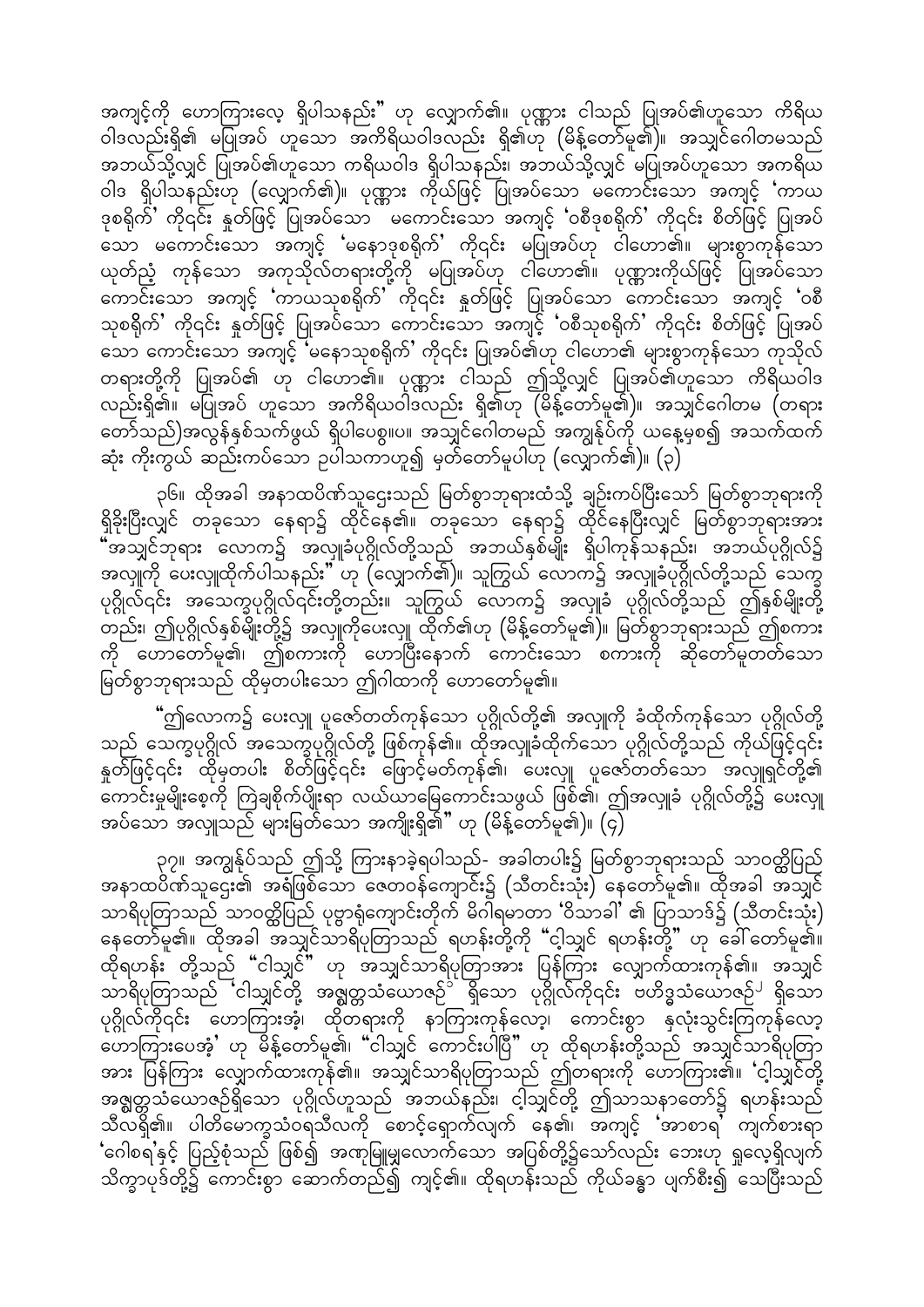မှ နောက်၌ (ကာမာဝစရနတ် ခြောက်ဘုံတို့တွင်) တပါးပါးသော နတ်ဘုံသို့ ရောက်၏ ထိုရဟန်းသည် -<br>ထိုနတ်ပြည်မှ<sup>ဲ</sup>စုတေသော် ပဋိပန္ဓေအား ဖြင့် ဤလူ့ဘုံသို့ လာသောကြောင့် ဤအောက်ဘုံသို့ ပြန်လာ သော အာဂါမိပုဂ္ဂိုလ်မည်၏။ ငါ့သျှင်တို့ ဤပုဂ္ဂိုလ်ကို ဤလူ့ပြည်သို့ ပဋိသန္ဓေအားဖြင့် ပြန်လာသော ကြောင့် အောက်ဘုံသို့ ပြန်လာသော အာဂါမိမည်သော အရွှတ္တသံယောဇဉ်ရှိသော ပုဂ္ဂိုလ်ဟူ၍ ဆိုအပ် ள்

င့ါသျှင်တို့ ဗဟိဒ္ဓသံယောဇဉ်ရှိသော ပုဂ္ဂိုလ်ဟူသည်အဘယ်နည်း၊ င့ါသျှင်တို့ ဤသာသနာတော်၌ ရဟန်းသည် သီလရှိ၏။ ပါတီမောက္ခသံဝရသီလကို စောင့်ရှောက်လျက် နေ၏၊ အကျင့် အာစာရ ကျက်စားရာ 'ဂေါစရ' နှင့် ပြည့်စုံသည် ဖြစ်၍ အဏုမြူမျှလောက်သော အပြစ်တို့၌သော်လည်း ဘေးဟု ရှုလေ့ ရှိလျက် သိက္ခာပုဒ်တို့၌ ကောင်းစွာ ဆောက်တည်၍ ကျင့်၏။ ထိုရဟန်းသည် သမာပတ် ရှစ်ပါး လွတ်မြောက်ရာ ဖြစ်သော စတုတ္ထဈာန်သမာပတ်သို့ ရောက်၍ နေ၏။ ထိုရဟန်းသည် ကိုယ်ခန္ဓာ ပျက်စီး၍ သေပြီးသည် နောက်၌ (သုဒ္ဓါဝါသ ငါးဘုံတို့တွင်) တပါးပါးသော ဗြဟ္မာ့ဘုံသို့ ရောက်၏၊ ထိုပုဂ္ဂိုလ်သည် ထိုဘုံမှ စုတေသော် ပဋိသန္ဓေအားဖြင့် ဤလူ့ဘုံသို့ မလာသောကြောင့် အနာဂါမိ ပုဂ္ဂိုလ် မည်၏။ ငါ့သျှင်တို့ ဤပုဂ္ဂိုလ်ကို ဤလူ့ဘုံသို့ ပဋိသန္ဓေအားဖြင့် ပြန်မလာသောကြောင့် အနာဂါမိမည် ု<br>သော ဗဟိဒ္ဓသံယောဇဉ်ရှိသော ပုဂ္ဂိုလ်ဟူ၍ ဆိုအပ်၏။ ငါ့သျှင်တို့ နောက်တမျိုးကား ရဟန်းသည် သီလရှိ၏။ပ။ သိက္ခာပုဒ်တို့၌ ကောင်းစွာ ဆောက်တည်၍ ကျင့်၏။ ထိုရဟန်းသည် ကာမတို့ကိုပင်လျှင် ငြီးငွေ့ခြင်းငှာ ကာမတဏှာ ကင်းခြင်းငှာ ကာမတဏှာ ချုပ်ခြင်းငှာ ကျင့်၏။ ထိုရဟန်းသည် သုံးပါး –<br>သော ဘဝတို့ကိုပင်လျှင် ငြီးငွေ့ခြင်းငှာ ဘဝတဏှာ ကင်းခြင်ငှာ ဘဝတဏှာ ချုပ်ခြင်းငှာ ကျင့်၏။ ထိုရဟန်းသည် ကာမတဏှာကုန်ခန်းခြင်းငှာကျင့်၏၊ ထိုရဟန်းသည် ဘဝလော၏ ကုန်ခန်းခြင်းငှာ ကျင့်၏။ ထိုရဟန်းသည် ကိုယ်ခန္ဓာ ပျက်စီး၍ သေပြီးသည်မှနောက်၌ (သုဒ္ဓါဝါသငါးဘုံတွင်) တပါးပါး သော ဗြဟ္မာ့ဘုံ၌ ဖြစ်၏။ ထိုရဟန်းသည် ထိုဘုံမှ စုတေသော် ဤလူ့ဘုံသို့ မလာသောကြောင့် အနာဂါမိ ုိ ၂ မ - ၂ မ - ၂<br>ပုဂ္ဂိုလ် မည်၏။ ငါ့အသျှင်တို့ ဤပုဂ္ဂိုလ်ကို ဤလူ့ဘုံသို့ ပဋိသန္ဓေအားဖြင့် ပြန်မလာသောကြောင့် ်လို့<br>အနာဂါမိ ဟူသော ဗဟိဒ္ဓသံယောဇဉ်ရှိသော ပုဂ္ဂိုလ်ဟူ၍ ဆိုအပ်၏ဟု (ဟောကြား၏)။

ထိုအခါ တူမျှသော စိတ်ရှိကုန်သော များစွာကုန်သော နတ်တို့သည် မြတ်စွာဘုရားထံသို့ ချဉ်းကပ်ကြကုန်ပြီးလျှင် မြတ်စွာဘုရားကို ရှိခိုးကုန်ပြီး၍ တခုသော နေရာ၌ ရပ်တည်ကုန်၏။ တခုသော<br>နေရာ၌ ရပ်တည်ပြီးသော ထိုနတ်တို့သည် မြတ်စွာဘုရားအား "အသျှင်ဘုရား ဤအသျှင်သာရိပုတြာ သည် ပုဗ္ဗာရုံကျောင်းတိုက် မိဂါရမာတာ ဝိသာခါ ၏ ပြာသာဒ်၌ ရဟန်းတို့အား အဇ္ဈတ္တသံယောဇဉ် ရှိသော ပုဂ္ဂိုလ်ကို၎င်း ဗဟိဒ္ဓသံယောဇဉ်ရှိသော ပုဂ္ဂိုလ်ကို၎င်း ဟောပ၏၊ ပရိသတ်တို့ကလည်း ရွှင်လန်း ာ<br>နှစ်သက်ပါကုန်၏။ အသျှင်ဘုရား တောင်းပန်ပါကုန်၏၊ မြတ်စွာဘုရားသည် အစဉ်သနားခြင်းကို အကြောင်းပြု၍ အသျှင်သာရိပုတြာထံချဉ်းကပ် ကြွရောက်တော်မူပါ" ဟု လျှောက်ကုန််၏။ မြတ်စွာ ဘုရားသည် ဆိတ်ဆိတ် နေခြင်းဖြင့် သည်းခံတော်မူ၏။ ထိုအခါ မြတ်စွာဘုရားသည် အားရှိသော သောက်ျားသည် ကွေးထားသော လက်မောင်းကို ဆန့်သကဲ့သို့ ဆန့်ထားသော လက်မောင်းကို ကွေး သကဲ့သို့၎င်း ထို့အတူ ဇေတဝန်ကျောင်းတော်မှ ကွယ်တော်မူခဲ့ပြီးလျှင် ပုဗွာရုံကျောင်း မိဂါရမာတာ 'ဝိသာခါ' ၏ ပြာသာဒ် အသျှင်သာရိပုတြာ၏ မျက်မှောက်၌ ထင်ရှား ဖြစ်တော်မူ၏။ မြတ်စွာဘုရားကို ရှိခိုးပြီးလျှင် တခုသော နေရာ၌ ထိုင်သော အသျှင်သာရိပုတြာအား မြတ်စွာဘုရားသည် ဤစကားကို မိန့်တော်မူ၏- သာရိပုတြာ တူမျှသော စိတ်ရှိကုန်သော များစွာသော နတ်တို့သည် ငါ၏ထံသို့ ချဉ်းကပ် ကြ ကုန်၍ ငါ့ကို ရှိခိုးကြပြီးလျှင် တခုသော နေရာ၌ ရပ်တည်ကုန်၏။ သာရိပုတြာ တခုသော နေရာ၌<br>ရပ်တည်ကြ ပြီးသော ထိုနတ်တို့သည် ငါ့အား "အသျှင်ဘုရား ဤအသျှင်သာရိပုတြာသည် ပုဗ္ဗာရုံ ကျောင်းတိုက် မိဂါရမာတာ 'ဝိသာခါ' ၏ ပြဿဒ်၌ ရဟန်းတို့အား အဇ္ဈတ္တသံယောဇဉ်ရှိသော ပုဂ္ဂိုလ်ကို ၎င်း ဗဟိဒ္ဓသံယောဇဉ်ရှိသော ပုဂ္ဂိုလ်ကို၎င်း ဟောပါ၏၊ ပရိသတ်တို့ကလည်း ရွှင်လန်း နှစ်သက်ပါကုန်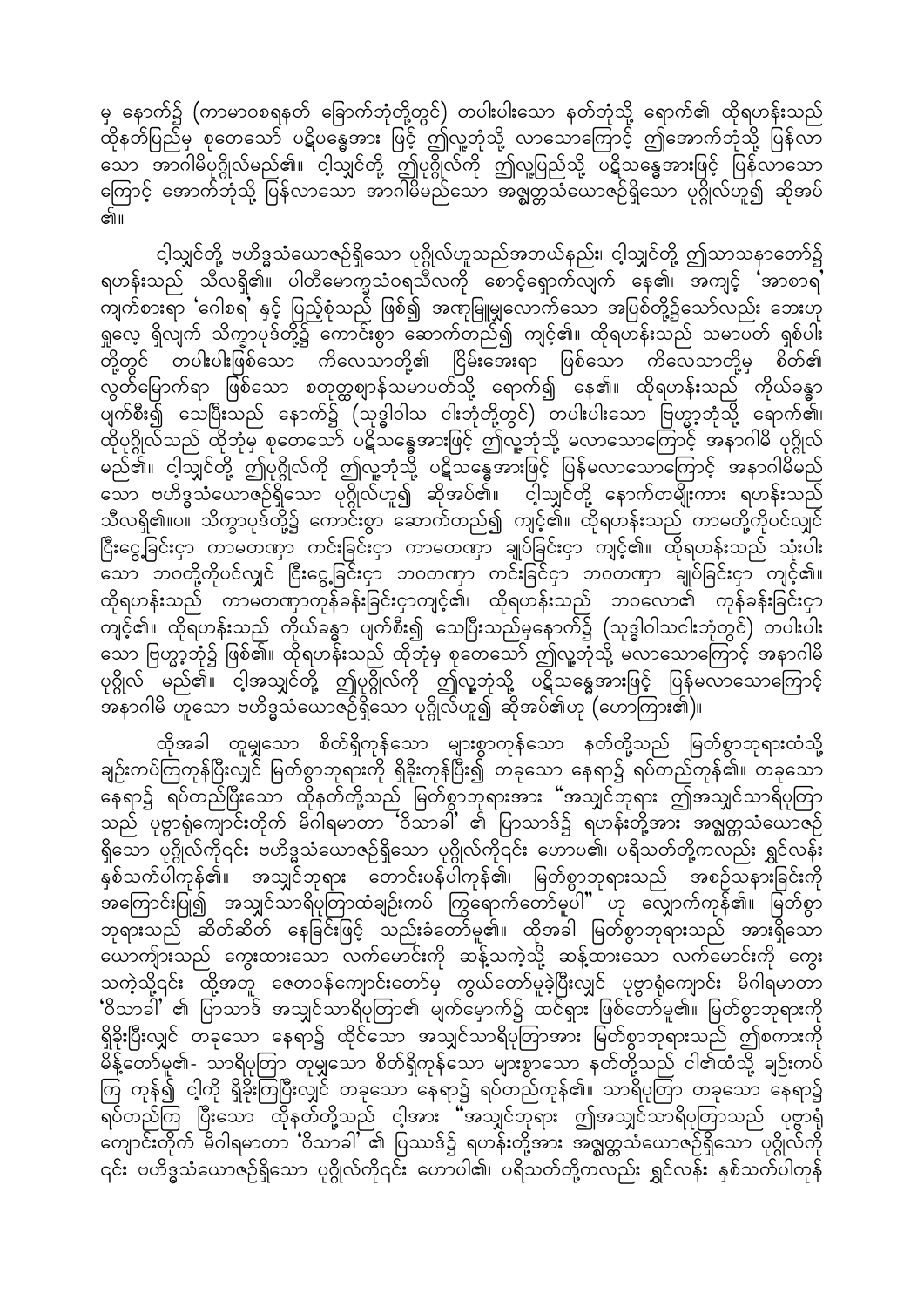၏၊ အသျှင်ဘုရား တောင်းပန်ပါကုန်၏၊ မြတ်စွာဘုရားသည် အစဉ်သနားခြင်းကို အကြောင်းပြု၍ အသျှင်သာရိပုတြာထံသို့ ချဉ်းကပ်ကြွရောက်တော်မူပါ" ဟု လျှောက်ကုန်၏။ သာရိပုတြာ ထိုနတ် ဗြဟ္မာ တို့သည် ပွတ်ဆောက်ဖျားရာမျှလောက်သော နေရာ၌လည်း တကျိပ်တို့လည်း ဖြစ်ကုန်၍ နျစ်ကျိပ်တို့ လည်း ဖြစ်ကုန်၍ သုံးကျိတ်တို့လည်း ဖြစ်ကုန်၍ လေးကျိတ်တို့လည်း ဖြစ်ကုန်၍ ငါးကျိပ်တို့လည်း ဖြစ်ကုန်၍ ခြောက်ကျိပ်တို့လည်း ဖြစ်ကုန်၍ လေးကျိပ်တို့လည်း ဖြစ်ကုန်၍ ငါးကျိပ်တို့လည်း ဖြစ်ကုန်၍ ခြောက်ကျိပ်တို့လည်း ဖြစ်ကုန်၍ တည်နေကုန်၏၊ အချင်းချင်း ထိပါးခြင်းလည်း မရှိကုန်။ သာရိပုတြာ <u>ရာ</u><br>တြံသို့သော အကြံသည် ဖြစ်ရာ၏၊ ထိုနတ် ဗြဟ္မာတို့သည် အကြင်သို့သော အခြင်းအရာအားဖြင့် zef<br>ဖန်ဆင်းနိုင်သော စိတ်ဖြင့် ပွတ်ဆောက်ဖျားရာမျှလောက်သော နေရာ၌လည်း တကျိပ်တို့လည်း ဖြစ်ကုန် <u>၍</u> နှစ်ကျိတ်တို့လည်း ဖြစ်ကုန်၍ သုံးကျိပ်တို့လည်း ဖြစ်ကုန်၍ လေးကျိပ်တို့လည်း ဖြစ်ကုန်၍ ငါးကျိတ် တို့လည်း ဖြစ်ကုန်၍ ခြောက်ကျိတ်တို့လည်း ဖြစ်ကုန်၍ တည်နေကုန်၏။ အချင်းချင်း ထိပါးခြင်းလည်း မရှိကုန်၊ ထိုနတ်ဗြဟ္မာတို့သည် ထိုသို့သော အခြင်းအရာအားဖြင့် ဖန်ဆင်းနိုင်သော ထိုနတ်ဗြဟ္မာတို့ သည် အကြင်သို့သော အခြင်းအရာအားဖြင့် ဖန်ဆင်းနိုင်သော စိတ်ဖြင့် တကျိပ်တို့လည်း ဖြစ်ကုန်၏။ ပ။ အချင်းချင်း ထိပါးခြင်းလည်း မရှိကုန်။ ထိုနတ်ဗြဟ္မာတို့သည် ထိုသို့သော အခြင်းအရာအားဖြင့် ဖန်ဆင်းနိုင်သော စိတ်ကို ဤလူ့ပြည် ဤသာသနာတော်၌သာလျှင် ပွားများအပ်၏ဟု မှတ်အပ်၏။ သာရိပုတြာ ထိုသို့ဖြစ်သော ကြောင့် ဤသာသနာတော်၌ ငြိမ်သက်သော ဣန္ဒြေ ရှိကုန်အံ့၊ ငြိမ်သက် သောစိတ် ရှိကုန်အံ့ဟု ကျင့်ရမည်။ သာရိပုတြာ သင်တို့သည် ဤသို့သာလျှင် ကျင့်ရမည်။ သာရိပုတြာ .<br>ပြိမ်သက်သော ဣန္ဒြေ ရှိကုန်သော ငြိမ်သက်သောစိတ် ရှိကြကုန်သော သင်တို့အား ငြိမ်သက်သည် omvQif jzpfaom um,uH NidrfoufonfvQif jzpfaom 0pDuH NidrfoufonfomvQif jzpfaom မနောကံသည် ဖြစ်လတ္တံ့၊ ငါတို့သည် သီတင်းသုံးဖော်တို့အား ငြိမ်သက်သည်သာလျှင် ဖြစ်သော ကိုယ်၊ နတ်၊ စိတ် ဟူသော ပူဇော်ခြင်းဖြင့် ပူဇော်ကုန်အံ့ဟု ကျင့်ရမည်၊ သာရိပုတြာ သင်တို့သည် ဤသို့လျှင် ကျင့်ရမည်။ သာရိပုတြာ သာသနာတော်မှ တပါးသော အယူရှိကုန်သော အကြင် ပရိဗိုဇ်တို့သည် ဤတရားတော်ကို မနာကြားရကုန်၊ ထိုပရိဗိုဇ်တို့သည် ပျက်စီး၊ ဆုံးရှုံးကုန်၏ (မိန့်တော်မူ၏)။ (၅)

၃၈။ အကျွန်ုပ်သည် ဤသို့ ကြားနာခဲ့ရပါသည်။ အခါတပါး၌ အသျှင်မဟာကစ္စည်းသည် ၀ရဏမြို့ ဘဒ္ဒသာရိ မြစ်ကမ်းနား၌ (သီတင်းသုံး) နေတော်မူ၏။ ထိုအခါ အာရာမဒဏ္ဍပုဏ္ဏားသည် .<br>အသျှင်မဟာကစ္စည်းထံသို့ ချဉ်းကပ်ပြီးလျှင် အသျှင်မဟာကစ္စည်းနှင့်အတူ ဝမ်းမြောက် ဝမ်းသာ ပြောဆို ၏၊ ဝမ်းမြောက်ဖွယ် အမှတ်ရဖွယ် စကားကို ပြောဆို ပြီးဆုံးစေ၍ တခုသော နေရာ၌ ထိုင်နေပြီးလျှင် ...<br>အာရမဒဏ္ဍပုဏ္ဏားသည် အသျှင်မဟာကစ္စည်းအား "အသျှင်ကစ္စနာ အကြင်အကြောင်း အထောက်အပံ့ ကြောင့် မင်းတို့သည်လည်း မင်းတို့နှင့် ငြင်းခုံကြကုန်၏၊ ပုဏ္ဏားတို့သည်လည်း ပုဏ္ဏားတို့နှင့် ငြင်းခုံကြ ကုန်၏၊ သူကြွယ်တို့သည်လည်း သူကြွယ်တို့နှင့် ငြင်းခုံကြကုန်၏၊ ထိုသို့ ငြင်းခုံခြင်း၏ အကြောင်း ာ<br>အထောက်အပံ့ကား အဘယ်ပါနည်း" ဟု လျှောက်၏ ပုဏ္ဏား ကာမရာဂ<sup>ို</sup>သည် သက်ဝင်အပ် နှောင်ဖွဲ့ အပ်သည် ဖြစ်၍ ကာမရာဂ၌ ကျွံနှစ်ကာ ကာမရာဂသည် ဖမ်းစားအပ် မျိုထားအပ်သောကြောင့် မင်းတို့ သည်လည်း မင်းတို့နှင့် ငြင်းခုံကြရကုန်၏၊ ပုဏ္ဏားတို့သည်လည်း ပုဏ္ဏားတို့နှင့် ငြင်းခုံကြကုန်၏၊ သူကြွယ် wdky which is the confunction of the confunction of the control of  $\mathcal{C}$ 

အသျှင်ကစ္စနာ အကြင်အကြောင်း အထောက်အပံ့ကြောင့် ရဟန်းတို့သည် ရဟန်းတို့နှင့် ငြင်းခုံ ကြကုန်၏၊ ထိုငြင်းခုံခြင်း၏ အကြောင်းအထောက်အပံ့ကား အဘယ်ပါနည်းဟု (လျှောက်၏)။ ပုဏ္ဏား '|d&m\*4 onf ouf0iftyf aESmifzGJYtyfonf jzpfí 'd|d&m\*ü uRHepfum 'd|d&m\*onf zrf;pm;tyf မျိုထားအပ်သောကြောင့် ရဟန်းတို့သည်လည်း ရဟန်းတို့နှင့် ငြင်းခုံကြကုန်၏ဟု (မိန့်၏)။ အသျှင် ကစ္စာန ဤကာမရာဂ၏ သက်ဝင်ခြင်း နှောင်ဖွဲ့ခြင်း ကာမရာဂ၌ ကျွံနစ်ခြင်း ကာမရာဂ ဖမ်းစားခြင်း မျိုးထားခြင်းကိုလည်း လွန်မြောက်သော ဤဒိဋ္ဌိရာဂ၏ သက်ဝင်ခြင်း နှောင်ဖွဲ့ခြင်း ဒိဋ္ဌိရာဂ၌ ကျွံနစ်ခြင်း ် ပြီး<br>ဒိဋ္ဌိရာဂ၏ ဖမ်းစားခြင်း မျိုထားခြင်းကိုလည်း လွန်မြောက်သော တစုံတယောက်သော သူသည် လောက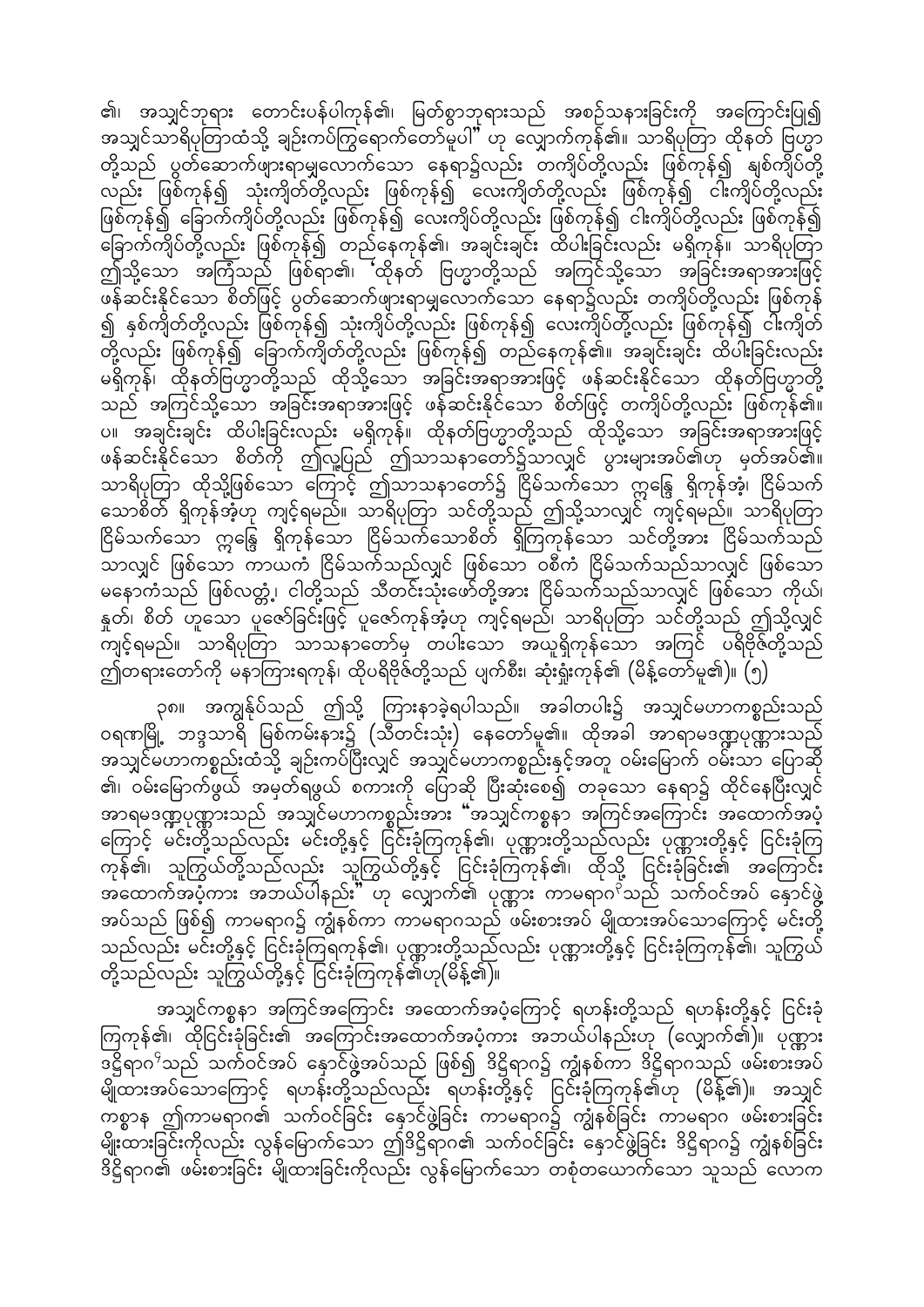၌ဟု(လျှောက်၏) ပုဏ္ဏား ဤကာမရာဂ၏ သက်ဝင်ခြင်း နှောင်ဖွဲ့ခြင်း ကာမရာဂ၌ ကျွံနစ်ခြင်း ကာမ – လ်ော် ဖမ်းစားခြင်း မျိုထားခြင်းကိုလည်း လွန်မြောက်သော ဤဒိဋ္ဌိရာဂ၏ သက်ဝင်ခြင်း နှောင်ဖွဲ့ခြင်း ဒိဋ္ဌိရာဂ၌ ကျွံနစ်ခြင်း ဒိဋ္ဌိရာဂ၏ ဖမ်းစားခြင်း မျိုထားခြင်းကိုလည်း လွန်မြောက်သော သူသည် လောက ၌ ရှိ၏ဟု (မိန့်၏)။

အသျှင်ကစ္စာန ဤကာမရာဂ၏ သက်ဝင်ခြင်း နှောင်ဖွဲ့ခြင်း ကာမရာဂ၌ ကျွံနစ်ခြင်း ကာမရာဂ ၏ ဖမ်းစားခြင်း မျိုထားခြင်းကိုလည်း လွန်မြောက်သော ဤဒိဋ္ဌိရာဂ၏ သက်ဝင်ခြင်း နှောင်ဖွဲ့ခြင်း ဒိဋ္ဌိ ရာဂ၌ ကျွံနစ်ခြင်း ဒိဋ္ဌိရာဂ၏ ဖမ်းစားခြင်း မျိုထားခြင်းကိုလည်း လွန်မြောက်သော သူသည် လောက၌ .<br>အဘယ်သူပါနည်းဟု (လျှောက်၏)။ ပုဏ္ဏား အရှေ့တိုင်းတို့၌ သာဝတ္ထိအမည်ရှိသော မြို့<sup>၁</sup>သည် ရှိ၏။ ယခုအခါ သာဝတ္ထိမြို့၌ ပူဇော်အထူးကို ခံတော်မူထိုက်သော (အလုံးစုံသောတရားတို့ကို) ကိုယ်တိုင် မှန်စွာ သိတော်မူသော မြတ်စွာဘုရားသည် (သီတင်းသုံး) နေတော်မူ၏။ ပုဏ္ဏား ထိုမြတ်စွာဘုရားသည် ာပြီ<br>၁၂ ကာမရာဂ၏ သက်ဝင်ခြင်း နှောင်ဖွဲ့ခြင်း ကာမရာဂ၌ ကျွန်စ်ခြင်း ကာမရာဂ၏ ဖမ်းစားခြင်း မျိုထား ခြင်းကိုလည်း လွန်မြောက်တော်မူ၏။ ဤဒိဋ္ဌိရာဂ၏ သက်ဝင်ခြင်း နှောင်ဖွဲ့ခြင်း ဒိဋ္ဌိရာဂ၌ ကျွံနစ်ခြင်း .<br>ဒိဋ္ဌိရာဂ၏ ဖမ်းစားခြင်း မျိုထားခြင်းကိုလည်း လွန်မြောက်တော်မူ၏ ဟု (မိန့်ဆို၏)။

ဤသို့ မိန့်တော်မူသော အာရာမဒဏ္ဍပုဏ္ဏားသည် နေရာမှ ထလျက် လက်ဝဲတဖက်- ပခုံးထက်၌ လက်အုပ် ချီပြီးလျှင် သုံးကြိမ် ဉဒါန်းကျူးလေ၏- "အကြင် မြတ်စွာဘုရားသည် ဤကာမရာဂ၏ သက်ဝင်ခြင်း နောင်ဖွဲ့ခြင်း ကာမရာဂ၌ ကျွံနစ်ခြင်း ဒိဋ္ဌိရာဂ၏ ဖမ်းစားခြင်း မျိုထားခြင်းကိုလည်း လွန်မြောက်တော်မူ၏။ ပူဇော်အထူးကို ခံတော်မူထိုက်သော (အလုံးစုံသောတရားတို့ကို) ကိုယ်တိုင်မှန်စွာ သိတော်မူသော ထိုမြတ်စွာဘုရားအား ရှိခိုးပါ၏။ပ။ ပူဇော်အထူးကို ခံတော်မူထိုက်သော (အလုံးစုံသော တရားတို့ကို) ကိုယ်တိုင်မှန်စွာ သိတော်မူသော ထိုမြတ်စွာဘုရားအား ရှိခိုးပါ၏ ဟု (ဉဒါန်းကျူလေ၏)။

အသျှင်ကစ္စန (တရားတော်သည်) အလွန်နှစ်သက်ဖွယ်ရှိပါပေစွ၊ အသျှင်ကစ္စာန (တရားတော် သည်) အလွန်နှစ်သက်ဖွယ်ရှိပါပေစွ၊ အသျှင်ဘုရား ဥပမာသော်ကား မှောက်ထားသော ဝတ္ထုကို လှန်ဘိ သကဲ့သို့၎င်း ဖုံးလွှမ်းထားသော ဝတ္ထုကို ဖွင့်လှစ်ဘိ သကဲ့သို့၎င်း မျက်စိလည်သော သူအား လမ်းမှန်ကို -<br>ပြောကြားဘိ သကဲ့သို့ "မျက်စိအမြင်ရှိသော သူတို့သည် အဆင်းတို့ကို မြင်ကြလိမ့်မည်" ဟု အမိုက် ုပ္ပြ ပြ<br>အမှောင်၌ ဆီမီးတန်ဆောင်ကို ဆောင်ပြဘိ သကဲ့သို့ အသျှင်ဘုရား ဤအတူသာလျှင် အသျှင်ကစ္စာန သည် များစွာသော အကြောင်းဖြင့် တရားတော်ကို ပြတော်မူပါပေ၏၊ အသျှင်ဘုရား ထိုအကျွန်ုပ်သည် မြတ်စွာဘုရားကို ကိုးကွယ်ရာဟူ၍ ဆည်းကပ်ပါ၏။ တရားတော်ကိုလည်း ကိုးကွယ်ရာဟူ၍ ဆည်းကပ် ပါ၏၊ သံဃာတော်ကိုလည်း ကိုးကွယ်ရာဟူ၍ ဆည်းကပ်ပါ၏၊ အသျှင်ကစ္စာနသည် အကျွန်ုပ်ကို ယနေ့မှ စ၍ အသက်ထက်ဆုံး ကိုးကွယ်ဆည်းကပ်သော ဉပါသကာဟူ၍ မှတ်တော်မူပါဟု (လျှောက်၏)။ (၆)

ှာ၉။ အခါတပါး၌ အသျှမဟာကစ္စည်းသည် မဓုရာပြည် ဂုဓုရာပြည် ဂုန္ဓာတော်၌<sup>၆</sup> နေတော်မူ၏၊ ထိုအခါ တန္ဒရာယနပုဏ္ဏားသည် အသျှင်မဟာတစ္စည်းထံသို့ ချဉ်းကပ်ပြီးလျှင် အသျှင်မဟာကစ္စည်း နှင့်အတူ။ပ။ တခုသော နေရာ၌ ထိုင်နေပြီးလျှင် အသျှင်မဟာကစ္စည်းအား "အသျှင်ကစ္စန ရဟန်းကစ္စန -<br>သည် အိုကုန်သော ကြီးကုန်သော ရင့်ကုန်သော ရှေးမှီကုန်သော အဆုံးအရွယ်တို့ ရောက်ကုန်သော ပုဏ္ဏားတို့ကို ရှိလည်းမခိုး ခရီးဦးလည်းမကြို ထိုင်ရန်နေရာဖြင့်လည်း မဖိတ်ပါ။ အသျှင်ကစ္စန ထိုသို့ (ရှိနိုးခြင်း စသည်ကို မပြုခြင်း)သည် မသင့်လျော်သည် သာလျှင်တည်းဟု (လျှောက်၏)။ ပုဏ္ဏား (တရား ာန်သမျှကို သိတော်မူသော မြင်တော်မူသော ပူဇော်အထူးကို ခံတော်မူအပ်သော (အလုံးစုံသော ာ<br>တရားတို့ကို) ကိုယ်တိုင်မှန်စွာ မြင်တော်မူသော ပူဇော်အထူးကို ခံတော်မူထိုက်သော (အလုံးစုံသော တရားတို့ကို) ကိုယ်တိုင်မှန်စွာ သိတော်မူသော ထိုမြတ်စွာဘုရား ဟောတော်မူအပ်သော လူကြီး အဆင့် အတန်း 'ဝုဒ္ဓဘူမ်ိ' သည်၎င်း လူငယ်အဆင့်အတန်း 'ဒဟရဘူမ်ိ' သည်၎င်းရှိ၏။ ပုဏ္ဏား ပဋိသန္ဓေအား ဖြင့် ကြီးသော အကြင်သူသည် အရွယ်အားဖြင့် အနှစ်ရှစ်ဆယ်သော် ၎င်း အနှစ်ကိုးဆယ်သော်၎င်း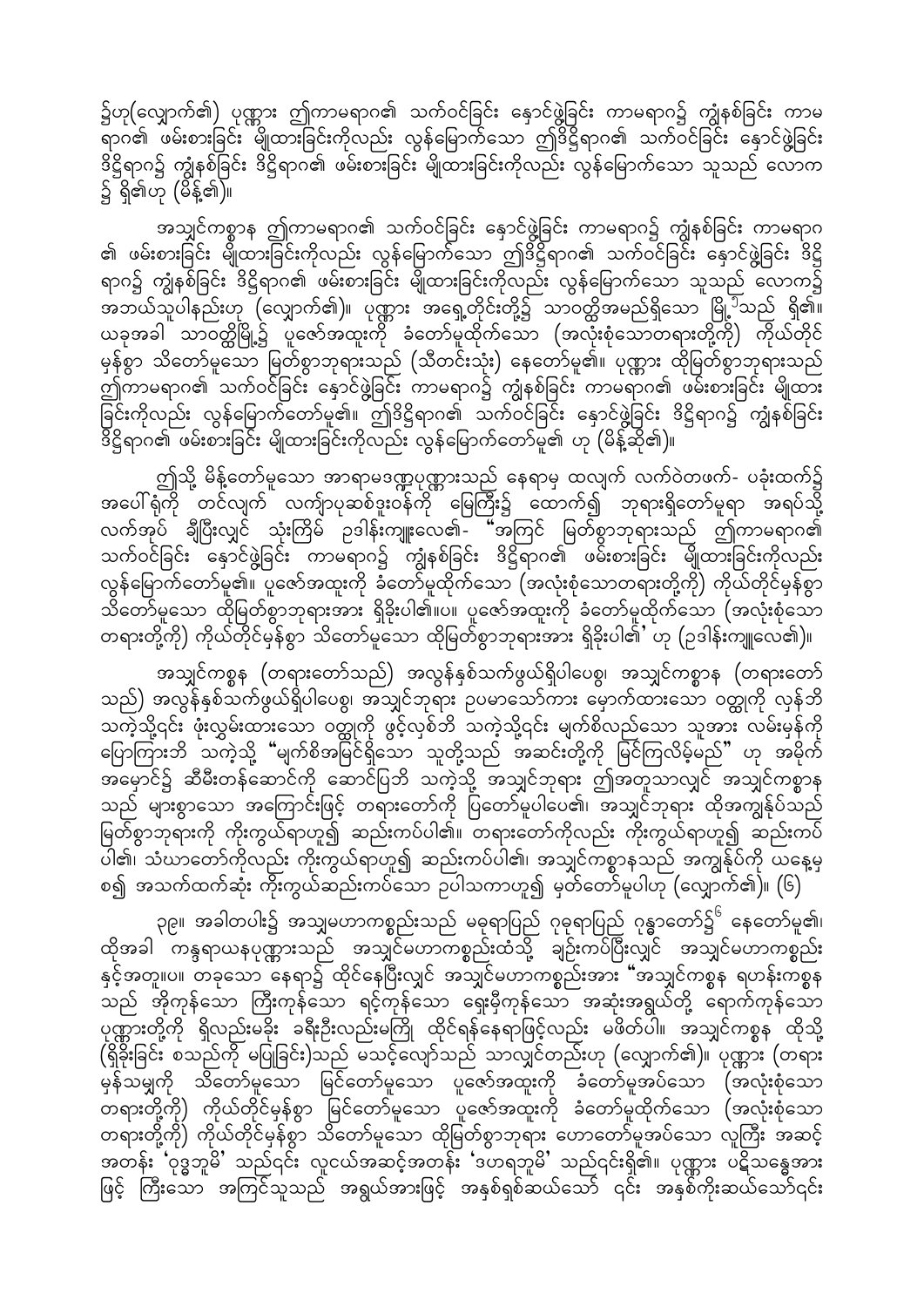အနှစ်တရာ သော်၎င်း အကယ်၍ပင် ဖြစ်စေကာမူ ထိုသူသည် ကာမဂုဏ်တို့ကို သုံးဆောင်ခံစားသူ ကာမဂုဏ်တို့၌ ကြံစည်ခြင်း 'ကာမဝိတက်' တို့ ကိုက်ခဲခံရသူ ကာမဂုဏ်ကို ရှာမှီးခြင်းငှာ လုံ့လပြုနေသူ ဖြစ်ခဲ့မူ ထိုသူသည် မိုက်မဲ လူငယ်ဟူသော ရေတွက်ခြင်းသို့သာလျှင် ရောက်၏။ ပုဏ္ဏား အကြင်သူသည် ပြည့်စုံသော သူငယ်ပင် ဖြစ်စေကာမူ ထိုသူသည် ကာမဂုဏ်တို့ကို မသုံးဆောင် မခံစားသူ ကာမဂုဏ် င်္ငြင်း<br>တည်းဟူသော အိမ်၌ အုပ်စိုး၍ မနေသူ ကာမဂုဏ်တည်းဟူသော အပူသည် အပူလောင် မခံရသူ ကာမဂုဏ်တို့၌ ကြံစည်ခြင်း ်ကာမဝိတက်' တို့ အကိုက်မခံရသူ ကာမဂုဏ်တို့ကို ရှာမှီခြင်းငှာ လုံ့လမပြုသူ ဖြစ်ခဲ့မူ ထိုသူသည် မညာရှိ လူကြီးဟူ၍သာလျှင် ရေတွက်ခြင်းသို့ ရောက်၏ဟု မိန့်ဆို၏။<br>ဤသို့ မိန့်ဆိုလေလျှင် ကန္ဒရာယနပုဏ္ဏားသည် နေရာမှထ၍ ပခုံးတဖက်၌ အပေါ်ရုံကို တင်လျက် မြော<br>"အသျှင်တို့သည် ကြီးပါကုန်၏။ လူကြီး အဆင့်အတန်း၌ တည်ပါကုန်၏။ အကျွန်ုပ်တို့သည် ငယ်ပါကုန် ၏ လူငယ် အဆင့်အတန်း၌ တည်ပါကုန်၏" ဟုဆို၍ ရဟန်းငယ်တရားတို့၏ ခြေတို့ကို ဦးတိုက်လျက် ရှိခိုး၏။ အသျှင်ကစ္စနာ (တရားတော်သည်) အလွန်နှစ်သက်ဖွယ် ရှိပါပေစွ။ပ။ အသျှင်ကစ္စနသည် ္မ်ိဳး<br>အကျွန်ုပ်ကို ယနေ့မှစ၍ အသက်ထက်ဆုံး ကိုးကွယ်ဆည်းကပ်သူ ဥပါသကာဟု မှတ်တော်မူပါဟု (လျှောက်၏)။  $(2)$ 

၄၀။ ရဟန်းတို့ ခိုးသူတို့အင်အား ကြီးမားသောအခါ မင်းတို့သည် အင်အားနည်း ပါကုန်၏၊ ရဟန်းတို့ ထိုအခါ၌ မင်းအား မြို့တွင်းသို့ ဝင်ခြင်းငှာ၎င်း မြို့ပြင်သို့ ထွက်ခြင်းငှာ၎င်း တိုင်းစွန်ပြည်နား .<br>ဇနပုဒ်များသို့ လှည့်လည်ခြင်းငှာ၎င်း မလွယ်ကူ။ ထိုအခါ၌ ပုဏ္ဏား သူကြွယ်တို့အားလည်း မြို့တွင်းသို့ ဝင်ခြင်ငှာ၎င်း မြို့ပြင်သို့ ထွက်ခြင်းငှာ၎င်း ပြင်ပ အလုပ်ကိစ္စတို့ကို ကြည့်ရှုခြင်းငှား၎င်း မလွယ်ကူ။ ရဟန်းတို့ ဤအတူသာလျှင် ရဟန်းယုတ်တို့ အင်အားကြီးမားသော သီလကို ချစ်မြတ်နိုးကုန်သော ရဟန်းတို့သည် အင်အားနည်းပါးကုန်၏။ ရဟန်းတို့ ထိုအခါ၌ သီလကို ချစ်မြတ်နိုးကုန်သော ရဟန်းတို့ သည် သံဃာအလယ်၌ ဆိတ်ဆိတ် ဖြစ်ကုန်၍ သာလျှင် ငြိမ်သက်စွာ နေရကုန်၏၊ တိုင်းစွန်ပြည်နား .<br>ဇနပုဒ်၌သော်လည်း နေထိုင်ရကုန်၏။ ရဟန်းတို့ ထိုသို့ ဖြစ်ခြင်းသည် လူအများ၏ အစီးအပွား မဲ့ခြင်းငှာ လူအများ၏ မချမ်းသာခြင်းငှာ လူအများ၏ အကျိုးမဲ့ခြင်းငှာ နတ်လူတို့၏ အစီးအပွား မဲ့ခြင်းငှာ ဆင်းရဲ ခြင်းငှာ ဖြစ်၏။ ရဟန်းတို့ မင်းတို့ အင်အားကြီးမားသောအခါ၌ ခိုးသူတို့သည် အင်အားနည်းပါးကုန်၏၊ မြ<br>မြတန်းတို့ ထိုအခါ၌ မင်းအား မြို့တွင်းသို့ ဝင်ခြင်းငှာ၎င်း မြို့ပြင်သို့ ထွက်ခြင်းငှာ၎င်း တိုင်းစွန်းပြည်နား ျားနားနားနား<br>ဇနပုဒ်များသို့ လှည်လည်ခြင်းငှာ၎င်း လွယ်ကူ၏။ ထိုအခါ ပုဏ္ဏား သူကြွယ်တို့အားလည်း မြို့တွင်းသို့<br>ဝင်ခြင်းငှာ၎င်း မြို့ပြင်သို့ ထွက်ခြင်ငှါ၎င်း ပြင်ပ အလုပ်ကိစ္စတို့ကို ကြည့်ရှုခြင်ငှါ၎င်း လွယ်ကူ၏။ ရဟန်းတို့ ဤအတူသာလျှင် သီလကို ချစ်မြတ်နိုးကုန်သော ရဟန်းတို့ အင်အားကြီးမားသောအခါ ရဟန်း ယုတ်တို့သည် အင်အားနည်းပါးကုန်၏။ ရဟန်းတို့ ထိုအခါ ရဟန်းယုတ်တို့သည် သံဃာအလယ်၌ ဆိတ်ဆိတ် ဖြစ်ကုန်၍ သာလျှင် ငြိမ်သက်စွာ နေရကုန်၏၊ ထိုထို အရပ်မျက်နှာသို့မူလည်း ထွက်ခွာသွား ကြကုန်၏။ ရဟန်းတို့ ထိုသို့ ဖြစ်ခြင်းသည် လူအများ၏ အစီးအပွား ရှိခြင်းငှါ လူအများ၏ ချမ်းသာခြင်း ငှါ် လူအများ၏ အကျိုးရှိခြင်းငှါ် နတ်လူတို့၏ အစီးအပွား ရှိခြင်းငှါ ချမ်းသာခြင်းငှါ ဖြစ်၏ ဟု (မိန့်တော် မ္၏)။ (၈)

၄၁။ ရဟန်းတို့ လူသော်၎င်း ရဟန်း၏သော်၎င်း နှစ်ဦးသော သူတို့၏ မှားသော အကျင့်ကို ငါသည် မချီးမွမ်း။ ရဟန်းတို့ လူသော်၎င်း မှားသော အကျင့်ကို ကျင့်သည်ဖြစ်အံ့၊ မှားသော အကျင့်ကို ကျင့်ခြင်းကြောင့် ဝိပဿနာနှင့်တကွ မဂ်ဟူသော ကုသိုလ်တရားကို မပြည့်စုံစေနိုင်။ ရဟန်းတို့ လူ၏ သော်၎င်း ရဟန်းသော်၎င်း မှန်သော အကျင့်ကို ကျင့်အံ့၊ မှန်သော အကျင့်ကို ကျင့်ခြင်းကြောင့် ဝိပဿနာနှင့်တကွ မဂ်ဟူသော ကုသိုလ်တရားကို ပြည့်စုံစေနိုင်၏ ဟု (မိန့်တော်မူ၏)။ (၉)

၄၂။ ရဟန်တို့သည် မကောင်းသဖြင့် သင်ယူအပ်ကုန်သော သဒ္ဒါအားလျော်စွာ ရအပ်ကုန် သော သုတ္တန်တို့ဖြင့် ပါဠိကို၎င်း အနက်ကို၎င်း တားမြစ်ကုန်၏။ ရဟန်းတို့ ထိုရဟန်းတို့သည် လူအများ ၏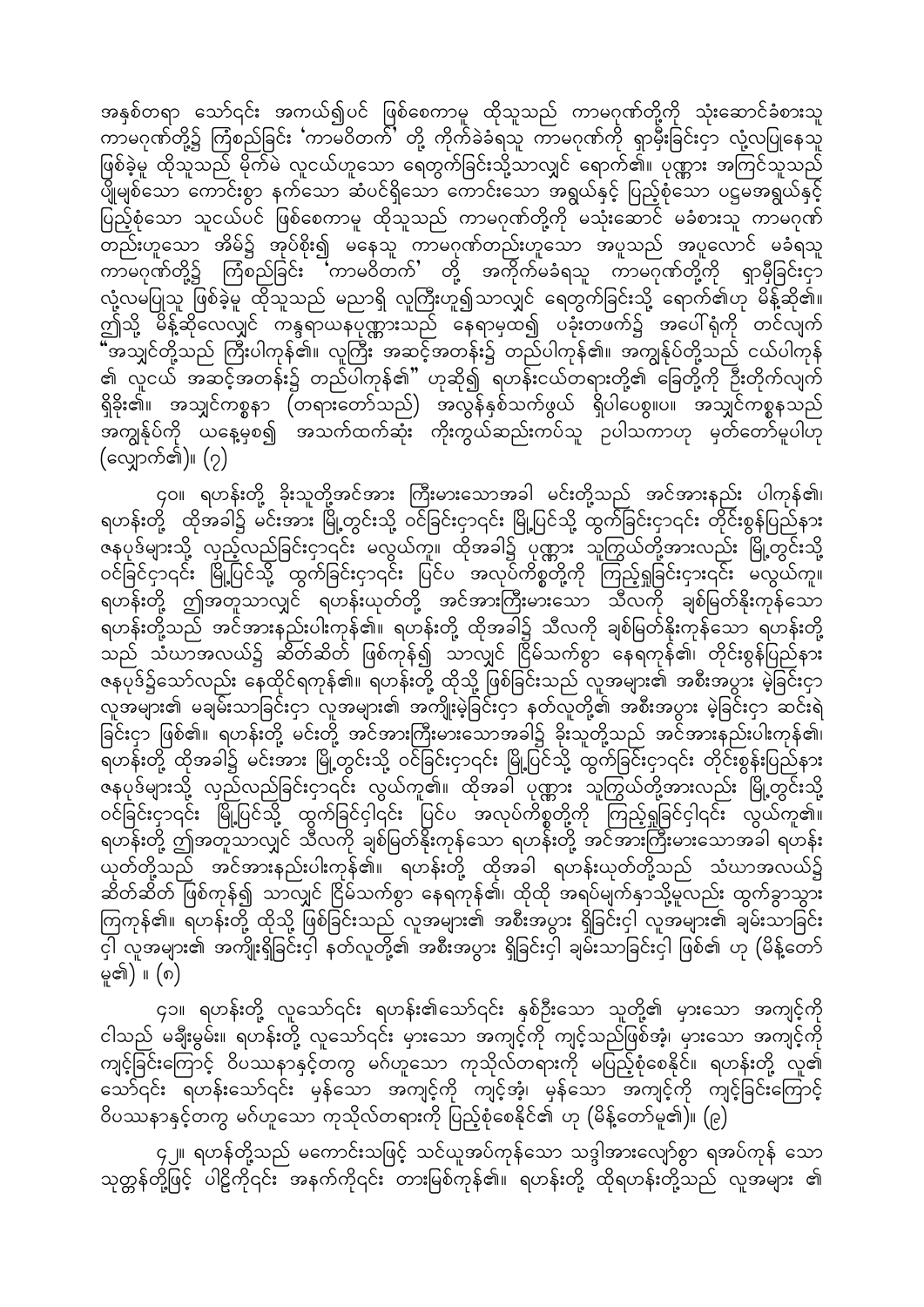အစီးအပွား မဲ့ခြင်းငှါ လူအများ၏ မချမ်းသာခြင်းငှါ လူအများ၏ အကျိုးမဲ့ခြင်းငှါ နတ်လူတို့၏ ့ သိုးသည်။ မိုးသည် အင်းရေခြင်းငှါ ကျင့်သည် မည်ကုန်၏။ ရဟန်းတို့ ထိုရဟန်းတို့သည် များစွာသော မကောင်းမှုကိုလည်း ဖြစ်စေကုန်၏ ထိုရဟန်းတို့သည် ဤသာသနာတော်ကိုလည်း ကွယ်ပျောက်စေသည် မည်ကုန်၏။ ရဟန်းတို့ အကြင် ရဟန်းတို့သည် ကောင်းသောအားဖြင့် သင်ယူအပ်ကုန်သော သဒ္ဒါအား လျော်စွာ ရအပ်ကုန်သော သုတ္တန်တို့ဖြင့် ပါဠိကို၎င်း အနက်ကို၎င်း လျော်စေကုန်၏။ ရဟန်းတို့ ထိုရဟန်းတို့သည် လူအများ၏ အစီးအပွား ရှိခြင်းငှါ ကျင့်သည် မည်ကုန်၏။ ရဟန်းတို့ ထိုရဟန်းတို့ သည် များစွာသော ကုသိုလ်ကောင်းမှုကိုလည်း ပွားစေကုန်၏။ ထိုရဟန်းတို့သည် ဤသာသနာတော်ကို လည်း တည်စေသည် မည်ကုန်၏ ဟု (မိန့်တော်မူ၏)။ (၁၀)

#### လေးခုမြောက် သမစိတ္တဝဂ် ပြီး၏။

၁။ အဇ္ဈတ္တသံယောဇဉ် ကာမဘဝ၌ တပ်မက်သော ဆန္ဒရာဂ၊ တနည်း ဩရမ္ဘာဂိယသံယောဇဉ်။ ္သူ ဗဟိဒ္ဓသံယောဇဉ် ရူပ အရူပဘဝတို့၌ တပ်မက်သောဆန္ဒရာဂ၊ တနည်း ဉဒ္ဓံဘာဂိယသံယောဇဉ်။<br>၃။ ကာမဂုဏ်ငါးပါးကို အကြောင်းပြု၍ ဖြစ်သော တပ်မက်ခြင်းရာဂ။ .<br>၄။ ခြောက်ဆယ့်နှစ်ပါးသော မိစ္ဆာဒိဋ္ဌိကို အကြောင်းပြု၍ ဖြစ်သော တပ်မက်ခြင်းရာဂ။ ှ<br>၅။ သာဝတ္တိနာမနဂရံ-ဟု ပါဋ္ဌိတော်ရှိသည်။ မြို့တော်ဖြစ်သော်လည်း မင်းနေပြည်ဖြစ်၍ သာဝတ္တိပြည်ဟု နေရာ အများမှာ သုံးသည်။ ၆။ ပိတ်ချင်းနတ်တော။

 $- - - - - -$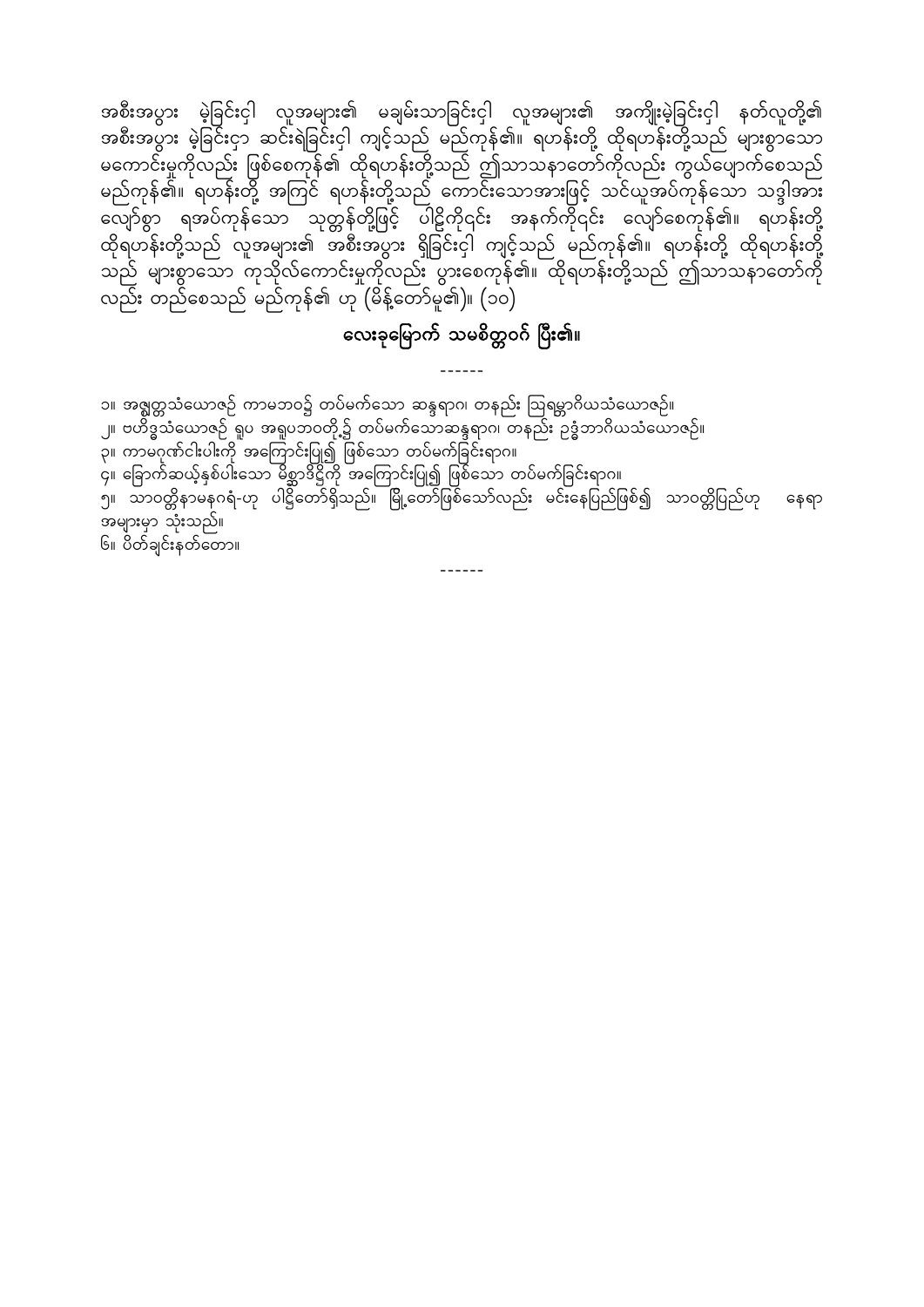### === ၅ - ပရိသဝဂ် ===

<span id="page-24-0"></span>၄၃။ ရဟန်းတို့ ပရိသတ်တို့သည် ဤနှစ်မျိုးတို့တည်း။ အဘယ် နှစ်မျိုးတို့နည်း ဟူမူ- တိမ်သော ပရိတ်သတ်၎င်း နက်သော ပရိသတ်၎င်းတို့တည်း။ ရဟန်းတို့ တိမ်သော ပရိတ်သတ်ဟူသည် အဘယ် နည်း၊ ရဟန်းတို့ ဤသာသနာတော်ဝယ် အကြင် ပရိတ်သတ်၌ ရဟန်းတို့သည် တုန်လှုပ် ပျံ့လွင့်ကုန်၏၊ .<br>အချည်းနှီး တက်ကြွသော မာန်ရှိကုန်၏၊ လျှပ်ပေါ် ကုန်၏၊ နှတ်ကြမ်းကုန်၏၊ ရောက်တတ်ရာရာ အကျိုး တိမ်သော ပရိတ်သတ်ဟု ဆိုအပ်၏၊ ရဟန်းတို့ နက်သော ပရိတ်သတ်ဟူသော အဘယ်နည်း၊ ရဟန်းတို့ ဤသာသနာတော်ဝယ် အကြင် ပရိတ်သတ်၌ ရဟန်းတို့သည် မတုန်လှုပ်၊ မပျံ့လွင့်ကုန်၊ အချည်းနှီး<br>တက်ကြွသောမာန် မရှိကုန်၊ မလျှပ်ပေါ်ကုန်၊ နှတ်မကြမ်းကုန်၊ ရောက်တက်ရာရာ အကျိုးမဲ့စကားကို ပြောလေ့ မရှိကုန်၊ ထင်သော သတိရှိကုန်၏၊ ဆင်ခြင်ဉာဏ် ရှိကုန်၏၊ တည်ကြည်ကုန်၏၊ တည်ကြည် ီသာ စိတ်ရှိကုန်၏၊ စောင့်စည်းသော ဣန္ဒြေရှိကုန်၏။ ရဟန်းတို့ ဤပရိတ်သတ်ကို နက်သော ပရိတ် သတ်ဟု ဆိုအပ်၏။ ရဟန်းတို့ ပရိတ်သတ်တို့သည် ဤနှစ်မျိုးတို့ပေတည်း။ ရဟန်းတို့ ဤပရိတ်သတ် နှစ်မျိုးတို့တွင် နက်သော ပရိတ်သတ်သည် မြတ်ပေသတည်း ဟု (မိန့်တော်မူ၏)။ (၁)

၄၄။ ရဟန်းတို့ ပရိတ်သတ်တို့သည် ဤနှစ်မျိုးတို့တည်း။ အဘယ် နှစ်မျိုးတို့နည်း ဟူမူ- မညီ ညွတ်သော 'ဝဂ္ဂ' ပရိတ်သတ်၎င်း ညီညွတ်သော 'သမဂ္ဂ' ပရိတ်သတ်၎င်းတို့တည်း။ ရဟန်းတို့ မညီညွတ် ဆော 'ဝဂ္ဂ' ပရိတ်သတ်ဟူသည် အဘယ်နည်း၊ ရဟန်းတို့ ဤသာသနာတော်ဝယ် အကြင် ပရိသတ်၌ ရဟန်းတို့သည် ခိုက်ရန်ဖြစ်ကုန် ငြင်းခုံကုန် ဆန့်ကျင်ဖက် စကားကို ပြောဆိုကုန်သည် ဖြစ်၍ အချင်း ချင်း နှတ်လှံထိုးလျက် နေကြကုန်၏၊ ရဟန်းတို့ ဤပရိတ်သတ်ကို မညီညွတ်သော ဝဂ္ဂ ပရိသတ်ဟု ဆိုအပ်၏။ ရဟန်းတို့ ညီညွတ်သော 'သမဂ္ဂ' ပရိသတ် ဟူသည် အဘယ်နည်း၊ ရဟန်းတို့ ဤသာသနာ ဝယ် အကြင် ပရိတ်သတ်၌ ရဟန်းတို့သည် ညီညွတ်ကုန် ဝမ်းမြောက်ကုန် ဆန့်ကျင်ဖက် စကားကို မပြောဆိုကုန် နို့နှင့်ရေကဲ့သို့ ဖြစ်ကုန် အချင်းချင်း ချစ်မြတ်နိုးသော မျက်စိတ်ို့ဖြင့် ကောင်းစွာ ကြည့်ရှု<br>လျက် နေကြကုန်၏။ ရဟန်းတို့ ဤပရိတ်သတ်ကို ညီညွတ်သော 'သမဂ္ဂ' ပရိတ်သတ် ဟု ဆိုအပ်၏။ ရဟန်းတို့ ပရိတ်သတ် တို့သည် ဤနှစ်မျိုး တို့ပေတည်း။ ရဟန်းတို့ ဤနှစ်မျိုးသော ပရိသတ်တို့တွင် ညီညွတ်သော 'သမဂ္ဂ' ပရိတ်သတ်သည် မြတ်ပေသတည်း ဟု (မိန့်တော်မူ၏)။ (၂)

၄၅။ ရဟန်းတို့ ပရိတ်သတ် တို့သည် ဤနှစ်မျိုး တို့တည်း။ အဘယ် နှစ်မျိုး တို့နည်း ဟူမူ-ကောင်းမြတ်သော ပဋိပတ်အကျင့်နှင့် မပြည့်စုံသော ပုဂ္ဂိုလ်ရှိသော ပရိသတ်၎င်း ကောင်းမြတ်သော ပဋိပတ် အကျင့်နှင့် မပြည့်စုံသော ပုဂ္ဂိုလ်ရှိသော ပရိသတ်၎င်း ဤနှစ်မျိုးတို့တည်း။ ရဟန်းတို့ ကောင်း ြ<br>မြတ်သော ပဋိပတ် အကျင့်နှင့် မပြည့်စုံသော ပုဂ္ဂိုလ်ရှိသော ပရိတ်သတ်ဟူသည် အဘယ်နည်း၊ ၂<br>ရဟန်းတို့ ဤသာသနာတော်ဝယ် အကြင် ပရိသတ်၌ သီတင်းကြီးရဟန်းတို့သည် ပစ္စည်း ပရိက္ခရာများ ခြင်းငှါ ကျင့်ကုန်၏။ ဘုရား အဆုံးအမတော်ကို ပေါ့လျော့စွာ ယူကုန်၏။ အောက်ကို သတ်စေတတ် ကုန်၏၊ မရောက်သေးသောတရား<sup>၂</sup>သို့ ရောက်ခြင်းငှာ မရသေးသော တရားကို ရခြင်းငှာ မျက်မှောက် မပြုရသေးသော တရားကို မျက်မှောက်ပြုခြင်းငှါ လုံ့လ မပြုကြကုန်။ ထိုသီတင်းကြီး ရဟန်းတို့၏ နောက်လာ တပည့်သားအပေါင်းသည် မိမိတို့ မြင်ရသော ဆရာ့အပြုအမူကို အတုလိုက်ခြင်းသို့ ရောက်ကုန်၏၊ ထိုနောင်လာ တပည့်သား အပေါင်းသည်လည်း ပစ္စည်း ပရိက္ခရာများခြင်းငှါ ကျင့်ကုန်၏၊ ဘုရားအဆုံးအမကို ပေါ့လျော့စွာ ယူကုန်၏၊ အောက်သို့ သက်စေတတ်သည့် နိဝရဏတရားကို ပွားစေခြင်း၌ ရှေ့သွားပြုကုန်၏၊ ဝိဝေကရမှု၌ တာဝန်ကို ပစ်ချထားကုန်၏၊ မရောက်သေးသော တရား သို့ ရောက်ခြင်းငှာ မရသေးသော တရားကို ရခြင်းငှါ မျက်မှောက် မပြုရသေးသော တရားကို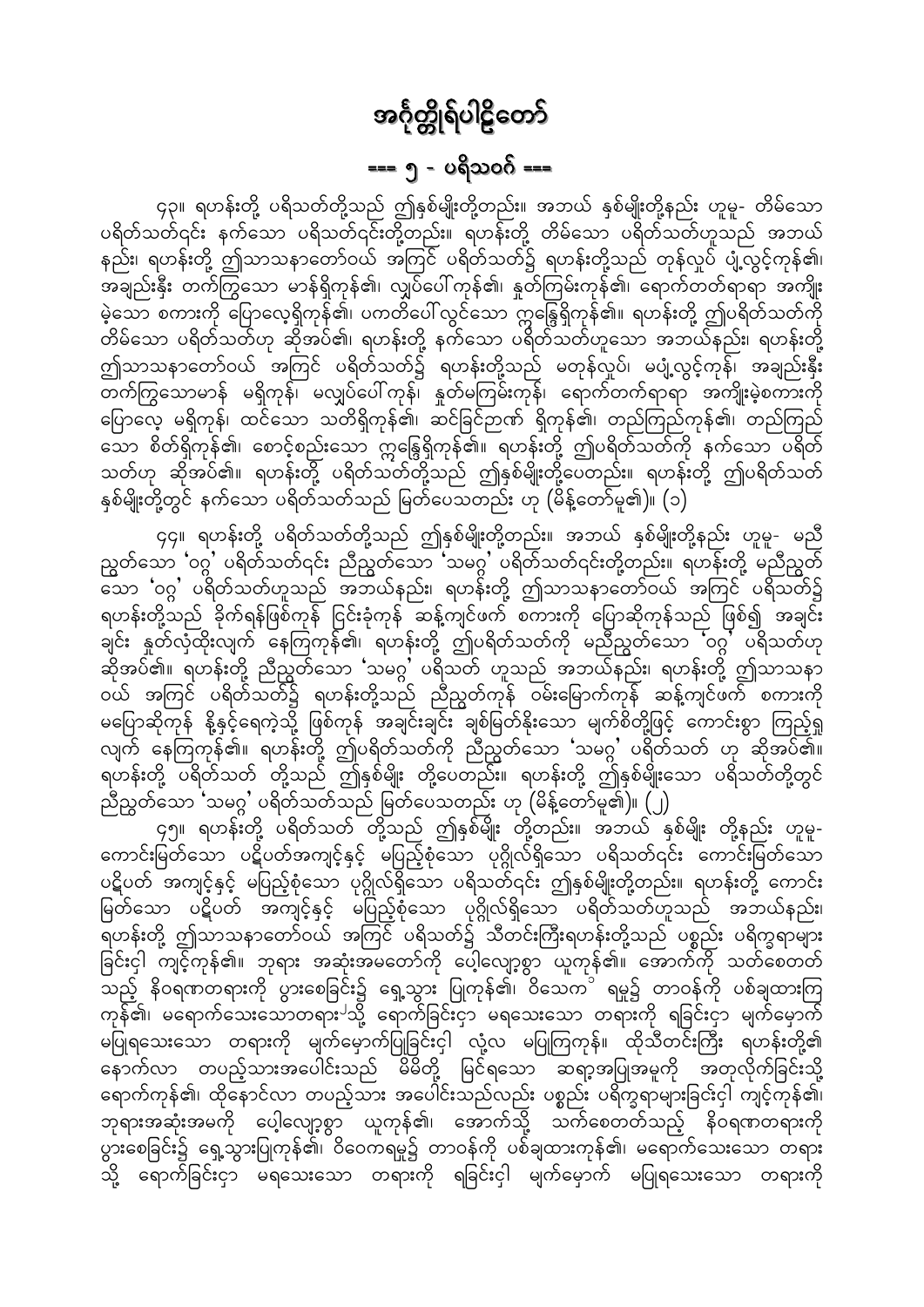မျက်မှောက် ပြုခြင်းငှါ လုံ့လ မပြုကုန်။ ရဟန်းတို့ ဤပရိတ်ကို ကောင်းမြတ်သော ပဋိပတ် အကျင့်နှင့် .<br>မပြည့်စုံသော ပုဂ္ဂိုလ်ရှိသော ပရိလတ် ဟု ဆို၏။

ရဟန်းတို့ ကောင်းမြတ်သော ပဋိပတ်အကျင့်နှင့် ပြည့်စုံသော ပုဂ္ဂိုလ်ရှိသော ပရိသတ်ဟူသည် အဘယ်နည်း၊ ရဟန်းတို့ ဤသာသနာတော်ဝယ် အကြင်ပရိသတ်၌ သီတင်းကြီးရဟန်းတို့သည် ပစ္စည်း ပရိက္ခရာများခြင်းငှါ မကျင့်ကုန်၊ ဘရား အဆုံးအမကို ပေ့ါလျော့စွာ မယူကုန်၊ အောက်သို့ သက်စေတတ် သည့် နီဝရဏတရားကို ပွားစေခြင်း၌ တာဝန်ကို ပစ်ချထားကြကုန်၏၊ ဝိဝေကရမူ၌ ရှေ့သွားပြုကုန်၏၊ မရောက်သေးသော တရားသို့ ရောက်ခြင်းငှါ မရသေးသော တရားကို ရခြင်းငှါ မျက်မှောက် မပြုရသေး သော တရားကို မျက်မှောက်ပြုခြင်းငှါ လုံ့လပြုကုန်၏။ ထိုသီတင်းကြီး ရဟန်းတို့၏ နောင်လာ တပည့် သားအပေါင်းသည်လည်း မိမိတို့ မြင်ရသော ဆရာ့ အပြုအမူကို အတုလိုက်ခြင်းသို့ ရောက်ကုန်၏၊ ထို နောင်လာ တပည့်သား အပေါင်းသည်လည်း ပစ္စည်း ပရိက္ခရာများခြင်းငှာ မကျင့်ကုန်၊ ဘုရား အဆုံးအမ ကို ပေါ့လျော့စွာ မယူကုန်၊ အောက်သို့ သက်စေတတ်သည့် နီဝရဏတရားကို ပွားစေခြင်း၌ တာဝန်ကို ပစ်ချထားကုန်၏၊ ဝိဝေကရမူ၌ ရှေ့သွားပြုကုန်၏၊ မရောက်သေးသော တရားသို့ ရောက်ခြင်းငှါ မရသေး သော တရားကို ရခြင်းငှါ မျက်မှောက် မပြုရသေးသော တရားကို မျက်မှောက် ပြုခြင်းငှါ လုံ့လပြုကုန်၏။ ရဟန်းတို့ ဤပရိတ်သတ်ကို ကောင်းမြတ်သော ပဋိပတ်အကျင့်နှင့် ပြည့်စုံသော ပုဂ္ဂိုလ်ရှိသော ပရိသတ် ဟု ဆိုအပ်၏။ ရဟန်းတို့ ပရိသတ်တို့သည် ဤနှစ်မျိုးတို့ပေတည်း။ ရဟန်းတို့ ဤနှစ်မျိုးသော ပရိသတ် တို့တွင် ကောင်းမြတ်သော ပဋိပတ် အကျင့်နှင့် ပြည့်စုံသော ပုဂ္ဂိုလ်ရှိသော အကြင် ပရိသတ်သည်ရှိ၏။ ထိုပရိသတ်သည် မြတ်ပေသတည်းဟု (မိန့်တော်မူ၏)။ (၃)

၄၆။ ရဟန်းတို့သည် ဤနှစ်မျိုးတို့တည်း။ အဘယ် နှစ်မျိုး တို့နည်း ဟူမှု- ပုထုဇဉ် ပရိတ်သတ် ၎င်း အရိယာပရိတ်၎င်းတို့တည်း။ ရဟန်းတို့ ပုထုဇဉ်ပရိသတ်ဟူသည် အဘယ်နည်း၊ ရဟန်းတို့ .<br>ဤသာသနာတော်ဝယ် အကြင် ပရိသတ်၌ ရဟန်းတို့သည် "ဤကားဆင်းရဲတည်း" ဟု ဟုတ်မှန်သည့် —<br>အတိုင်း မသိကုန်၊ "ဤကား ဆင်းရဲဖြစ်ခြင်း၏ အကြောင်းတည်း" ဟု ဟုတ်မှန်သည့် အတိုင်းမသိကုန်၊ ာသည်။ ၁၁၁ ရက် ၁၁၁ ရက် ၁၁၁၁ ရက်<br>(၂) အင်းရဲချုပ်ရာ နိဗ္ဗာန်တည်း ဟု ဟုတ်မှန်သည့်အတိုင်း မသိကုန်၊ ဤကား ဆင်းရဲချုပ်ရာ ုပ္ပံု<br>ကို ပုထုဇဉ်ပရိသတ် ဟု ဆိုအပ်၏။ ရဟန်းတို့ရိယာ ပရိသတ်ဟူသည် အဘယ်နည်း၊ ရဟန်းတို့ ဤ အတိုင်း သိကုန်၏၊ "ဤကား ဆင်းရဲဖြစ်ခြင်း၏ အကြောင်းတည်း" ဟု ဟုတ်မှန်သည့် အတိုင်း သိကုန် ၏၊ "ဤကား ဆင်းရဲချုပ်ရာ နိဗ္ဗာန်သို့ ရောက်ကြောင်း အကျင့်တည်း" ဟု ဟုတ်မှန်သည့် အတိုင်း သိကုန်၏။ ရဟန်းတို့ ဤပရိတ်သတ်ကို အရိယာပရိသတ်ဟု ဆိုအပ်၏။ ရဟန်းတို့ ပရိသတ်တို့သည် ဤနှစ်မျိုးတို့ပေတည်း။ ရဟန်းတို့ ဤနှစ်မျိုးသော ပရိသတ်တို့တွင် အကြင် အရိယာပရိသတ်သည် ရှိ၏၊ ထိုပရိသတ်သည် မြတ်ပေသတည်း ဟု (မိန့်တော်မူ၏)။ (၄)

၄၇။ ရဟန်းတို့ ပရိတ်သတ်တို့သည် ဤနှစ်မျိုးတို့တည်း။ အဘယ်နှစ်မျိုးတို့နည်းဟူမူ -ရှုပ်ထွေး ပွေလိမ် ဖျင်းသိမ်သော ပရိတ်သတ်၎င်း သန့်ရှင်းကြည်လင်အနှစ်ထင်သော ပရိသတ်၎င်းတို့ တည်း။ ရဟန်းတို့ ရှုပ်ထွေး ပွေလိမ် ဖျင်းသိမ်သော ပရိတ်သတ်ဟူသည် အဘယ်နည်း၊ ရဟန်းတို့ ဤသာသနာ တော်ဝယ် အကြင်ပရိတ်သတ်၌ ရဟန်းတို့သည် ချစ်သဖြင့် မလာအပ်သော ဆန္ဒာဂတိသို့ လိုက်ကုန်၏။ .<br>မုန်းသဖြင့် မလားအပ်သော ဒေါသာဂတိသို့ လိုက်ကုန်၏။ မသိသဖြင့် မလာအပ်သော မောဟာဂတိသို့ လိုက်ကုန်၏၊ ကြောက်သဖြင့် မလားအပ်သော ဘယာဂတိသို့ လိုက်ကုန်၏။ ရဟန်းတို့ ဤပရိတ်သတ်ကို ရှုတ်ထွေး ပွေလိမ် ဖျင်းသိမ်သော ပရိသတ်ဟု ဆိုအပ်၏။ ရဟန်းတို့ သန့်ရှင်း ကြည်လင် အနှစ်ထင် ာ<br>သော ပရိသတ်ဟူသည် အဘယ်နည်း၊ ရဟန်းတို့ ဤသာသနာတော်ဝယ် အကြင် ပရိသတ်၌ ရဟန်းတို့ သည် ချစ်သဖြင့် မလာအပ်သော ဆန္ဒာဂတိသို့ မလိုက်ကုန်၊ မုန်းသဖြင့် မလာအပ် သော မောဟာဂတိ မလိုက်ကုန်၊ ကြောက်သဖြင့် မလာအပ်သော ဘယာဂတိသို့ မလိုက်ကုန်။ သို့ ရဟန်းတို့ ဤပရိတ်သတ်ကို သန့်ရှင်း ကြည်လင် အနှစ်ထင်သော ပရိတ်သတ် ဟု ဆိုအပ်၏။ ရဟန်းတို့ ပရိသတ်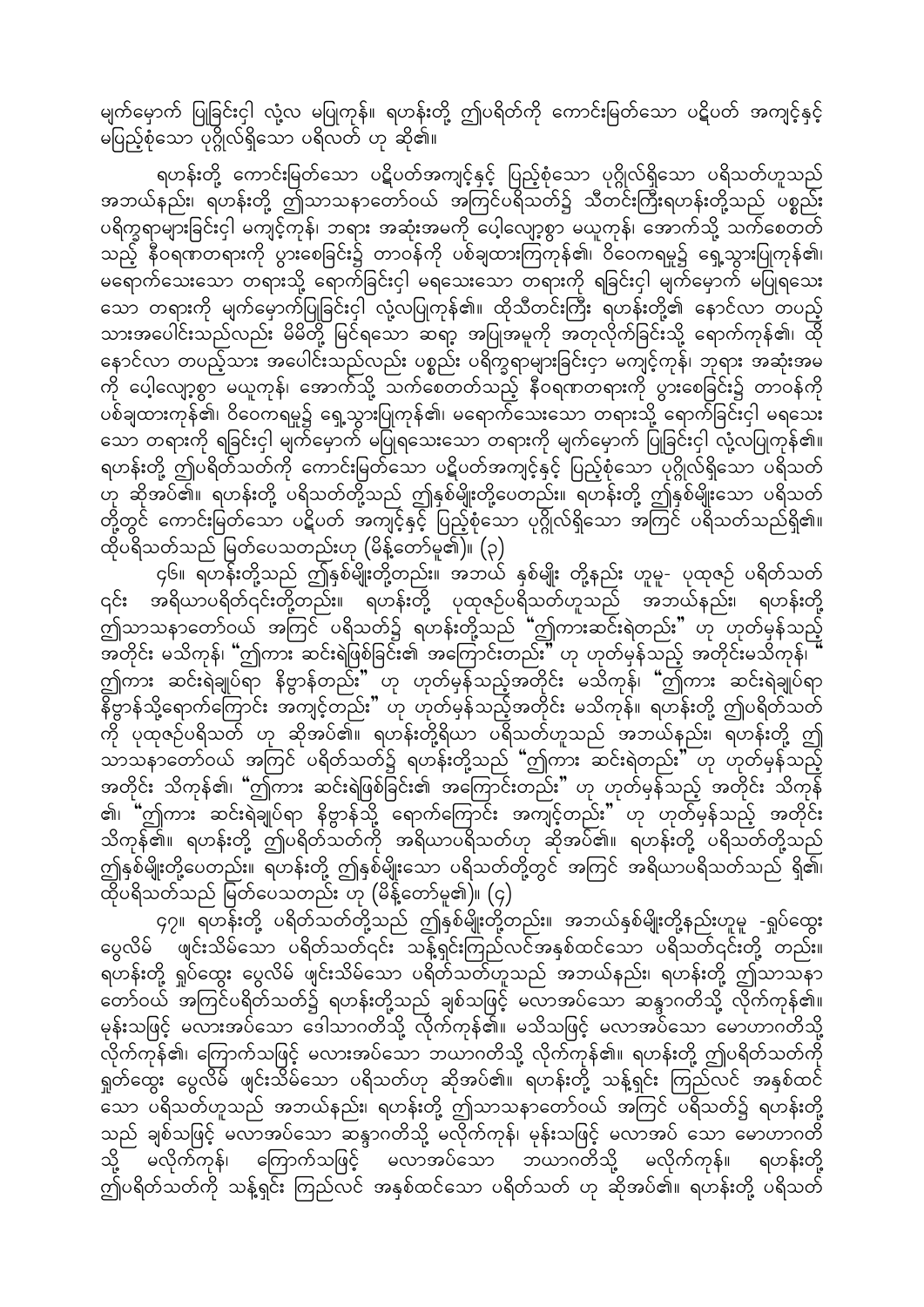တို့သည် ဤနှစ်မျိုးတို့ပေတည်း။ ရဟန်းတို့ ဤနှစ်မျိုးသော ပရိတ်သတ်တို့တွင် အကြင် သန့်ရှင်း ကြည်လင် အနှစ်ထင်သော ပရိတ်သတ်သည်ရှိ၏။ ထိုပရိတ်သတ်သည် မြတ်ပေသတည်း ဟု (မိန့်တော် မူ၏)။  $(\eta)$ 

. . .<br>၄၈။ ရဟန်းတို့ ပရိတ်သတ်တို့သည် ဤနှစ်မျိုး တို့တည်း။ အဘယ် နှစ်မျိုး တို့နည်း ဟူမူ- အဆုံး အမ ခက်သော မေးမြန်း၍ မဆုံးမအပ်သော ပရိသတ်၎င်း မေးမြန်း၍ ဆုံးမအပ်သော အဆုံးအမ မခက် သော ပရိသတ် ၎င်းတို့တည်း။ ရဟန်းတို့ ဆုံးမခက်သော မေးမြန်း၍ ဆုံးမအပ်သော ပရိသတ်ဟူသည် အဘယ်နည်း၊ ဤသာသနာတော်ဝယ် အကြင်ပရိသတ်၌ ရဟန်းတို့သည် ဘုရားဟောဖြစ်ကုန် နက်နဲကုန် နက်နဲသော အနက်ရှိသော လောကထက် လွန်မြတ်သော အနက်ကို ပြတတ်ကုန် သတ္တမှ ဆိတ်သုဉ်းခြင်း နှင့် ယှဉ်ကုန်သော သုတ်တို့ကို ဟောကြားအပ် ကုန်သည်ရှိသော် ကောင်းစွာ မနာယူကုန်၊ နားမစိုက် ာ<br>ကုန်၊ သိရန် စိတ်မဝင်စားကုန်၊ ထိုတရားတို့ကို နာယူအပ် သင်ကြားအပ်ပါ၏ဟုလည်း မထင်မှတ်ကုန်၊ ကဗျာဆရာတို့ ပြုအပ်ကုန်၊ ကဗျာဆရာတို့ ဖွဲ့နွဲ့သီကုံးအပ်ကုန်၊ ဆန်းကြယ်သော အက္ခရာရှိကုန်၊ ဆန်းကြယ်သော သဒ္ဒါရှိကုန်၊ သာသနာတော်မှ အပ ဖြစ်ကုန် သာသနာတော်မှ အပ ဖြစ်သူတို့၏ တပည့်တို့ ဟောကြားအပ်ကုန်သော သုတ်တို့ကို ဟောကြားအပ်ကုန်သည်ရှိသော် ကောင်းစွာ နာယူကြ ကုန်၏၊ ကောင်းစွာ နားစိုက်ကုန်၏၊ သိရန် စိတ်ဝင်စားကြကုန်၏၊ ထိုသုတ်တို့ကို နာယူအပ် သင်ကြား အပ်၏ဟု မှတ်ထင်ကုန်၏၊ ထိုရဟန်းတို့သည် ထိုသုတ်တ<sup>ြ</sup>ရားတို့ကို သင်ကြား၍ အချင်းချင်း မေးလည်း မမေးမြန်းကြကုန်၊ "ဤသုတ်ကား အဘယ်သို့နည်း၊ ဤသုတ်၏၊ အနက်အဓိပ္ပာယ်ကား အဘယ်သို့နည်း" ဟု မေးမြန်းခြင်းငှါ (ပညာရှိများရှိရာအရပ်သို့) မလှည့်လည်ကုန်၊ ထိုရဟန်းတို့သည် မပွင့်လင်းသည်ကို လည်း ပွင့်လင်းအောင် မပြုကုန်၊ မပေါ် လွင်သည်ကိုလည်း ပေါ်လွင်အောင် မပြုကုန်၊ များစွာသော ယုံမှားကြောင်း တရားတို့၌လည်း ယုံမှားခြင်းကို မပယ်ဖျောက်ကုန်။ ရဟန်းတို့ ဤပရိသတ်ကို ဆုံးမခက် သော မေးမြန်း၍ မဆုံးမအပ်သော ပရိသတ် ဟု ဆိုအပ်၏။

ရဟန်းတို့ မေးမြန်း၍ ဆုံးမအပ်သော အဆုံးအမ မခက်သော ပရိသတ်ဟူသည် အဘယ်နည်း၊ ရဟန်းတို့ ဤသာသနာတော်ဝယ် အကြင် ပရိသတ်၌ ရဟန်းတို့သည် ကဗျာဆရာတို့ ပြုအပ်ကုန် ကဗျာဆရာတို့ ဖွဲ့နွဲ့သီကုံးအပ်ကုန် ဆန်းကြယ်သော အက္ခရာရှိကုန် ဆန်းကြယ်သော သဒ္ဒါ ရှိကုန် သာသနာတော်မှအပ ဖြစ်ကုန် သာသနာတော်မှ အပဖြစ်ကုန်သော သူတို့၏ တပည့်သာဝကတို့ ကောကြားအပ် ကုန်သော သုတ်တို့ကို ဟောကြားအပ် ကုန်သည်ရှိသော် မနာယူရန် နားမစိုက်ကုန်၊ သိရန် စိတ်မဝင်စားကုန်၊ ထိုတရားတို့ကို နာယူအပ် သင်ကြားအပ်၏ဟု မထင်မှတ်ကုန်၊ ဘုရားဟော ဖြစ်ကုန် နက်နဲကုန် နက်နဲသော အနက်ရှိကုန် လောကထက် လွန်မြတ်သော အနက်ကို ပြတတ်ကုန် owårS qdwfokOf;jcif;ESifh ,SOfukefaom w&m;wdkYudk a[mMum;tyfukefonf &Sdaomf aumif;pGm နာယူကုန်၏၊ ကောင်းစွာ နားစိုက်ကုန်၏၊ သိရန် စိတ်ဝင်စားကုန်၏၊ ထိုတရားတို့ကိုလည်း နာယူအပ်၏ .<br>ဟု မှတ်ထင်ကုန်၏။ ထိုရဟန်းတို့သည် သင်ကြား၍ အချင်းချင်း မေးမြန်းကြကုန်၏၊ "ဤသုတ်ကား အဘယ်သို့နည်း၊ ဤသုတ်ကား အဘယ်သို့နည်း၊ ဤသုတ်၏ အနက်အဓိပ္ပါယ်ကား အဘယ်သို့နည်း" ဟု မေးမြန်ခြင်းငှာ (ပညာရှိများရှိရာအရပ်သို့) လှည့်လည်ကုန်၏၊ ထိုရဟန်းတို့သည် မပွင့်လင်းသည်ကို လည်း ပွင့်လင်းအောင် ပြုကုန်၏၊ မပေါ်လွင်သည်ကိုလည်း ပယ်ဖျောက်ကုန်၏။ ရဟန်းတို့ ဤပရိသတ် ကို မေးမြန်း၍ ဆုံးမအပ်သော အဆုံးအမ မခက်သော ပရိတ်သတ်ဟု ဆိုအပ်၏။ ရဟန်းတို့ ပရိသတ်တို့ သည် ဤနှစ်မျိုးတို့ပေတည်း။ ရဟန်းတို့ ဤနှစ်မျိုးသော ပရိသတ်တို့တွင် အကြင် မေးမြန်း၍ ဆုံးမအပ် ောင်း မြောက်ရောက် အသော အမြစ်သည်။ အမြစ်သည် အသော အသုံး ဟု<br>အောက် အဆုံးအမှ မခက်သော ပရိတ်သတ်သည်ရှိ၏၊ ထိုပရိတ်သတ်သည် မြတ်ပေသတည်း ဟု  $($ မိန့်တော် မူ၏)။  $(6)$ 

,<br>၄၉။ ရဟန်းတို့ ပရိသတ်တို့သည် ဤနှစ်မျိုး တို့တည်း။ အဘယ် နှစ်မျိုး တို့နည်း ဟူမှ- ပစ္စည်း  $\sim$  (ပ် ) ပြသလားပြု၍ သူတော်ကောင်း တရားကို အလေးမပြုသော ပရိသတ် လည်းကောင်း၊ သူတော်ကောင်း တရားကို အလေးပြု၍ ပစ္စည်း 'အာမိသ'ကို အလေးမပြုသော ပရိသတ် လည်းကောင်း တို့တည်း။ ရဟန်းတို့ ပစ္စည်း 'အာမိသ' ကို အလေးပြု၍ သူတော်ကောင်း တရားကို အလေးမပြုသော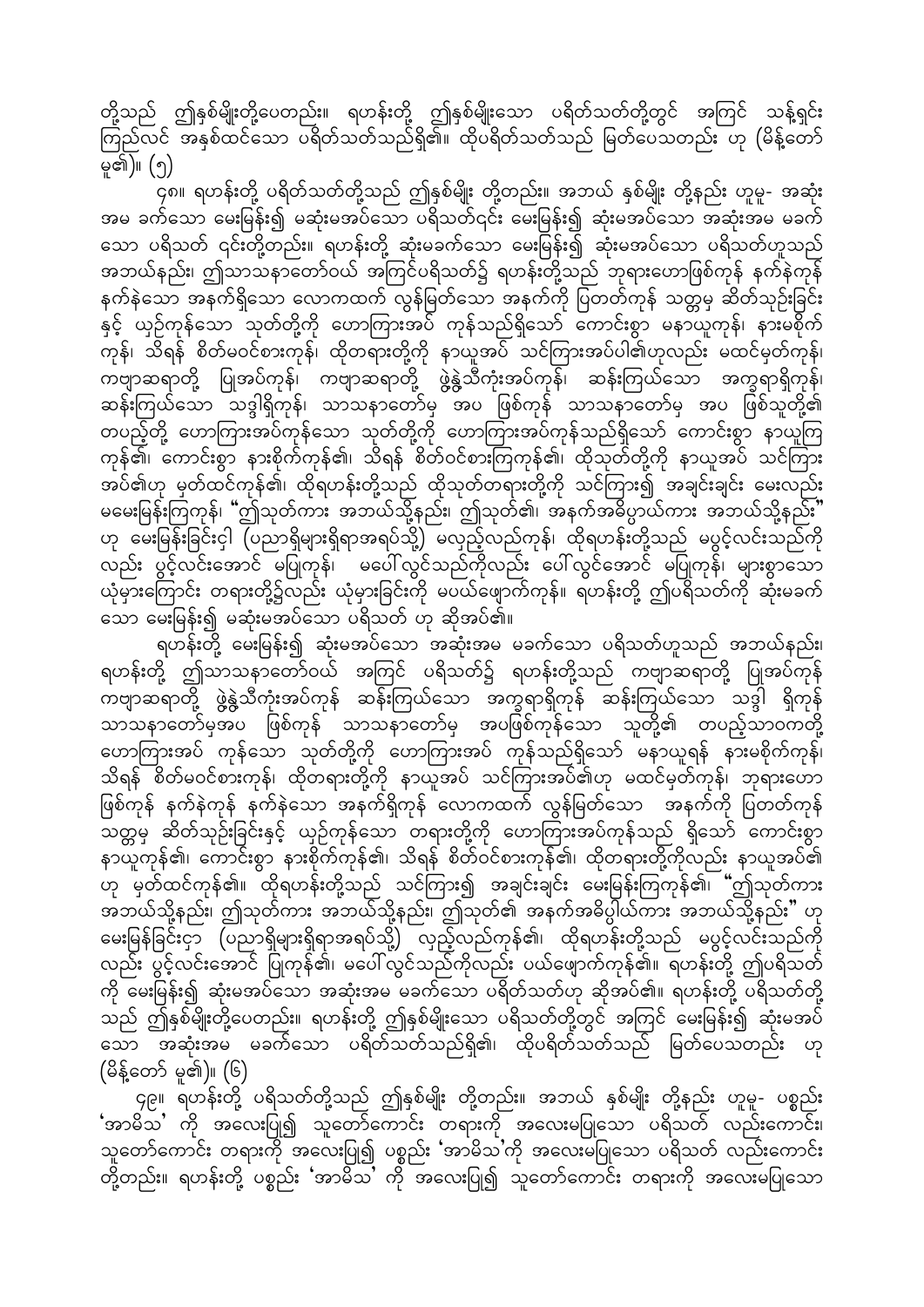ပရိသတ် ဟူသည် အဘယ်နည်း၊ ရဟန်းတို့ ဤသာသနာတော်ဝယ် အကြင် ပရိသတ်၌ ရဟန်းတို့သည် လူဝတ်ကြောင်တို့၏ မျက်မှောက်၌ အချင်းချင်း၏ ဂုဏ်ကို ပြောကြကုန်၏၊ "ဤမည်သော ရဟန်းသည် ည်္ဘာတော်ဘာဂ<sup>်</sup>ဝိမုတ္တပုဂ္ဂိုလ်<sup>၃</sup> ဖြစ်၏၊ ဤမည်သော ရဟန်းသည် ပညာဝိမုတ္တပုဂ္ဂိုလ်<sup>၄</sup> ဖြစ်၏၊ ဤမည် –<br>သော ရဟန်းသည် ကာယသက္ခိပုဂ္ဂိုလ်<sup>၁ </sup>ဖြစ်၏၊ ဤမည်သော ရဟန်းသည် ဒိဋ္ဌိပ္ပတ္တပုဂ္ဂိုလ်် ဖြစ်၏၊ ဤမည်သော ရဟန်းသည် သဒ္ဓါဝိမုတ္တပုဂ္ဂိုလ်<sup>?</sup> ဖြစ်၏၊ ဤမည်သော ရဟန်းသည် ဓမ္မာနုသာရီပုဂ္ဂိုလ်ံ ဖြစ်၏၊ ဤမည်သော ရဟန်းသည် သဒ္ဓါနုသာရီပုဂ္ဂိုလ်<sup>ဧ</sup> ဖြစ်၏၊ ဤမည်သော ရဟန်းသည် သီလရှိ၏၊ aumif;aom oabm&Sd\? þrnfaom &[ef;um; oDv r&Sd? ,kwfaom oabm&Sd\}} [k ajymMu ကုန်၏။ ထို ရဟန်းတို့သည် ထိုသို့ ပြောသောကြောင့် လာဘ်ရ ကုန်၏၊ ထိုရဟန်းတို့သည် ထို လာဘ်ကို ရသောကြောင့် မက်မောကုန်သည် တွေဝေကုန်သည် တဏှာဖြင့် လွှမ်းမိုးအပ်ကုန်သည် ဖြစ်၍ အပြစ်ဟု ရှုလေ့ မရှိကြကုန်ဘဲ ထွက်မြောက်ကြောင်း ဖြစ်သော ပညာမှ ကင်းကုန်လျက် သုံးဆောင်ကုန် ၏။ ရဟန်းတို့ ဤပရိသတ်ကို ပစ္စည်း အာမိသကို အလေးပြု၍ သူတော်ကောင်း တရားကို အလေး မပြုသော ပရိသတ် ဟု ဆိုအပ်၏။

ရဟန်းတို့ သူတော်ကောင်း တရားကို အလေးပြု၍ ပစ္စည်း 'အာမိသ'ကို အလေးမပြုသော ပရိသတ် ဟူသည် အဘယ်နည်း၊ ရဟန်းတို့ ဤသာသနာတော်ဝယ် အကြင် ပရိသတ်၌ ရဟန်းတို့သည် လူဝတ်ကြောင်တို့၏ မျက်မှောက်၌ အချင်းချင်း၏ ဂုဏ်ကို မပြောကြကုန်။ "ဤမည်သော ရဟန်းသည် ည်တောဘာဂဝိမုတ္တပုဂ္ဂိုလ် ဖြစ်၏၊ ဤမည်သော ရဟန်းသည် ပညာဝိမုတ္တပုဂ္ဂိုလ် ဖြစ်၏၊ ဤမည်သော \_<br>ရဟန်းသည် ကာယသက္ခိပုဂ္ဂိုလ် ဖြစ်၏၊ ဤမည်သော ရဟန်းသည် ဒိဋ္ဌိပ္ပတ္တပုဂ္ဂိုလ် ဖြစ်၏၊ ဤမည်သော ရဟန်းသည် သဒ္ဓါဝိမုတ္တပုဂ္ဂိုလ် ဖြစ်၏၊ ဤမည်သော ရဟန်းသည် ဓမ္မာနုသာရီပုဂ္ဂိုလ် ဖြစ်၏၊ ဤမည် သော ရဟန်းသည် သဒ္ဓါနုသာရီပုဂ္ဂိုလ် ဖြစ်၏၊ ဤမည်သော ရဟန်းသည် သီလရှိ၏၊ ကောင်းသော သဘောရှိ၏၊ ဤမည်သော ရဟန်းကား သီလ မရှိ၊ ယုတ်သော သဘောရှိ၏" ဟု မပြောကြကုန်။ ထိုရဟန်းတို့သည် ထိုသို့ မပြောသောကြောင့် လာဘ်ရကုန်၏၊ ထိုရဟန်းတို့သည် ထိုလာဘ်ကို ရသော ကြောင့် မမက်မောကုန်သည် မတွေဝေကုန်သည် တဏှာဖြင့် မလွှမ်းမိုးကုန်သည် အပြစ် ဟု ရှုလေ့ ရှိကုန်သည် ထွက်မြောက်ကြောင်း ဖြစ်သော ပညာ ရှိကုန်သည် ဖြစ်၍ သုံးဆောင်ကုန်၏။ ရဟန်းတို့ ဤ ပရိသတ်ကို သူတော်ကောင်း တရားကို အလေးပြု၍ ပစ္စည်း**ံ**အာမိသ**'** ကို အလေးမပြုသော ပရိသတ် ဟု ဆိုအပ်၏။ ရဟန်းတို့ ပရိသတ်တို့သည် ဤနှစ်မျိုးတို့ပေတည်း။ ရဟန်းတို့ ဤပရိသတ်နှစ်မျိုး တို့တွင် ာ် တော်ကောင်း တရားကို အလေးပြု၍ ပစ္စည်း 'အာမိသ' ကို အလေးမပြုသော အကြင် ပရိသတ်သည်<br>သူတော်ကောင်း တရားကို အလေးပြု၍ ပစ္စည်း 'အာမိသ' ကို အလေးမပြုသော အကြင် ပရိသတ်သည် ရှိ၏၊ ထို ပရိသတ်သည် မြတ်ပေသတည်း ဟု (မိန့်တော်မူ၏)။  $(\rm _2)$ 

၅၀။ ရဟန်းတို့ ပရိသတ်တို့သည် ဤနှစ်မျိုးတို့တည်း။ အဘယ် နှစ်မျိုးတို့နည်းဟူမူ - တရားနှင့်မညီ သော 'ကောက်ကျစ်သော' ပရိသတ် လည်းကောင်း၊ တရားနှင့် ညီသော 'ဖြောင့်မတ်သော' ပရိသတ် လည်းကောင်း တို့တည်း။ ရဟန်းတို့ တရားနှင့် မညီသော 'ကောက်ကျစ်သော' ပရိသတ် ဟူသည် အဘယ်နည်း၊ ရဟန်းတို့ ဤသာသနာတော်ဝယ် အကြင် ပရိသတ်၌ တရားနှင့် မညီသော အမှု ်အဓမ္မကံ တို့သည် ဖြစ်ကုန်၏၊ တရားနှင့်ညီသော အမှု 'ဓမ္မကံ တို့သည် မဖြစ်ကုန်၊ ဝိနည်းနှင့် မညီ ဆော အမှု 'ဥဗ္ဗိနယကီ' တို့သည် ဖြစ်ကုန်၏၊ ဝိနည်းနှင့် ညီသော အမှု 'ဝိနယကံ' တို့သည် မဖြစ်ကုန်၊ တရားနှင့် မညီသော အမှု 'အဓမ္မကႆ' တို့သည် ထွန်းပကုန်၏၊ တရားနှင့် ညီသော အမှု 'ဓမ္မကႆ' တို့သည် မထွန်းပ ကုန်၊ ဝိနည်းနှင့် မညီသော အမှု 'ဉဗ္ဗိနယကံ' တို့သည် ထွန်းပကုန်၏၊ ဝိနည်းနှင့် ညီသော အမှု .<br>ဗိနယင်္က တို့သည် မထွန်းပကုန်။ ရဟန်းတို့ ဤပရိသတ်ကို တရားနှင့် မညီသော 'ကောက်ကျစ်သော' ပရိသတ်ဟု ဆိုအပ်၏။ ရဟန်းတို့ တရားနှင့် ညီသော 'ဖြောင့်မတ်သော' ပရိသတ် ဟူသည် အဘယ် နည်း၊ ရဟန်းတို့ ဤသာသနာတော်ဝယ် အကြင် ပရိသတ်၌ တရားနှင့် ညီသော အမှု 'မွေကဲ' တို့သည် ှင့်<br>ဖြစ်ကုန်၏၊ တရားနှင့် မညီသော အမှု 'အဓမ္မကံ' တို့သည် မဖြစ်ကုန်၊ ဝိနည်းနှင့် ညီသော အမှု )<br>'ဝိနယကံ' တို့သည် ဖြစ်ကုန်၏၊ ဝိနည်းနှင့် မညီသော အမှု 'ဉဗ္ဗိနယကံ' တို့သည် မဖြစ်ကုန်၊ တရားနှင့်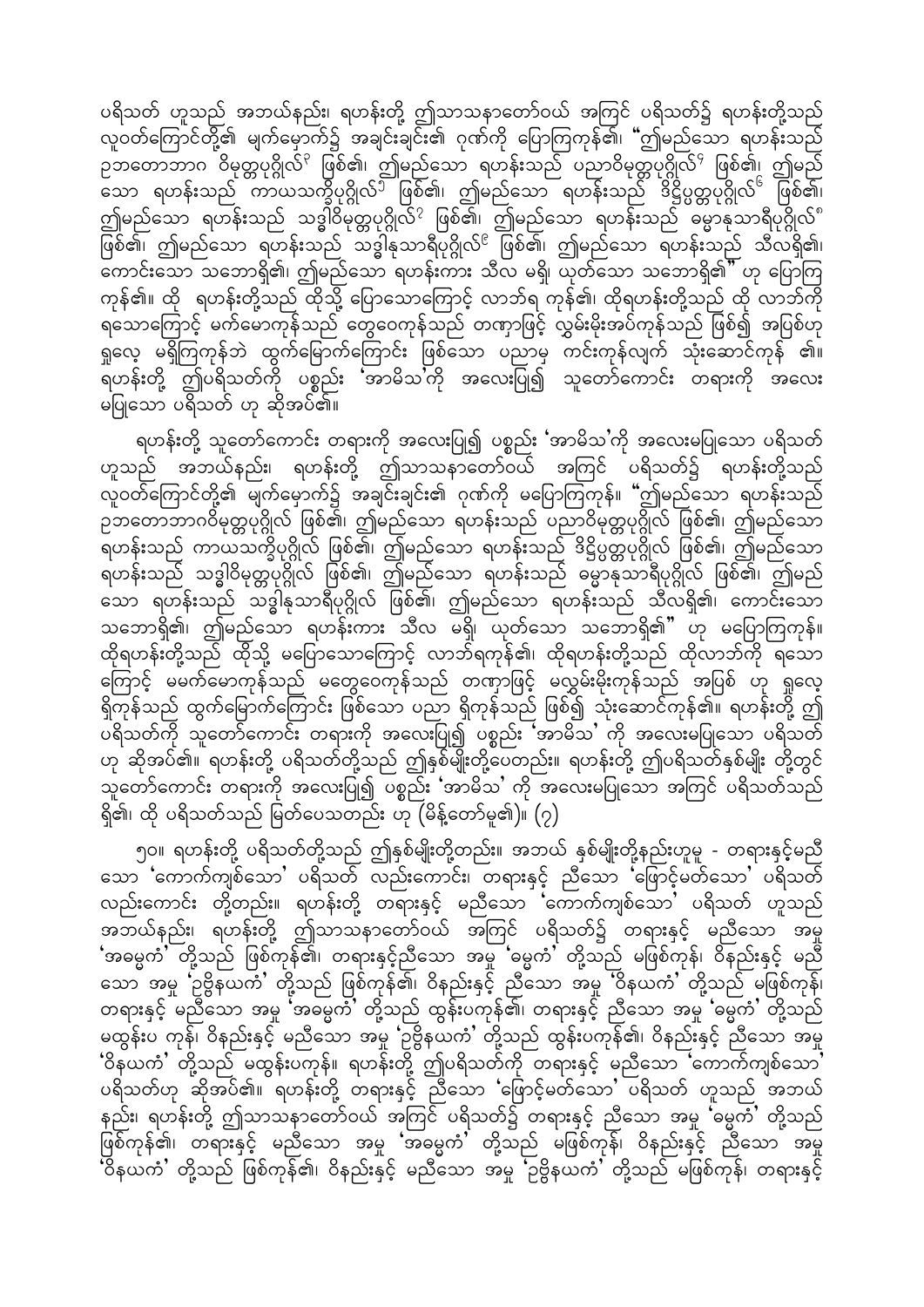ညီသော အမှု 'ဓမ္မကံ' တို့သည် ထွန်းပကုန်၏၊ တရားနှင့် မညီသော အမှု 'အဓမ္မကံ' တို့သည် မထွန်းပ 'ဉဗ္ဗိနယကႆ' တို့သည် မထွန်းပကုန်။ ရဟန်းတို့ ဤပရိသတ်ကို တရားနှင့် ညီသော 'ဖြောင့်မတ်သော' ပရိသတ် ဟု ဆိုအပ်၏။ ရဟန်းတို့ ပရိသတ်တို့သည် ဤနှစ်မျိုးတို့ပေတည်း။ ရဟန်းတို့ ဤနှစ်မျိုးသော<br>ပရိသတ်တို့တွင် တရားနှင့် ညီသော 'ဖြောင့်မတ်သော' အကြင် ပရိသတ်သည် ရှိ၏၊ ထိုပရိသတ်သည် မြတ်ပေသတည်း ဟု (မိန့်တော်မူ၏)။  $\overline{\mathfrak{g}}$ 

၅၁။ ရဟန်းတို့ ပရိသတ်တို့သည် ဤနှစ်မျိုးတို့တည်း။ အဘယ်နှစ်မျိုးတို့နည်းဟူမူ - တရားနှင့်ယှဉ် သော ပရိသတ် လည်းကောင်း၊ တရားနှင့် မယှဉ်သော ပရိသတ် လည်းကောင်း ဤနှစ်မျိုးတို့တည်း။ ရဟန်းတို့ ဤနှစ်မျိုးသော ပရိသတ်တို့တွင် တရားနှင့် ယှဉ်သော အကြင် ပရိသတ်သည် ရှိ၏၊ ထို ပရိသတ်သည် မြတ်ပေသတည်း ဟု (မိန့်တော်မူ၏)။ (၉)

၅၂။ ရဟန်းတို့ ပရိသတ်တို့သည် ဤနှစ်မျိုးတို့တည်း။ အဘယ်နှစ်မျိုးတို့နည်းဟူမူ - တရား မဟုတ် သည်ကို ဆိုလေ့ရှိသော 'အဓမ္မဝါဒီ' ပရိသတ် လည်းကောင်း၊ တရား ဟုတ်သည်ကို ဆိုလေ့ ရှိသော ်ဓမ္မဝါဒီ ပရိသတ် လည်းကောင်းတို့တည်း။ ရဟန်းတို့ တရား မဟုတ်သည်ကို ဆိုလေ့ရှိသော 'အဓမ္မဝါဒီ' ပရိသတ် ဟူသည် အဘယ်နည်း၊ ရဟန်းတို့ ဤသာသနာတော်ဝယ် အကြင် ပရိသတ်၌ ရဟန်းတို့သည် တရားနှင့် လျှော်သော အဓိကရုဏ်းကို သော်လည်းကောင်း၊ တရားနှင့် မလျော်သော အဓိကရုဏ်းကို သော်လည်းကောင်း ယူကုန်၏၊ ထိုရဟန်းတို့သည် ထိုအဓိကရုဏ်းကို ယူ၍ အချင်းချင်း သိရှိနားလည်ရန် လည်း မပြောကြားကုန်၊ သိရှိနားလည်ရန် ပြောကြားခြင်းငှါလည်း မစည်းဝေးကုန်၊ နှစ်သိမ့်ကြေအေးရန် လည်း မပြုကုန်၊ နှစ်သိမ့်ကြေအေးရန် ပြုခြင်းငှါလည်း မစည်းဝေးကုန်။ ထိုရဟန်းတို့သည် သိရှိ နားလည် ရန် ပြောကြားခြင်း အင်အားမရှိကုန် နှစ်သိမ့်ကြေအေးရန် ပြုခြင်း အင်အားမရှိကုန် အဓိကရုဏ်းကို စွန့်ခြင်း၌ တိုင်ပင်ခြင်း မရှိကုန်မှု၍ ထိုအဓိကရုဏ်းကိုပင်လျှင် မှားသော မြင်ခြင်း၏ အစွမ်းအားဖြင့် ပြီး မြို့<br>လည်းကောင်း၊ မှားသော သုံးသပ်ခြင်းအားဖြင့် လည်းကောင်း သက်ဝင် စွဲလမ်း၍ "ငါ့အယူသာ မှန်၏၊ တစ်ပါးသော အယူသည် အချည်းနှီးတည်း" ဟု ပြောဆိုကုန်၏။ ရဟန်းတို့ ဤပရိသတ်ကို တရား မဟုတ်သည်ကို ဆိုလေ့ရှိသော 'အဓမ္မဝါဒီ' ပရိသတ် ဟူ၍ ဆိုအပ်၏။

ရဟန်းတို့ တရား ဟုတ်သည်ကို ဆိုလေ့ရှိသော 'ဓမ္မဝါဒီ' ပရိသတ် ဟူသည် အဘယ်နည်း၊ ဤသာသနာတော်ဝယ် အကြင် ပရိသတ်၌ ရဟန်းတို့သည် တရားနှင့် လျော်သော အဓိကရုဏ်းကို သော်လည်းကောင်း၊ တရားနှင့် မလျော်သော အဓိကရုဏ်းကို သော်လည်းကောင်း ယူကုန်၏။ ထိုရဟန်း တို့သည် ထိုအဓိကရုဏ်းကို ယူ၍ အချင်းချင်း သိရှိ နားလည်ရန်လည်း ပြောကြားကုန်၏၊ သိရှိ နားလည် ရန် ပြောကြားခြင်းငှါလည်း စည်းဝေးကုန်၏၊ နှစ်သိမ့် ကြေအေးရန်လည်း ပြုကုန်၏၊ နှစ်သိမ့် ကြေအေး ရန် ပြုခြင်းငှါလည်း စည်းဝေးကုန်၏၊ ထိုရဟန်းတို့သည် သိရှိ နားလည်ရန် ပြောကြားခြင်း အင်အား ရှိကုန်သည် နှစ်သိမ့်ကြေအေးရန် ပြုခြင်း အင်အားရှိကုန်သည် အဓိကရုဏ်းကို စွန့်ခြင်းငှါ တိုင်ပင်ခြင်း ရှိကုန်သည် ဖြစ်၍ ထိုအဓိကရုဏ်းကိုပင်လျှင် မှားသော မြင်ခြင်း၏ အစွမ်းအားဖြင့် လည်းကောင်း၊ မြားသော သုံးသပ်ခြင်းဖြင့် လည်းကောင်း သက်ဝင် စွဲလမ်း၍ "ငါ့အယူသာ မှန်၏၊ တစ်ပါးသော အယူသည် အချည်းနှီးတည်း" ဟု မပြောဆိုကုန်။ ရဟန်းတို့ ဤပရိသတ်ကို တရား ဟုတ်သည်ကို ဆိုလေ့ရှိသော 'ဓမ္မဝါဒီ' ပရိသတ် ဟူ၍ ဆိုအပ်၏။ ရဟန်းတို့ ပရိသတ်တို့သည် ဤနှစ်မျိုးတို့ပေတည်း။ ရဟန်းတို့ ဤနှစ်မျိုးသော ပရိသတ်တို့တွင် တရား ဟုတ်သည်ကို ဆိုလေ့ရှိသော အကြင် 'ဓမ္မဝါ်ဒီ' ပရိသတ်သည် ရှိ၏၊ ထိုပရိသတ်သည် မြတ်ပေသတည်း ဟု (မိန့်တော်မူ၏)။ (၁၀)

ငါးခုမြောက် ပရိသဝဂ် ပြီး၏။

ပဌမ သုတ်ငါးဆယ် ပြီး၏။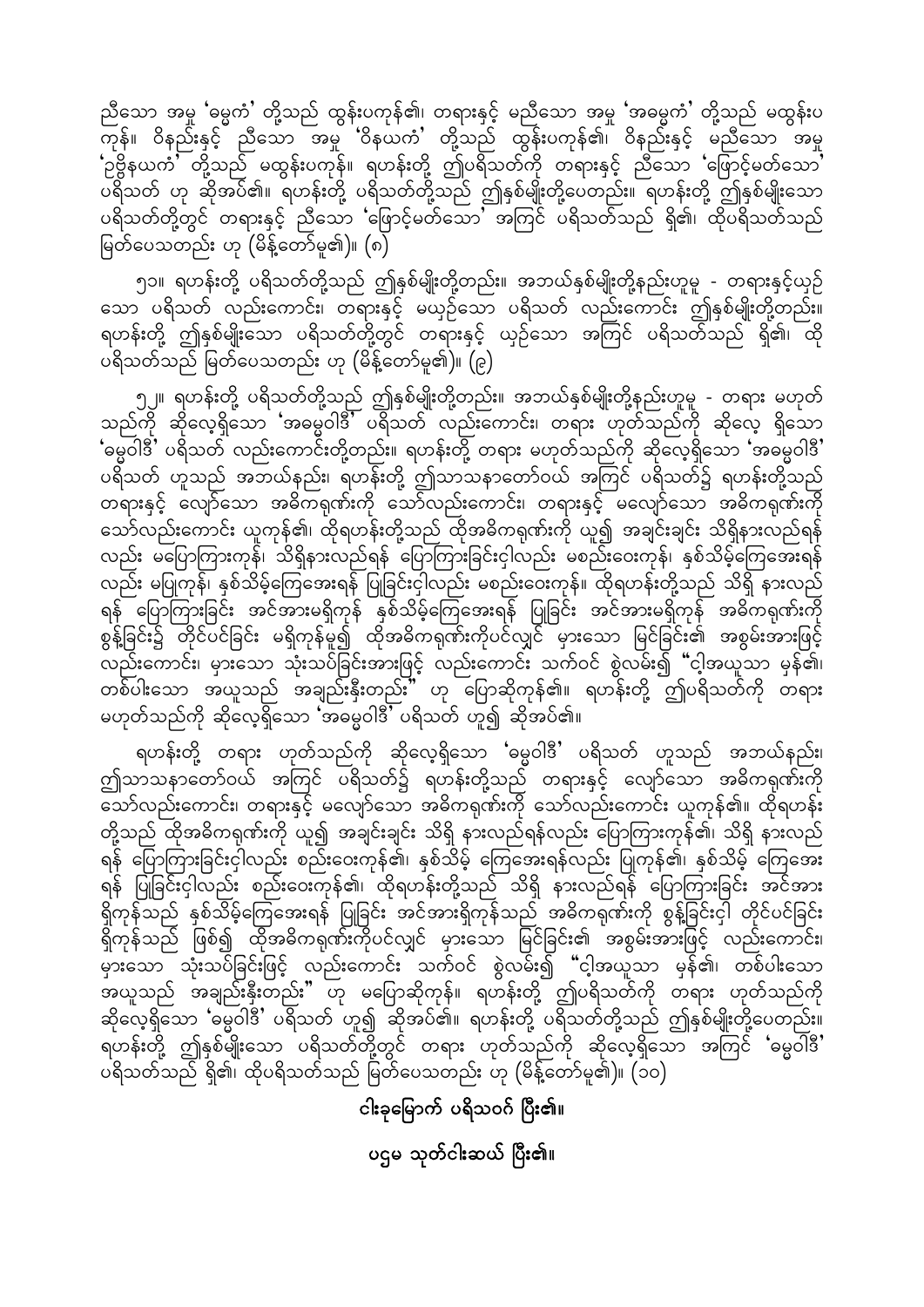- ၁။ ကိလေသာတို့မှ ကင်းဝေး ဆိတ်ညံမှုကို ဆိုသည်။
- ္။၊ ဈာန် ဝိပဿနာ မဂ်ဖိုလ်တို့ကို ဆိုသည်။
- ာ<br>၃။ ရှစ်ပါးသော သမာပတ်တို့ဖြင့် ဝိက္ခမ္ဘနဝိမုတ္တိအားဖြင့် လည်းကောင်း မဂ်ဖြင့် သမုစ္ဆေဒဝိမုတ္တိ အားဖြင့် လည်းကောင်း ျ<br>နှစ်ကြိမ် သို့မဟုတ် နှစ်ပါးသော အဖို့တို့မှ လွတ်မြောက်သော အရဟတ္တဖလဋ္ဌာန် ပုဂ္ဂိုလ်။

------

- ၄။ ပညာ ရှေ့ဆောင်ခြင်းဖြင့် ဖြစ်စေ သဒ္ဓါ ရှေ့ဆောင်ခြင်းဖြင့် ဖြစ်စေ သမာပတ် ရှစ်ပါးကို မရမူ၍ ကိလေသာမှ ထွတ်သော အရဟတ္တဖလဋ္ဌာန်ပုဂ္ဂိုလ်။
- ၅။ ပညာ ရှေ့ဆောင်ခြင်းဖြင့် ဖြစ်စေ သဒ္ဓါ ရှေ့ဆောင်ခြင်းဖြင့် ဖြစ်စေ သမာပတ် ရှစ်ပါးနှင့် ပြည့်စုံခဲ့၍ နိဗ္ဗာန်ကို မျက်မှောက် ပြုသော သောတာပတ္တိဖလဋ္ဌာန်ပုဂ္ဂိုလ်မှ စ၍ အရဟတ္တမဂ္ဂဋ္ဌာန်ပုဂ္ဂိုလ် အထိ သေက္ခပုဂ္ဂိုလ် ခြောက်ဦးတို့တွင် တစ်ဦးသော ပုဂ္ဂိုလ်။
- ၆။ ပညာ ရှေ့ဆောင်ခြင်းဖြင့် သမာပတ် ရှစ်ပါးကို မရမူ၍ မဂ်ဖိုလ် ဉာဏ်အမြင်သို့ ဆိုက်ရောက်သော ု<br>သောတာပတ္တိဖလဋ္ဌာန် ပုဂ္ဂိုလ်မှစ၍ အရဟတ္တမဂ္ဂဋ္ဌာန်ပုဂ္ဂိုလ်အထိ သေက္ခပုဂ္ဂိုလ် ခြောက်ဦးတို့တွင် တစ်ဦးသော ပုဂ္ဂိုလ်။
- ၇။ သဒ္ဓါ ရှေ့ဆောင်ခြင်းဖြင့် သမာပတ် ရှစ်ပါးကို မရမူ၍ ကိလေသာမှ လွတ်သော သောတာပတ္တိ ဖလဋ္ဌာန်မှ
- ၟၟၟၟၟၟၟၟၟၟၟၟၟၟၟၟၟၟၟၟၟၟၟၟၟၟၟ<br>အရဟတ္တမဂ္ဂဋာန် ပုဂ္ဂိုလ်အထိ သေက္ခပုဂ္ဂိုလ် ခြောက်ဦးတို့တွင် တစ်ဦးသော ပုဂ္ဂိုလ်။<br>၈။ ပညာ ရှေ့ဆောင်ခြင်းဖြင့် သမာ့ပတ် ရှစ်ပါးနှင့် ပြည့်စုံခဲ့၍ သောတာပတ္တိမဂ်ဖိုလ်သို့ ရောက်ပြီးလျှင် တရားကို
- ၉။ သဒ္ဓါ ရှေ့ဆောင်ခြင်းဖြင့် သမာပတ် ရှစ်ပါးကို မရမူ၍ သောတာပတ္တိမဂ်ဖိုလ်သို့ ရောက်ပြီးလျှင် သဒ္ဓါ ကို အောက်မေ့ခြင်း ရှိသော ပုဂ္ဂိုလ်။

. . . . . . .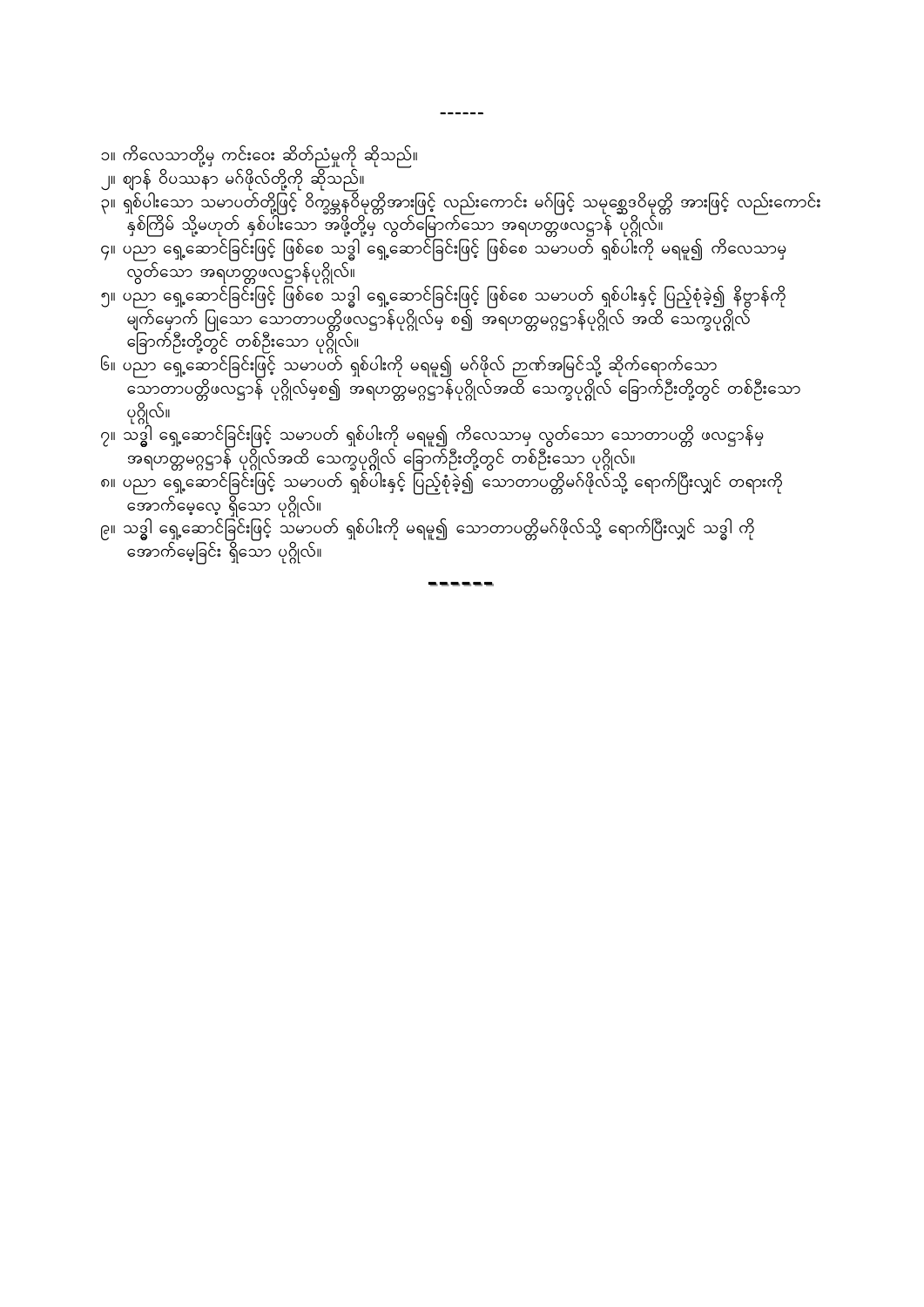# အင်္ဂုတ္တိုရ်ပါဠိတော် ၂ - ဒုတိယပဏ္ဏာသက (ဒုတိယသုတ်ငါးဆယ်) === (၆) ၁ - ပုဂ္ဂလဝဂ် ===

<span id="page-30-0"></span>၅၃။ ရဟန်းတို့ ဤပုဂ္ဂိုလ် နှစ်မျိုးတို့သည် လောက၌ ဖြစ်ပေါ် လာကုန်သော် လူအများ၏ အစီး အပွါး ရှိခြင်းငှါ လူအများ၏ ချမ်းသာခြင်းငှါ လူအများ၏ အကျိုးရှိခြင်းငှါ နတ် လူတို့၏ အစီးအပွါး ရှိခြင်းငှ့ါ် ချမ်းသာခြင်းငှါ ဖြစ်ပေါ် လာကုန်၏။ အဘယ်နှစ်မျိုးတို့နည်းဟူမူ - ပူဇော် အထူးကို ခံတော် း...<br>မူထိုက်သော (အလုံးစုံသော တရားတို့ကို) ကိုယ်တိုင်မှန်စွာ သိတော်မူသော မြတ်စွာဘုရား လည်းကောင်း၊ စကြာရတနာကို လည်စေနိုင်သော 'စကြဝတေး' မင်း လည်းကောင်းတို့တည်း။ ရဟန်းတို့ ဤပုဂ္ဂိုလ် နှစ်မျိုးတို့သည် လောက၌ ဖြစ်ပေါ် လာကုန်သော် လူအများ၏ အစီးအပွါး ရှိခြင်းငှါ လူအများ ၏ ချမ်းသာခြင်းငှါ လူအများ၏ အကျိုး ရှိခြင်းငှါ နတ်လူတို့၏ အစီးအပွါး ရှိခြင်းငှါ ချမ်းသာခြင်းငှါ ဖြစ်ပေါ် လာကုန်၏ ဟု (မိန့်တော်မူ၏)။ (၁)

၅၄။ ရဟန်းတို့ ဤပုဂ္ဂိုလ် နှစ်မျိုးတို့သည် လောက၌ ဖြစ်ပေါ် လာကုန်သော် အံ့ချီးလောက်သော လူတို့ ဖြစ်ကုန်၏။ အဘယ်နှစ်မျိုးတို့နည်းဟူမူ- ပူဇော် အထူးကို ခံတော် မူထိုက်သော (အလုံးစုံသော နိုင်သော စ်ကြဝတေး မင်း လည်းကောင်းတို့တည်း။ ရဟန်းတို့ ဤပုဂ္ဂိုလ် နှစ်မျိုးတို့သည် လောက၌ ဖြစ်ပေါ် လာကုန်သော် အံ့ချီးလောက်သော လူတို့ ဖြစ်ကုန်၏ ဟု (မိန့်တော်မူ၏)။ (၂)

၅၅။ ရဟန်းတို့ ဤပုဂ္ဂိုလ် နှစ်မျိုးတို့၏ ကွယ်လွန်ခြင်းကြောင့် လူအများ၏ ပူပန်ခြင်းသည် ဖြစ်၏။ .<br>အဘယ်နှစ်မျိုးတို့နည်းဟူမူ - ပူဇော် အထူးကို ခံတော် မူထိုက်သော (အလုံးစုံသော တရားတို့ကို) .<br>ကိုယ်တိုင်မှန်စွာ သိတော်မူသော မြတ်စွာဘုရား လည်းကောင်း၊ စကြာရတနာကို လည်စေနိုင်သော 'စကြဝတေး' မင်း လည်းကောင်းတို့တည်း။ ရဟန်းတို့ ဤပုဂ္ဂိုလ် နှစ်မျိုးတို့၏ ကွယ်လွန်ခြင်းကြောင့် လူအများ၏ ပူပန်ခြင်းသည် ဖြစ်၏ ဟု (မိန့်တော်မူ၏)။  $\overline{(\mathfrak{d})}$ 

၅၆။ ရဟန်းတို့ စေတီထိုက်သော ပုဂ္ဂိုလ်တို့သည် ဤနှစ်မျိုးတို့တည်း။ အဘယ်နှစ်မျိုးတို့နည်းဟူမူ -ပူဇော် အထူးကို ခံတော် မူထိုက်သော (အလုံးစုံသော တရားတို့ကို) ကိုယ်တိုင်မှန်စွာ သိတော်မူသော မြတ်စွာဘုရား လည်းကောင်း၊ စကြာရတနာကို လည်စေနိုင်သော 'စကြဝတေး' မင်း လည်းကောင်းတို့ .<br>တည်း။ ရဟန်းတို့ စေတီထိုက်သော ပုဂ္ဂိုလ်တို့သည် ဤနှစ်မျိုး တို့ပေတည်း ဟု (မိန့်တော်မူ၏)။ (၄)

၅၇။ ရဟန်းတို့ (သစ္စာလေးပါးကို သိတော်မူကုန်သော) ဘုရားတို့သည် ဤနှစ်မျိုးတို့တည်း။ အဘယ် နှစ်မျိုး တို့နည်း ဟူမူ- ပူဇော် အထူးကို ခံတော် မူထိုက်သော (အလုံးစုံသော တရားတို့ကို) ကိုယ်တိုင် .<br>မှန်စွာ သိတော်မူသော ဘုရား 'သမ္မာသမ္ဗုဒ္ဓ' လည်းကောင်း၊ သစ္စာလေးပါးကို အသီးအခြား သိတော်မူ ာ်လာ ဘုရား 'ပစ္စေကဗုဒ္ဓါ' လည်းကောင်း တို့တည်း။ ရဟန်းတို့ (သစ္စာလေးပါးကို သိတော် မူကုန်သော)် ဘုရားတို့သည် ဤနှစ်မျိုး တို့ပေတည်း ဟု (မိန့်တော်မူ၏)။ (၅)

၅၈။ ရဟန်းတို့ ဤနှစ်မျိုးတို့သည် မိုးကြိုးပစ်သော်လည်း မထိတ်လန့်ကုန်၊ အဘယ်နှစ်မျိုးတို့နည်း<br>ဟူမူ- အာသဝေါ ကုန်ခန်းပြီးသော ရဟန္တာ လည်းကောင်း၊ ဆင်အာဇာနည် လည်းကောင်း တို့တည်း။ ု့<br>ရဟန်းတို့ ဤနှစ်မျိုးတို့သည် မိုးကြိုး ပစ်သော်လည်း မထိတ်လန့်ကြကုန် ဟု (မိန့်တော်မူ၏)။ (၆)

၅၉။ ရဟန်းတို့ ဤနှစ်မျိုးတို့သည် မိုးကြိုး ပစ်သော်လည်း မထိတ်လန့်ကုန်။ အဘယ်နှစ်မျိုးတို့နည်း ဟူမူ- အာသဝေါ ကုန်ခန်းပြီးသော ရဟန္တာ လည်းကောင်း၊ မြင်းအာဇာနည် လည်းကောင်း တို့တည်း။ ရဟန်းတို့ ဤနှစ်မျိုးတို့သည် မိုးကြိုး ပစ်သော်လည်း မထိတ်လန့်ကြကုန် ဟု (မိန့်တော်မူ၏)။ (၇)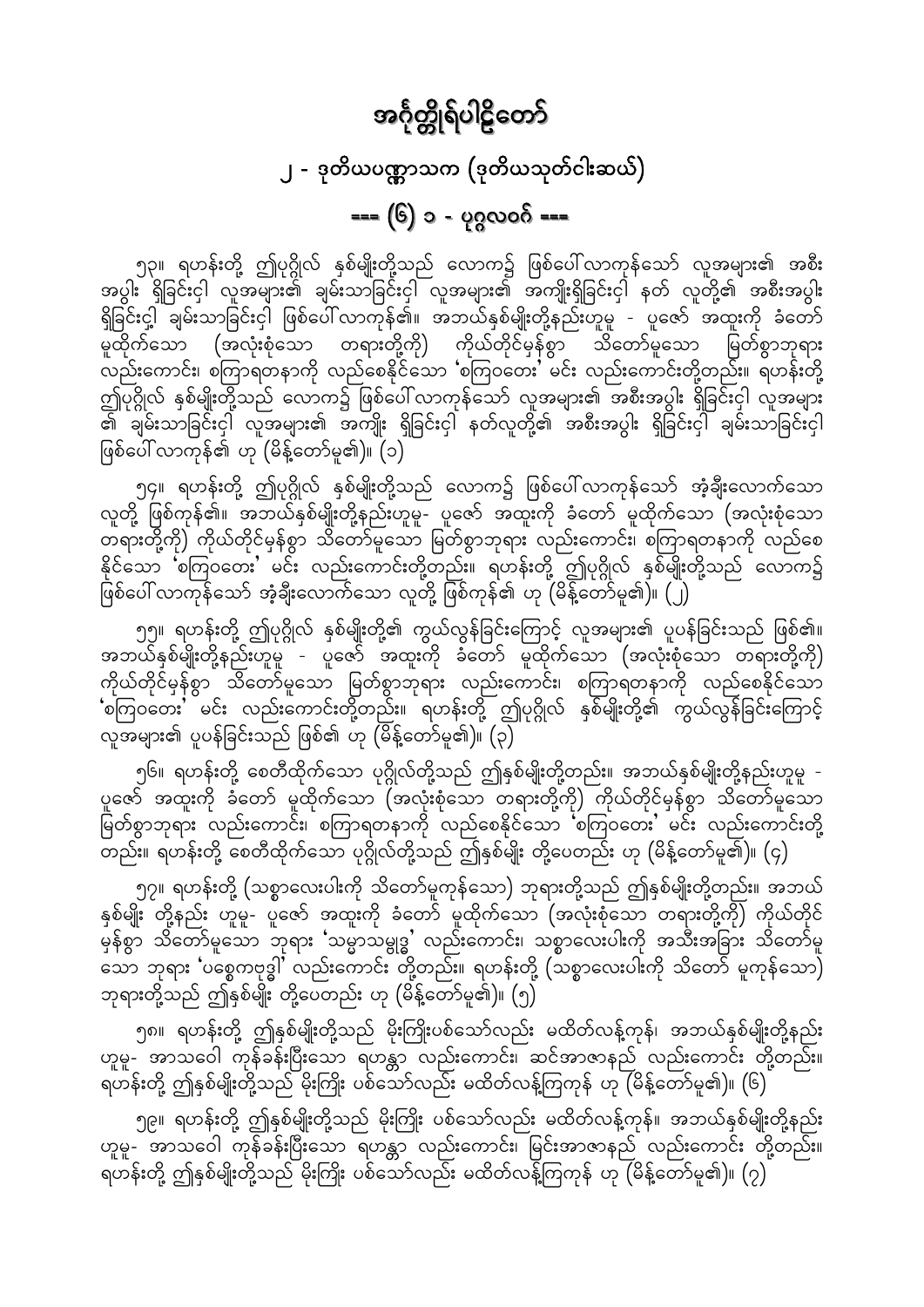၆၀။ ရဟန်းတို့ ဤနှစ်မျိုးတို့သည် မိုးကြိုး ပစ်သော်လည်း မထိတ်လန့်ကုန်။ အဘယ်နှစ်မျိုးတို့နည်း ဟူမူ- အာသဝေါ ကုန်ခန်းပြီးသော ရဟန္တာ လည်းကောင်း၊ သားများသနင်း ခြင်္သေ့မင်း လည်းကောင်း တို့ တည်း။ ရဟန်းတို့ ဤနှစ်မျိုးတို့သည် မိုးကြိုး ပစ်သော်လည်း မထိတ်လန့်ကြကုန် ဟု (မိန့်တော်မူ၏)။  $($ ၈)

၆၁။ ရဟန်းတို့ အကျိုးထူး နှစ်မျိုးတို့ကို ကောင်းစွာ မြော်မြင်လျက် ကိန္နရာတို့သည် လူစကားကို မပြောဆိုကုန်။ အဘယ် နှစ်မျိုး တို့နည်း ဟူမူ- မဟုတ်မမှန်သော စကားကို ငါတို့ မပြောမဆို မိကြပါစေ ကုန်လင့်၊ သူတစ်ပါးကိုလည်း မဟုတ်မမှန်သော စကားဖြင့် ငါတို့ မစွပ်စွဲမိကြပါစေ ကုန်လင့် ဟူသည် တို့တည်း။ ရဟန်းတို့ အကျိုးထူး နှစ်မျိုးတို့ကို ကောင်းစွာ မြော်မြင်လျက် ကိန္နရာတို့သည် လူစကားကို မပြောဆိုကုန် ဟု (မိန့်တော်မူ၏)။ (၉)

၆၂။ ရဟန်းတို့ တရား နှစ်မျိုးတို့၌ မရောင့်ရဲမူ၍ မငြီးငွေ့မူ၍ မာတုဂါမသည် သေရ၏။ အဘယ် နှစ်မျိုး တို့နည်း ဟူမူ- မေထုန် မှီဝဲခြင်း လည်းကောင်း၊ သားဖွားခြင်း လည်းကောင်းတို့တည်း၊ ရဟန်းတို့ -<br>ဤတရား နှစ်မျိုးတို့၌ မရောင့်ရဲမူ၍ မငြီးငွေ့မူ၍ မာတုဂါမသည် သေရ၏ ဟု (မိန့်တော်မူ၏)။ (၁၀)

၆၃။ သူယုတ်တို့၏ အတူတကွ နေထိုင်ခြင်းကို လည်းကောင်း၊ သူတော်ကောင်းတို့၏ အတူတကွ နေထိုင်ခြင်းကို လည်းကောင်း သင်တို့အား ဟောကြားပေအံ့၊ ထိုတရားကို နာကြကုန်လော့၊ ကောင်းစွာ နှလုံးသွင်းကြ<sup>ဲ</sup> ကုန်လော့၊ ဟောကြားပေအံ့ ဟု (မိန့်တော်မူ၏)။ "အသျှင်ဘုရား ကောင်းပါပြီ" ဟု .<br>ထိုရဟန်း တို့သည် မြတ်စွာဘုရားအား ပြန်ကြား လျှောက်ထားကုန်၏။ မြတ်စွာဘုရားသည် ဤတရားကို ဟောတော်မူ၏-

ရဟန်းတို့ သူယုတ်တို့၏ အတူတကွ နေထိုင်ခြင်းသည် အဘယ်သို့ ဖြစ်သနည်း၊ အဘယ်သို့လျှင်<br>သူယုတ်တို့သည် အတူတကွ နေထိုင်ကုန်သနည်း။ ရဟန်းတို့ ဤသာသနာတော်၌ သီတင်းကြီး ရဟန်း<br>အား ဤသို့ အကြံဖြစ်၏- "သီတင်းကြီး ရဟန်းသည်လည်း ငါ့ကို (ဆုံးမသွန်သ မဆိုပါစေလင့်၊ သီတင်းလတ် ရဟန်းသည်လည်း ငါ့ကို မဆိုပါစေလင့်၊ သီတင်းငယ် ရဟန်းသည်လည်း ငါ့ကို မဆိုပါစေလင့်။ ငါသည် သီတင်းကြီး ရဟန်းကိုလည်း မဆိုအံ့၊ ငါသည် သီတင်းလတ် ရဟန်းကို ု<br>လည်း မဆိုအံ့၊ ငါသည် သီတင်းငယ် ရဟန်းကိုလည်း မဆိုအံ့။ သီတင်းကြီး ရဟန်းသည်လည်း ငါ့ကို .<br>အကယ်၍ ဆိုငြားအံ့၊ (ဤသို့ ဆိုသည်ရှိသော်) အစီးအပွါးမဲ့ကို အလိုရှိသည် ဖြစ်၍ ငါ့ကို ဆိုရာ၏၊ အစီးအပွါးကို အလိုရှိသည် ဖြစ်၍ မဆိုရာ။ (ငါသည် သင်၏ စကားကို) မလိုက်နာအံ့ ဟု ထိုရဟန်းကို ဆိုအံ့၊ (စကား မပြောဆိုခြင်းဖြင့်) ညှဉ်းဆဲအံ့၊ မှန်သည် ဟု သိမြင်သော်လည်း ထိုရဟန်း၏ (စကားကို) မလိုက်နာအံ့။ သီတင်းလတ် ရဟန်းသည်လည်း ငါ့ကို အကယ်၍ ဆိုငြားအံ့။ပ။ သီတင်းငယ် ရဟန်း သည်လည်း ငါ့ကို အကယ်၍ ဆိုငြားအံ့၊ (ဤသို့ ဆိုသည်ရှိသော်) အစီးအပွါးမဲ့ကို အလိုရှိသည် ဖြစ်၍ င့ါကို ဆိုရာ၏၊ အစီးအပွါးကို အလိုရှိသည် ဖြစ်၍ မဆိုရာ။ (ငါသည် သင်၏ စကားကို) မလိုက်နာအံ့ .<br>ဟု ထိုရဟန်းကို ဆိုအံ့၊ (စကား မပြောဆိုခြင်းဖြင့်) ညှဉ်းဆဲအံ့၊ မှန်သည် ဟု သိမြင်သော်လည်း ထိုရဟန်း၏ (စကားကို) မလိုက်နာအံ့" ဟု (အကြံ ဖြစ်၏)။ သီတင်းလတ် ရဟန်းအားလည်း ဤသို့<br>အကြံ ဖြစ်၏။ပ။ သီတင်းငယ် ရဟန်းအားလည်း ဤသို့ အကြံဖြစ်၏- "သီတင်းကြီး ရဟန်းသည်လည်း ငါ့ကို (ဆုံးမသွန်သင်သော စကားဖြင့်) မဆိုပါစေလင့်၊ သီတင်းလတ် ရဟန်းသည်လည်း ငါ့ကို မဆိုပါ စေလင့်၊ သီတင်းငယ်ရဟန်းသည်လည်း ငါ့ကို မဆိုပါစေလင့်။ ငါသည် သီတင်းကြီးရဟန်းကိုလည်း မဆိုအံ့၊ ငါသည် သီတင်းလတ် ရဟန်းကိုလည်း မဆိုအံ့၊ ငါသည် သီတင်းငယ် ရဟန်းကိုလည်း မဆိုအံ့။ သီတင်းကြီး ရဟန်းသည်လည်း ငါ့ကို အကယ်၍ ဆိုငြားအံ့၊ (ဤသို့ ဆိုသည်ရှိသော်) အစီးအပွါးမဲ့ကို အလိုရှိသည် ဖြစ်၍ ငါ့ကို ဆိုရာ၏၊ အစီးအပွါးကို အလိုရှိသည် ဖြစ်၍ မဆိုရာ။ (ငါသည် သင်၏ သိမြင်သော်လည်း ထိုရဟန်း၏ (စကားကို) မလိုက်နာအံ့။ သီတင်းလတ် ရဟန်းသည်လည်း ငါ့ကို အကယ်၍ ဆိုငြားအံ့။ပ။ သီတင်းငယ် ရဟန်းသည်လည်း ငါ့ကို အကယ်၍ ဆိုငြားအံ့၊ (ဤသို့ ဆိုသည်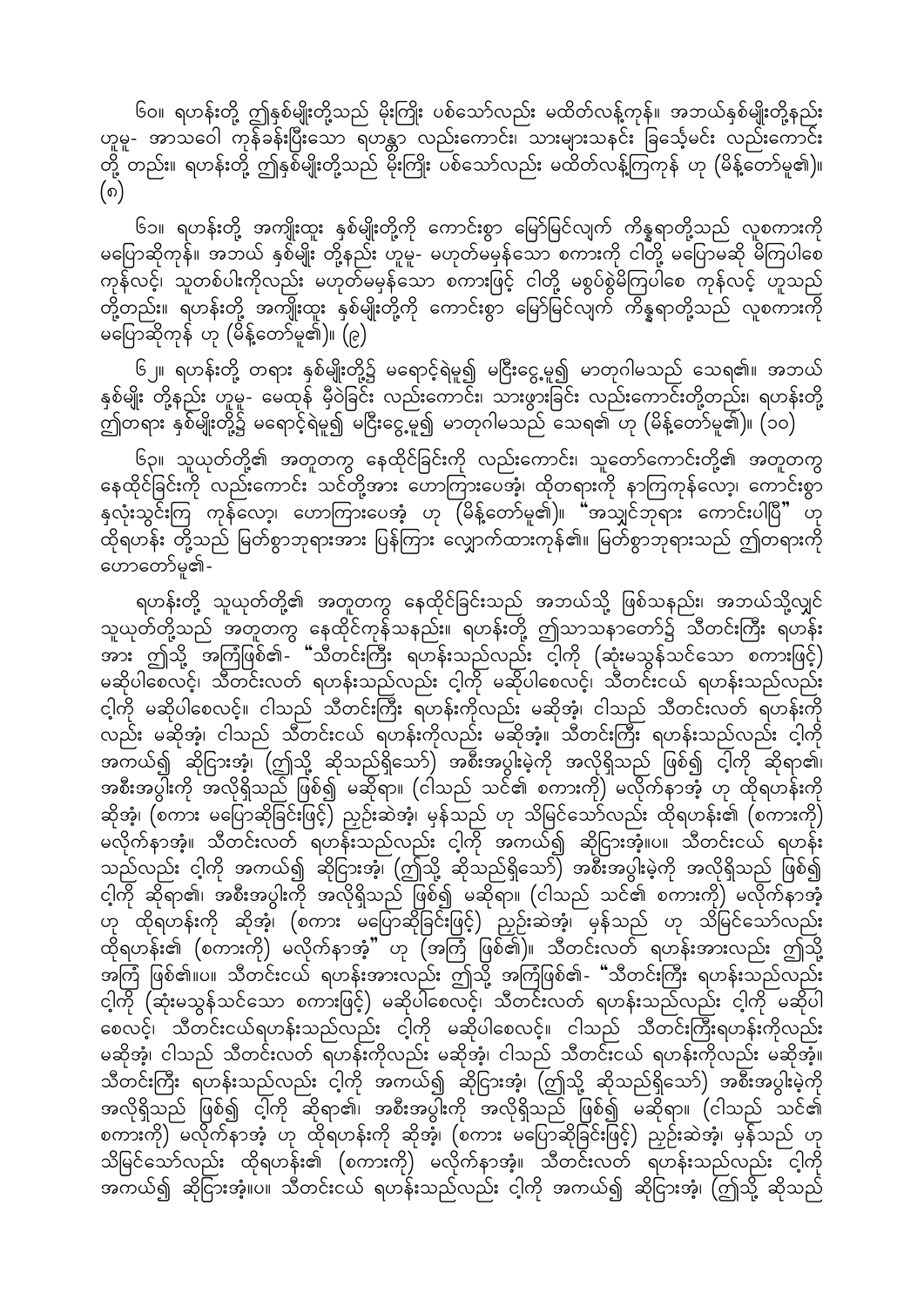ရှိသော်) အစီးအပွါးမဲ့ကို အလိုရှိသည် ဖြစ်၍ ငါ့ကို ဆိုရာ၏၊ အစီးအပွါးကို အလိုရှိသည် ဖြစ်၍ မဆိုရာ၊  $\overline{h}$  (ငါသည် သင်၏ စကားကို) မလိုက်နာအံ့ ဟု ထိုရဟန်းကို ဆိုအံ့၊ (စကား မပြောဆိုခြင်းဖြင့်) ညှဉ်းဆဲအံ့၊ မှန်သည် ဟု သိမြင်သော်လည်း ထိုရဟန်း၏ (စကားကို) မလိုက်နာအံ့" ဟု အကြံ ဖြစ်၏။ ရဟန်းတို့ ာ်<br>ဤသို့လျှင် သူယုတ်တို့၏ အတူတကွ နေထိုင်ခြင်းသည် ဖြစ်၏၊ ဤသို့လျှင် သူယုတ်တို့သည် အတူတကွ နေထိုင်ကုန်၏။

ရဟန်းတို့ သူတော်ကောင်းတို့၏ အတူတကွ နေထိုင်ခြင်းသည် အဘယ်သို့ ဖြစ်သနည်း၊ အဘယ့်သို့ လျှင် သူတော်ကောင်းတို့ အတူတကွ နေထိုင်ကုန် သနည်း။ ရဟန်းတို့ ဤသာသနာတော်၌ သီတင်းကြီး  $\frac{1}{2}$ ရဟန်းအား ဤသို့ အကြံဖြစ်၏ "သီတင်းကြီး ရဟန်းသည်လည်း ငါ့ကို (ဆုံးမသွန်သင်သော စကားဖြင့်) ဆိုပါစေ၊ သီတင်းလတ် ရဟန်းသည်လည်း ငါ့ကို ဆိုပါစေ၊ သီတင်းငယ် ရဟန်းသည်လည်း ငါ့ကို ဆိုပါစေ။ ငါသည် သီတင်းကြီး ရဟန်းကိုလည်း ဆိုအံ့၊ ငါသည် သီတင်းလတ် ရဟန်းကိုလည်း ဆိုအံ့၊ ငါသည် သီတင်းငယ် ရဟန်းကိုလည်း ဆိုအံ့။ သီတင်းကြီးရ ဟန်းသည်လည်း ငါ့ကို ဆိုငြားအံ့၊ (ဤသို့ ဆိုသည်ရှိသော်) အစီးအပွါးကို အလိုရှိသည် ဖြစ်၍ ဆိုရာ၏၊ အစီးအပွါးမဲ့ကို အလိုရှိသည် ဖြစ်၍ မဆိုရာ။ ကောင်းပါပြီ လိုက်နာပါမည် ဟု ထိုရဟန်းကို ဆိုအံ့၊ (စကား မပြောဆိုခြင်းဖြင့်) ထိုရဟန်းကို မညှဉ်းဆဲအံ့၊ မှန်သည် ဟု သိမြင်သော် ထိုရဟန်း၏ စကားကို လိုက်နာအံ့။ သီတင်းလတ် ရဟန်းသည် လည်း ငါ့ကို ဆိုငြားအံ့။ပ။ သီတင်းငယ် ရဟန်းသည်လည်း ငါ့ကို ဆိုငြားအံ့၊ (ဤသို့ ဆိုသည်ရှိသော်) အစီးအပွါးကို အလိုရှိသည် ဖြစ်၍ ဆိုရာ၏၊ အစီးအပွါးမဲ့ကို အလိုရှိသည် ဖြစ်၍ မဆိုရာ။ ကောင်းပါပြီ လိုက်နာပါမည် ဟု ထိုရဟန်းကို ဆိုအံ့၊ (စကား မပြောဆိုခြင်းဖြင့်) ထိုရဟန်းကို မညှဉ်းဆဲအံ့၊ မှန်သည် ဟု သိမြင်သော် ထိုရဟန်း၏ စကားကို လိုက်နာအံ့" ။ သီတင်းလတ် ရဟန်းအားလည်း ဤသို့ အကြံ ဖြစ်၏။ပါ။ သီတင်းငယ် ရဟန်းအားလည်း ဤသို့ အကြံဖြစ်၏ "သီတင်းကြီး ရဟန်းသည်လည်း ငါ့ကို  $\breve{q}$ ဆုံးမသွန်သင်သော စကားဖြင့်) ဆိုပါစေ၊ သီတင်းလတ် ရဟန်းသည်လည်း ငါ့ကို ဆိုပါစေ၊ သီတင်းငယ် ရဟန်းသည်လည်း ငါ့ကို ဆိုပါစေ။ ငါသည် သီတင်းကြီး ရဟန်းကိုလည်း ဆိုအံ့၊ ငါသည် သီတင်းလတ် ရဟန်းကိုလည်း ဆိုအံ့၊ ငါသည် သီတင်းငယ် ရဟန်းကိုလည်း ဆိုအံ့။ သီတင်းကြီး ရဟန်းသည်လည်း င့ါကို ဆိုငြားအံ့၊ (ဤသို့ ဆိုသည်ရှိသော်) အစီးအပွါးကို အလိုရှိသည် ဖြစ်၍ ဆိုရာ၏၊ အစီးအပွါးမဲ့ကို အလိုရှိသည် ဖြစ်၍ မဆိုရာ။ ကောင်းပါပြီ ဟု ထိုရဟန်းကို ဆိုအံ့၊ (စကား မပြောဆိုခြင်းဖြင့်) ထိုရဟန်း udk rn§Of;qJtHh? rSefonf [k odjrifaomf xdk&[ef;\ pum;udk vdkufemtHh}} / &[ef;wdkY þodkYvQif သူတော်ကောင်းတို့၏ အတူတကွ နေထိုင်ခြင်းသည် ဖြစ်၏၊ ဤသို့လျှင် သူတော်ကောင်းတို့သည် းတူတကွ နေထိုင်ကုန်၏ ဟု (မိန့်တော်မူ၏)။  $($ ၁၁ $)\overline{}$ 

၆၄။ ရဟန်းတို့ အကြင် အဓိကရုဏ်း၌ နှစ်ဦးနှစ်ဖက်တို့တွင် အပြန်အလှန် ဆဲရေးပုတ်ခတ်ခြင်း  $\sim$ ်စီသံသာရသည် လည်းကောင်း၊ မိစ္ဆာဒိဋ္ဌိကို မှီ၍ ဖြစ်သော အနိုင်အထက် ပြုလိုခြင်း 'ဒိဋ္ဌိပဋ္ဌာသ'သည် လည်းကောင်း၊ စိတ်ထိခိုက်ခြင်း 'စေတောအာယာတ'သည် လည်းကောင်း၊ မကျေနပ်ခြင်း 'အပ္ပစ္စယ' သည် လည်းကောင်း၊ မနှစ်မြို့ခြင်း 'အနဘိရ<sup>ဥ္မ</sup>'သည် လည်းကောင်း မိမိ၏စိတ် (မိမိပရိသတ်၏စိတ်) ၌ မငြိမ်းအေး မပြေပျောက်သည် ဖြစ်အံ့၊ ရဟန်းတို့ ထိုအဓိကရုဏ်း၌ ရှည်မြင့်စွာ တည်ခြင်းငှါ နှုတ်ဖြင့် ကြမ်းတမ်းစွာ ပြောဆိုခြင်းငှါ် တုတ်လက်နက် စသည်ဖြင့် ရိုင်းပြစွာ ပြုမူခြင်းငှါ ဖြစ်လတ္တံ့၊ ရဟန်းတို့ \_\_<br>သည်လည်း ချမ်းသာစွာ မနေရကုန် လတ္တံ့ ဟူသော အပြစ်ကို (မချွတ်ရလိမ့်မည်) ဟု မျှော်လင့်အပ်၏။ ရဟန်းတို့ အကြင် အဓိကရုဏ်း၌ကား နှစ်ဦးနှစ်ဖက်တို့တွင် အပြန်အလှန် ဆဲရေးပုတ်ခတ်ခြင်း 'ဝစီ သံသာရ သည် လည်းကောင်း၊ မိစ္ဆာဒိဋ္ဌိကို မှီ၍ ဖြစ်သော အနိုင်အထက် ပြုလိုခြင်း 'ဒိဋ္ဌိပဠာသ' သည် လည်းကောင်း၊ စိတ်ထိခိုက်ခြင်း ိုစေတောအာယာတ'သည် လည်းကောင်း၊ မကျေနပ်ခြင်း 'အပ္ပစ္စယ' သည် လည်းကောင်း၊ မနှစ်မြို့ခြင်း 'အနဘိရဒ္ဓိ'သည် လည်းကောင်း မိမိ၏စိတ် (မိမိပရိသတ်၏စိတ်) ၌ .<br>ငြိမ်းအေး ပြေပျောက်သည် ဖြစ်အံ့။ ရဟန်းတို့ ထိုအဓိကရုဏ်း၌ ရှည်မြင့်စွာ တည်ခြင်းငှါ နှုတ်ဖြင့် Murf;wrf;pGm ajymqdkjcif;iSg wkwfvufeufponfjzifh ½dkif;jypGm jyKrljcif;iSg rjzpfvwåHU? &[ef;wdkY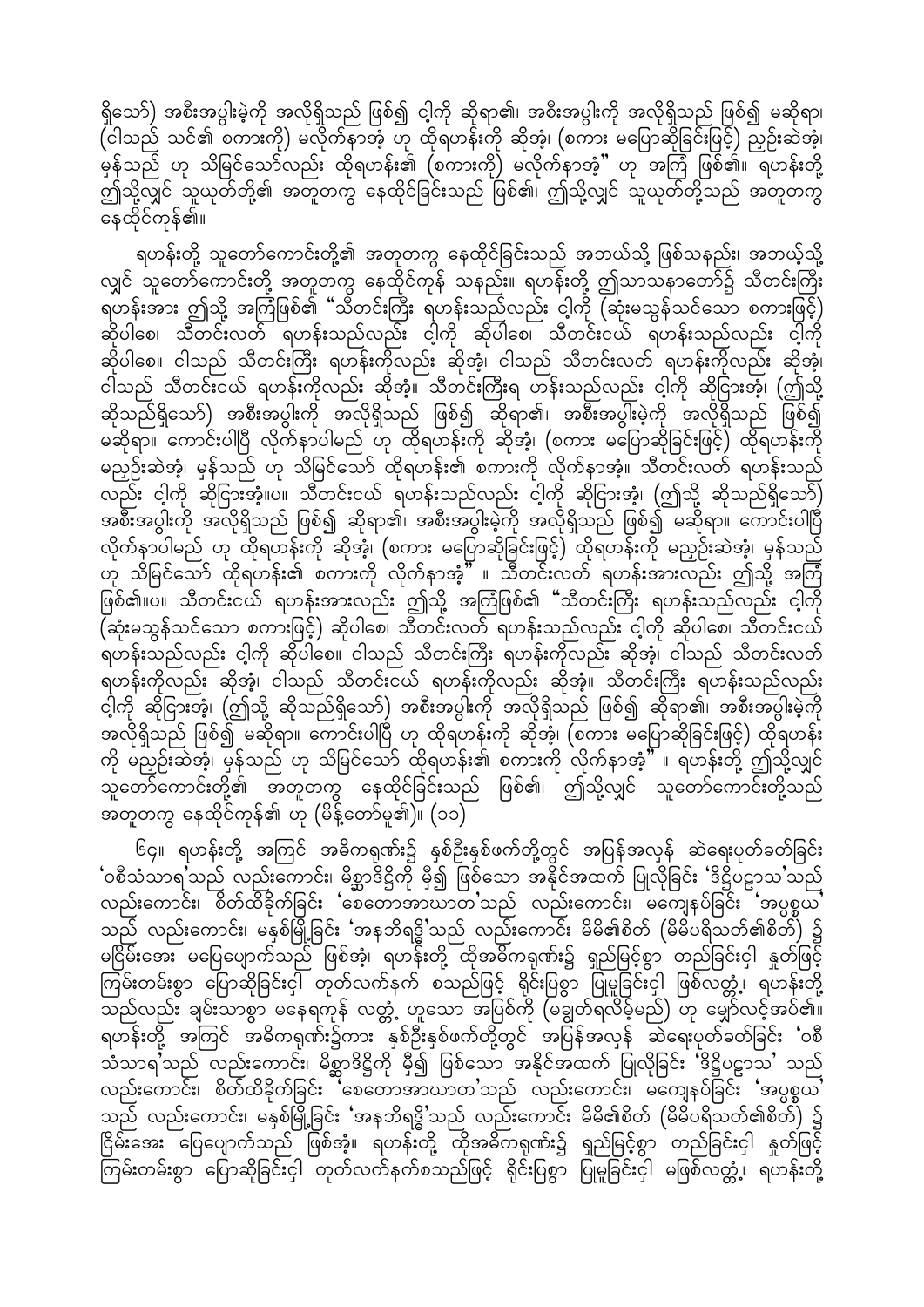<span id="page-33-0"></span>သည်လည်း ချမ်းသာစွာ နေရကုန် လတ္တံ့ ဟူသော ဤအကျိုးကို (မချွတ် ရလိမ့်မည်) ဟု မျှော်လင့်အပ် ၏ ဟု (မိန့်တော်မူ၏)။ (၁၂)

### ရှေးဦးစွာသော ပုဂ္ဂလဝဂ် <mark>ပြီး၏</mark>။

# အင်္ဂုတ္တိုရ်ပါဠိတော်

## ---- (၇) ၂ - သုခဝဂ် ----

၆၅။ ရဟန်းတို့ ချမ်းသာတို့သည် ဤနှစ်မျိုးတို့တည်း။ အဘယ်နှစ်မျိုးတို့နည်းဟူမူ - ကာမဂုဏ်<br>ပြည့်စုံမှုလျှင် အကြောင်းရင်း ရှိသော ဂိဟိသုခ' ချမ်းသာ လည်းကောင်း၊ ရဟန်းအဖြစ်လျှင် အကြောင်း ပြင်း ပူး<br>" ရိုသော 'ပဗ္ဗဇိတသုခ' ချမ်းသာ လည်းကောင်း တို့တည်း။ ရဟန်းတို့ ချမ်းသာတို့သည် ဤနှစ်မျိုးတို့ ပေတည်း။ ရဟန်းတို့ ဤချမ်းသာ နှစ်မျိုးတို့တွင် အကြင် ရဟန်းတို့၏ ရဟန်းအဖြစ်ကို အကြောင်းပြု၍ ဖြစ်သော ချမ်းသာသည် ရှိ၏၊ ထိုချမ်းသာသည် မြတ်ပေသတည်း ဟု (မိန့်တော်မူ၏)။ (၁)

၆၆။ ရဟန်းတို့ ချမ်းသာတို့သည် ဤနှစ်မျိုးတို့တည်း။ အဘယ် နှစ်မျိုး တို့နည်း ဟူမူ- ကာမဂုဏ်ကို အကြောင်းပြု၍ ဖြစ်သော 'ကာမသုခ' ချမ်းသာ လည်းကောင်း၊ ကာမဂုဏ်မှ ထွက်မြောက်ခြင်းကို အကြောင်းပြု၍ ဖြစ်သော 'နေက္ခမ္မသုခ' ချမ်းသာ လည်းကောင်း တို့တည်း။ ရဟန်းတို့ ချမ်းသာတို့သည် ဤနှစ်မျိုး တို့ပေတည်း။ ရဟန်းတို့ ဤနှစ်မျိုးသော ချမ်းသာတို့တွင် အကြင် ကာမဂုဏ်မှ ထွက်မြောက် မူ၏)။ (၂)

၆၇။ ရဟန်းတို့ ချမ်းသာတို့သည် ဤနှစ်မျိုး တို့တည်း။ အဘယ် နှစ်မျိုး တို့နည်း ဟူမူ- လောက၌ .<br>အကျုံးဝင်သော 'ဉပဓိသုခ' ချမ်းသာ လည်းကောင်း၊ လောကုတ္တရာ၌ အကျုံးဝင်သော 'နိရုပဓိသုခ' ချမ်းသာ လည်းကောင်း တို့တည်း။ ရဟန်းတို့ ချမ်းသာတို့သည် ဤနှစ်မျိုးတို့တည်း။ ရဟန်းတို့ ဤနှစ်မျိုး ့<br>သော ချမ်းသာတို့တွင် အကြင် လောကုတ္တရာ၌ အကျုံးဝင်သော ချမ်းသာသည် ရှိ၏၊ ထိုချမ်းသာသည် မြတ်ပေသတည်း ဟု (မိန့်တော်မူ၏)။ (၃)

၆၈။ ရဟန်းတို့ ချမ်းသာတို့သည် ဤနှစ်မျိုး တို့တည်း။ အဘယ် နှစ်မျိုး တို့နည်း ဟူမူ- အာသဝေါ<br>တရားတို့၏ အကြောင်း ဖြစ်သော 'သာသဝသုခ' ချမ်းသာ လည်းကောင်း၊ အာသဝေါ တရားတို့၏ အကြောင်း မဟုတ်သော 'အနာသဝသုခ' ချမ်းသာ လည်းကောင်း တို့တည်း။ ရဟန်းတို့ ချမ်းသာတို့သည် ဤနှစ်မျိုး တို့ပေတည်း။ ရဟန်းတို့ ဤနှစ်မျိုးသော ချမ်းသာတို့တွင် အကြင် အာသဝေါ တရားတို့၏  $(q)$ 

၆၉။ ရဟန်းတို့ ချမ်းသာတို့သည် ဤနှစ်မျိုးတို့တည်း။ အဘယ် နှစ်မျိုး တို့နည်း ဟူမူ- ကိလေသာ၏<br>အာရုံဖြစ်၍ ဝဋ်သုံးပါးသို့ ရောက်ကြောင်း ဖြစ်သော 'သာမိသသုခ' ချမ်းသာ လည်းကောင်း၊ ကိလေသာ အကြင် ကိလေသာ၏ အာရုံ မဟုတ်မူ၍ နိဗ္ဗာန်သို့ ရောက်ကြောင်း ဖြစ်သော ချမ်းသာသည် ရှိ၏၊ ထို ချမ်းသာသည် မြတ်ပေသတည်း ဟု (မိန့်တော်ိမူ၏)။ (၅)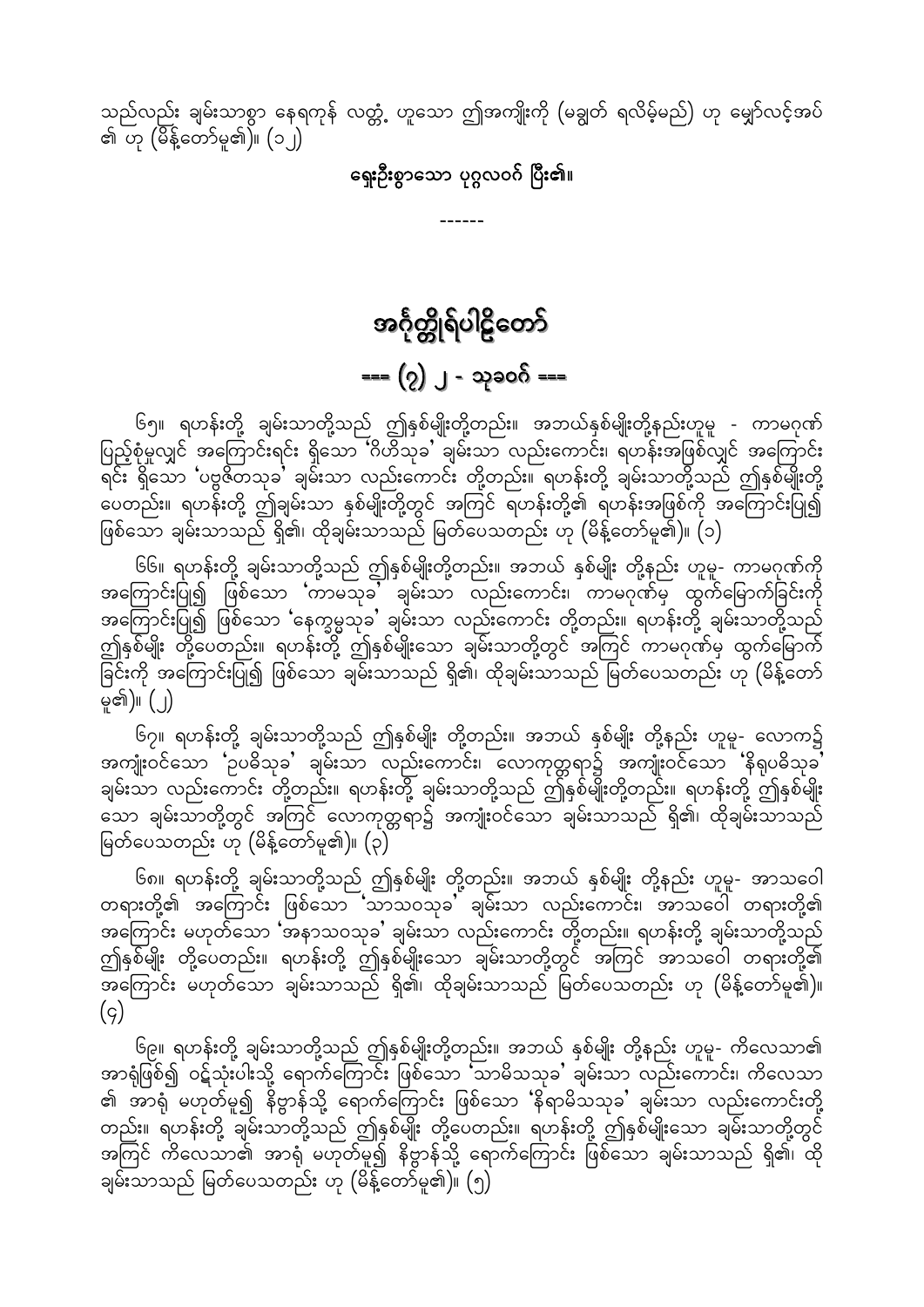၇၀။ ရဟန်းတို့ ချမ်းသာတို့သည် ဤနှစ်မျိုးတို့တည်း။ အဘယ် နှစ်မျိုးတို့နည်း ဟူမူ- အရိယာပုဂ္ဂိုလ် တို့၏ ချမ်းသာ 'အရိယသုခ' လည်းကောင်း၊ ပုထုဇဉ်တို့၏ ချမ်းသာ 'အနရိယသုခ' လည်းကောင်းတို့ တည်း။ ရဟန်းတို့ ချမ်းသာတို့သည် ဤနှစ်မျိုး တို့ပေတည်း။ ရဟန်းတို့ ဤနှစ်မျိုးသော ချမ်းသာတို့တွင် အကြင် အရိယာပုဂ္ဂိုလ်တို့၏ ချမ်းသာသည် ရှိ၏၊ ထိုချမ်းသာသည် မြတ်ပေသတည်း ဟု (မိန့်တော်မူ၏)။  $(6)$ 

၇၁။ ရဟန်းတို့ ချမ်းသာတို့သည် ဤနှစ်မျိုး တို့တည်း။ အဘယ် နှစ်မျိုး တို့နည်း ဟူမူ- ကိုယ်၌ ဖြစ်သော ချမ်းသာ 'ကာယိကသုခ' လည်းကောင်း၊ စိတ်၌ ဖြစ်သော ချမ်းသာ 'စေတသိကသုခ' လည်း \_<br>ကောင်း တို့တည်း။ ရဟန်းတို့ ချမ်းသာတို့သည် ဤနှစ်မျိုးတို့ပေတည်း။ ရဟန်းတို့ ဤနှစ်မျိုးသော ချမ်းသာတို့တွင် အကြင် စိတ်၌ ဖြစ်သော ချမ်းသာသည် ရှိ၏၊ ထိုချမ်းသာသည် မြတ်ပေသတည်း ဟု  $(\mathrm{\check{e}}\mathrm{\check{s}}$ တော်မူ၏)။  $\mathrm{(2)}$ 

၇၂။ ရဟန်းတို့ ချမ်းသာတို့သည် ဤနှစ်မျိုး တို့တည်း။ အဘယ် နှစ်မျိုး တို့နည်း ဟူမူ- ပီတိနှင့်တကွ ဖြစ်သော ချမ်းသာ သပ္ပိတိကသုခ<sup>့်</sup> လည်းကောင်း၊ ပိတိကင်းသော ချမ်းသာ နိပ္ပိတိကသုခ<sup>့်</sup> လည်း ကြောင်း တို့တည်း။ ရဟန်းတို့ ချမ်းသာတို့သည် ဤနှစ်မျိုး တို့ပေတည်း။ ရဟန်းတို့ ဤနှစ်မျိုးသော ချမ်းသာ တို့တွင် အကြင် ပီတိကင်းသော ချမ်းသာသည် ရှိ၏၊ ထိုချမ်းသာသည် မြတ်ပေသတည်း ဟု  $(\overset{\circ}{\theta}\overset{\circ}{\xi}$ တော်မူ၏)။  $(n)$ 

၇၃။ ရဟန်းတို့ ချမ်းသာတို့သည် ဤနှစ်မျိုး တို့တည်း။ အဘယ် နှစ်မျိုး တို့နည်း ဟူမူ- သာယာအပ် သော သဘောရှိသော ချမ်းသာ သာတသုခ' လည်းကောင်း၊ လျစ်လျူ ရှုအပ်သော သဘောရှိသော ချမ်းသာ **'**ဉပေက္ခာသုခ' လည်းကောင်း တို့တည်း။ ရဟန်းတို့ ချမ်းသာတို့သည် ဤနှစ်မျိုးတို့တည်း။ ရဟန်းတို့ ဤနှစ်မျိုးသော ချမ်းသာတို့တွင် အကြင် လျစ်လျူ ရှုအပ်သော သဘောရှိသော ချမ်းသာသည် ရှိ၏၊ ထိုချမ်းသာသည် မြတ်ပေသတည်း ဟု (မိန့်တော်မူ၏)။  $\overline{\left(\begin{matrix} \rho\end{matrix}\right)}$ 

၇၄။ ရဟန်းတို့ ချမ်းသာတို့သည် ဤနှစ်မျိုး တို့တည်း။ အဘယ်နှစ်မျိုးတို့နည်း ဟူမူ- ဉပစာရသမာဓိ <u>အပ္ပနာ့သမာဓိကို မှီ၍ ဖြ</u>စ်သော ချမ်းသာ သမာဓိသုခ' လည်းကောင်း၊ ဥပစာရသမာဓိ အပ္ပနာသမာဓိ မှ ကင်းသော ချမ်းသာ ်အသမာဓိသုခ' လည်းကောင်း တို့တည်း။ ရဟန်းတို့ ချမ်းသာတို့သည် ဤနှစ်မျိုး ာ်<br>တို့ပေတည်း။ ရဟန်းတို့ ဤနှစ်မျိုးသော ချမ်းသာတို့တွင် ဉပစာရသမာဓိ အပ္ပနာသမာဓိကို မှီ၍ ဖြစ်သော ချမ်းသာသည် ရှိ၏၊ ထိုချမ်းသာသည် မြတ်ပေသတည်း ဟု (မိန့်တော်မူ၏)။ (၁၀)

၇၅။ ရဟန်းတို့ ချမ်းသာတို့သည် ဤနှစ်မျိုး တို့တည်း။ အဘယ် နှစ်မျိုး တို့နည်း ဟူမူ- ပီတိနှင့်တကွ သော စျာန်ကို အာရုံပြု၍ ဖြစ်သော ချမ်းသာ 'သပ္ပီတိကာရမ္မဏသုခ' လည်းကောင်း၊ ပီတိကင်းသော ဈာန်ကို အာရုံပြု၍ ဖြစ်သော ချမ်းသာ 'နိပ္ပီတိကာရမ္မဏသုခ' လည်းကောင်း တို့တည်း။ ရဟန်းတို့ ချမ်းသာတို့သည် ဤနှစ်မျိုး တို့ပေတည်း။ ရဟန်းတို့ ဤနှစ်မျိုးသော ချမ်းသာတို့တွင် အကြင် ပီတိကင်း ေသာ ဈာန်ကို အာရုံပြု၍ ဖြစ်သော ချမ်းသာသည် ရှိ၏၊ ထိုချမ်းသာသည် မြတ်ပေသတည်း ဟု  $( \hat{\theta} \hat{\delta}_{\mathbf{S}} \hat{\Theta} \hat{\Theta} \hat{\Theta} \hat{\Theta} )$ ။  $(33)$ 

၇၆။ ရဟန်းတို့ ချမ်းသာတို့သည် ဤနှစ်မျိုးတို့တည်း။ အဘယ်နှစ်မျိုးတို့နည်း ဟူမူ- သာတ သဘော  $\S$ သော ဈာန်ကို အာရုံပြု၍ ဖြစ်သော ချမ်းသာ 'သာတာရမ္မဏသုခ' လည်းကောင်း၊ ဉပေက္ခာ သဘော  $\stackrel{\sim}{}\operatorname{s}$ သော ဈာန်ကို အာရုံပြု၍ ဖြစ်သော ချမ်းသာ 'ဥပေက္ခာရမ္မဏသုခ' လည်းကောင်း တို့တည်း။ ရဟန်း တို့ ချမ်းသာတို့သည် ဤနှစ်မျိုး တို့ပေတည်း။ ရဟန်းတို့ ဤချမ်းသာ နှစ်မျိုးတို့တွင် အကြင် ဉပေတွာ သဘောရှိသော ဈာန်ကို အာရုံပြု၍ ဖြစ်သော ချမ်းသာသည် ရှိ၏၊ ထိုချမ်းသာသည် မြတ်ပေသတည်း ဟု  $($ မိန့်တော်မူ၏)။  $($ ၁၂)

၇၇။ ရဟန်းတို့ ချမ်းသာတို့သည် ဤနှစ်မျိုးတို့တည်း။ အဘယ်နှစ်မျိုးတို့နည်း ဟူမှ- ရူပါဝစရ စျာန်လျှင် အာရုံရှိသော 'ရူပါရမ္မဏသုခ' ချမ်းသာ လည်းကောင်း၊ အရူပါဝစရစျာန်လျှင် အာရုံရှိသော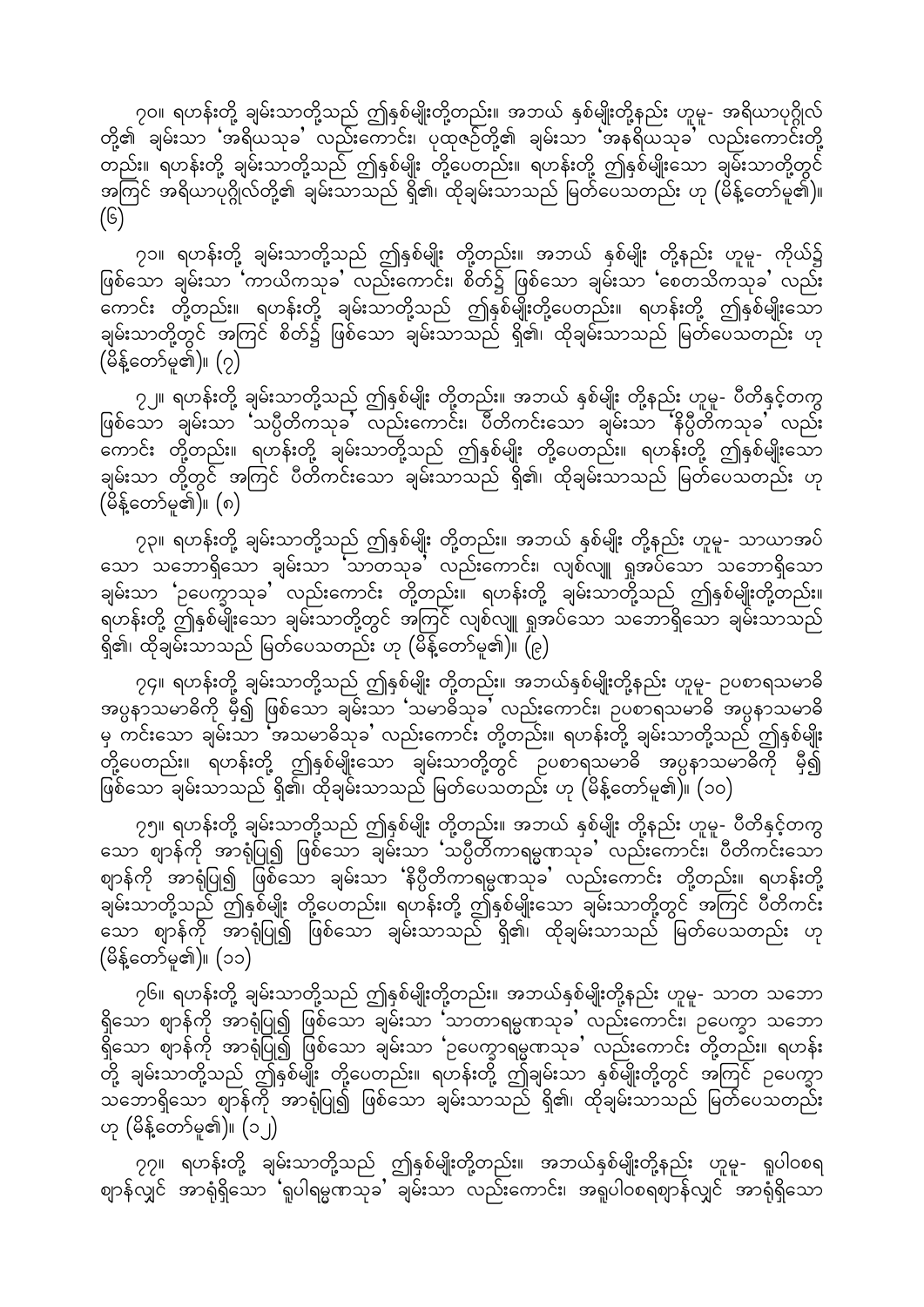နှစ်ခုမြောက် သုခဝဂ် ပြီး၏။

 $- - - - - -$ 

အင်္ဂုတ္တိုရ်ပါဠိတော်

=== (၈) ၃ - သနိမိတ္တဝဂ် ===

<span id="page-35-0"></span>ချမ်းသာ 'အရူပါရမ္မဏသုခ' ချမ်းသာ လည်းကောင်း တို့တည်း။ ရဟန်းတို့ ချမ်းသာတို့သည် ဤနှစ်မျိုးတို့ ၖ<br>ပေတည်း။ ရဟန်းတို့ ဤချမ်းသာ နှစ်မျိုးတို့တွင် အကြင် အရူပါဝစရစျာန်လျှင် အာရုံရှိသော ချမ်းသာ သည် ရှိ၏၊ ထိုချမ်းသာသည် မြတ်ပေသတည်း ဟု (မိန့်တော်မူ၏)။ (၁၃)

၇၈။ ရဟန်းတို့ အကုသိုလ် တရားယုတ်တို့သည် အကြောင်း 'နိမိတ်' ရှိကြမှ ဖြစ်ကုန်၏၊ အကြောင်း 'နိမိတ်' မရှိကြဘဲ မဖြစ်ကုန်။ ထိုအကုသိုလ်၏ အကြောင်း 'နိမိတ်' ကိုသာလျှင် ပယ်ခြင်းကြောင့် ထို အကုသိုလ် တရားယုတ်တို့သည် မဖြစ်ကုန် ဟု (မိန့်တော်မူ၏)။ (၁)

၇၉။ ရဟန်းတို့ အကုသိုလ် တရားယုတ်တို့သည် အကြောင်း 'နိဒါန်း' ရှိကြမှ ဖြစ်ကုန်၏၊ အကြောင်း 'နိဒါန်း' မရှိကြဘဲ မဖြစ်ကုန်။ ထိုအကုသိုလ်၏ အကြောင်း 'နိဒါန်း' ကိုသာလျှင် ပယ်ခြင်းကြောင့် ထို အကုသိုလ် တရားယုတ်တို့သည် မဖြစ်ကုန် ဟု (မိန့်တော်မူ၏)။ (၂)

၈၀။ ရဟန်းတို့ အကုသိုလ် တရားယုတ်တို့သည် အကြောင်း 'ဟိတ်' ရှိကြမှ ဖြစ်ကုန်၏၊ အကြောင်း 'ဟိတ်' မရှိကြဘဲ မဖြစ်ကုန်။ ထိုအကုသိုလ်၏ အကြောင်း 'ဟိတ်' ကို သာလျှင် ပယ်ခြင်းကြောင့် ထို အကုသိုလ် တရားယုတ်တို့သည် မဖြစ်ကုန် ဟု (မိန့်တော်မူ၏)။ (၃)

၈၁။ ရဟန်းတို့ အကုသိုလ် တရားယုတ်တို့သည် အကြောင်း 'သခ်ါရ' ရှိကြမှ ဖြစ်ကုန်၏၊ ကြောင့် ထိုအကုသိုလ် တရားယုတ်တို့သည် မဖြစ်ကုန် ဟု (်မိန့်တော်မူ၏)။ (၄)

၈၂။ ရဟန်းတို့ အကုသိုလ် တရားယုတ်တို့သည် အကြောင်း ပစ္စည်း ရှိကြမှ ဖြစ်ကုန်၏၊<br>အကြောင်း ပစ္စည်း မရှိကြဘဲ မဖြစ်ကုန်။ ထိုအကုသိုလ်တို့၏ အကြောင်း ပစ္စည်း ကို သာလျှင် ပယ်ခြင်းကြောင့် ထိုအကုသိုလ် တရားယုတ်တို့သည် မဖြစ်ကုန် ဟု (မိန့်တော်မူ၏)။ (၅)

၈၃။ ရဟန်းတို့ အကုသိုလ် တရားယုတ်တို့သည် အကြောင်း 'ရုပ်' ရှိကြမှ ဖြစ်ကုန်၏၊ အကြောင်း ်ရုပ်ႛ မဲရှိကြဘဲ မဖြစ်ကုန်။ ထိုအကုသိုလ်တို့၏ အကြောင်း 'ရုပ်ႛ ကိုသာလျှင် ပယ်ခြင်းကြောင့် ထို .<br>အကုသိုလ် တရားယုတ်တို့သည် မဖြစ်ကုန် ဟု (မိန့်တော်မူ၏)။ (၆)

၈၄။ ရဟန်းတို့ အကုသိုလ် တရားယုတ်တို့သည် အကြောင်းဖြစ်သော သမ္ပယုတ် ဝေဒနာ ရှိကြမှ ဖြစ်ကုန်၏၊ အကြောင်းဖြစ်သော သမ္ပယုတ် ဝေဒနာ မရှိကြဘဲ မဖြစ်ကုန်။ ထိုအကုသိုလ် တရားတို့၏<br>အကြောင်းဖြစ်သော သမ္ပယုတ် ဝေဒနာကိုသာလျှင် ပယ်ခြင်းကြောင့် ထိုအကုသိုလ် တရားယုတ်တို့သည် မဖြစ်ကုန် ဟု (မိန့်တော်မူ၏)။ (၇)

၈၅။ ရဟန်းတို့ အကုသိုလ် တရားယုတ်တို့သည် အကြောင်းဖြစ်သော သမ္ပယုတ် သညာ ရှိကြမှ ဖြစ်ကုန်၏။ အကြောင်းဖြစ်သော သမ္ပယုတ် သညာ မရှိကြဘဲ မဖြစ်ကုန်။ ထိုအကုသိုလ် တရားတို့၏ -<br>အကြောင်းဖြစ်သော သမ္ပယုတ် သညာကိုသာလျှင် ပယ်ခြင်းကြောင့် ထိုအကုသိုလ် တရားယုတ်တို့သည် မဖြစ်ကုန် ဟု (မိန့်တော်မူ၏)။ (၈)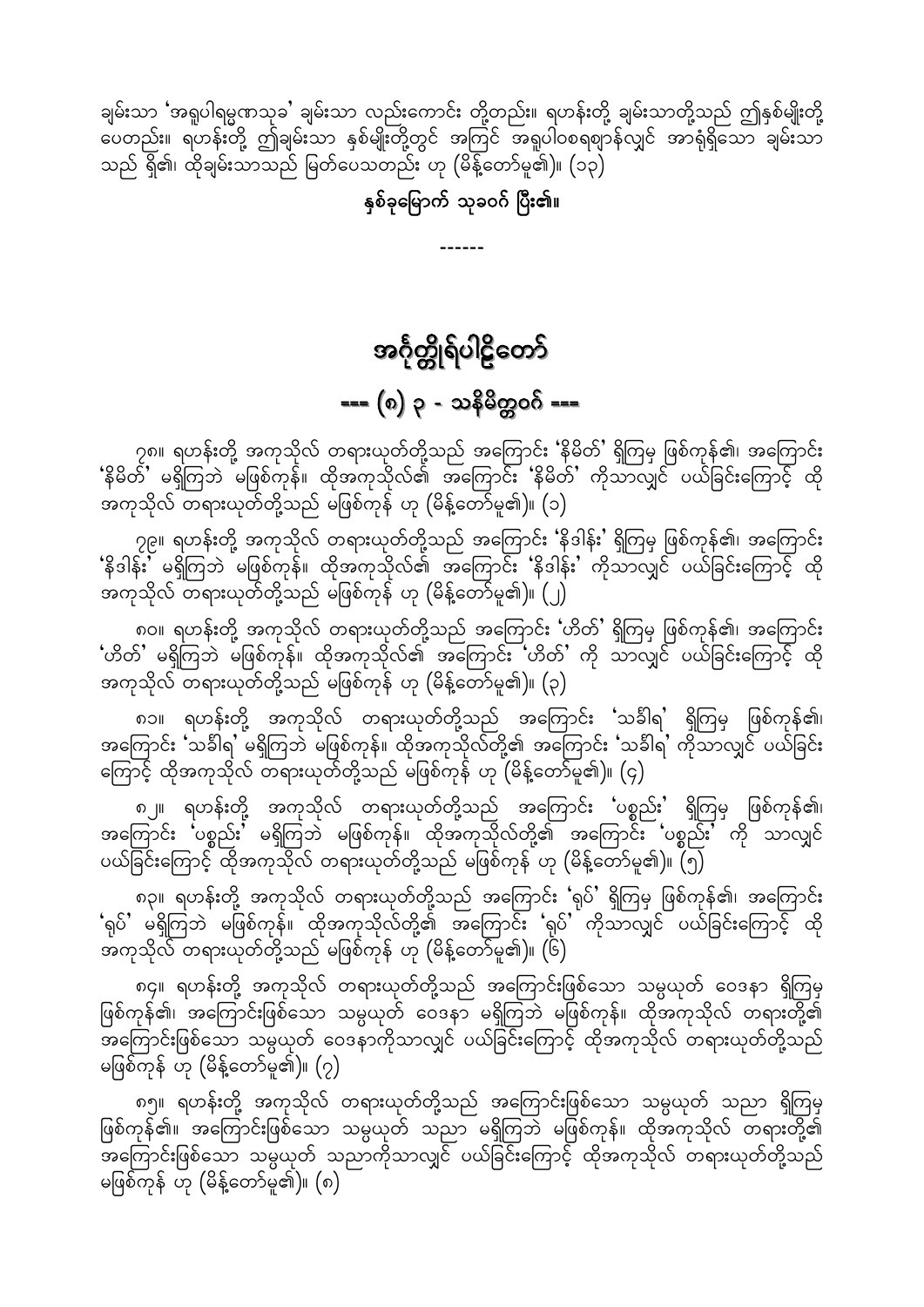<span id="page-36-0"></span>၈၆။ ရဟန်းတို့ အကုသိုလ် တရားယုတ်တို့သည် အကြောင်းဖြစ်သော သမ္ပယုတ် ဝိညာဏ် ရှိကြမှ ဖြစ်ကုန်၏၊ အကြောင်းဖြစ်သော သမ္ပယုတ် ဝိညာဏ် မရှိကြဘဲ မဖြစ်ကုန်။ ထိုအကုသိုလ် တရားတို့၏ -<br>အကြောင်းဖြစ်သော သမ္ပယုတ် ဝိညာဏ်ကိုသာလျှင် ပယ်ခြင်းကြောင့် ထိုအကုသိုလ် တရားယုတ်တို့ သည် မဖြစ်ကုန် ဟု (မိန့်တော်မူ၏)။ (၉)

၈၇။ ရဟန်းတို့ အကုသိုလ် တရားယုတ်တို့သည် သင်္ခတ တရားကို အာရုံ ပြုကုန်၍သာ ဖြစ်ကုန်၏၊ အသင်္ခတ တရားကို အာရုံ ပြုကုန်၍ မဖြစ်ကုန်။ ထိုအကုသိုလ် တရား၏ သင်္ခတ တရားကိုသာလျှင် ပယ်ခြင်းကြောင့် အကုသိုလ် တရားယုတ်တို့သည် မဖြစ်ကုန် ဟု (မိန့်တော်မူ၏)။ (၁၀)

သုံးခုမြောက် သနိမိတ္တဝဂ် ပြီး၏။

## အင်္ဂုတ္တိုရ်ပါဠိတော်

=== (၉) ၄ - ဓမ္မဝဂ် ===

၈၈။ ရဟန်းတို့ တရားတို့သည် ဤနှစ်မျိုးတို့တည်း။ အဘယ် နှစ်မျိုး တို့နည်း ဟူမူ- စိတ်၏<br>ကိလေသာ တို့မှ လွတ်မြောက်ခြင်း 'စေတောဝိမုတ္တိ' လည်းကောင်း၊ ပညာ၏ ကိလေသာတို့မှ လွတ်မြောက်ခြင်း 'ပညာဝိမုတ္တိ' လည်းကောင်း တို့တည်း။ ရဟန်းတို့ တရားတို့သည် ဤနှစ်မျိုး တို့ပေတည်း ဟု (မိန့်တော်မူ<sup>ံ</sup>၏)။ (၁)

၈၉။ ရဟန်းတို့ တရားတို့သည် ဤနှစ်မျိုးတို့တည်း။ အဘယ် နှစ်မျိုးတို့နည်း ဟူမူ- ယှဉ်ဘက် တရား<br>တို့ကို ချီးမြှောက်တတ်သော 'ပဂ္ဂဟ' တရား လည်းကောင်း၊ စိတ်၏ မပျံ့လွင့်မှု 'အဝိတ္ဓေပ' တရား လည်းကောင်း တို့တည်း။ ရဟန်းတို့ တရားတို့သည် ဤနှစ်မျိုးတို့ပေတည်း ဟု (မိန့်တော်မူ၏)။ (၂)

၉ဝ။ ရဟန်းတို့ တရားတို့သည် ဤနှစ်မျိုးတို့တည်း။ အဘယ် နှစ်မျိုး တို့နည်း ဟူမူ- နာမ် လည်း<br>ကောင်း၊ ရုပ် လည်းကောင်း တို့တည်း။ ရဟန်းတို့ တရားတို့သည် ဤနှစ်မျိုး တို့ပေတည်း ဟု (မိန့်တော်မူ ၏)။ (၃)

၉၁။ ရဟန်းတို့ တရားတို့သည် ဤနှစ်မျိုးတို့တည်း။ အဘယ်နှစ်မျိုးတို့နည်း ဟူမူ- သစ္စာလေးပါးကို သိတတ်သော 'ဝိဇ္ဇာ' လည်းကောင်း၊ ကိလေသာမှ လွတ်မြောက်သော 'ဝိမုတ္တိ' လည်းကောင်း တို့တည်း။ ရဟန်းတို့ တရားတို့သည် ဤနှစ်မျိုး တို့ပေတည်း ဟု (မိန့်တော်မူ၏)။ (၄)

၉၂။ ရဟန်းတို့ တရားတို့သည် ဤနှစ်မျိုးတို့တည်း။ အဘယ် နှစ်မျိုး တို့နည်း ဟူမူ- ဘဝ မြဲ၏ ဟု ယူသော 'ဘဝဒိဋ္ဌိ' လည်းကောင်း၊ ဘဝပြတ်၏ ဟု ယူသော 'ဝိဘဝဒိဋ္ဌိ' လည်းကောင်း တို့တည်း။ ရဟန်း တို့ တရားတို့သည် ဤနှစ်မျိုး တို့ပေတည်း ဟု (မိန့်တော်မူ၏)။ (၅)

၉၃။ ရဟန်းတို့ တရားတို့သည် ဤနှစ်မျိုးတို့တည်း။ အဘယ် နှစ်မျိုး တို့နည်း ဟူမူ- ဒုစရိုက်တို့မှ မရှက်ခြင်း အဟိရိက လည်းကောင်း၊ ဒုစရိုက်တို့မှ မလန့်ခြင်း အနောတ္တပ္ပ လည်းကောင်း တို့တည်း။ ာ " ၂<br>ရဟန်းတို့ တရားတို့သည် ဤနှစ်မျိုး တို့ပေတည်း ဟု (မိန့်တော်မူ၏)။ (၆)

၉၄။ ရဟန်းတို့ တရားတို့သည် ဤနှစ်မျိုးတို့တည်း။ အဘယ်နှစ်မျိုးတို့နည်းဟူမူ - ဒုစရိုက်တို့မှ ရှက်ခြင်း 'ဟိရီ' လည်းကောင်း၊ ဒုစရိုက်တို့မှ လန့်ခြင်း 'ဩတ္တပ္ပ' လည်းကောင်း တို့တည်း။ ရဟန်းတို့ -<br>- တရားတို့သည် ဤနှစ်မျိုး တို့ပေတည်း ဟု (မိန့်တော်မူ၏)။ (၇)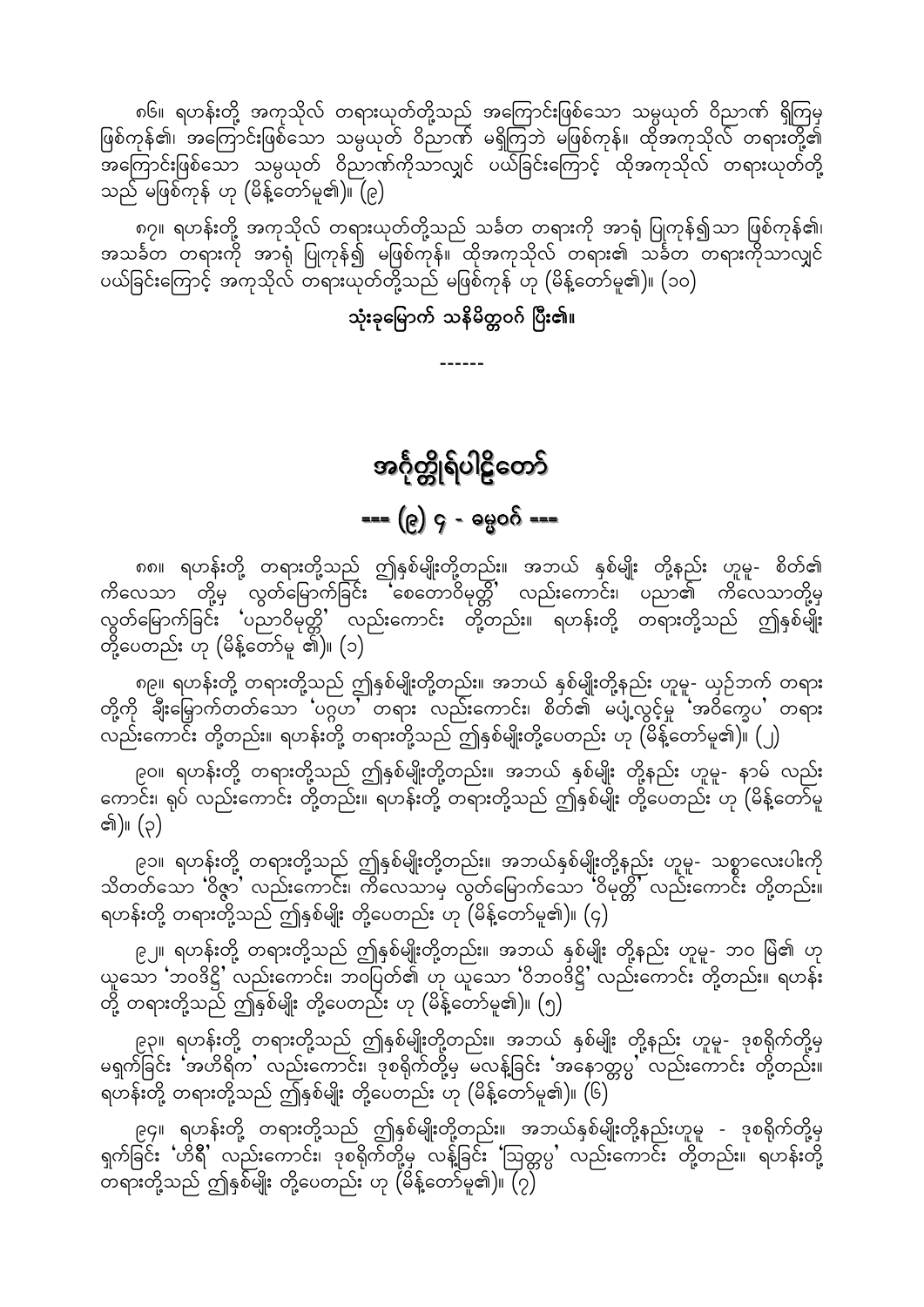<span id="page-37-0"></span>၉၅။ ရဟန်းတို့ တရားတို့သည် ဤနှစ်မျိုးတို့တည်း။ အဘယ်နှစ်မျိုးတို့နည်း ဟူမူ- ဆိုဆုံးမခက်ခြင်း  $\sim$ ်ပြီလာသည် (သည်းကောင်း၊ အဆွေခင်ပွန်းယုတ်ရှိခြင်း ပါပမိတ္တတာ လည်းကောင်း တို့တည်း။ ရဟန်းတို့ တရားတို့သည် ဤနှစ်မျိုး တို့ပေတည်း ဟု (မိန့်တော်မူ၏)။ (၈)

၉၆။ ရဟန်းတို့ တရားတို့သည် ဤနှစ်မျိုးတို့တည်း။ အဘယ် နှစ်မျိုး တို့နည်း ဟူမူ- ဆိုဆုံးမ လွယ်ခြင်း 'သောဝစဿတာ' လည်းကောင်း၊ အဆွေခင်ပွန်းကောင်း ရှိခြင်း 'ကလျာဏမိတ္တတာ' လည်း .<br>ကောင်း တို့တည်း။ ရဟန်းတို့ တရားတို့သည် ဤနှစ်မျိုး တို့ပေတည်း ဟု (မိန့်တော်မူ၏)။ (၉)

၉၇။ ရဟန်းတို့ တရားတို့သည် ဤနှစ်မျိုးတို့တည်း။ အဘယ် နှစ်မျိုး တို့နည်း ဟူမူ- တစ်ဆယ့်ရှစ်ပါး aom "mwfwdkYü vdr®mjcif; ]"mwkukovwm} vnf;aumif;? xdk"mwfwdkYudkyif (tedpöpaom အားဖြင့်) နှလုံးသွင်းခြင်း၌ လိမ္မာခြင်း 'မနသိကာရကုသလတာ' လည်းကောင်း တို့တည်း။ ရဟန်းတို့ တရားတို့သည် ဤနှစ်မျိုး တို့ပေတည်း ဟု (မိန့်တော်မူ၏)။ (၁၀)

၉၈။ ရဟန်းတို့ တရားတို့သည် ဤနှစ်မျိုးတို့တည်း။ အဘယ် နှစ်မျိုး တို့နည်း ဟူမူ- အာပတ်တို့၌ လိမ္မာခြင်း 'အာပတ္တိကုသလတာ' လည်းကောင်း၊ အာပတ်တို့မှ ထခြင်း၌ လိမ္မာခြင်း 'အာပတ္တိဝုဋ္ဌာန ကုသလတာ' လည်းကောင်း တို့တည်း။ ရဟန်းတို့ တရားတို့သည် ဤနှစ်မျိုး တို့ပေတည်း ဟု (မိန့်တော်မူ ၏)။ (၁၁)

လေးခုမြောက် ဓမ္မဝဂ် ပြီး၏။

------

အင်္ဂုတ္တိုရ်ပါဠိတော် k k  $\mathsf{l}$ f f d d<br>D<br>D<br>D<br>D<br>D<br>D<br>D<br>D<br>D<br>D<br>D<br>D<br>D<br>D<br>D<br>D<br>D<br>D<br>cal $\vdots$ f ==== (၁၀) ၅ - ဗာလဝဂ် ===

၉၉။ ရဟန်းတို့ သူမိုက်တို့သည် ဤနှစ်မျိုးတို့တည်း။ အဘယ် နှစ်မျိုး တို့နည်း ဟူမူ- မိမိသို့ မကျ ra more with whole with whole which will be the control of the control of the control of the control of the co<br>Bad which will be the control of the control of the control of the control of the control of the control of th မရွက်ဆောင်သောသူ လည်းကောင်း ဤနှစ်မျိုး တို့တည်း။ ရဟန်းတို့ သူမိုက်တို့သည် ဤနှစ်မျိုး တို့ပေ တည်း ဟု (မိန့်တော်မူ၏)။ (၁)

၁၀၀။ ရဟန်းတို့ ပညာရှိတို့သည် ဤနှစ်မျိုး တို့တည်း။ အဘယ် နှစ်မျိုး တို့နည်း ဟူမူ- မိမိသို့ မကျရောက်သော တာဝန်ကို မရွက်ဆောင်သောသူ လည်းကောင်း၊ မိမိသို့ ကျရောက်သော တာဝန်ကို ရွက်ဆောင်သောသူ လည်းကောင်း တို့တည်း။ ရဟန်းတို့ ပညာရှိတို့သည် ဤနှစ်မျိုး တို့ပေတည်း ဟု  $\bigl(\mathrm{\ddot{\hat{G}}}\mathrm{\boldsymbol{\hat{\hat{S}}}}$ တော်မူ၏)။  $\bigl(\mathrm{\ddot{\hat{J}}}\bigr)$ 

၁၀၁။ ရဟန်းတို့ သူမိုက်တို့သည် ဤနှစ်မျိုး တို့တည်း။ အဘယ် နှစ်မျိုး တို့နည်း ဟူမူ- မအပ်သော ာ ရာ၌ အပ်၏ ဟု အမှတ်ရှိသောသူ လည်းကောင်း၊ အပ်သော အရာ၌ မအပ် ဟု အမှတ်ရှိသောသူ လည်းကောင်း တို့တည်း။ ရဟန်းတို့ သူမိုက်တို့သည် ဤနှစ်မျိုး တို့ပေတည်း ဟု (မိန့်တော်မူ၏)။ (၃)

၁၀၂။ ရဟန်းတို့ ပညာရှိတို့သည် ဤနှစ်မျိုး တို့တည်း။ အဘယ် နှစ်မျိုး တို့နည်း ဟူမူ- မအပ်သော .<br>အရာ၌ မအပ် ဟု အမှတ်ရှိသောသူ လည်းကောင်း၊ အပ်သော အရာ၌ အပ်၏ ဟု အမှတ်ရှိသောသူ လည်းကောင်း တို့တည်း။ ရဟန်းတို့ ပညာရှိတို့သည် ဤနှစ်မျိုး တို့ပေတည်း ဟု (မိန့်တော်မူ၏)။ (၄)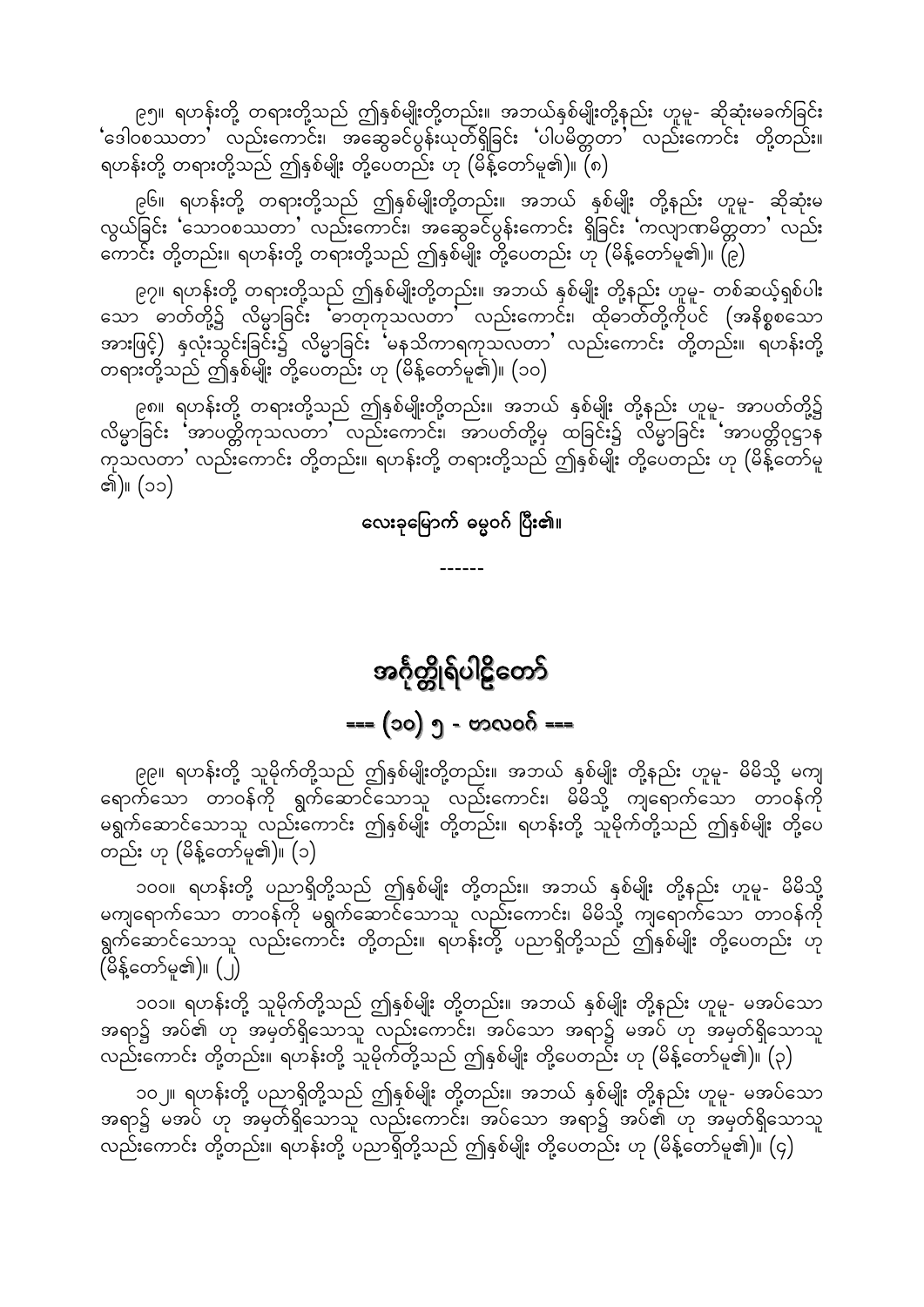၁၀၃။ ရဟန်းတို့ သူမိုက်တို့သည် ဤနှစ်မျိုး တို့တည်း။ အဘယ် နှစ်မျိုး တို့နည်း ဟူမူ- အာပတ်

မသင့်သော အရာ၌ အာပတ်သင့်၏ ဟု အမှတ်ရှိသောသူ လည်းကောင်း၊ အာပတ်သင့်သော အရာ၌ <u>အာပတ်မသင့် ဟု အမှတ်ရှိသောသူ လည်းကောင်း တို့တ</u>ည်း။ ရဟန်းတို့ သူမိုက်တို့သည် ဤနှစ်မျိုးတို့ ပေတည်း ဟု (မိန့်တော်မူ၏)။ (၅)

၁၀၄။ ရဟန်းတို့ ပညာရှိတို့သည် ဤနှစ်မျိုး တို့တည်း။ အဘယ်နှစ်မျိုးတို့နည်းဟူမူ- အာပတ် မသင့် သော အရာ၌ အာပတ် မသင့် ဟု အမှတ်ရှိသောသူ လည်းကောင်း၊ အာပတ်သင့်သော အရာ၌ အာပတ် သင့်၏ ဟု အမှတ်ရှိသောသူ လည်းကောင်း တို့တည်း။ ရဟန်းတို့ ပညာရှိတို့သည် ဤနှစ်မျိုးတို့ပေတည်း  $\infty$  (မိန့်တော်မူ၏)။  $\overline{\text{(6)}}$ 

၁၀၅။ ရဟန်းတို့ သူမိုက်တို့သည် ဤနှစ်မျိုး တို့တည်း။ အဘယ်နှစ်မျိုးတို့နည်း ဟူမူ- တရား မဟုတ် သည်၌ တရား ဟုတ်၏ ဟု အမှတ်ရှိသောသူ လည်းကောင်း၊ တရား ဟုတ်သည်၌ တရား မဟုတ် ဟု းသြောက်ရှိသောသူ လည်းကောင်း တို့တည်း။ ရဟန်းတို့ သူမိုက်တို့သည် ဤနှစ်မျိုး တို့ပေတည်း ဟု (မိန့် တော်မူ၏)။  $(2)$ 

၁၀၆။ ရဟန်းတို့ ပညာရှိတို့သည် ဤနှစ်မျိုး တို့တည်း။ အဘယ် နှစ်မျိုး တို့နည်း ဟူမူ- တရား ကုတ်သည်၌ တရားဟုတ်၏ ဟု အမှတ်ရှိသောသူ လည်းကောင်း၊ တရား မဟုတ်သည်၌ တရား မဟုတ် |<br>ဟု အမှတ်ရှိသောသူ လည်းကောင်း တို့တည်း။ ရဟန်းတို့ ပညာရှိတို့သည် ဤနှစ်မျိုး တို့ပေတည်း ဟု  $(\mathrm{\ddot{\hat{a}}\boldsymbol{\hat{\hat{s}}\hat{e}}}$ တော်မူ၏)။  $\mathrm{(6)}$ 

၁၀၇။ ရဟန်းတို့ သူမိုက်တို့သည် ဤနှစ်မျိုး တို့တည်း။ အဘယ်နှစ်မျိုးတို့နည်း ဟူမူ- ဝိနည်း မဟုတ် သည်၌ ဝိနည်းဟုတ်၏ ဟု အမှတ်ရှိသောသူ လည်းကောင်း၊ ဝိနည်း ဟုတ်သည်၌ ဝိနည်း မဟုတ်ဟု အမှတ်ရှိသောသူ လည်းကောင်းတို့တည်း။ ရဟန်းတို့ သူမိုက်တို့သည် ဤနှစ်မျိုးတို့ပေတည်းဟု (မိန့်တော် မူ၏)။  $\left( \rho\right)$ 

၁၀၈။ ရဟန်းတို့ ပညာရှိတို့သည် ဤနှစ်မျိုး တို့တည်း။ အဘယ်နှစ်မျိုးတို့နည်းဟူမူ- ဝိနည်း မဟုတ် သည်၌ ဝိနည်း မဟုတ် ဟု အမှတ်ရှိသောသူ လည်းကောင်း၊ ဝိနည်း ဟုတ်သည်၌ ဝိနည်း ဟုတ်၏ ဟု trawition was available to the conference of the top of the set of the set of the set of property of the set o<br>Suppose the property of the species with the set of the set of the set of the set of the set of the set of the (မိန့်တော် မူ၏)။  $(30)$ 

၁၀၉။ ရဟန်းတို့ ပုဂ္ဂိုလ်နှစ်မျိုးတို့အား အာသဝေါ တရားတို့သည် တိုးပွါးကုန်၏။ အဘယ်နှစ်မျိုး တို့နည်းဟူမူ- တွေးတောမှု 'သံသယကုက္ကုစ္စ' မဖြစ်သင့်သော အရာ၌ တွေးတောမှု 'သံသယကုက္ကုစ္စါ ြင်းသူ လည်းကောင်း၊ တွေးတောမှု 'သံသယကုက္ကုစ္စ' ဖြစ်သင့်သော အရာ၌ တွေးတောမှု 'သံသယ ပ<br>ကုတ္ကုစ္စ' မဖြစ်သူ လည်းကောင်း တို့တည်း။ ရဟန်းတို့ ဤပုဂ္ဂိုလ် နှစ်မျိုးတို့အား အာသဝေါ တရားတို့ ုလ္ပူး<br>ကျော် တိုးပွါး ကုန်၏။ (၁၁)

၁၁၀။ ရဟန်းတို့ ပုဂ္ဂိုလ် နှစ်မျိုးတို့အား အာသဝေါ တရားတို့သည် မတိုးပွါးကုန်။ အဘယ်နှစ်မျိုး တို့နည်း ဟူမူ- တွေးတော်မှု 'သံသယကုက္ကုစ္စ' မဖြစ်သင့်သော အရာ၌ တွေးတောမှု 'သံသယကုက္ကုစ္စ' ု့<br>မဖြစ်သူ လည်းကောင်း၊ တွေးတောမှု သံသယကုက္ကုစ္စ' ဖြစ်သင့်သော အရာ၌ တွေးတောမှု သံသယ ပြောက္တုစ္စ<sup>ီ</sup> ဖြစ်သူ လည်းကောင်း တို့တည်း။ ရဟန်းတို့ ဤပုဂ္ဂိုလ် နှစ်မျိုးတို့အား အာသဝေါ တရားတို့သည် မတိုးပွါးကုန် ဟု (မိန့်တော်မူ၏)။ (၁၂)

၁၁၁။ ရဟန်းတို့ ပုဂ္ဂိုလ် နှစ်မျိုးတို့အား အာသဝေါ တရားတို့သည် တိုးပွါးကုန်၏။ အဘယ်နှစ်မျိုး တို့နည်း ဟူမူ- မအပ်သော အရာ၌ အပ်၏ ဟု အမှတ်ရှိသောသူ လည်းကောင်း ၊ အပ်သော အရာ၌ ာက်ကြေးကြောင့် ကြောက်နေ့တွင် ကိုးကျောင်း တို့တည်း။ ရဟန်းတို့ ဤပုဂ္ဂိုလ် နှစ်မျိုးတို့အား အာသဝေါ် တရားတို့သည် တိုးပွါး ကုန်၏ ဟု (မိန့်တော်မူ၏)။  $($ ၁၃)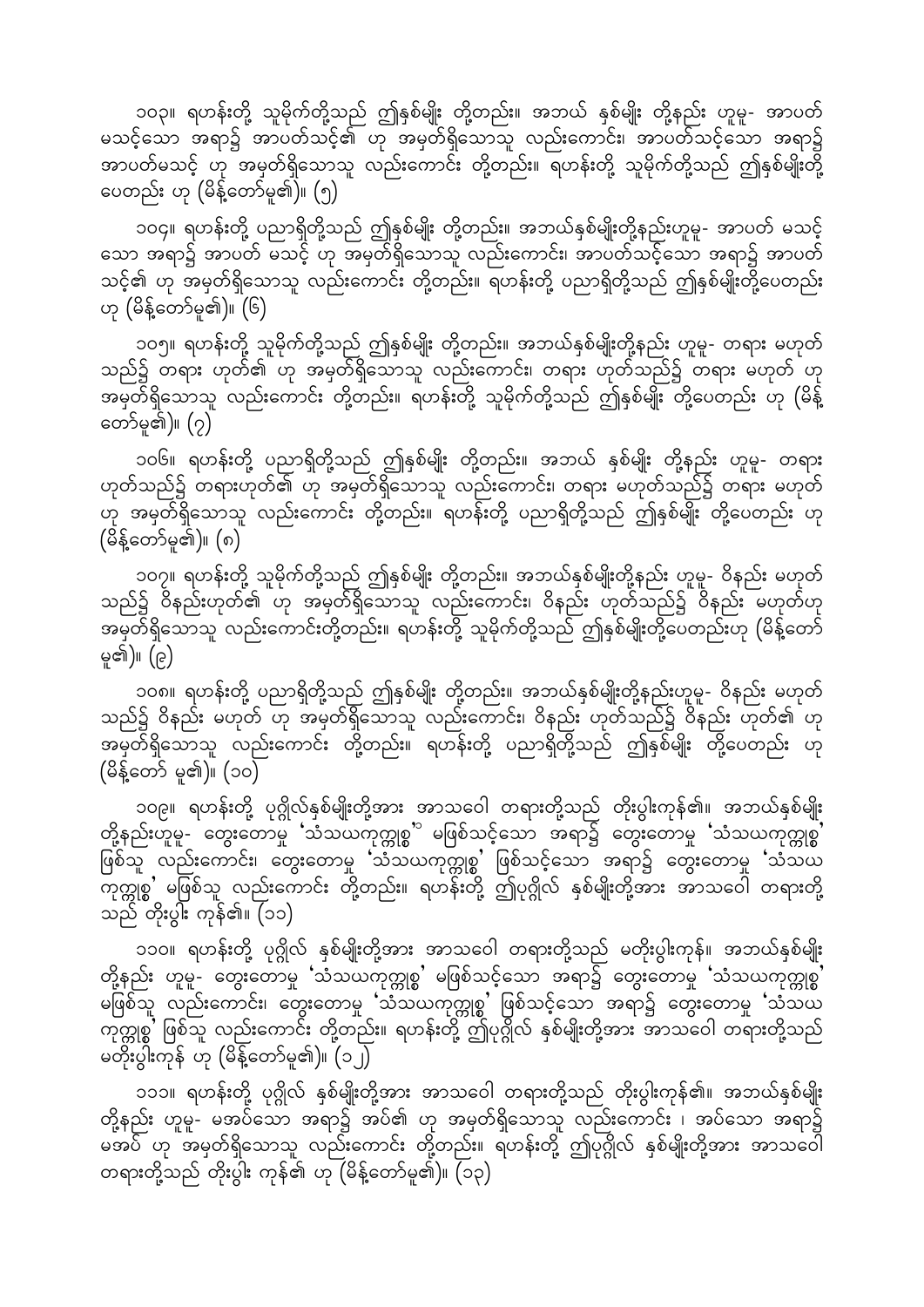၁၁၂။ ရဟန်းတို့ ပုဂ္ဂိုလ် နှစ်မျိုးတို့အား အာသဝေါ တရားတို့သည် မတိုးပွါးကုန်။ အဘယ်နှစ်မျိုး တို့နည်း ဟူမူ- မအပ်သော အရာ၌ မအပ် ဟု အမှတ်ရှိသောသူ လည်းကောင်း၊ အပ်သော အရာ၌ ာပ်၏ ဟု အမှတ်ရှိသောသူ လည်းကောင်း တို့တည်း။ ရဟန်းတို့ ဤပုဂ္ဂိုလ် နှစ်မျိုးတို့အား အာသဝေါ တရားတို့သည် မတိုးပွါးကုန်<sup>"</sup>ဟု (မိန့်တော်မူ၏)။ (၁၄)

၁၁၃။ ရဟန်းတို့ ပုဂ္ဂိုလ် နှစ်မျိုးတို့အား အာသဝေါ တရားတို့သည် တိုးပွါးကုန်၏။ အဘယ်နှစ်မျိုး တို့နည်း ဟူမူ- အာပတ်သင့်သော အရာ၌ အာပတ် မသင့် ဟု အမှတ်ရှိသောသူ လည်းကောင်း၊ ်က်တို့ မသင့်သော အရာ၌ အာပတ် သင့်၏ ဟု အမှတ်ရှိသောသူ လည်းကောင်း တို့တည်း။ ရဟန်းတို့ ဤပုဂ္ဂိုလ် နှစ်မျိုးတို့အား အာသဝေါ တရားတို့သည် တိုးပွါးကုန်၏ ဟု (မိန့်တော်မူ၏)။ (၁၅)

၁၁၄။ ရဟန်းတို့ ပုဂ္ဂိုလ် နှစ်မျိုးတို့အား အာသဝေါ တရားတို့သည် မတိုးပွါးကုန်။ အဘယ်နှစ်မျိုး တို့နည်း ဟူမူ- အာပတ်သင့်သော အရာ၌ အာပတ် သင့်၏ ဟု အမှတ်ရှိသောသူ လည်းကောင်း၊ ်က်ကြီး များ<br>ကြီးလွှင့် မသင့်သော အရာ၌ အာပတ် မသင့် ဟု အမှတ်ရှိသောသူ လည်းကောင်း တို့တည်း။ ရဟန်းတို့ ဤပုဂ္ဂိုလ် နှစ်မျိုးတို့အား အာသဝေါ တရားတို့သည် မတိုးပွါးကုန် ဟု (မိန့်တော်မူ၏)။  $\overline{(\texttt{06})}$ 

၁၁၅။ ရဟန်းတို့ ပုဂ္ဂိုလ် နှစ်မျိုးတို့အား အာသဝေါ တရားတို့သည် တိုးပွါးကုန်၏။ အဘယ်နှစ်မျိုး တို့နည်း ဟူမူ- တရား မဟုတ်သည်၌ တရား ဟုတ်၏ ဟု အမှတ်ရှိသောသူ လည်းကောင်း၊ တရား က်သည်၌ တရား မဟုတ် ဟု အမှတ်ရှိသောသူ လည်းကောင်း တို့တည်း။ ရဟန်းတို့ ဤပုဂ္ဂိုလ် နှစ်မျိုး တို့အား အာသဝေါ တရားတို့သည် တိုးပွါးကုန်၏ ဟု (မိန့်တော်မူ၏)။  $(2\bar q)$ 

၁၁၆။ ရဟန်းတို့ ပုဂ္ဂိုလ် နှစ်မျိုးတို့အား အာသဝေါ တရားတို့သည် မတိုးပွါးကုန်။ အဘယ်နှစ်မျိုး တို့နည်း ဟူမူ- တရား ဟုတ်သည်၌ တရား ဟုတ်၏ ဟု အမှတ်ရှိသောသူ လည်းကောင်း၊ တရား မဟုတ်သည်၌ တရား မဟုတ်ဟု အမှတ်ရှိသောသူ လည်းကောင်း တို့တည်း။ ရဟန်းတို့ ဤပုဂ္ဂိုလ် နှစ်မျိုး တို့အား အာသဝေါ တရားတို့သည် မတိုးပွါးကုန်<sup>ီ</sup>ဟု (မိန့်တော်မူ၏)။ (၁၈)

၁၁၇။ ရဟန်းတို့ ပုဂ္ဂိုလ် နှစ်မျိုးတို့အား အာသဝေါ တရားတို့သည် တိုးပွါးကုန်၏။ အဘယ်နှစ်မျိုး တို့နည်း ဟူမူ- ဝိနည်း မဟုတ်သည်၌ ဝိနည်း ဟုတ်၏ ဟု အမှတ်ရှိသောသူ လည်းကောင်း ဝိနည်း .<br>ဟုတ်သည်၌ ဝိနည်း မဟုတ် ဟု အမှတ်ရှိသောသူ လည်းကောင်း တို့တည်း။ ရဟန်းတို့ ဤပုဂ္ဂိုလ် နှစ်မျိုး တို့အား အာသဝေါ် တရားတို့သည် တိုးပွါးကုန်၏ ဟု (မိန့်တော်မူ၏)။ (၁၉)

၁၁၈။ ရဟန်းတို့ ပုဂ္ဂိုလ် နှစ်မျိုးတို့အား အာသဝေါ တရားတို့သည် မတိုးပွါးကုန်။ အဘယ်နှစ်မျိုး တို့နည်း ဟူမူ- ဝိနည်း မဟုတ်သည်၌ ဝိနည်း မဟုတ် ဟု အမှတ်ရှိသောသူ လည်းကောင်း၊ ဝိနည်း ြောက်သည်၌ ဝိနည်း ဟုတ်၏ ဟု အမှတ်ရှိသောသူ လည်းကောင်း တို့တည်း။ ရဟန်းတို့ ဤပုဂ္ဂိုလ် နှစ်မျိုးတို့အား အာသဝေါ တရားတို့သည် မတိုးပွါးကုန် ဟု (မိန့်တော်မူ၏)။  $\left(\bigcup\limits_{}^{\infty}\right)$ 

ငါးခုမြောက် ဗာလဝဂ် ပြီး၏။

#### ဒုတိယသုတ် ငါးဆယ် ပြီး၏။

------

၁။ ဝိနည်း ပညတ်အရ အပြစ် ရှိမည်ကို ကြောက်ရွံ့၍ တစ်စုံတစ်ရာ၌ စိစစ်ဝေဖန်မှုကို ဆိုသည်။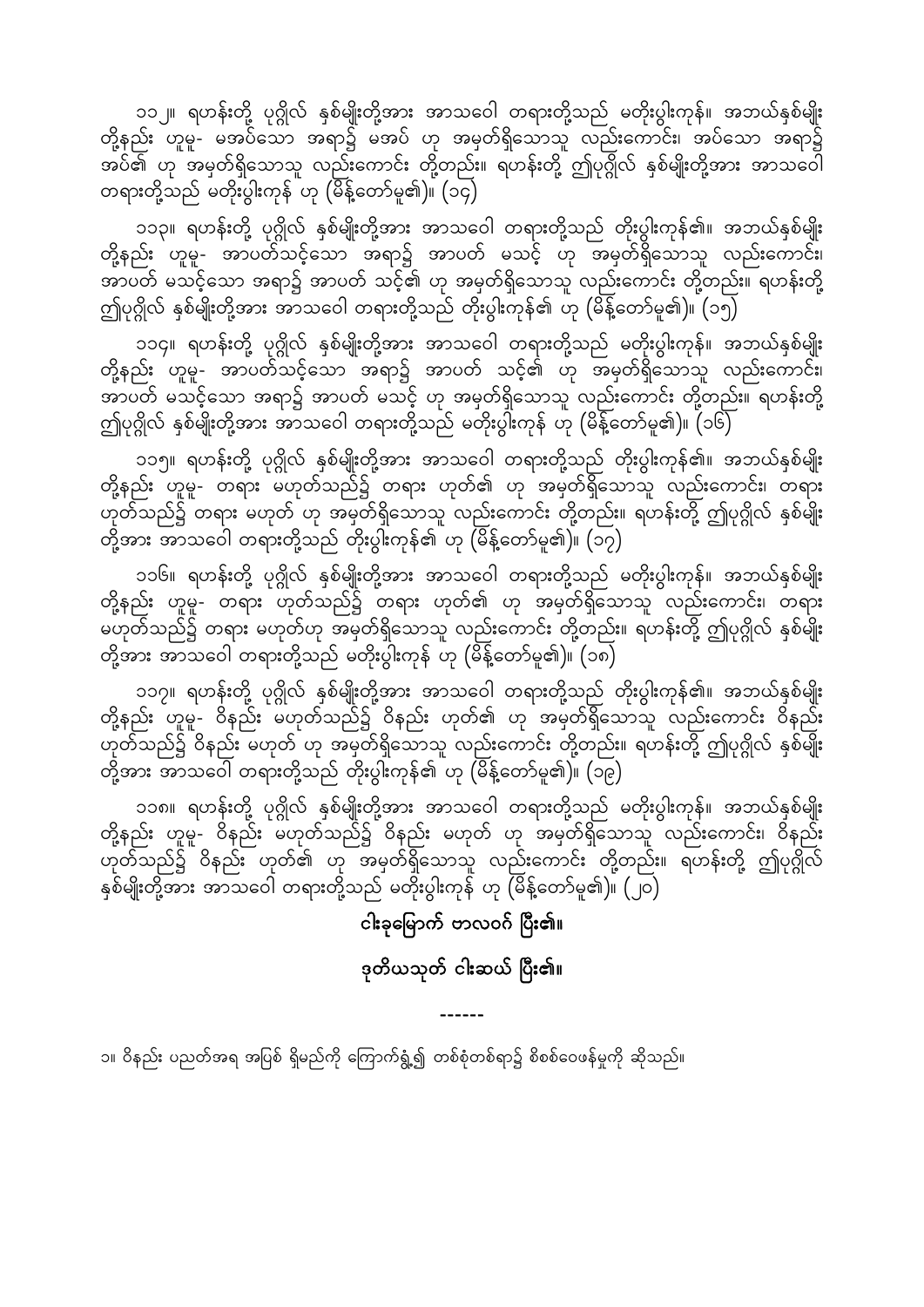### ၃ - တတိယပဏ္ဏာသက (တတိယသုတ်ငါးဆယ်)

### === (၁၁) ၁ - အာသာဒုပ္ပဇဟဝဂ် ===

<span id="page-40-0"></span>၁၁၉။ ရဟန်းတို့ စွန့်နိုင်ခဲကုန်သော တပ်မက်ခြင်း 'အာသာ' တို့သည် ဤနှစ်မျိုး တို့တည်း။ အဘယ်<br>နှစ်မျိုး တို့နည်း ဟူမူ- လာဘ်ကို တပ်မက်ခြင်း 'အာသာ' လည်းကောင်း၊ အသက်ကို တပ်မက်ခြင်း ်အာသာ လည်းကောင်း တို့တည်း။ ရဟန်းတို့ စွန့်နိုင်ခဲကုန်သော တပ်မက်ခြင်းတို့သည် ဤနှစ်မျိုးတို့ ပေတည်း ဟု (မိန့်တော်မူ၏)။ (၁)

၁၂၀။ ရဟန်းတို့ လောက၌ ရနိုင်ခဲကုန်သော ပုဂ္ဂိုလ်တို့သည် ဤနှစ်မျိုး တို့တည်း။ အဘယ် နှစ်မျိုး တို့နည်း ဟူမူ - ရှေးဦးစွာ ကျေးဇူးပြု တတ်သော ပုဂ္ဂိုလ်ိ<sup>ိ</sup>လည်းကောင်း၊ ပြုဖူးသော ကျေးဇူးကို သိ၍ ကျေးဇူးတုံ့ပြု တတ်သော ပုဂ္ဂိုလ်<sup>၂ </sup>လည်းကောင်း တို့တည်း။ ရဟန်းတို့ လောက၌ ရနိုင်ခဲသော ပုဂ္ဂိုလ်တို့ သည် ဤနှစ်မျိုးတို့ပေတည်း ဟု (မိန့်တော်မူ၏)။ (၂)

၁၂၁။ ရဟန်းတို့ လောက၌ ရနိုင်ခဲကုန်သော ပုဂ္ဂိုလ်တို့သည် ဤနှစ်မျိုး တို့တည်း။ အဘယ် နှစ်မျိုး တို့နည်း ဟူမှု- ရောင့်ရဲသော ပုဂ္ဂိုလ်<sup>၃</sup> လည်းကောင်း၊ ရောင့်ရဲစေတတ်သော ပုဂ္ဂိုလ်<sup>9</sup> လည်းကောင်း တို့တည်း။ ရဟန်းတို့ လောက၌ ရနိုင်ခဲသော ပုဂ္ဂိုလ်တို့သည် ဤနှစ်မျိုး တို့ပေတည်း ဟု (မိန့်တော်မူ၏)။  $(\varphi)$ 

၁၂၂။ ရဟန်းတို့ ရောင့်ရဲစေနိုင်ခဲသော ပုဂ္ဂိုလ်တို့သည် ဤနှစ်မျိုးတို့တည်း။ အဘယ်နှစ်မျိုး တို့နည်း ဟူမူ - ရတိုင်း ရတိုင်းသော ပစ္စည်းကို မသုံးမစား သိမ်းဆည်း၍ ချည်းထားသော ပုဂ္ဂိုလ် လည်းကောင်း၊ ရတိုင်း ရတိုင်းသော ပစ္စည်းကို စွန့်၍ ချည်းပစ်သော ပုဂ္ဂိုလ် လည်းကောင်း တို့တည်း။ ရဟန်းတို့ ရောင့်ရဲ စေနိုင်ခဲသော ပုဂ္ဂိုလ်တို့သည် ဤနှစ်မျိုး တို့ပေတည်း ဟု (မိန့်တော်မူ၏)။ (၄)

၁၂၃။ ရဟန်းတို့ ရောင့်ရဲလွယ် စေနိုင်သော ပုဂ္ဂိုလ်တို့သည် ဤနှစ်မျိုး တို့တည်း။ အဘယ်နှစ်မျိုး တို့နည်း ဟူမူ- ရတိုင်း ရတိုင်းသော ပစ္စည်းကို သိမ်းဆည်း၍ ချည်းမထားသော ပုဂ္ဂိုလ် လည်းကောင်း၊ ္မွာ ျပင္ပြား<br>ရတိုင်း ရတိုင်းသော ပစ္စည်းကို စွန့်၍ ချည်းမပစ်သော ပုဂ္ဂိုလ် လည်းကောင်း တို့တည်း။ ရဟန်းတို့ ရောင့်ရဲလွယ်စေနိုင်သော ပုဂ္ဂိုလ်တို့သည် ဤနှစ်မျိုးတို့ပေတည်း ဟု (မိန့်တော်မူ၏)။ (၅)

၁၂၄။ ရဟန်းတို့ ရာဂ ဖြစ်ပေါ်ရန် အကြောင်းတို့သည် ဤနှစ်မျိုး တို့တည်း။ အဘယ်နှစ်မျိုး ြင်း လည်းကောင်း တို့တည်း။ ရဟန်းတို့ ရာဂ ဖြစ်ပေါ် ရန် အကြောင်းတို့သည် ဤနှစ်မျိုး တို့ပေတည်း ဟု (မိန့်တော်မူ၏)။ (၆)

၁၂၅။ ရဟန်းတို့ ဒေါသ ဖြစ်ပေါ်ရန် အကြောင်းတို့သည် ဤနှစ်မျိုး တို့တည်း။ အဘယ် နှစ်မျိုးတို့ နည်း ဟူမူ- ဒေါသ ဖြစ်ကြောင်း အနိဋ္ဌာရုံ လည်းကောင်း၊ မသင့်လျော်သော အကြောင်းအားဖြင့် နှလုံး .<br>သွင်းခြင်း လည်းကောင်းတို့တည်း။ ရဟန်းတို့ ဒေါသ ဖြစ်ပေါ်ရန် အကြောင်းတို့သည် ဤနှစ်မျိုးတို့ ပေတည်း ဟု (မိန့်တော်မူ၏)။ (၇)

၁၂၆။ ရဟန်းတို့ မိစ္ဆာဒိဋ္ဌိ ဖြစ်ပေါ် ရန် အကြောင်းတို့သည် ဤနှစ်မျိုးတို့တည်း။ အဘယ်နှစ်မျိုးတို့ နည်း ဟူမူ- တစ်ပါးသူထံမှ မသူတော် တရားသံကို ကြားနာရခြင်း လည်းကောင်း၊ မသင့်လျော်သော .<br>အကြောင်းအားဖြင့် နှလုံးသွင်းခြင်း လည်းကောင်း တို့တည်း။ ရဟန်းတို့ မိစ္ဆာဒိဋ္ဌိ ဖြစ်ပေါ် ရန် အကြောင်း တို့သည် ဤနှစ်မျိုး တို့ပေတည်း ဟု (မိန့်တော်မူ၏)။ (၈)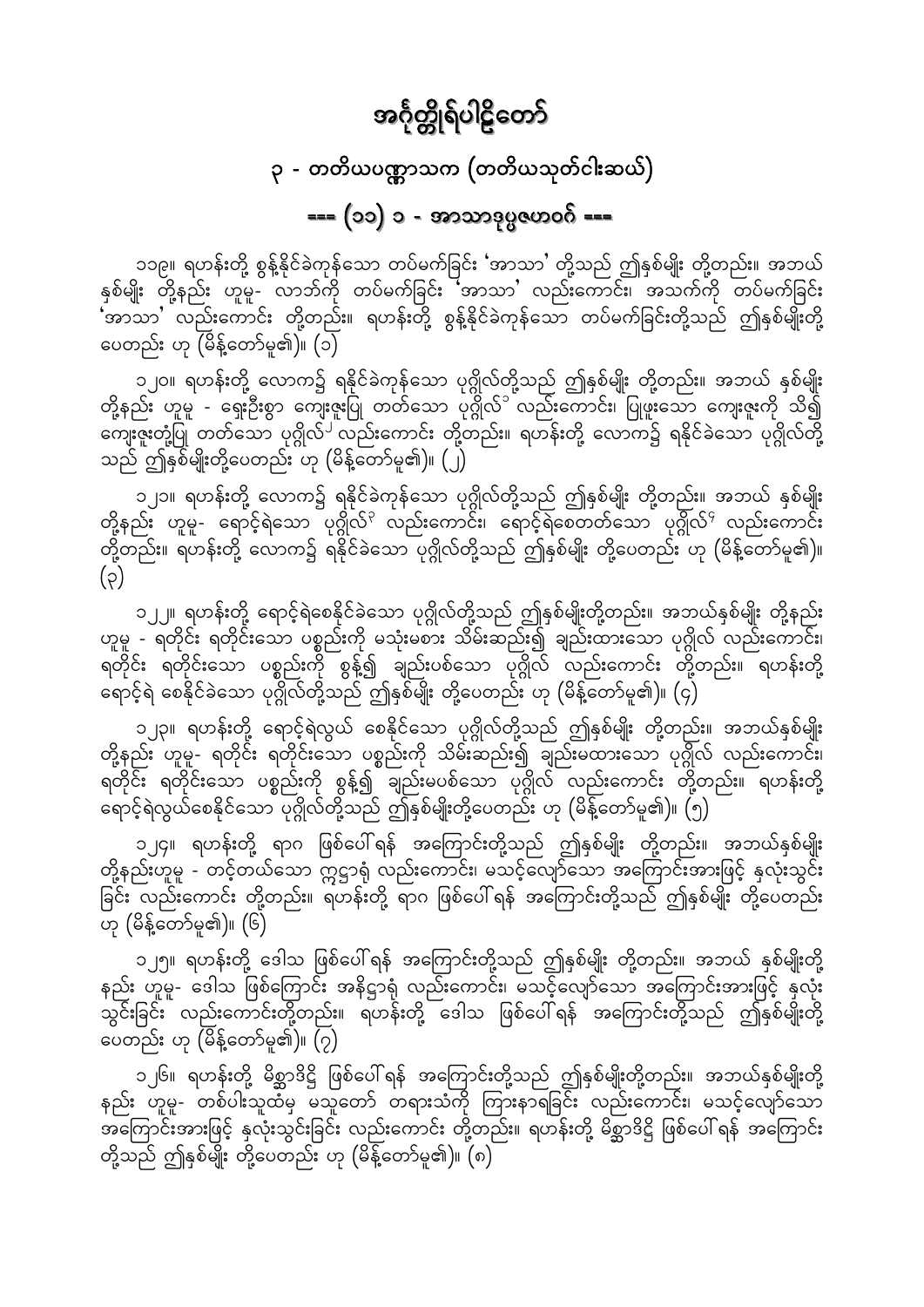၁၂၇။ ရဟန်းတို့ သမ္မာဒိဋ္ဌိ ဖြစ်ပေါ်ရန် အကြောင်းတို့သည် ဤနှစ်မျိုး တို့တည်း။ အဘယ်နှစ်မျိုး တို့နည်း ဟူမူ- တစ်ပါးသူထံမှ သူတော်ကောင်း တရားသံကို ကြားနာရခြင်း လည်းကောင်း၊ သင့်လျော် အကြောင်းတို့သည် ဤနှစ်မျိုး တို့ပေတည်း ဟု (မိန့်တော်မူ၏)။ (၉)

၁၂၈။ ရဟန်းတို့ အာပတ်တို့သည် ဤနှစ်မျိုး တို့တည်း။ အဘယ် နှစ်မျိုး တို့နည်း ဟူမူ- ပေါ့သော လဟုကအာပတ် လည်းကောင်း လေးသော ဂရုကအာပတ် လည်းကောင်း တို့တည်း။ ရဟန်းတို့ အာပတ် တို့သည် ဤနှစ်မျိုး တို့ပေတည်း ဟု (မိန့်တော်မူ၏)။ (၁၀)

၁၂၉။ ရဟန်းတို့ အာပတ်တို့သည် ဤနှစ်မျိုး တို့တည်း။ အဘယ် နှစ်မျိုး တို့နည်း ဟူမူ- ရုန့်ရင်း<br>သော 'ဒုဋ္ဌုလ္လ' အာပတ် လည်းကောင်း၊ မရုန့်ရင်းသော 'အဒုဋ္ဌုလ္လ' အာပတ် လည်းကောင်း တို့တည်း။ ရဟန်း တို့ အာပတ်တို့သည် ဤနှစ်မျိုး တို့ပေတည်း ဟု (မိန့်တော်မူ၏)။ (၁၁)

၁၃၀။ ရဟန်းတို့ အာပတ်တို့သည် ဤနှစ်မျိုးတို့တည်း။ အဘယ် နှစ်မျိုး တို့နည်း ဟူမူ- ကုစားရန် အကြွင်းရှိသော 'သာဝသေသ' အာပတ် လည်းကောင်း၊ ကုစားရန် အကြွင်း မရှိသော 'အနာဝသေသ' အာပတ် လည်းကောင်းတို့တည်း။ ရဟန်းတို့ အာပတ်တို့သည် ဤနှစ်မျိုးတို့ပေတည်း ဟု (မိန့်တော်မူ၏)။  $(\circ)$ 

#### ရှေးဦးစွာသော အာသာဒုပ္ပဇဟဝဂ် ပြီး၏။

၁။ ပုဗ္ဗကာရီ ပုဂ္ဂိုလ်။

၂။ ကတညျတ ကတဝေဒီပုဂ္ဂိုလ်။

နှစ်သိမ့်ကျေနပ်စေသော သဗ္ဗညုမြတ်စွာဘုရား။

ှ<br>၃။ တရား အထွတ်အထိပ်သို့ ရောက်၍ နှလုံး အလိုပြည့်သဖြင့် နှစ်သိမ့်ကျေနပ်သော ရဟန္တာနှင့် ပစ္စေကဗုဒ္ဓါ။<br>၄။ တရား အထွတ်အထိပ်သို့ ရောက်၍ နှလုံး အလိုပြည့်သဖြင့် မိမိလည်း နှစ်သိမ့်ကျေနပ်၍ ဝေနေယျ အများကိုလည်း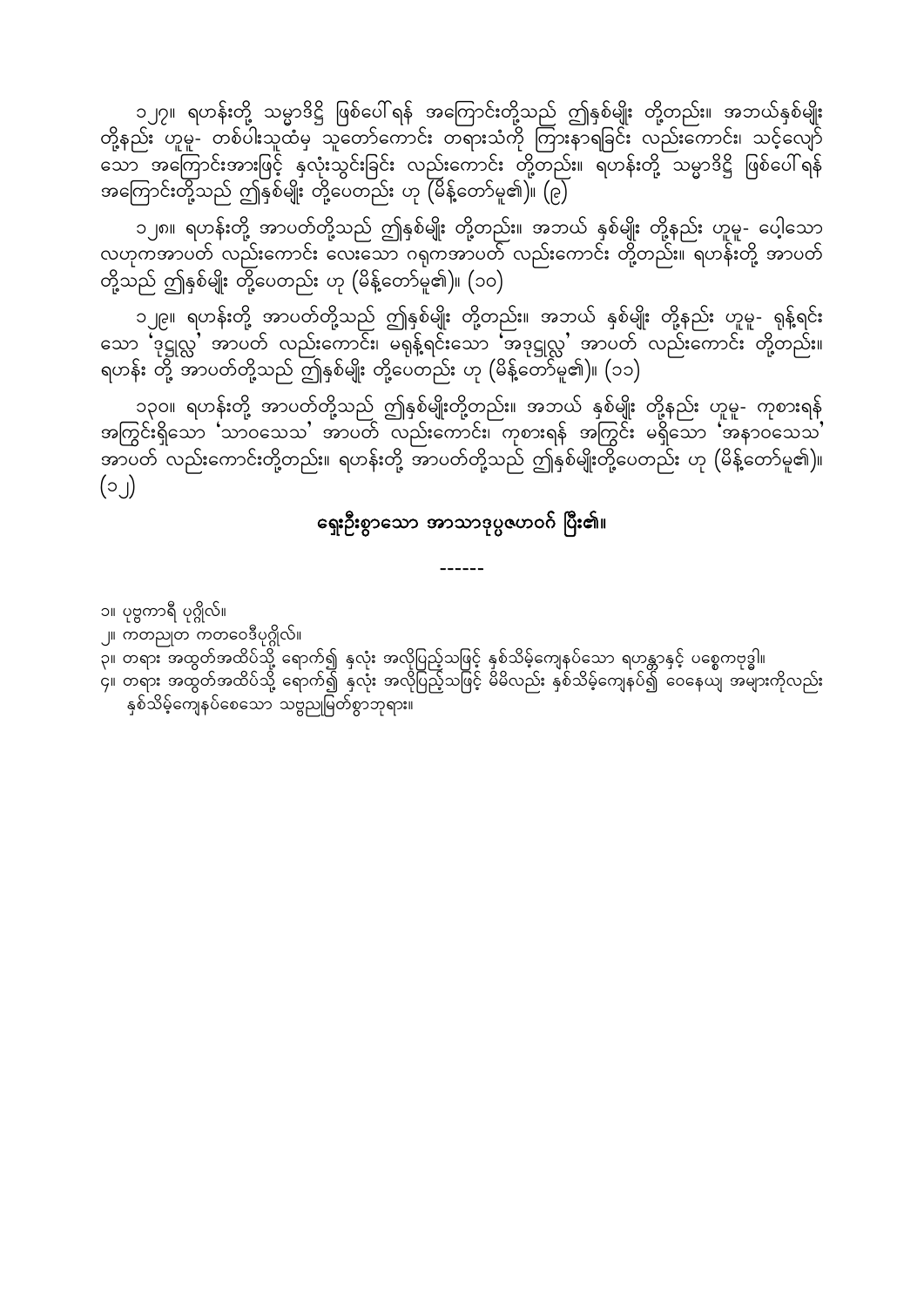### === (၁၂) ၂ - အာယာစနဝဂ် ===

<span id="page-42-0"></span>၁၃၁။ ရဟန်းတို့ သဒ္ဓါတရား ရှိသော ရဟန်းသည် မှန်စွာ တောင့်တလိုလျှင် "သာရိပုတြာနှင့် မောဂ္ဂလာန်တို့သည် အကြင်သို့ သဘောရှိကုန်၏၊ (ငါသည်လည်း) ထိုသို့ သဘောရှိသူ ဖြစ်ရပါလို၏" ဟု ဤသို့ တောင့်တရာ၏။ ရဟန်းတို့ ငါ့တပည့် ရဟန်းတို့တွင် သာရိပုံတြာနှင့် မောဂ္ဂလာန် တို့သည် င္တြင်း<br>နှိုင်းရှည့်ရန် ချိန်ပေတည်း၊ ထိုသာရိပုံတြာနှင့် မောဂ္ဂလာန်တို့သည် နှိုင်းရှည့်ရန် စံပေတည်း ဟု (မိန့်တော်မူ၏)။ (၁)

၁၃၂။ ရဟန်းတို့ သဒ္ဓါတရား ရှိသော ရဟန်းမိန်းမသည် မှန်စွာ တောင့်တလိုလျှင် "ခေမာဘိက္ခုနီမ နှင့် ဉပ္ပလဝဏ်ဘိက္ခုနီမတို့သည် အကြင်သို့ သဘောရှိကုန်၏၊ (ငါသည်လည်း) ထိုသို့ သဘောရှိသူ .<br>ဖြစ်ရပါလို၏" ဟု ဤသို့ တောင့်တရာ၏။ ရဟန်းတို့ ငါ့တပည့် ဘိက္ခုနီမတို့တွင် ခေမာနှင့် ဥပ္ပလဝဏ်တို့ .<br>သည် နိုင်းရှည့်ရန် ချိန်ပေတည်း၊ ထိုခေမာနှင့် ဥပ္ပလဝဏ်တို့သည် နိုင်းရှည့်ရန် စံပေတည်း ဟု (မိန့်တော် မှု၏)။  $( \ )$ 

၁၃၃။ ရဟန်းတို့ သဒ္ဓါတရား ရှိသော ဉပါသကာသည် မှန်စွာ တောင့်တလိုလျှင် "စိတ္တသူကြွယ်နှင့် ဟတ္တကဪ အာဠဝက (မင်းသား)တို့သည် အကြင်သို့ သဘောရှိကုန်၏၊ (ငါသည်လည်း) ထိုသို့ သဘောရှိသူ ဖြစ်ရပါလို၏" ဟု ဤသို့ တောင့်တရာ၏။ ရဟန်းတို့ ငါ့တပည့် ဥပါသကာတို့တွင် စိတ္တ သူကြွယ်နှင့် ဟတ္ထကခေါ် အာဠဝက (မင်းသား)တို့သည် နှိုင်းရှည့်ရန် ချိန်ပေတည်း၊ ထိုစိတ္တသူကြွယ်နှင့် ယ်ထိုကခေါ် အာဠဝက (မင်းသား) တို့သည် နိူင်းရှည့်ရန် စံပေတည်း ဟု (မိန့်တော်မူ၏)။ (၃)

၁၃၄။ ရဟန်းတို့ သဒ္ဓါတရားနှင့် ပြည့်စုံသော ဉပါသိကာမသည် မှန်စွာ တောင့်တလိုလျှင် "ခုဇ္ဈတ္တရာဥပါသိကာမနှင့် ဝေဠုကဏ္ဍကီရွာသူ နန္ဒသတို့သား၏ မိခင် 'နန္ဒမာတာ' ဥပါသိကာမတို့သည် ု ရိုက္တို႔<br>အကြင်သို့ သဘောရှိကုန်၏၊ (ငါသည်လည်း) ထိုသို့ သဘောရှိသူ ဖြစ်ရပါလို၏" ဟု ဤသို့ တောင့်တ ျား မြားနီးတို့ ငါ့တပည့် ဥပါသိကာမတို့တွင် ခုဇ္ဈတ္တရာနှင့် ဝေဠုကဏ္ဍကီရွာသူ နန္ဒသတို့သား၏ မိခင်<br>'နန္ဒမာတာ' ဥပါသိကာမတို့သည် နှိုင်းရှည့်ရန် ချိန်ပေတည်း၊ ထိုခုဇ္ဈတ္တရာနှင့် ဝေဠုကဏ္ဍကီရွာသူ နန္ဒ<br>သတို့သား၏ မိခင် 'နန္ဒမာတာ' ဥပါသ

၁၃၅။ ရဟန်းတို့ တရား နှစ်မျိုးတို့နှင့် ပြည့်စုံသော မလိမ္မာသော မိုက်သော သူယုတ်သည် တူးဖြို . ၂ ၂ ၂ ၂ ၂ ၂ ရက်ဆီး ၂ ၂ ၂ ၂ ရက် ၁ ၂ ၂ ရက် ၁ ၂ ရက် ၁ ၂ ရက်ဆီးအပ်သော မြန်မာ ၂ ရက်ဆီးအပ်သော မြန်မာ ၂ ရက်<br>ဖြစ်ဆီးအပ်သော မိမိကိုယ်ကို စောင့်ရှောက်နေသည် မည်၏၊ အပြစ်ရှိသူလည်း ဖြစ်၏၊ ပညာရှိတို့လည်း စွပ်စွဲ ကဲ့ရဲ့ထိုက်သူလည်း ဖြစ်၏၊ များစွာသော မကောင်းမှုကိုလည်း ဖြစ်ပွါးစေ၏။ အဘယ်နှစ်မျိုး -<br>တို့နည်း ဟူမူ- ဉာဏ်ဖြင့် မသိမြင် မဆုံးဖြတ်မူ၍ ဉာဏ်ဖြင့် မသက်ဝင် မပိုင်းခြားမူ၍ ကဲ့ရဲ့ထိုက်သူအား ချီးမွမ်း စကားကို ပြောဆို၏။ ဉာဏ်ဖြင့် မသိမြင် မဆုံးဖြတ်မူ၍ ဉာဏ်ဖြင့် မသက်ဝင် မပိုင်းခြားမူ၍ ချီးမွမ်းထိုက်သူအား ကဲ့ရဲ့ စကားကို ပြောဆို၏။ ရဟန်းတို့ ဤတရား နှစ်မျိုးတို့နှင့် ပြည့်စုံသော မလိမ္မာ<br>သော မိုက်သော သူယုတ်သည် တူးဖြို ဖျက်ဆီးအပ်သော မိမိကိုယ်ကို စောင့်ရှောက်နေသည် မည်၏၊ အပြစ်ရှိသူလည်း ဖြစ်၏၊ ပညာရှိတို့လည်း စွပ်စွဲ ကဲ့ရဲ့ထိုက်သူလည်း ဖြစ်၏၊ များစွာသော မကောင်းမှု ကိုလည်း ဖြစ်ပွါးစေ၏ ဟု (မိန့်တော်မူ၏)။

ရဟန်းတို့ တရားနှစ်မျိုးတို့နှင့် ပြည့်စုံသော ပညာရှိသော လိမ္မာသော သူတော်ကောင်းသည် မတူးဖြို မဖျက်ဆီးအပ်သော မိမိကိုယ်ကို စောင့်ရှောက်နေသည် မည်၏၊ အပြစ် မရှိသူလည်း ဖြစ်၏၊ ပညာရှိတို့ လည်း မစွပ်စွဲ မကဲ့ရဲ့ထိုက်သူလည်း ဖြစ်၏၊ များစွာသော ကောင်းမှုကိုလည်း ဖြစ်ပွါးစေ၏။ အဘယ် နှစ်မျိုး တို့နည်း ဟူမူ- ဉာဏ်ဖြင့် သိမြင် ဆုံးဖြတ်၍ ဉာဏ်ဖြင့် သက်ဝင် ပိုင်းခြား၍ ကဲ့ရဲ့ထိုက်သူအား ာ<br>ကဲ့ရဲ့စကားကို ပြောဆို၏။ ဉာဏ်ဖြင့် သိမြင် ဆုံးဖြတ်၍ ဉာဏ်ဖြင့် သက်ဝင် ပိုင်းခြား၍ ချီးမွမ်း ထိုက်သူ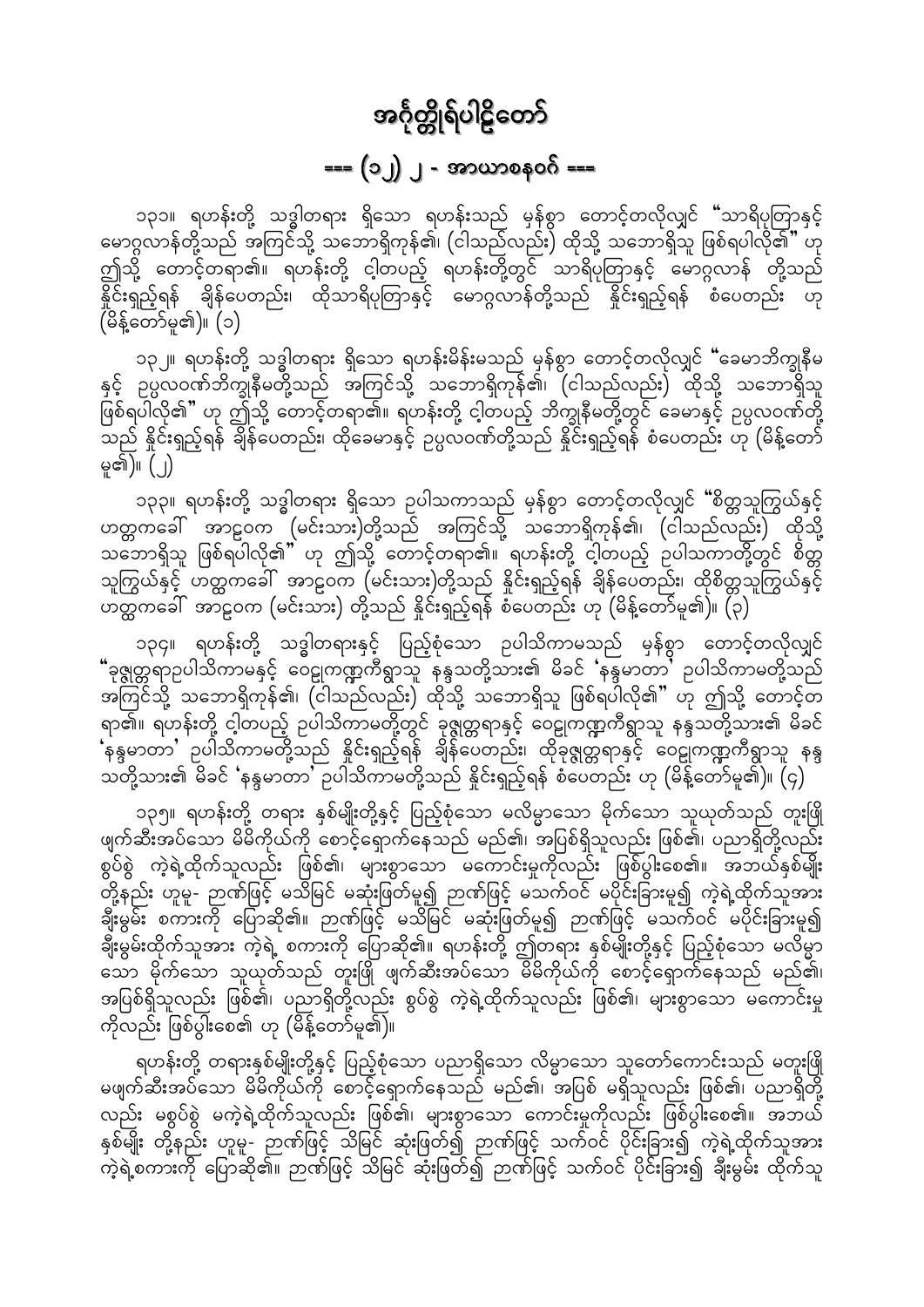အား ချီးမွမ်း စကားကို ပြောဆို၏။ ရဟန်းတို့ ဤတရား နှစ်မျိုးတို့နှင့် ပြည့်စုံသော ပညာရှိသော လိမ္မာ သော သူတော်ကောင်းသည် မတူးဖြုံ မဖျက်ဆီးအပ်သော မိမိကိုယ်ကို စောင့်ရှောက်နေသည် မည်၏၊ အပြစ် မရှိသူလည်း ဖြစ်၏၊ ပညာရှိတို့ မစွပ်စွဲ မကဲ့ရဲ့ထိုက်သူလည်း ဖြစ်၏၊ များစွာသော ကောင်းမှုကို လည်း ဖြစ်ပွါးစေ၏ ဟု (မိန့်တော်မူ၏)။  $(\stackrel{\wedge}{\vphantom{\partial}y})$ 

၁၃၆။ ရဟန်းတို့ တရား နှစ်မျိုးတို့နှင့် ပြည့်စုံသော မလိမ္မာသော မိုက်သော သူယုတ်သည် တူးဖြို .<br>ဖျက်ဆီးအပ်သော မိမိကိုယ်ကို စောင့်ရှောက်နေသည် မည်၏၊ အပြစ်ရှိသူလည်း ဖြစ်၏၊ ပညာရှိတို့လည်း စွပ်စွဲ ကဲ့ရဲ့ထိုက်သူလည်း ဖြစ်၏၊ များစွာသော မကောင်းမှုကိုလည်း ဖြစ်ပွါးစေ၏။ အဘယ်နှစ်မျိုးတို့ မှ တိုးပြောင်းကြေး ကြောက်ဖြင့် မသုံးပြတ်မူ၍ ဉာဏ်ဖြင့် မသက်ဝင် မပိုင်းခြားမူ၍ မကြည်ညိုထိုက် ်ထား သို့ ကြည်ညိုမှုကို ဖြစ်စေ၏။ ဉာဏ်ဖြင့် မသိမြင် မဆုံးဖြတ်မူ၍ ဉာဏ်ဖြင့် မသက်ဝင် မပိုင်းခြားမှု၍ ကြည်ညိုထိုက်သော အရာ၌ မကြည်ညိုမှုကို ဖြစ်စေ၏။ ရဟန်းတို့ ဤတရား နှစ်မျိုးတို့နှင့် ပြည့်စုံသော မလိမ္မာသော မိုက်သောသူ ယုတ်သည် တူးဖြို ဖျက်ဆီးအပ်သော မိမိကိုယ်ကို စောင့်ရှောက် မထိ - လို့ မည်၏၊ အပြစ်ရှိသူလည်း ဖြစ်၏၊ ပညာရှိတို့လည်း စွပ်စွဲ ကဲ့ရဲ့ထိုက်သူလည်း ဖြစ်၏၊ များစွာ သော မကောင်းမှုကိုလည်း ဖြစ်ပွါးစေ၏ ဟု (မိန့်တော်မူ၏ $\overline{\mathfrak{h}}$ 

ရဟန်းတို့ တရား နှစ်မျိုးတို့နှင့် ပြည့်စုံသော ပညာရှိသော လိမ္မာသော သူတော်ကောင်းသည် မတူးဖြို မဖျက်ဆီးအပ်သော မိမိကိုယ်ကို စောင့်ရှောက်နေသည် မည်၏၊ အပြစ် မရှိသူလည်း ဖြစ်၏၊ ပညာရှိတို့ မစွပ်စွဲ မကဲ့ရဲ့ထိုက်သူလည်း ဖြစ်၏၊ များစွာသော ကောင်းမှုကိုလည်း ဖြစ်ပွါးစေ၏။ အဘယ် နှစ်မျိုးတို့နည်း ဟူမူ- ဉာဏ်ဖြင့် သိမြင် ဆုံးဖြတ်၍ ဉာဏ်ဖြင့် သက်ဝင် ပိုင်းခြား၍ မကြည်ညိုထိုက်သော အရာ၌ မကြည်ညိုမှုကို ဖြစ်စေ၏။ ဉာဏ်ဖြင့် သိမြင်ဆုံးဖြတ်၍ ဉာဏ်ဖြင့် သက်ဝင် ပိုင်းခြား၍ ကြည်ညို ထိုက်သော အရာ၌ ကြည်ညိုမှုကို ဖြစ်စေ၏။ ရဟန်းတို့ ဤတရား နှစ်မျိုးတို့နှင့် ပြည့်စုံသော ပညာရှိ သော လိမ္မာသော သူတော်ကောင်းသည် မတူးဖြို မဖျက်ဆီးအပ်သော မိမိကိုယ်ကို စောင့်ရှောက်နေ<sup>်</sup> သည် မည်၏၊ အပြစ် မရှိသူလည်း ဖြစ်၏၊ ပညာရှိတို့ မစွပ်စွဲ မကဲ့ရဲ့ထိုက်သူလည်း ဖြစ်၏၊ များစွာသော ကောင်းမှုကိုလည်း ဖြစ်ပွါးစေ၏ ဟု (မိန့်တော်မူ၏)။  $(6)$ 

၁၃၇။ ရဟန်းတို့ ပုဂ္ဂိုလ်နှစ်မျိုးတို့၌ (ရိုက်နှက် သတ်ဖြတ်ခြင်းစသည်ဖြင့်) မှားသော အကျင့်ကို ပြုကျင့်သော မလိမ္မာသော မိုက်သော သူယုတ်<sup>၁</sup>သည် တူးဖြို ဖျက်ဆီးအပ်သော မိမိကိုယ်ကို စောင့် င်း • က်နေသည် မည်၏၊ အပြစ်ရှိသူလည်း ဖြစ်၏၊ ပညာရှိတို့လည်း စွပ်စွဲ ကဲ့ရဲ့ထိုက်သူလည်း ဖြစ်၏၊ များစွာသော မကောင်းမှုကိုလည်း ဖြစ်ပွါးစေ၏။ အဘယ် နှစ်မျိုး တို့နည်း ဟူမူ- အမိ လည်းကောင်း၊ အဖ လည်းကောင်း တို့တည်း။ ရဟန်းတို့ ဤပုဂ္ဂိုလ် နှစ်မျိုးတို့၌ (ရိုက်နှက် သတ်ဖြတ်ခြင်းစသည်ဖြင့်) မှားသော အကျင့်ကို ပြုကျင့်သော မလိမ္မာသော မိုက်သော သူယုတ်သည် တူးဖြုံ ဖျက်ဆီးအပ်သော .<br>မိမိကိုယ်ကို စောင့်ရှောက်နေသည် မည်၏၊ အပြစ်ရှိသူလည်း ဖြစ်၏၊ ပညာရှိတို့ စွပ်စွဲ ကဲ့ရဲ့ ထိုက် သူလည်း ဖြစ်၏၊ များစွာသော မကောင်းမှုကိုလည်း ဖြစ်ပွါးစေ၏ ဟု (မိန့်တော်မူ၏)။

ရဟန်းတို့ ပုဂ္ဂိုလ် နှစ်မျိုးတို့၌ (လုပ်ကျွေး ပြုစုခြင်းစသည်ဖြင့်) မှန်သော အကျင့်ကို ပြုကျင့်သော ပညာရှိသော လိမ္မာသော သူတော်ကောင်း<sup>ပ</sup>သည် မတူးဖြို မဖျက်ဆီးအပ်သော မိမိကိုယ်ကို စောင့်ရှောက် မြောက် မည်၏၊ အပြစ် မရှိသူလည်း ဖြစ်၏၊ ပညာရှိတို့ မစွပ်စွဲ မကဲ့ရဲ့ထိုက်သူလည်း ဖြစ်၏၊ များစွာ သော ကောင်းမှုကိုလည်း ဖြစ်ပွါးစေ၏။ အဘယ် နှစ်မျိုး တို့နည်း ဟူမှု- အမိ လည်းကောင်း၊ အဖ လည်းကောင်း တို့တည်း။ ရဟန်းတို့ ဤပုဂ္ဂိုလ် နှစ်မျိုးတို့၌ (လုပ်ကျွေး ပြုစုခြင်းစသည်ဖြင့်) မှန်သော အကျင့်ကို ပြုကျင့်သော ပညာရှိသော လိမ္မာသော သူတော်ကောင်းသည် မတူးဖြို မဖျက်ဆီး အပ်သော မိမိကိုယ်ကို စောင့်ရှောက်နေသည် မည်၏၊ အပြစ် မရှိသူလည်း ဖြစ်၏၊ ပညာရှိတို့ မစွပ်စွဲ မကဲ့ရဲ့ထိုက် သူလည်း ဖြစ်၏၊ များစွာသော ကောင်းမှုကိုလည်း ဖြစ်ပွါးစေ၏ ဟု (မိန့်တော်မူ၏)။ (၇)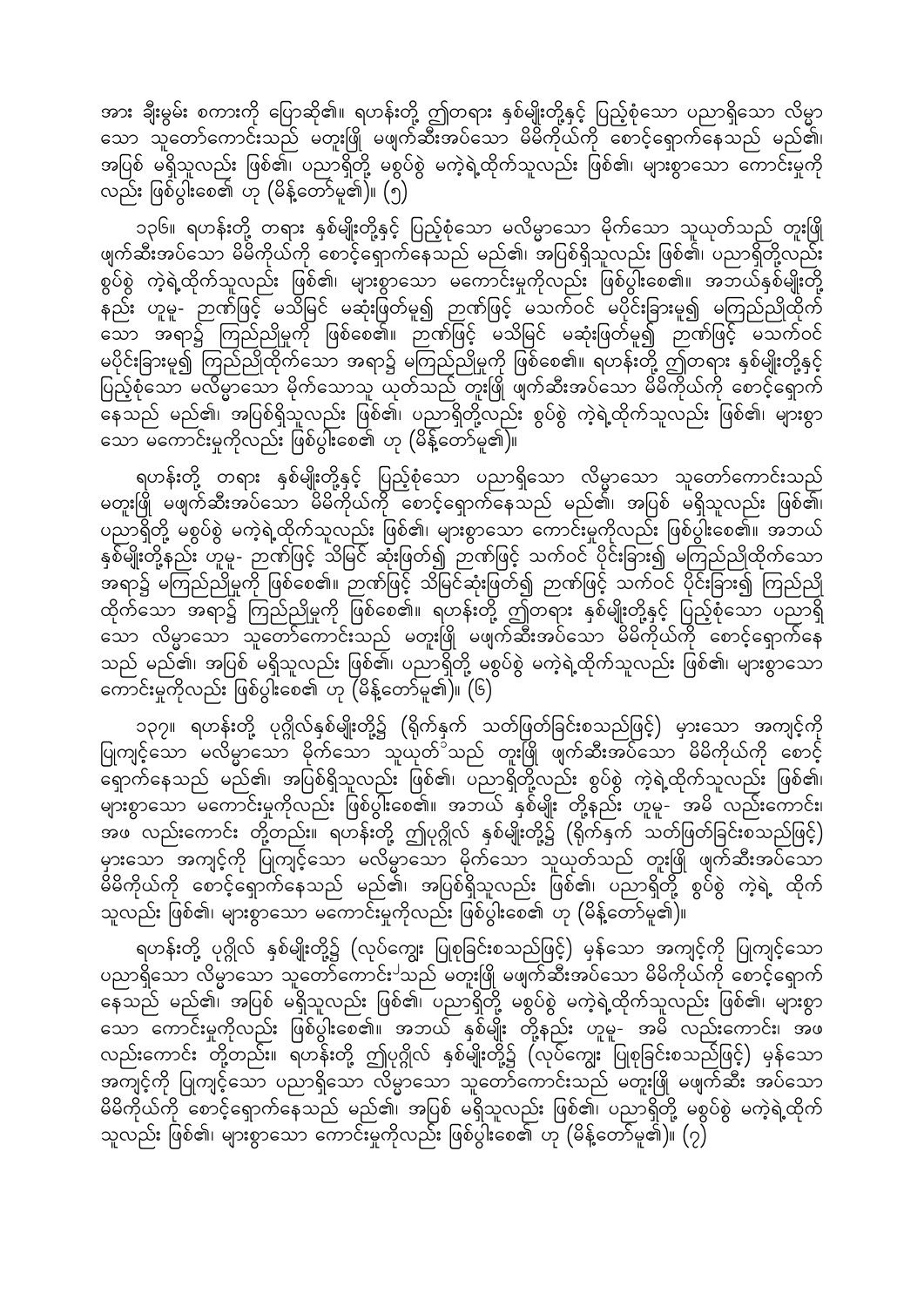၁၃၈။ ရဟန်းတို့ ပုဂ္ဂိုလ် နှစ်မျိုးတို့၌ (သင်းခွဲခြင်း သတ်ရန် ကြံခြင်းစသည်ဖြင့်) မှားသော အကျင့်ကို ပြုကျင့်သော မလိမ္မာသော မိုက်သော သူယုတ်<sup>၃</sup>သည် တူးဖြို ဖျက်ဆီးအပ်သော မိမိကိုယ်ကို မြောင့်ရှောက် နေသည် မည်၏၊ အပြစ်ရှိသူလည်း ဖြစ်၏၊ ပညာရှိတို့ စွပ်စွဲ ကဲ့ရဲ့ထိုက်သူလည်း ဖြစ်၏၊ များစွာသော မကောင်းမှုကိုလည်း ဖြစ်ပွါးစေ၏။ အဘယ် နှစ်မျိုး တို့နည်း ဟူမူ- မြတ်စွာဘုရား လည်း ္သြယ္တာကိုး၊ မြတ်စွာဘုရား၏ တပည့်သာဝက လည်းကောင်းတို့တည်း။ ရဟန်းတို့ ဤပုဂ္ဂိုလ် နှစ်မျိုးတို့၌ (သင်းခွဲခြင်း သတ်ရန် ကြံခြင်းစသည်ဖြင့်) မှားသော အကျင့်ကို ပြုကျင့်သော မလိမ္မာသော မိုက်သော `သူယုတ်သည် တူးဖြို ဖျက်ဆီးအပ်သော မိမိကိုယ်ကို စောင့်ရှောက်နေသည် မည်၏၊ အပြစ်ရှိသူလည်း ြင်္ဂ်ေ့ရ်၊ ပညာရှိတို့ စွပ်စွဲ ကဲ့ရဲ့ထိုက်သူလည်း ဖြစ်၏၊ များစွာသော မကောင်းမှုကိုလည်း ဖြစ်ပွါးစေ၏ ဟု (မိန့်တော်မူ၏)။

ရဟန်းတို့ ပုဂ္ဂိုလ် နှစ်မျိုးတို့၌ (ပြုစု လုပ်ကျွေးခြင်းစသည်ဖြင့်) မှန်သော အကျင့်ကို ပြုကျင့်သော ပညာရှိသော လိမ္မာသော သူတော်ကောင်း<sup>9</sup>သည် မတူးဖြို မဖျက်ဆီးအပ်သော မိမိကိုယ်ကို စောင့်ရှောက် နေသည် မည်၏၊ အပြစ် မရှိသူလည်း ဖြစ်၏၊ ပညာရှိတို့လည်း မစွပ်စွဲ မကဲ့ရဲ့ထိုက်သူလည်း ဖြစ်၏၊ များစွာသော ကောင်းမှုကိုလည်း ဖြစ်ပွါးစေ၏။ အဘယ် နှစ်မျိုး တို့နည်း ဟူမူ- မြတ်စွာဘုရား လည်း ကောင်း၊ မြတ်စွာဘုရား၏ တပည့်သာဝက လည်းကောင်း တို့တည်း။ ရဟန်းတို့ ဤပုဂ္ဂိုလ် နှစ်မျိုးတို့၌ (ပြုစု လုပ်ကျွေးခြင်း စသည်ဖြင့်) မှန်သော အကျင့်ကို ပြုကျင့်သော ပညာရှိသော လိမ္မာသော သူတော် ့္သြယ္ေတြက ေတြကို အတြင္း<br>"လာင္းသည္ မတူးဖြို မဖျက်ဆီးအပ်သော မိမိကိုယ်ကို တေင့်ရှောက် နေသည် မည်၏၊ အပြစ် မရှိသူ လည်း ဖြစ်၏၊ ပညာရှိတို့လည်း မစွပ်စွဲ မကဲ့ရဲ့ထိုက်သူလည်း ဖြစ်၏၊ များစွာသော ကောင်းမှုကိုလည်း  $\lceil \ln \sqrt{\log x} \rceil$ တော်မူ၏)။  $\lceil \log x \rceil$ 

၁၃၉။ ရဟန်းတို့ တရားတို့သည် ဤနှစ်မျိုး တို့တည်း။ အဘယ် နှစ်မျိုး တို့နည်း ဟူမှု- မိမိ၏စိတ် iz<br>ပြူစင်ခြင်း လည်းကောင်း၊ လောက၌ တစ်စုံတစ်ရာကို မစွဲလမ်းခြင်း လည်းကောင်း တို့တည်း။ ရဟန်းတို့ တြီးကို အက်သည် မျိုး တို့ပေတည်း ဟု (မိန့်တော်မူ၏)။ (၉)<br>-

၁၄၀။ ရဟန်းတို့ တရားတို့သည် ဤနှစ်မျိုး တို့တည်း။ အဘယ် နှစ်မျိုး တို့နည်း ဟူမူ- အမျက်ထွက် ခြင်း 'ကောဓ' လည်းကောင်း၊ ရန်ငြိုးဖွဲ့ခြင်း 'ဥပနာဟ' လည်းကောင်း တို့တည်း။ ရဟန်းတို့ တရားတို့  $\sim$ သည် ဤနှစ်မျိုး တို့ပေတည်း ဟု (မိန့်တော်မူ၏)။ (၁၀)

၁၄၁။ ရဟန်းတို့ တရားတို့သည် ဤနှစ်မျိုး တို့တည်း။ အဘယ် နှစ်မျိုး တို့နည်း ဟူမူ- အမျက်ထွက် ခြင်းကို ပယ်ဖျောက်ခြင်း လည်းကောင်း၊ ရန်ငြိုးဖွဲ့ခြင်းကို ပယ်ဖျောက်ခြင်း လည်းကောင်း တို့တည်း။  $\sim$ ရဟန်းတို့ တရားတို့သည် ဤနှစ်မျိုး တို့ပေတည်း ဟု (မိန့်တော်မူ၏)။ (၁၁)

#### နှစ်ခုမြောက် အာယာစနဝဂ် ပြီး၏။

------

၁။ မိတ္တဝိန္ဒကနှင့် အဇာတသတ် စသည်။ ၂။ သုဝဏ္ဏသာမနှင့် ဃဋိကာရ စသည်။ ခု။ ဒေဝဒတ်နှင့် ကောကာလိက စသည်။  $\mathsf{q}_\mathsf{II}$  အရှင်အာနန္ဒာနှင့် အနာထပိဏ်သူဌေး စသည်။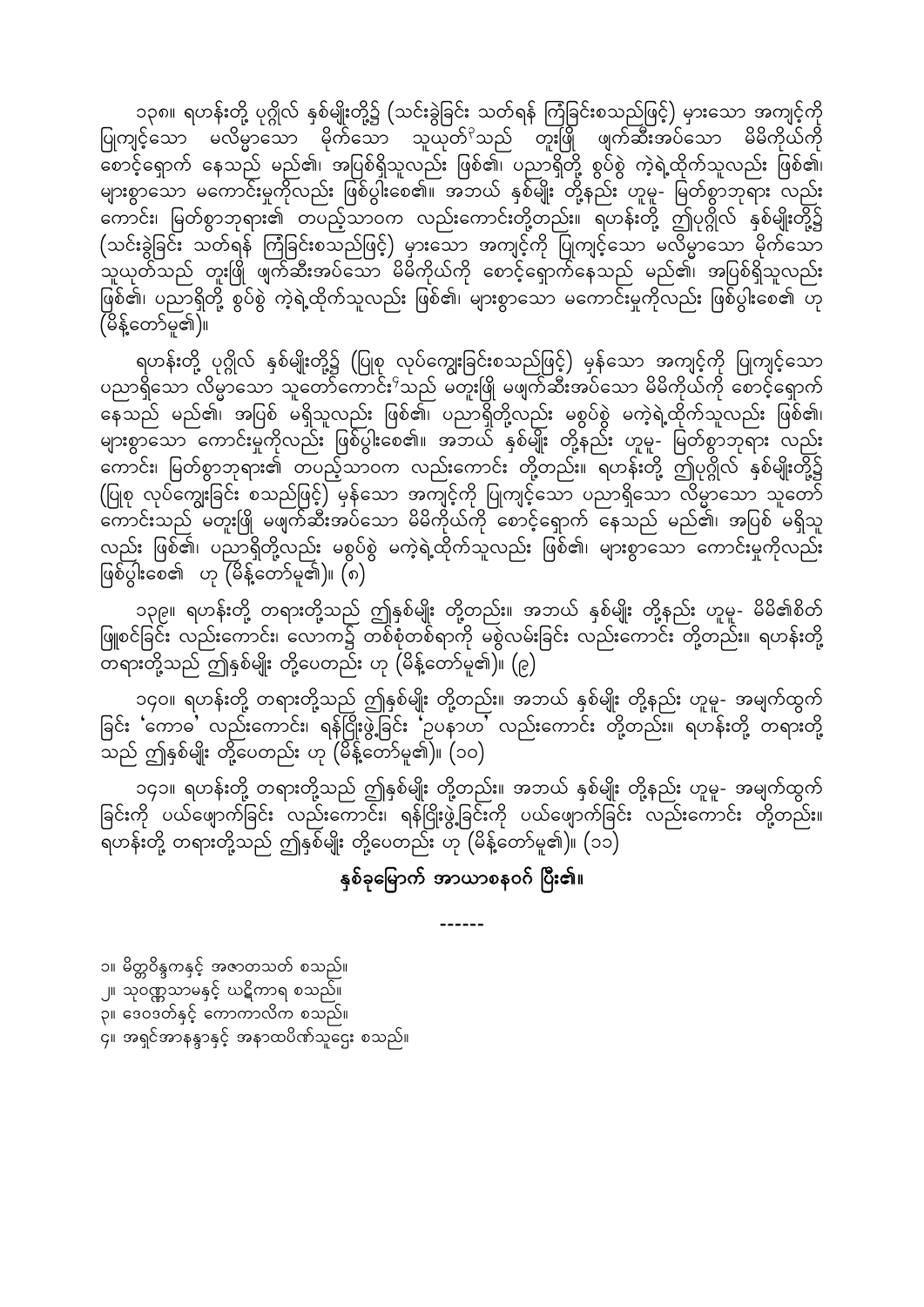### $==(\infty)$   $\circ$  -  $\circ$   $(\circ \circ)$

<span id="page-45-0"></span>၁၄၂။ ရဟန်းတို့ အလှူတို့သည် ဤနှစ်မျိုး တို့ပေတည်း။ အဘယ် နှစ်မျိုး တို့နည်း ဟူမူ- ပစ္စည်း လေးပါးအလျှ 'အာမိသဒါန' လည်းကောင်း၊ တရားအလျှ 'ဓမ္မဒါန' လည်းကောင်းတို့တည်း။ ရဟန်းတို့ အလှူ 'ဒါန' တို့သည် ဤနှစ်မျိုး တို့ပေတည်း။ ရဟန်းတို့ ဤအလှူ နှစ်မျိုးတို့တွင် အကြင် တရားအလှူ သည် ရှိ၏၊ ထိုတရား အလျှသည် မြတ်ပေသတည်း ဟု (မိန့်တော်မှု၏)။ (၁)

၁၄၃။ ရဟန်းတို့ ပူဇော်ခြင်းတို့သည် ဤနှစ်မျိုး တို့ပေတည်း။ အဘယ်နှစ်မျိုးတို့နည်းဟူမူ - ပစ္စည်း ဖြင့် ပူဇော်ခြင်း 'အာမိသယာဂ' လည်းကောင်း၊ တရားဖြင့် ပူဇော်ခြင်း 'ဓမ္မယာဂ' လည်းကောင်းတို့ .<br>တည်း။ ရဟန်းတို့ ပူဇော်ခြင်းတို့သည် ဤနှစ်မျိုးတို့ပေတည်း။ ရဟန်းတို့ ဤပူဇော်ခြင်း နှစ်မျိုးတို့တွင် အကြင် တရားဖြင့် ပူဇော်ခြင်းသည် ရှိ၏၊ ထိုတရားဖြင့် ပူဇော်ခြင်းသည် မြတ်ပေသတည်း ဟု (မိန့်တော် မှု၏)။ (၂)

၁၄၄။ ရဟန်းတို့ စွန့်ကြဲခြင်းတို့သည် ဤနှစ်မျိုးတို့ပေတည်း။ အဘယ်နှစ်မျိုးတို့နည်းဟူမူ - ပစ္စည်း<br>ကို စွန့်ကြဲခြင်း 'အာမိသစာဂ' လည်းကောင်း၊ တရားကို စွန့်ကြဲခြင်း 'ဓမ္မစာဂ' လည်းကောင်းတို့တည်း။ ရဟန်းတို့ စွန့်ကြဲခြင်းတို့သည် ဤနှစ်မျိုးတို့ပေတည်း။ ရဟန်းတို့ ဤနှစ်မျိုးသော စွန့်ကြဲခြင်း တို့တွင် ာကြင် တရားကို စွန့်ကြံခြင်းသည် ရှိ၏၊ ထိုတရား စွန့်ကြဲခြင်းသည် မြတ်ပေသတည်း ဟု (မိန့်တော် မှု၏)။ (၃)

၁၄၅။ ရဟန်းတို့ စွန့်ကြဲခြင်းတို့သည် ဤနှစ်မျိုးတို့ပေတည်း။ အဘယ်နှစ်မျိုးတို့နည်းဟူမူ - ပစ္စည်း ကို စွန့်ကြံခြင်း 'အာဓိသပရိစ္စာဂ' လည်းကောင်း၊ တရားကို စွန့်ကြဲခြင်း 'မွေပရိစ္စာဂ' လည်းကောင်းတို့ တည်း။ ရဟန်းတို့ စွန့်ကြဲခြင်းတို့သည် ဤနှစ်မျိုးတို့ပေတည်း။ ရဟန်းတို့ ဤစွန့်ကြဲခြင်း နှစ်မျိုးတို့တွင် အကြင် တရားကို စွန့်ကြဲခြင်းသည် ရှိ၏၊ ထိုတရားကို စွန့်ကြဲခြင်းသည် မြတ်ပေသတည်း ဟု (မိန့်တော် မှု၏)။  $(q)$ 

၁၄၆။ ရဟန်းတို့ သုံးဆောင်ခြင်းတို့သည် ဤနှစ်မျိုးတို့ပေတည်း။ အဘယ်နှစ်မျိုးတို့နည်းဟူမူ -<br>ပစ္စည်းကို သုံးဆောင်ခြင်း အာမိသဘောဂ လည်းကောင်း၊ တရားကို သုံးဆောင်ခြင်း ဓမ္မဘောဂ လည်း ကောင်းတို့တည်း။ ရဟန်းတို့ သုံးဆောင်ခြင်းတို့သည် ဤနှစ်မျိုးတို့ပေတည်း။ ရဟန်းတို့ ဤသုံးဆောင် ခြင်း နှစ်မျိုးတို့တွင် အကြင် တရားကို သုံးဆောင်ခြင်းသည် ရှိ၏၊ ထိုတရားကို သုံးဆောင်ခြင်းသည် မြတ်ပေသတည်း ဟု (မိန့်တော်မူ၏)။ (၅)

၁၄၇။ ရဟန်းတို့ အတူတကွ သုံးဆောင်ခြင်းတို့သည် ဤနှစ်မျိုးတို့ပေတည်း။ အဘယ်နှစ်မျိုးတို့နည်း ဟူမူ - ပစ္စည်းကို အတူတကွ သုံးဆောင်ခြင်း 'အာမိသသမ္ဘောဂ' လည်းကောင်း၊ တရားကို အတူတကွ သုံးဆောင်ခြင်း 'ဓမ္မသမ္ဘောဂ' လည်းကောင်းတို့တည်း။ ရဟန်းတို့ အတူတကွ သုံးဆောင်ခြင်းတို့သည် ဤ်နှစ်မျိုးတို့ပေတည်း။ ရဟန်းတို့ ဤအတူတကွ သုံးဆောင်ခြင်း နှစ်မျိုးတို့တွင် အကြင် တရားကို အတူ တကွ သုံးဆောင်ခြင်းသည် ရှိ၏၊ ထိုတရားကို အတူတကွ သုံးဆောင်ခြင်းသည် မြတ်ပေသတည်း ဟု (မိန့်တော်မူ၏)။ (၆)

၁၄၈။ ရဟန်းတို့ ခွဲခြမ်း ဝေဖန်ခြင်းတို့သည် ဤနှစ်မျိုးတို့တည်း။ အဘယ်နှစ်မျိုးတို့နည်းဟူမူ -<br>ပစ္စည်းကို ခွဲခြမ်း ဝေဖန်ခြင်း 'အာမိသသံဝိဘာဂ' လည်းကောင်း၊ တရားကို ခွဲခြမ်း ဝေဖန်ခြင်း 'ဓမ္မ သံဝိဘာဂ လည်းကောင်းတို့တည်း။ ရဟန်းတို့ ခွဲခြမ်း ဝေဖန်ခြင်းတို့သည် ဤနှစ်မျိုးတို့ပေတည်း။ ရဟန်း တို့ ဤနှစ်မျိုးသော ခွဲခြမ်း ဝေဖန်ခြင်းတို့တွင် အကြင် တရားကို ခွဲခြမ်း ဝေဖန်ခြင်းသည် ရှိ၏၊ ထိုတရား ကို ခွဲခြမ်း ဝေဖန်ခြင်းသည် မြတ်ပေသတည်း ဟု (မိန့်တော်မူ၏)။ (၇)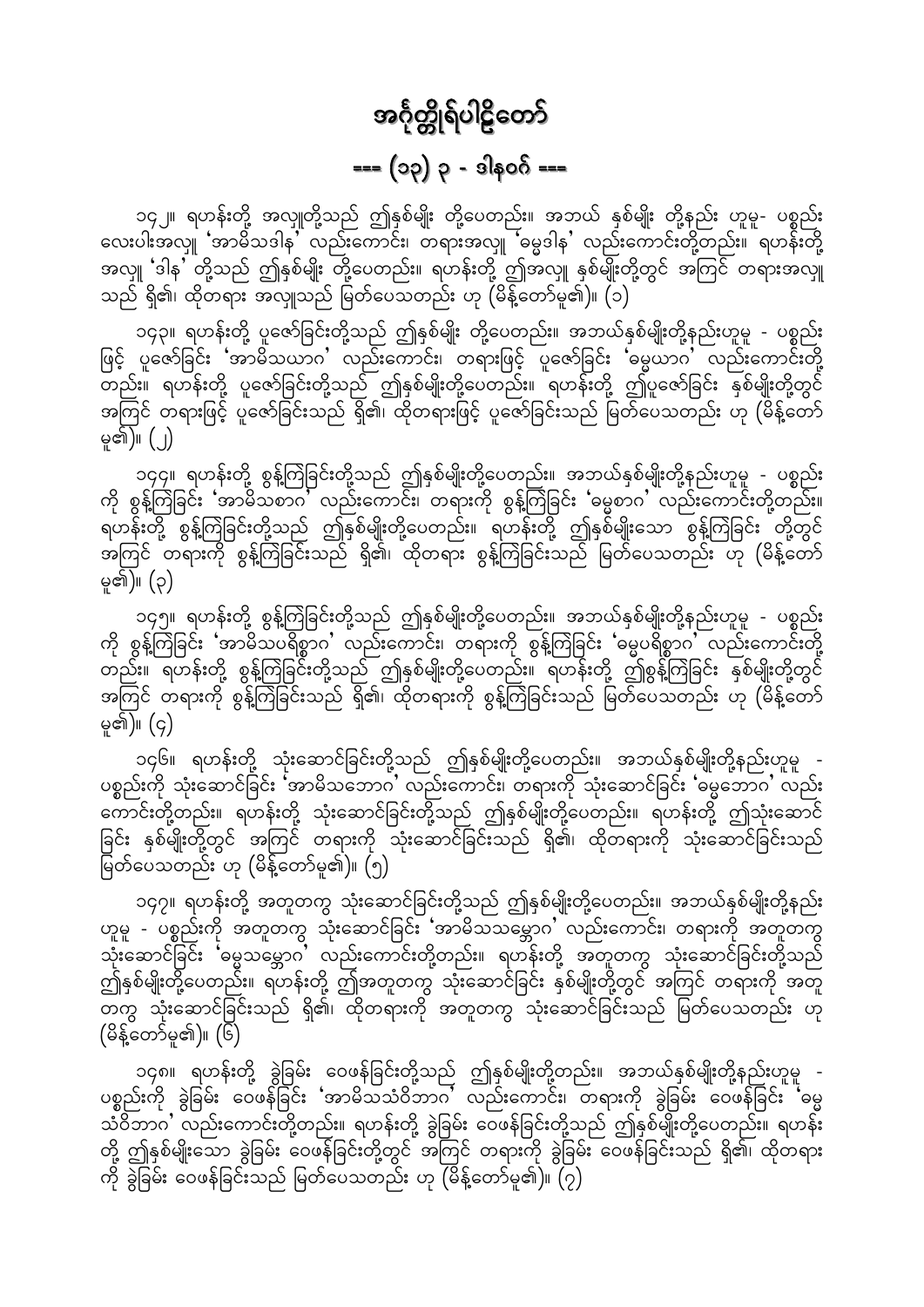၁၄၉။ ရဟန်းတို့ ထောက်ပံ့ခြင်းတို့သည် ဤနှစ်မျိုးတို့တည်း။ အဘယ်နှစ်မျိုးတို့နည်းဟူမူ - ပစ္စည်း ဖြင့် ထောက်ပံ့ခြင်း အာမိသသင်္ဂဟ'်လည်းကောင်း၊ တရားဖြင့် ထောက်ပံ့ခြင်း 'မမ္မသင်္ဂဟ' လည်း ကောင်းတို့တည်း။ ရဟန်းတို့ ထောက်ပံ့ခြင်းတို့သည် ဤနှစ်မျိုးတို့ပေတည်း။ ရဟန်းတို့ ဤထောက်ပံ့ခြင်း<br>နှစ်မျိုးတို့တွင် အကြင် တရားဖြင့် ထောက်ပံ့ခြင်းသည် ရှိ၏၊ ထိုတရားဖြင့် ထောက်ပံ့ခြင်းသည် မြတ်ပေ ာ<br>သတည်း ဟု (မိန့်တော်မူ၏)။ (၈)

၁၅၀။ ရဟန်းတို့ ချီးမြှောက်ခြင်းတို့သည် ဤနှစ်မျိုးတို့တည်း။ အဘယ်နှစ်မျိုးတို့နည်းဟူမူ - ပစ္စည်း<br>ဖြင့် ချီးမြှောက်ခြင်း 'အာမိသာနုဂ္ဂဟ' လည်းကောင်း၊ တရားဖြင့် ချီးမြှောက်ခြင်း 'မွောနုဂ္ဂဟ' လည်း ပ • ၂ မ<br>ကောင်းတို့တည်း။ ရဟန်းတို့ ချီးမြှောက်ခြင်းတို့သည် ဤနှစ်မျိုးတို့ပေတည်း။ ရဟန်းတို့ ဤချီးမြှောက်ခြင်း<br>နှစ်မျိုးတို့တွင် အကြင် တရားဖြင့် ချီးမြှောက်ခြင်းသည် ရှိ၏၊ ထိုတရားဖြင့် ချီးမြှောက်ခြင်းသည် မြတ်ပေ ှ<br>သတည်း ဟု (မိန့်တော်မူ၏)။ (၉)

၁၅၁။ ရဟန်းတို့ သနားခြင်းတို့သည် ဤနှစ်မျိုးတို့တည်း။ အဘယ်နှစ်မျိုးတို့နည်းဟူမူ - ပစ္စည်းဖြင့် သနားခြင်း 'အာဓိသာနုကမ္ပာ' လည်းကောင်း၊ တရားဖြင့် သနားခြင်း 'မွောနုကမ္ပာ'လည်းကောင်းတို့ တည်း။ ရဟန်းတို့ သနားခြင်းတို့သည် ဤနှစ်မျိုးတို့ပေတည်း။ ရဟန်းတို့ ဤသနားခြင်း နှစ်မျိုးတို့တွင် အကြင် တရားဖြင့် သနားခြင်းသည် ရှိ၏၊ ထိုတရားဖြင့် သနားခြင်းသည် မြတ်ပေသတည်း ဟု (မိန့်တော် မူ၏)။ (၁၀)

သုံးခုမြောက် ဒါနဝဂ် ပြီး၏။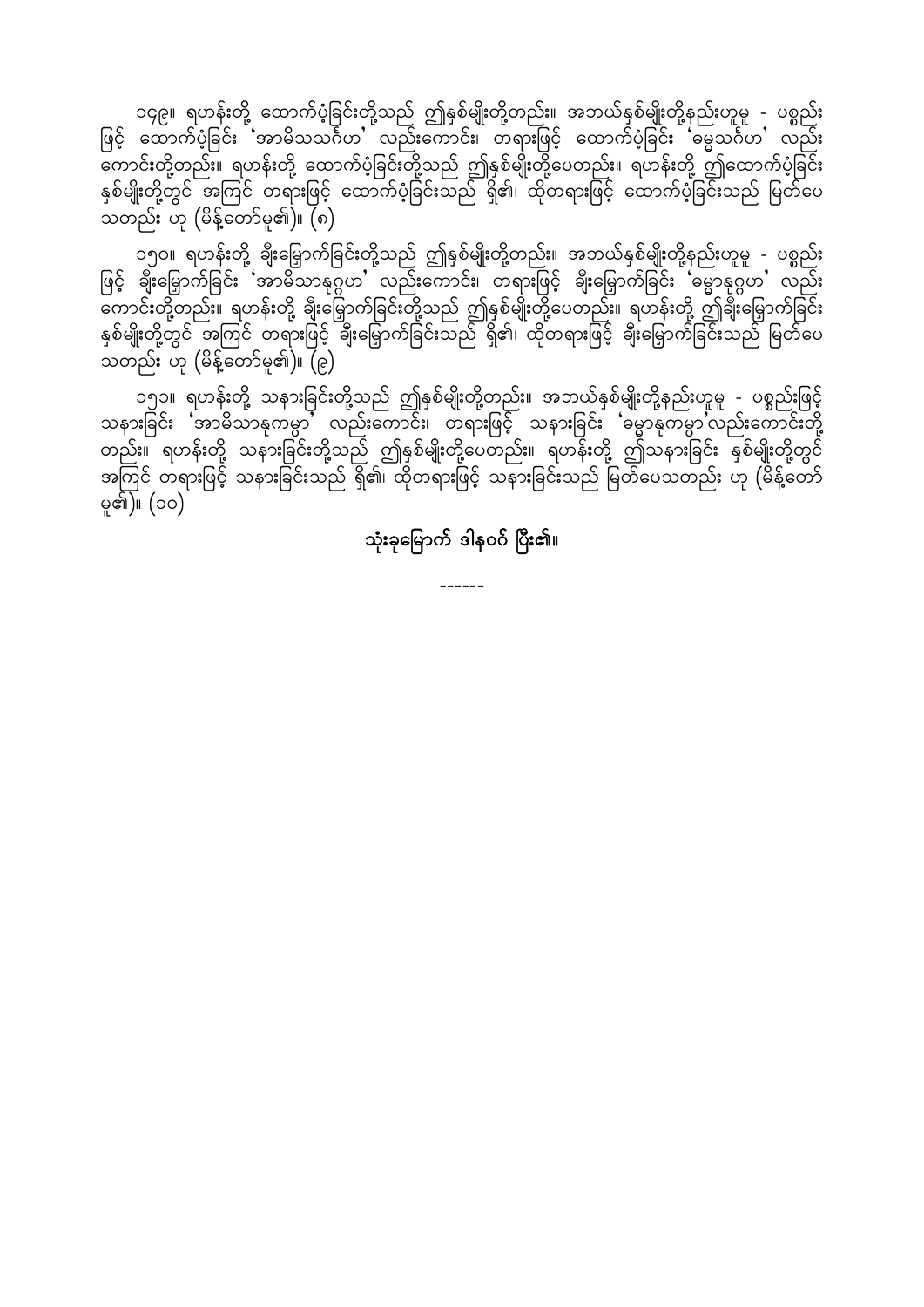## === (၁၄) ၄ - သန္တာရ၀၀် ===

<span id="page-47-0"></span>၁၅၂။ ရဟန်းတို့ အဆက်အသွယ် ပြုခြင်းတို့သည် ဤနှစ်မျိုးတို့တည်း။ အဘယ်နှစ်မျိုးတို့နည်းဟူမူ -<br>ပစ္စည်းဖြင့် အဆက်အသွယ် ပြုခြင်း 'အာမိသသန္ထာရ' လည်းကောင်း၊ တရားဖြင့် အဆက်အသွယ် ပြုခြင်း ်မ္မေသန္တာရ' လည်းကောင်းတို့တည်း။ ရဟန်းတို့ အဆက်အသွယ် ပြုခြင်းတို့သည် ဤနှစ်မျိုးတို့ပေတည်း။ ရဟန်းတို့ အဆက်အသွယ် ပြုခြင်း နှစ်မျိုးတို့တွင် အကြင် တရားဖြင့် အဆက်အသွယ် ပြုခြင်းသည် ရှိ၏၊ ထိုတရားဖြင့် အဆက်အသွယ် ပြုခြင်းသည် မြတ်ပေသတည်း ဟု (မိန့်တော်မူ၏)။ (၁)

၁၅၃။ ရဟန်းတို့ အစေ့အစပ် အဆက်အသွယ် ပြုခြင်းတို့သည် ဤနှစ်မျိုးတို့တည်း။ အဘယ် နှစ်မျိုး<br>တို့နည်းဟူမူ - ပစ္စည်းဖြင့် အစေ့အစပ် အဆက်အသွယ် ပြုခြင်း 'အာမိသပဋိသန္ထာရ' လည်းကောင်း၊ ားသည်။<br>ကရားဖြင့် အစေ့အစပ် အဆက်အသွယ်ပြုခြင်း 'ဓမ္မပဋိသန္ထာရ' လည်းကောင်းတို့တည်း။ ရဟန်းတို့ အသွယ် ပြုခြင်း နှစ်မျိုးတို့တွင် အကြင် တရားဖြင့် အစေ့အစပ် အဆက်အသွယ် ပြုခြင်းသည် ရှိ၏၊ ထိုတရားဖြင့် အစေ့အစပ် အဆက်အသွယ် ပြုခြင်းသည် မြတ်ပေသတည်း ဟု (မိန့်တော်မူ၏)။ (၂)

၁၅၄။ ရဟန်းတို့ ရှာမှီးခြင်းတို့သည် ဤနှစ်မျိုးတို့တည်း။ အဘယ်နှစ်မျိုးတို့နည်းဟူမူ - ပစ္စည်းကို<br>ရှာမှီးခြင်း 'အာမိသေသနာ' လည်းကောင်း၊ တရားကို ရှာမှီးခြင်း 'ဓမ္မေသနာ' လည်းကောင်းတို့တည်း။ -.<br>ရဟန်းတို့ ရှာမှီးခြင်းတို့သည် ဤနှစ်မျိုးတို့ပေတည်း။ ရဟန်းတို့ ရှာမှီးခြင်း နှစ်မျိုးတို့တွင် အကြင် တရား ကို ရှာမှီးခြင်းသည် ရှိ၏၊ ထိုတရားကို ရှာမှီးခြင်းသည် မြတ်ပေသတည်း ဟု (မိန့်တော်မူ၏)။ (၃)

၁၅၅။ ရဟန်းတို့ ထက်ဝန်းကျင် ရှာမှီးခြင်းတို့သည် ဤနှစ်မျိုးတို့တည်း။ အဘယ်နှစ်မျိုးတို့နည်းဟူမူ-ပစ္စည်းကို ထက်ဝန်းကျင် ရှာမှီးခြင်း အာဓိသပရိယေသနာ လည်းကောင်း၊ တရားကို ထက်ဝန်းကျင် ရှာမှီးခြင်း **'**ဓမ္မပရိယေသန**ာ'** လည်းကောင်းတို့တည်း။ ရဟန်းတို့ ထက်ဝန်းကျင် ရှာမှီးခြင်းတို့သည် ဤနှစ်မျိုးတို့ပေတည်း။ ရဟန်းတို့ ဤထက်ဝန်းကျင် ရှာမှီးခြင်း နှစ်မျိုးတို့တွင် အကြင် တရားကို (မိန့်တော်မူ၏)။  $\vec{c}$ )

၁၅၆။ ရဟန်းတို့ အထွတ်အထိပ်ရောက် ရှာမှီးခြင်းတို့သည် ဤနှစ်မျိုးတို့တည်း။ အဘယ်နှစ်မျိုးတို့ နည်းဟူမူ - ပစ္စည်းကို အထွတ်အထိပ်ရောက် ရှာမှီးခြင်း အာမိသပရိယေဋ္ဌိ လည်းကောင်း၊ တရားကို<br>အထွတ်အထိပ်ရောက် ရှာမှီးခြင်း 'ဓမ္မပရိယေဋ္ဌိ' လည်းကောင်းတို့တည်း။ ရဟန်းတို့ အထွတ်အထိပ် ရောက် ရှာမှီးခြင်းတို့သည် ဤနှစ်မျိုးတို့ပေတည်း။ ရဟန်းတို့ ဤအထွတ်အထိပ်ရောက် ရှာမှီးခြင်း နှစ်မျိုး တို့တွင် အကြင် တရားကို အထွတ်အထိပ်ရောက် ရှာမှီးခြင်းသည် ရှိ၏၊ ထိုတရားကို အထွတ်အထိပ် ရောက် ရှာမှီးခြင်းသည် မြတ်ပေသတည်း ဟု (မိန့်တော်မူ၏)။ (၅)

၁၅၇။ ရဟန်းတို့ ပူဇော်ခြင်းတို့သည် ဤနှစ်မျိုးတို့တည်း။ အဘယ်နှစ်မျိုးတို့နည်းဟူမူ - ပစ္စည်းဖြင့် ပူဇော်ခြင်း 'အာမိသပူဇာ' လည်းကောင်း၊ တရားဖြင့် ပူဇော်ခြင်း 'ဓမ္မပူဇာ' လည်းကောင်းတို့တည်း။ ရဟန်းတို့ ပူဇော်ခြင်းတို့သည် ဤနှစ်မျိုးတို့ပေတည်း။ ရဟန်းတို့ ဤပူဇော်ခြင်း နှစ်မျိုးတို့တွင် အကြင်<br>တရားဖြင့် ပူဇော်ခြင်းသည် ရှိ၏၊ ထိုတရားဖြင့် ပူဇော်ခြင်းသည် မြတ်ပေသတည်း ဟု (မိန့်တော်မူ၏)။  $(S)$ 

၁၅၈။ ရဟန်းတို့ ဧည့်သည် အာဂန္တုတို့အား ပေးလှူခြင်းတို့သည် ဤနှစ်မျိုးတို့တည်း။ အဘယ် နှစ်မျိုးတို့နည်းဟူမူ- ဧည့်သည် အာဂန္တုတို့အား ပစ္စည်းကို ပေးလှူခြင်း အာမိသာတိထေယျ' လည်း ှ<br>ကောင်း၊ ဧည့်သည် အာဂန္တုတို့အား တရားကို ပေးလှူခြင်း 'မွောတိထေယျ' လည်းကောင်းတို့တည်း။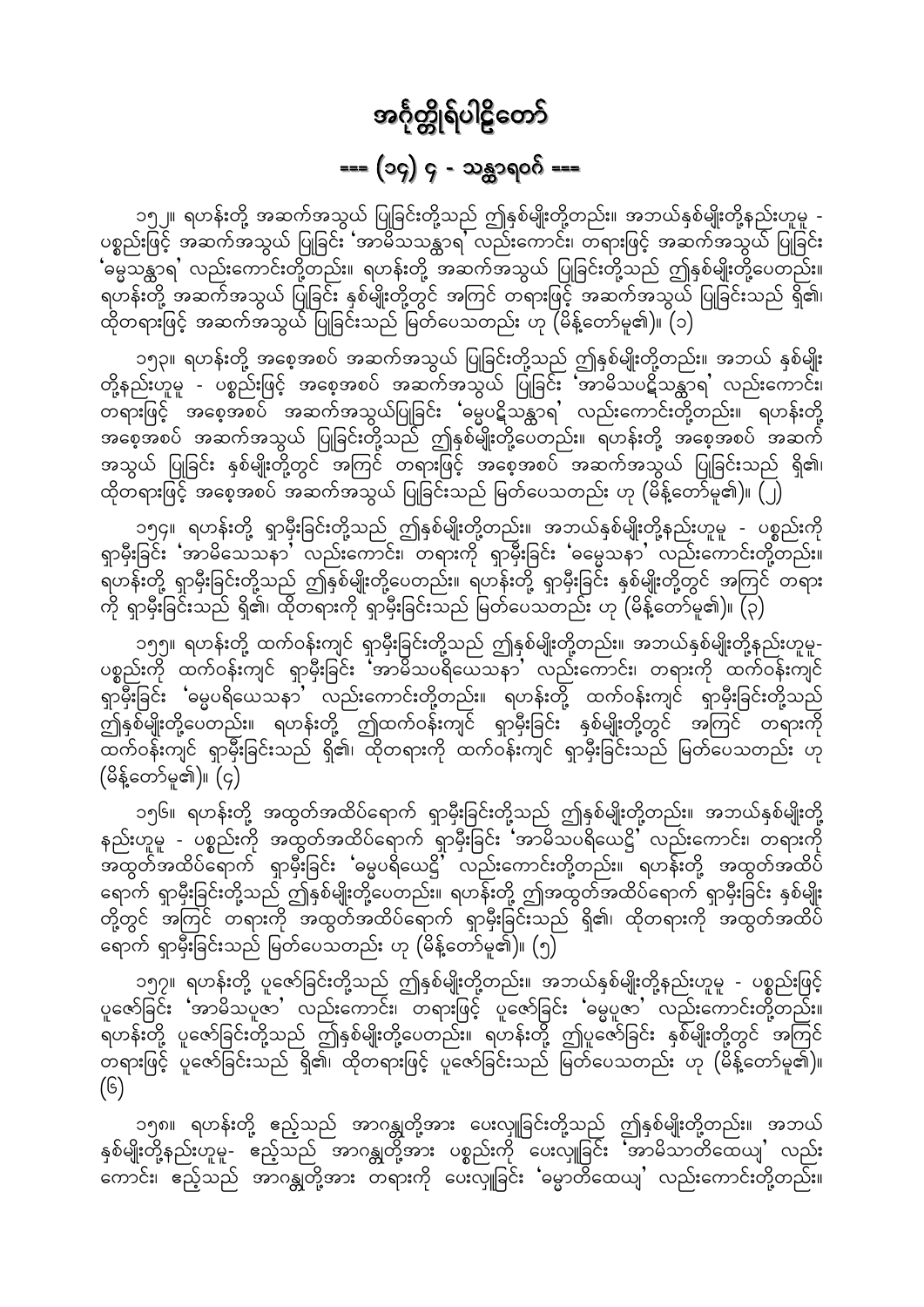ရဟန်းတို့ ဧည့်သည် အာဂန္တုတို့အား ပေးလှူခြင်းတို့သည် ဤနှစ်မျိုးတို့ပေတည်း။ ရဟန်းတို့ ဧည့်သည် ပေးလှူခြင်းသည် မြတ်ပေသတည်း ဟု (မိန့်တော်မူ၏)။ (၇)

၁၅၉။ ရဟန်းတို့ ပြည့်စုံခြင်းတို့သည် ဤနှစ်မျိုးတို့တည်း။ အဘယ်နှစ်မျိုးတို့နည်းဟူမူ - ပစ္စည်း ပြည့်စုံခြင်း 'အာမိသိဒ္ဓိ' လည်းကောင်း၊ တရား ပြည့်စုံခြင်း 'ဓမ္မိဒ္ဓိ' လည်းကောင်းတို့တည်း။ ရဟန်းတို့ ပြင် LU<br>ပြည့်စုံခြင်းတို့သည် ဤနှစ်မျိုးတို့ပေတည်း။ ရဟန်းတို့ ဤပြည့်စုံခြင်း နှစ်မျိုးတို့တွင် အကြင် တရား ပြည့်စုံခြင်းသည် ရှိ၏၊ ထိုတရား ပြည့်စုံခြင်းသည် မြတ်ပေသတည်း ဟု (မိန့်တော်မူ၏)။ (၈)

ာ၆ဝ။ ရဟန်းတို့ ကြီးပွါးခြင်းတို့သည် ဤနှစ်မျိုးတို့တည်း။ အဘယ်နှစ်မျိုးတို့နည်းဟူမူ - ပစ္စည်းဖြင့်<br>ကြီးပွါးခြင်း 'အာမိသဝုဒ္ဓိ' လည်းကောင်း၊ တရားဖြင့် ကြီးပွါးခြင်း 'ဓမ္မဝုဒ္ဓိ' လည်းကောင်းတို့တည်း။  $(\epsilon)$ 

၁၆၁။ ရဟန်းတို့ နှစ်သက်ဖွယ်ရာ ရတနာတို့သည် ဤနှစ်မျိုးတို့တည်း။ အဘယ်နှစ်မျိုးတို့နည်းဟူမူ-ပစ္စည်းတည်း ဟူသော နှစ်သက်ဖွယ်ရာ 'အာဓိသရတနာ' လည်းကောင်း၊ တရားတည်း ဟူသော နှစ်သက်ဖွယ်ရာ ်ဓမ္မရတနာႛ လည်းကောင်းတို့တည်း။ ရဟန်းတို့ နှစ်သက်ဖွယ်ရာ ရတနာတို့သည် ာ<br>ဤနှစ်မျိုးတို့ပေတည်း။ ရဟန်းတို့ နှစ်သက်ဖွယ်ရာ ဤရတနာနှစ်မျိုးတို့တွင် အကြင် ဓမ္မရတနာသည် ရှိ၏၊ ထိုဓမ္မရတနာသည် မြတ်ပေသတည်း ဟု (မိန့်တော်မူ၏)။

၁၆၂။ ရဟန်းတို့ ဆည်းပူး စုဆောင်းခြင်းတို့သည် ဤနှစ်မျိုးတို့တည်း။ အဘယ်နှစ်မျိုးတို့နည်းဟူမူ -<br>ပစ္စည်းကို ဆည်းပူး စုဆောင်းခြင်း 'အာမိသသန္နိစယ' လည်းကောင်း၊ တရားကို ဆည်းပူး စုဆောင်းခြင်း ္ "<br>'ဓမ္မသန္နိစယ' လည်းကောင်းတို့တည်း။ ရဟန်းတို့ ဆည်းပူး စုဆောင်းခြင်း တို့သည် ဤနှစ်မျိုးတို့ပေ တည်း။ ရဟန်းတို့ ဤဆည်းပူး စုဆောင်းခြင်း နှစ်မျိုးတို့တွင် အကြင် တရားကို ဆည်းပူး စုဆောင်းခြင်း သည် ရှိ၏၊ ထိုတရားကို ဆည်းပူး စုဆောင်းခြင်းသည် မြတ်ပေသတည်း ဟု (မိန့်တော်မူ၏)။ (၁၁)

၁၆၃။ ရဟန်းတို့ ပြန့်ပြောခြင်းတို့သည် ဤနှစ်မျိုးတို့တည်း။ အဘယ်နှစ်မျိုးတို့နည်းဟူမူ - ပစ္စည်း၏<br>ပြန့်ပြောခြင်း 'အာမိသဝေပုလ္လ' လည်းကောင်း၊ တရား၏ ပြန့်ပြောခြင်း 'ဓမ္မဝေပုလ္လ' လည်းကောင်းတို့ မြို့သည်။ ရဟန်းတို့ ပြန့်ပြောခြင်းတို့သည် ဤနှစ်မျိုးတို့ပေတည်း။ ရဟန်းတို့ ဤပြန့်ပြောခြင်း နှစ်မျိုးတို့ တွင် အကြင် တရား၏ ပြန့်ပြောခြင်းသည် ရှိ၏၊ ထိုတရား၏ ပြန့်ပြောခြင်းသည် မြတ်ပေသတည်း ဟု (မိန့်တော်မူ၏)။ (၁၂)

လေးခုမြောက် သန္တာရဝဂ် ပြီး၏။

------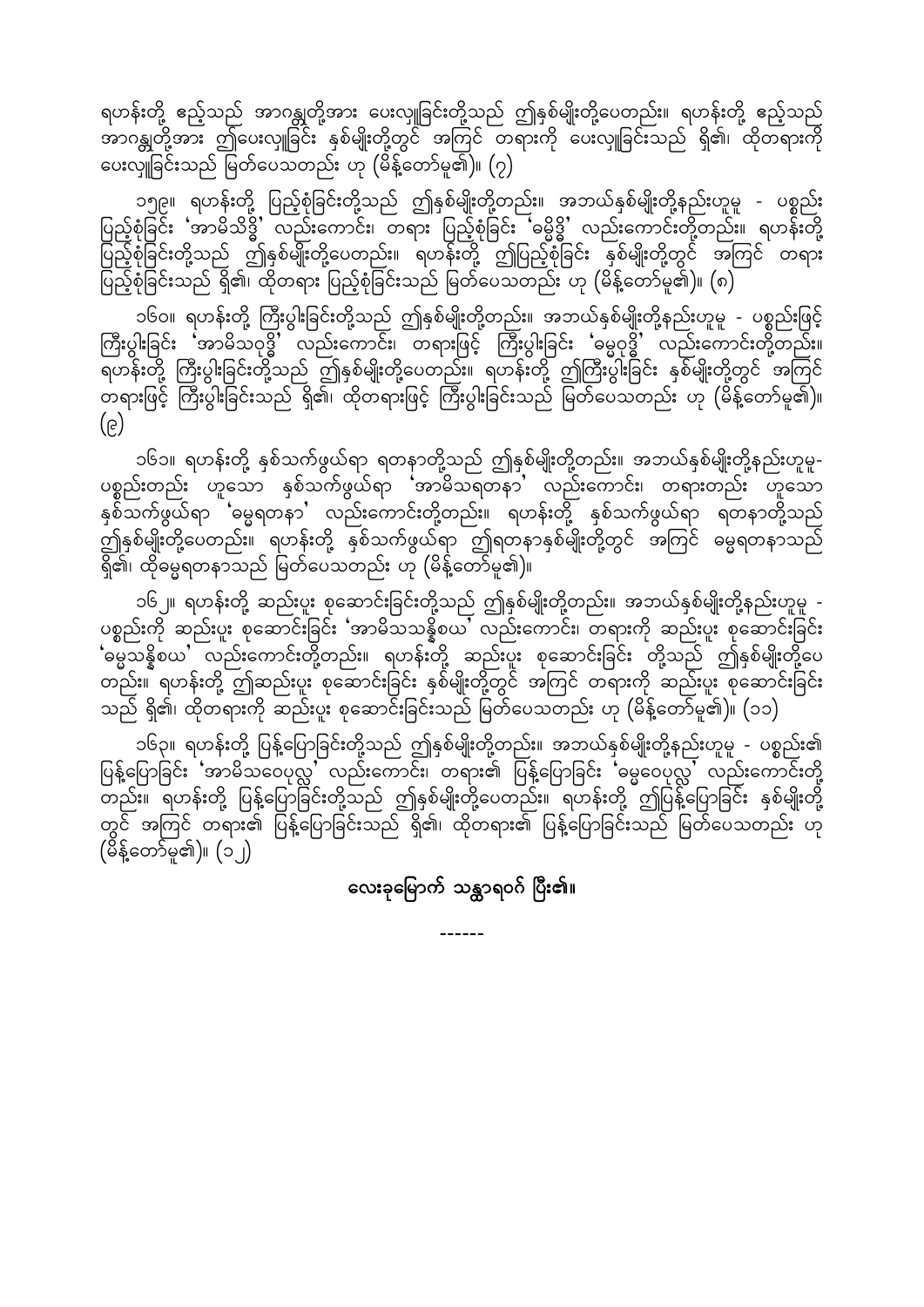## === (၁၅) ၅ - သမာပတ္တိဝဂ် ===

<span id="page-49-0"></span>၁၆၄။ ရဟန်းတို့ တရားတို့သည် ဤနှစ်မျိုးတို့တည်း။ အဘယ်နှစ်မျိုးတို့နည်းဟူမူ - သမာပတ် ဝင်စားမှု၌ လိမ္မာခြင်း 'သမာပတ္တိကုသလတာ' လည်းကောင်း၊ သမာပတ်မှ ထမှု၌ လိမ္မာခြင်း 'သမာပတ္တိ ဝုဋ္ဌာနကုသလတာ လည်းကောင်းတို့တည်း။ ရဟန်းတို့ တရားတို့သည် ဤနှစ်မျိုးတို့ပေတည်း ဟု (မိန့်တော်မူ၏)။ (၁)

၁၆၅။ ရဟန်းတို့ တရားတို့သည် ဤနှစ်မျိုးတို့တည်း။ အဘယ်နှစ်မျိုးတို့နည်းဟူမူ - ဖြောင့်မတ်ခြင်း ်အဇ္ဇဝ' လည်းကောင်း၊ နူးညံ့ခြင်း 'မဒ္ဒဝ' လည်းကောင်းတို့တည်း။ ရဟန်းတို့ တရားတို့သည် ဤနှစ်မျိုးတို့ ပေတည်း ဟု (မိန့်တော်မူ၏)။ (၂)

၁၆၆။ ရဟန်းတို့ တရားတို့သည် ဤနှစ်မျိုးတို့တည်း။ အဘယ်နှစ်မျိုးတို့နည်းဟူမူ - သည်းခံခြင်း ်ခန္တီ' လည်းကောင်း၊ ကောင်းသော အကျင့်ဖြင့် မွေ့လျော်ခြင်း 'သောရစ္စ' လည်းကောင်းတို့တည်း။ ရဟန်းတို့ တရားတို့သည် ဤနှစ်မျိုးတို့ပေတည်း ဟု (မိန့်တော်မူ၏)။ (၃)

၁၆၇။ ရဟန်းတို့ တရားတို့သည် ဤနှစ်မျိုးတို့တည်း။ အဘယ်နှစ်မျိုးတို့နည်းဟူမူ - နူးညံ့ ပြေပြစ်<br>သော စကားရှိခြင်း သာခလျႛ လည်းကောင်း၊ အစေ့အစပ် အဆက်အသွယ် ကောင်းခြင်း ပဋိသန္တာရ' လည်းကောင်းတို့တည်း။ ရဟန်းတို့ တရားတို့သည် ဤနှစ်မျိုးတို့ပေတည်း ဟု (မိန့်တော်မူ၏)။ (၄)

ာ၆၈။ ရဟန်းတို့ တရားတို့သည် ဤနှစ်မျိုးတို့တည်း။ အဘယ်နှစ်မျိုးတို့နည်းဟူမူ- မညှဉ်းဆဲခြင်း<br>'အဝိဟိံသာ' လည်းကောင်း၊ စင်ကြယ်ခြင်း 'သောစေယျ<sup>' ၊</sup> လည်းကောင်းတို့တည်း။ ရဟန်းတို့ တရားတို့ သည် ဤနှစ်မျိုးတို့ပေတည်း ဟု (မိန့်တော်မူ၏)။ (၅)

၁၆၉။ ရဟန်းတို့ တရားတို့သည် ဤနှစ်မျိုးတို့တည်း။ အဘယ်နှစ်မျိုးတို့နည်းဟူမူ - ဣန္ဒြေတို့၌ မဆို့<br>ပိတ်အပ်သော တံခါးရှိခြင်း 'ဣန္ဒြယေသု အဂုတ္တဒွါရတာ' လည်းကောင်း၊ အစားအစာတို့၌ အတိုင်း အရှည်ကို မသိခြင်း မ်ဘာဇနေအမတ္တညုတာ လည်းကောင်းတို့တည်း။ ရဟန်းတို့ တရားတို့သည် ဤနှစ်မျိုးတို့ပေတည်း ဟု (မိန့်တော်မူ၏)။ (၆)

၁၇၀။ ရဟန်းတို့ တရားတို့သည် ဤနှစ်မျိုးတို့တည်း။ အဘယ်နှစ်မျိုးတို့နည်းဟူမူ - ဣန္ဒြေတို့၌<br>ဆို့ပိတ်အပ်သော တံခါးရှိခြင်း 'ဣန္ဒြယေသု ဂုတ္တဒွါရတာ' လည်းကောင်း၊ အစားအစာတို့၌ အတိုင်း .<br>အရှည်ကို သိခြင်း 'ဘောဇနေ မတ္တညုတာ' လည်းကောင်းတို့တည်း။ ရဟန်းတို့ တရားတို့သည် ဤနှစ်မျိုး ာ္။<br>တို့ပေတည်း ဟု (မိန့်တော်မူ၏)။ (၇)

၁၇၁။ ရဟန်းတို့ တရားတို့သည် ဤနှစ်မျိုးတို့တည်း။ အဘယ်နှစ်မျိုးတို့နည်းဟူမူ - ဆင်ခြင်ခြင်း အား 'ပဋိသခါနဗလ' လည်းကောင်း၊ ပွါးများခြင်းအား 'ဘာဝနာဗလ' လည်းကောင်းတို့တည်း။ ရဟန်းတို့ တရားတို့သည် ဤနှစ်မျိုးတို့ပေတည်း ဟု (မိန့်တော်မူ၏)။ (၈)

၁၇၂။ ရဟန်းတို့ တရားတို့သည် ဤနှစ်မျိုးတို့တည်း။ အဘယ်နှစ်မျိုးတို့နည်းဟူမူ - အောက်မေ့ခြင်း အား 'သတိဗလ' လည်းကောင်း၊ တည်ကြည်ခြင်းအား 'သမာဓိဗလ' လည်းကောင်းတို့တည်း။ ရဟန်းတို့ တရားတို့သည် ဤနှစ်မျိုးတို့ပေတည်း ဟု (မိန့်တော်မူ၏)။ (၉)

၁၇၃။ ရဟန်းတို့ တရားတို့သည် ဤနှစ်မျိုးတို့တည်း။ အဘယ်နှစ်မျိုးတို့နည်းဟူမူ - နီဝရဏတို့ကို - ပြွမ်းစေခြင်း 'သမထ' လည်းကောင်း၊ သင်္ခါရတို့ကို ရှုမှတ် သိမ်းဆည်းခြင်း 'ဝိပဿနာ' လည်းကောင်းတို့ .<br>တည်း။ ရဟန်းတို့ တရားတို့သည် ဤနှစ်မျိုးတို့ပေတည်း ဟု (မိန့်တော်မူ၏)။ (၁၀)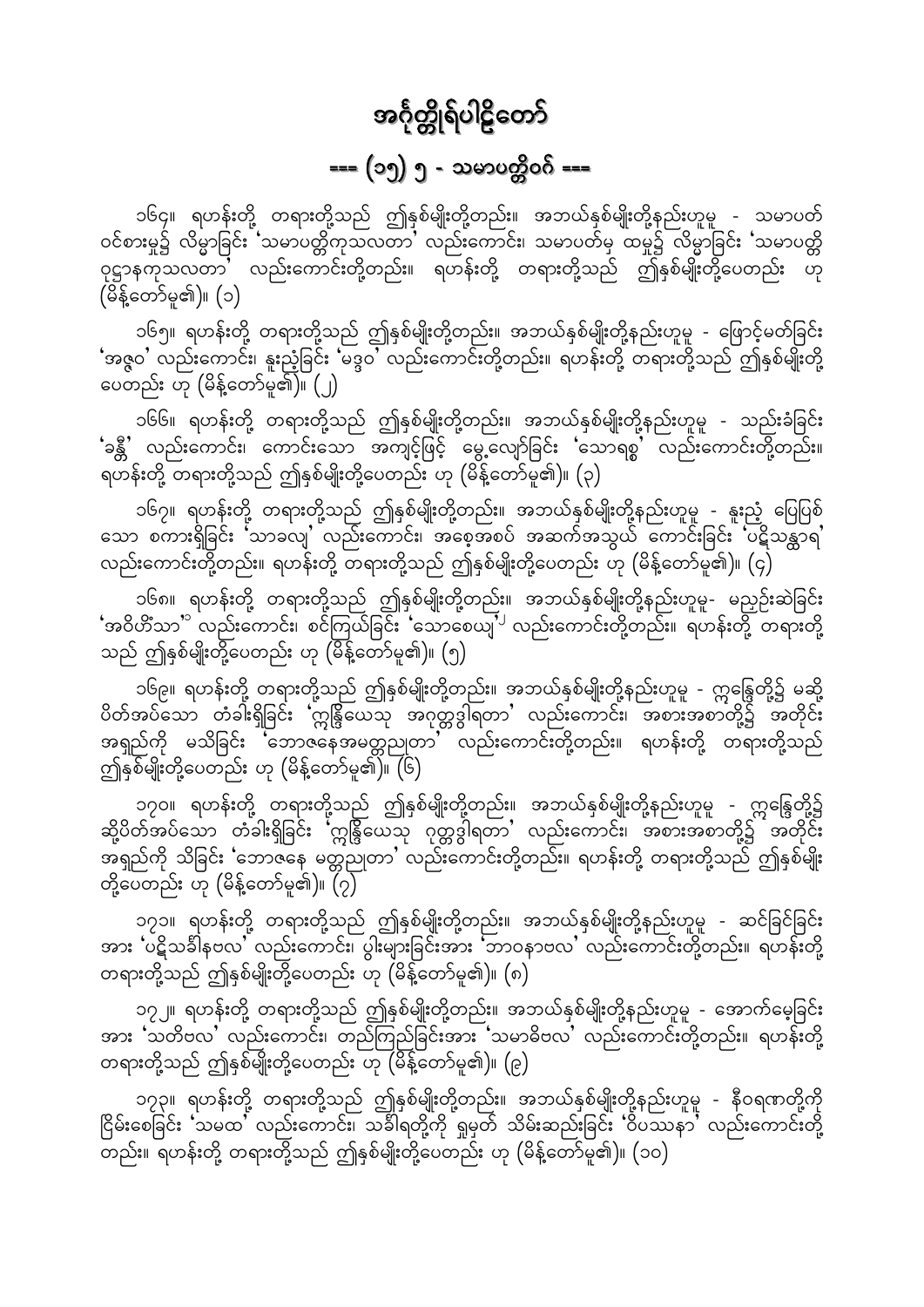၁၇၄။ ရဟန်းတို့ တရားတို့သည် ဤနှစ်မျိုးတို့တည်း။ အဘယ်နှစ်မျိုးတို့နည်းဟူမူ - အကျင့် သီလ ပျက်စီးခြင်း 'သီလဝိပတ္တိ' လည်းကောင်း၊ ဉာဏ်အမြင် 'အယူ' ပျက်စီးခြင်း 'ဒိဋ္ဌိဝိပတ္တိ' လည်းကောင်းတို့ တည်း။ ရဟန်းတို့ တရားတို့သည် ဤနှစ်မျိုးတို့ပေတည်း ဟု (မိန့်တော်မူ၏)။ (၁၁)

၁၇၅။ ရဟန်းတို့ တရားတို့သည် ဤနှစ်မျိုးတို့တည်း။ အဘယ်နှစ်မျိုးတို့နည်းဟူမူ - အကျင့် သီလ၏ ပြည့်စုံခြင်း 'သီလသမ္ပဒါ' လည်းကောင်း ဉာဏ်အမြင် 'အယူ'၏ ပြည့်စုံခြင်း 'ဒိဋ္ဌိသမ္ပဒါ' လည်းကောင်းတို့ မ္မေန်းမှာ<br>ပြန်နောက်နေးတို့ တရားတို့သည် ဤနှစ်မျိုးတို့ပေတည်း ဟု (မိန့်တော်မူ၏)။ (၁၂)

၁၇၆။ ရဟန်းတို့ တရားတို့သည် ဤနှစ်မျိုးတို့တည်း။ အဘယ်နှစ်မျိုးတို့နည်းဟူမူ - အကျင့် သီလ၏ စင်ကြယ်ခြင်း သီလဝိသုဒ္ဓိ လည်းကောင်း၊ ဉာဏ်အမြင် 'အယူ'၏ စင်ကြယ်ခြင်း 'ဒိဋ္ဌိဝိသုဒ္ဓိ' လည်းကောင်းတို့တည်း။ ရဟန်းတို့ တရားတို့သည် ဤနှစ်မျိုးတို့ပေတည်း ဟု (မိန့်တော်မူ၏)။ (၁၃)

၁၇၇။ ရဟန်းတို့ တရားတို့သည် ဤနှစ်မျိုးတို့တည်း။ အဘယ်နှစ်မျိုးတို့နည်းဟူမူ - ဉာဏ် အမြင်  $\cdot$ အယူ'၏ စင်ကြယ်ခြင်း 'ဒိဋ္ဌိဝိသုဒ္ဓိ' လည်းကောင်း၊ ဉာဏ်အမြင် 'အယူ' အားလျော်စွာ အားထုတ်ခြင်း ်ယထာဒိဋ္ဌိပဓာန လည်းကောင်းတို့တည်း။ ရဟန်းတို့ တရားတို့သည် ဤနှစ်မျိုးတို့ပေတည်း ဟု  $($ မိန့်တော်မူ၏)။  $($ ၁၄ $)$ 

၁၇၈။ ရဟန်းတို့ တရားတို့သည် ဤနှစ်မျိုးတို့တည်း။ အဘယ်နှစ်မျိုးတို့နည်းဟူမူ - ကုသိုလ်တရား တို့၌ မရောင့်ရဲနိုင်ခြင်း လည်းကောင်း၊ တရား အားထုတ်ရာ၌ ဆုတ်နှစ်မှု မရှိခြင်း လည်းကောင်းတို့ တည်း။ ရဟန်းတို့ တရားတို့သည် ဤနှစ်မျိုးတို့ပေတည်း ဟု (မိန့်တော်မူ၏)။ (၁၅)

၁၇၉။ ရဟန်းတို့ တရားတို့သည် ဤနှစ်မျိုးတို့တည်း။ အဘယ်နှစ်မျိုးတို့နည်းဟူမူ - သတိတရား ကင်းလွတ်ခြင်း **'**မုဋ္ဌဿစ္စ' လည်းကောင်း၊ ဆင်ခြင်ဉာဏ် ကင်းမဲ့ခြင်း 'အသမ္ပဇည' လည်းကောင်းတို့ တည်း။ ရဟန်းတို့ တရားတို့သည် ဤနှစ်မျိုးတို့ပေတည်း ဟု (မိန့်တော်မူ၏)။ (၁၆)

၁၈၀။ ရဟန်းတို့ တရားတို့သည် ဤနှစ်မျိုးတို့တည်း။ အဘယ်နှစ်မျိုးတို့နည်းဟူမူ - အောက်မေ့ ခြင်း 'သတိ' လည်းကောင်း၊ ဆင်ခြင်ခြင်း 'သမ္ပဇည' လည်းကောင်းတို့တည်း။ ရဟန်းတို့ တရားတို့သည် ပ<br>ဤနှစ်မျိုးတို့ပေတည်း ဟု (မိန့်တော်မူ၏)။ (၁၇)

#### ငါးခုမြောက် သမာပတ္တိဝဂ် ပြီး၏။

#### တတိယ သုတ်ငါးဆယ် ပြီး၏။

------

၁။ သတ္တဝါတို့၌ သနားခြင်း ကရုဏာကို ဆိုသည်။ ၂။ သတ္တဝါတို့၌ ချစ်ကြည်ခြင်း မေတ္တာကို ဆိုသည်။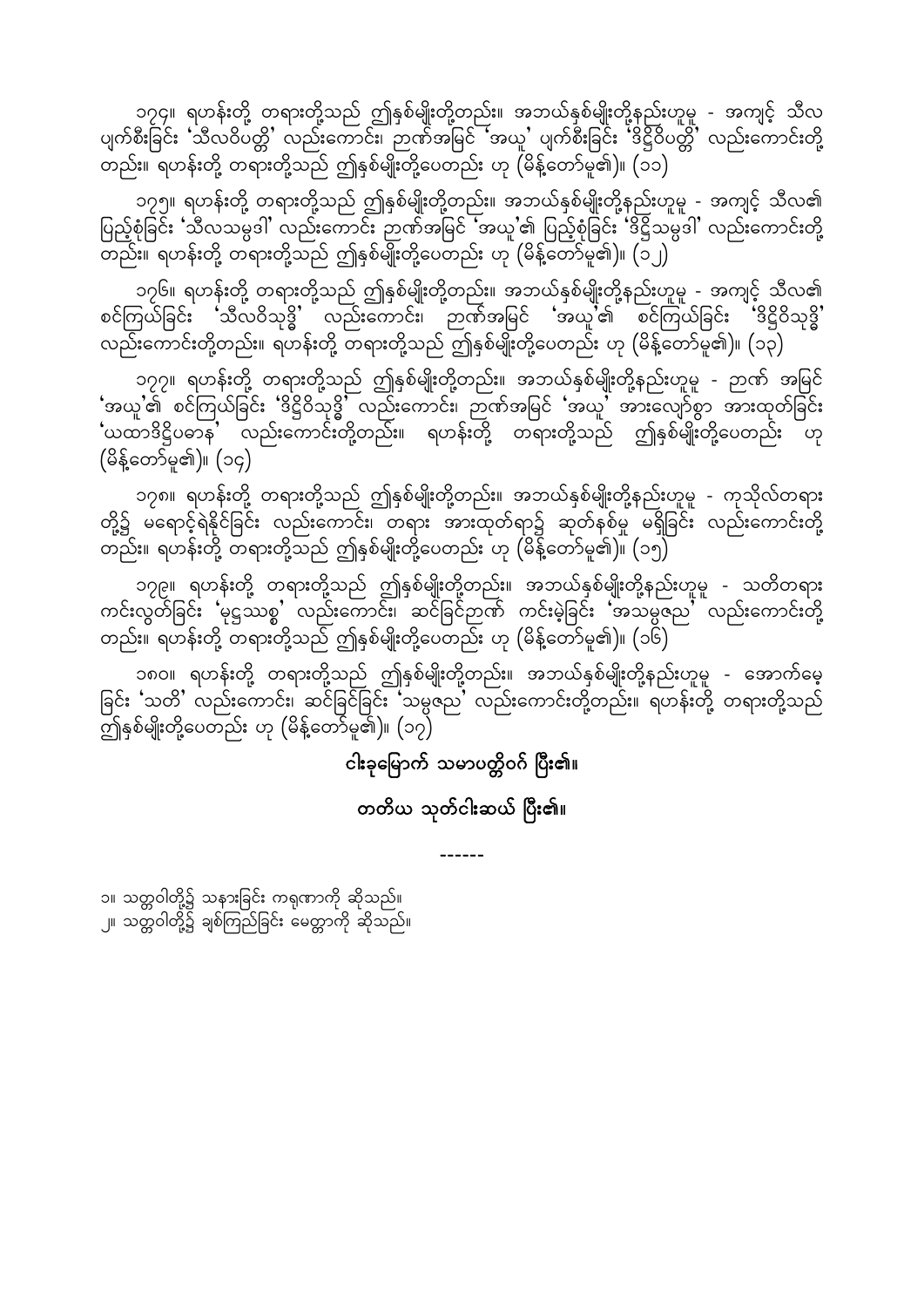#### === ၁ - ကောဓပေယျာလ ===

<span id="page-51-0"></span>၁၈၁။ ရဟန်းတို့ တရားတို့သည် ဤနှစ်မျိုးတို့တည်း။ အဘယ်နှစ်မျိုးတို့နည်းဟူမူ - အမျက်ထွက်<br>ခြင်း 'ကောဓ' လည်းကောင်း၊ ရန်ငြိုးဖွဲ့ခြင်း 'ဥပနာဟ' လည်းကောင်း။ သူ့ကျေးဇူးကို ချေဖျက်ခြင်း ု<br>'မက္ဒႛ လည်းကောင်း၊ အပြိုင်ပြုခြင်း 'ပဠာသႛ လည်းကောင်း။ ငြူစူခြင်း 'ဣဿာႛ လည်းကောင်း၊ ဝန်တိုခြင်း မြစ္ဆရိယ' လည်းကောင်း။ လှည့်ပတ်ခြင်း မ်ာယာ' လည်းကောင်း၊ စဉ်းလဲခြင်း သာဌေယျ' လည်းကောင်း။ ဒုစရိုက် တရားတို့မှ မရှက်ခြင်း အဟိရိက လည်းကောင်း၊ ဒုစရိုက် တရားတို့မှ မလန့် ခြင်း 'အနောတ္တပ္ပ' လည်းကောင်းတို့တည်း။ ရဟန်းတို့ တရားတို့သည် ဤနှစ်မျိုးတို့ပေတည်း ဟု (မိန့်တော်မူ၏)။ (၁-၅)

၁၈၂။ ရဟန်းတို့ တရားတို့သည် ဤနှစ်မျိုးတို့တည်း။ အဘယ်နှစ်မျိုးတို့နည်းဟူမူ - အမျက်မထွက်<br>ခြင်း 'အက္ကောဓ' လည်းကောင်း၊ ရန်ငြိုး မဖွဲ့ခြင်း 'အနုပနာဟ' လည်းကောင်း။ သူ့ကျေးဇူးကို မချေ .<br>ဖျက်ခြင်း 'အမက္ခ' လည်းကောင်း၊ အပြိုင် မပြုခြင်း 'အပဠာသ' လည်းကောင်း။ မငြူစူခြင်း 'အနိဿာ'<br>လည်းကောင်း၊ ဝန်မတိုခြင်း 'အမစ္ဆရိယ' လည်းကောင်း။ မလှည့်ပတ်ခြင်း 'အမာယာ' လည်းကောင်း၊ မစဉ်းလဲခြင်း 'အသာဌေယျ' လည်းကောင်း။ ဒုစရိုက် တရားတို့မှ ရှက်ခြင်း 'ဟိရီ' လည်းကောင်း၊ ဒုစရိုက် တရားတို့မှ လန့်ခြင်း 'ဩတ္တပ္ပ' လည်းကောင်းတို့တည်း။ ရဟန်းတို့ တရားတို့သည် ဤနှစ်မျိုးတို့ပေတည်း ဟု (မိန့်တော်မူ၏)။ (၆-၁၀)

၁၈၃။ ရဟန်းတို့ တရား နှစ်မျိုးတို့နှင့် ပြည့်စုံသူသည် ဆင်းရဲစွာ နေရ၏။ အဘယ်နှစ်မျိုးတို့နည်း ဟူမူ - အမျက်ထွက်ခြင်း လည်းကောင်း၊ ရန််ဂြိုးဖွဲ့ခြင်း လည်းကောင်း။ သူ့ကျေးဇူးကို ချေဖျက်ခြင်း ထည်းကောင်း၊ အပြိုင်ပြုခြင်း လည်းကောင်း။ ငြူစူခြင်း လည်းကောင်း၊ ဝန်တိုခြင်း လည်းကောင်း။ လှည့်ပတ်ခြင်း လည်းကောင်း၊ စဉ်းလဲကောက်ကျစ်ခြင်း လည်းကောင်း။ ဒုစရိုက်တို့မှ မရှက်ခြင်း လည်း ကောင်း၊ <sup>-</sup> ဒုစရိုက်တို့မှ မလန့်ခြင်း လည်းကောင်းတို့တည်း။ ရဟန်းတို့ ဤတရား နှစ်မျိုးတို့နှင့် ပြည့်စုံသော သူသည် ဆင်းရဲစွာ နေရ၏ ဟု (မိန့်တော်မူ၏)။ (၁၁-၁၅)

၁၈၄။ ရဟန်းတို့ တရားနှစ်မျိုးတို့နှင့် ပြည့်စုံသူသည် ချမ်းသာစွာ နေရ၏။ အဘယ်နှစ်မျိုးတို့နည်း ဟူမူ - အမျက်မထွက်ခြင်း လည်းကောင်း၊ ရန်ငြိုးမဖွဲ့ခြင်း လည်းကောင်း။ သူ့ကျေးဇူးကို မချေဖျက်ခြင်း ျေ။<br>လည်းကောင်း၊ အပြိုင် မပြုခြင်း လည်းကောင်း။ မငြူစူခြင်း လည်းကောင်း၊ ဝန်မတိုခြင်း လည်းကောင်း။ မလှည့်ပတ်ခြင်း လည်းကောင်း၊ မစဉ်းလဲ မကောက်ကျစ်ခြင်း လည်းကောင်း။ ဒုစရိုက်တို့မှ ရှက်ခြင်း လည်းကောင်း၊ ဒုစရိုက်တို့မှ လန့်ခြင်း လည်းကောင်းတို့တည်း။ ရဟန်းတို့ ဤတရား နှစ်မျိုးတို့နှင့် ပြည့်စုံ သူသည် ချမ်းသာစွာ နေရ၏။ (၁၆-၂၀)

၁၈၅။ ရဟန်းတို့ ဤတရား နှစ်မျိုးတို့သည် ကျင့်ဆဲ 'သေက္ခ' ရဟန်းအား ဆုတ်ယုတ်ခြင်းငှါ ဖြစ်ကုန်၏။ အဘယ်နှစ်မျိုးတို့နည်းဟူမူ- အမျက်ထွက်ခြင်း လည်းကောင်း၊ ရန်ငြိုးဖွဲ့ခြင်း လည်းကောင်း။ ာ<br>သူ့ကျေးဇူးကို ချေဖျက်ခြင်း လည်းကောင်း၊ အပြိုင်ပြုခြင်း လည်းကောင်း။ ငြူစူခြင်း လည်းကောင်း၊ ဝန်တိုခြင်း လည်းကောင်း။ လှည့်ပတ်ခြင်း လည်းကောင်း၊ စဉ်းလဲခြင်း လည်းကောင်း။ ဒုစရိုက်တို့မှ မရှက်ခြင်း လည်းကောင်း၊ ဒုစရိုက်တို့မှ မလန့်ခြင်း လည်းကောင်းတို့တည်း။ ရဟန်းတို့ ဤတရား နှစ်မျိုး တို့သည် ကျင့်ဆဲ 'သေကွ' ရဟန်းအား ဆုတ်ယုတ်ခြင်းငှါ ဖြစ်ကုန်၏။ (၂၁-၂၅)

၁၈၆။ ရဟန်းတို့ ဤတရား နှစ်မျိုးတို့သည် ကျင့်ဆဲ 'သေက္ခ' ရဟန်းအား မဆုတ်ယုတ်ခြင်းငှါ ဖြစ်ကုန်၏။ အဘယ်နှစ်မျိုးတို့နည်းဟူမူ – အမျက် မထွက်ခြင်း လည်းကောင်း၊ ရန်ငြိုး မဖွဲ့ခြင်း လည်း -<br>ကောင်း။ သူ့ကျေးဇူးကို မချေဖျက်ခြင်း လည်းကောင်း၊ အပြိုင် မပြုခြင်း လည်းကောင်း။ မငြူစူခြင်း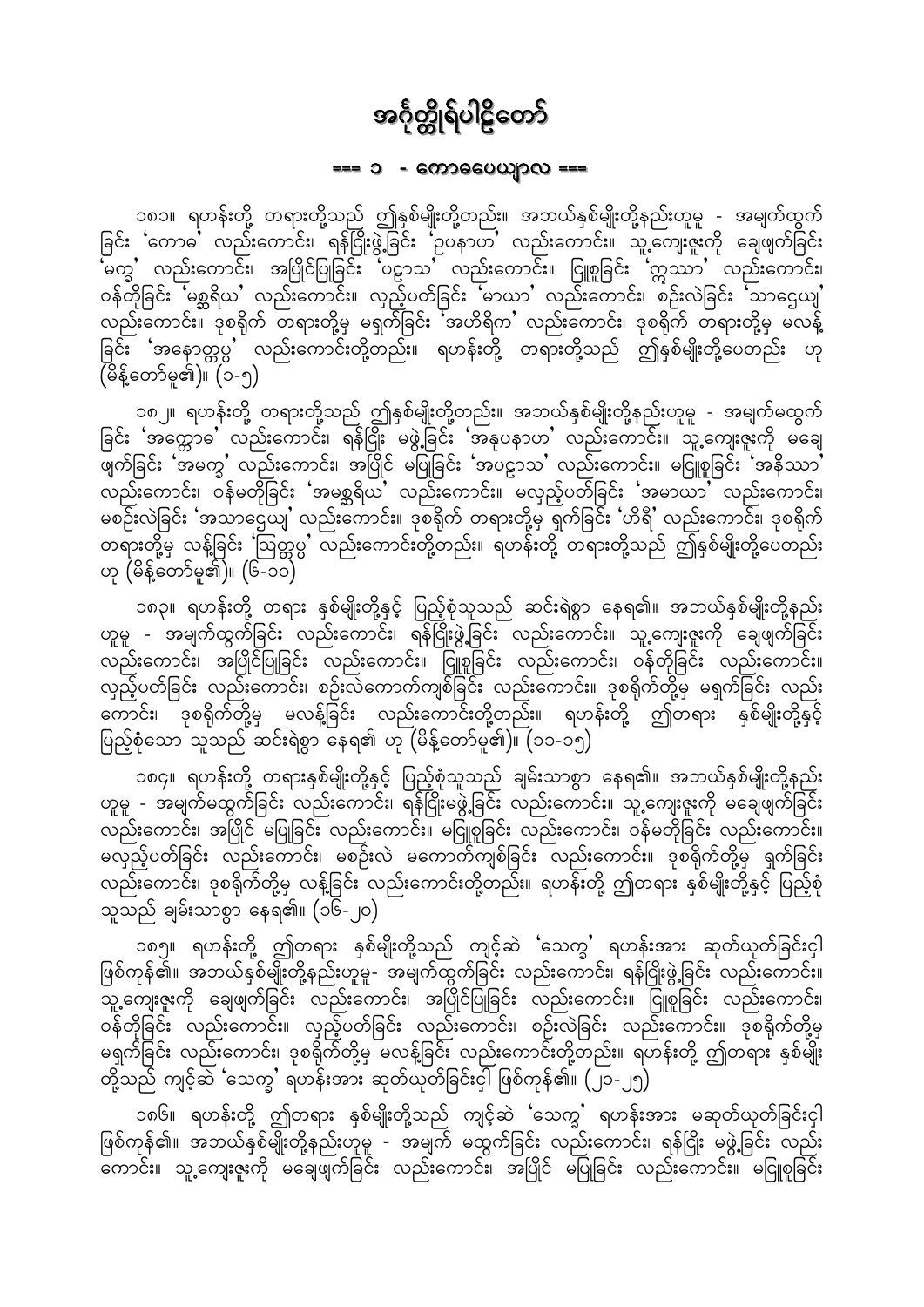လည်းကောင်း၊ ဝန်မတိုခြင်း လည်းကောင်း။ မလှည့်ပတ်ခြင်း လည်းကောင်း၊ မစဉ်းလဲခြင်း လည်း ကောင်း။ ဒုစရိုက်တို့မှ ရှက်ခြင်း လည်းကောင်း၊ ဒုစရိုက်တို့မှ လန့်ခြင်း လည်းကောင်းတို့တည်း။ ရဟန်း တို့ ဤတရား နှစ်မျိုးတို့သည် ကျင့်ဆဲ်သေက္ခ' ရဟန်းအား မဆုတ်ယုတ်ခြင်းငှါ ဖြစ်ကုန်၏။ (၂၆-၃၀)

၁၈၇။ ရဟန်းတို့ တရားနှစ်မျိုးတို့နှင့် ပြည့်စုံသော သူသည် ဆောင်ယူ၍ ချထားလိုက် သကဲ့သို့၊ ဤအတူ ငရဲ၌ ဖြစ်ရ၏။ အဘယ်နှစ်မျိုးတို့နည်းဟူမူ - အမျက်ထွက်ခြင်း လည်းကောင်း၊ ရန်ငြိုးဖွဲ့ခြင်း လည်းကောင်း၊ ဝန်တိုခြင်း လည်းကောင်း။ လှည့်ပတ်ခြင်း လည်းကောင်း၊ စဉ်းလဲခြင်း လည်းကောင်း။ ဒုစရိုက်တို့မှ မရှက်ခြင်း လည်းကောင်း၊ ဒုစရိုက်တို့မှ မလန့်ခြင်း လည်းကောင်းတို့တည်း။ ရဟန်းတို့ င်္ဂြာတရား နှစ်မျိုးတို့နှင့် ပြည့်စုံသော သူသည် ဆောင်ယူ၍ ချထားလိုက် သကဲ့သို့၊ ဤအတူ ငရဲ၌ ဖြစ်ရ ၏။ (၃၁-၃၅)

၁၈၈။ ရဟန်းတို့ တရားနှစ်မျိုးတို့နှင့် ပြည့်စုံသော သူသည် ဆောင်ယူ၍ ချထားလိုက် သကဲ့သို့၊ ဤအတူ နတ်ပြည်၌ ဖြစ်ရ၏။ အဘယ်နှစ်မျိုးတို့နည်းဟူမူ - အမျက် မထွက်ခြင်း လည်းကောင်း၊ ရန်ပြုံး မဖွဲ့ခြင်း လည်းကောင်း။ သူ့ကျေးဇူးကို မချေဖျက်ခြင်း လည်းကောင်း၊ အပြိုင် မပြုခြင်း လည်းကောင်း။ မငြူစူခြင်း လည်းကောင်း၊ ဝန်မတိုခြင်း လည်းကောင်း။ မလှည့်ပတ်ခြင်း လည်းကောင်း၊ မစဉ်းလဲခြင်း လည်းကောင်း။ ဒုစရိုက်တို့မှ ရှက်ခြင်း လည်းကောင်း၊ ဒုစရိုက်တို့မှ လန့်ခြင်း လည်းကောင်းတို့တည်း။ ရဟန်းတို့ ဤတရား နှစ်မျိုးတို့နှင့် ပြည့်စုံသော သူသည် ဆောင်ယူ၍ ချထားလိုက် သကဲ့သို့၊ ဤအတူ နတ်ပြည်၌ ဖြစ်ရ၏။ (၃၆-၄၀)

၁၈၉။ ရဟန်းတို့ ဤလောက၌ တရားနှစ်မျိုးတို့နှင့် ပြည့်စုံသော အချို့သော သူသည် ခန္ဓာကိုယ် ပျက်စီး၍ သေပြီးသည်မှ နောက်၌ ချမ်းသာကင်းရာ မကောင်းသော လားရာ ပျက်စီး၍ ကျရောက်ရာ ဖြစ်သော ငရဲ၌ ဖြစ်ရ၏။ အဘယ်နှစ်မျိုးတို့နည်းဟူမူ - အမျက်ထွက်ခြင်း လည်းကောင်း၊ ရန်ငြိုးဖွဲ့ခြင်း လည်းကောင်း။ သူ့ကျေးဇူးကို ချေဖျက်ခြင်း လည်းကောင်း၊ အပြိုင်ပြုခြင်း လည်းကောင်း။ ငြူစူခြင်း လည်းကောင်း၊ ဝန်တိုခြင်း လည်းကောင်း။ လှည့်ပတ်ခြင်း လည်းကောင်း၊ စဉ်းလဲခြင်း လည်းကောင်း။ ဒုစရိုက်တို့မှ မရှက်ခြင်း လည်းကောင်း၊ ဒုစရိုက်တို့မှ မလန့်ခြင်း လည်းကောင်းတို့တည်း။ ရဟန်းတို့ ဤလောက၌ တရားနှစ်မျိုးတို့နှင့် ပြည့်စုံသော အချို့သော သူသည် ခန္ဓာကိုယ် ပျက်စီး၍ သေပြီးသည်မှ နောက်၌ ချမ်းသာကင်းရာ မကောင်းသော လားရာ ပျက်စီး၍ ကျရောက်ရာ ဖြစ်သော ငရဲ၌ ဖြစ်ရ၏။  $(qo-q)$ 

၁၉၀။ ရဟန်းတို့ ဤလောက၌ တရားနှစ်မျိုးတို့နှင့် ပြည့်စုံသော အချို့သော သူသည် ခန္ဓာကိုယ် ပျက်စီး၍ သေပြီးသည်မှ နောက်၌ ကောင်းသော လားရာဖြစ်သော နတ်ပြည်၌ ဖြစ်ရ၏။ အဘယ်နှစ်မျိုး တို့နည်းဟူမူ - အမျက် မထွက်ခြင်း လည်းကောင်း၊ ရန်ငြိုး မဖွဲ့ခြင်း လည်းကောင်း။ သူ့ကျေးဇူးကို မချေ ဖျက်ခြင်း လည်းကောင်း၊ အပြိုင် မပြုခြင်း လည်းကောင်း၊ မငြူစူခြင်း လည်းကောင်း၊ ဝန်မတိုခြင်း လည်းကောင်း။ မလှည့်ပတ်ခြင်း လည်းကောင်း၊ မစဉ်းလဲခြင်း လည်းကောင်း။ ဒုစရိုက်တို့မှ ရှက်ခြင်း လည်းကောင်း၊ ဒုစရိုက်တို့မှ လန့်ခြင်း လည်းကောင်းတို့တည်း။ ရဟန်းတို့ ဤလောက၌ ဤတရား နှစ်မျိုးတို့နှင့် ပြည့်စုံသော အချို့သော သူသည် ခန္ဓာကိုယ် ပျက်စီး၍ သေပြီးသည်မှ နောက်၌ ကောင်း -<br>သော လားရာ ဖြစ်သော နတ်ပြည်၌ ဖြစ်ရဲ၏။ (၄၆-၅၀)

#### ကောဓပေယျာလ ပြီး၏။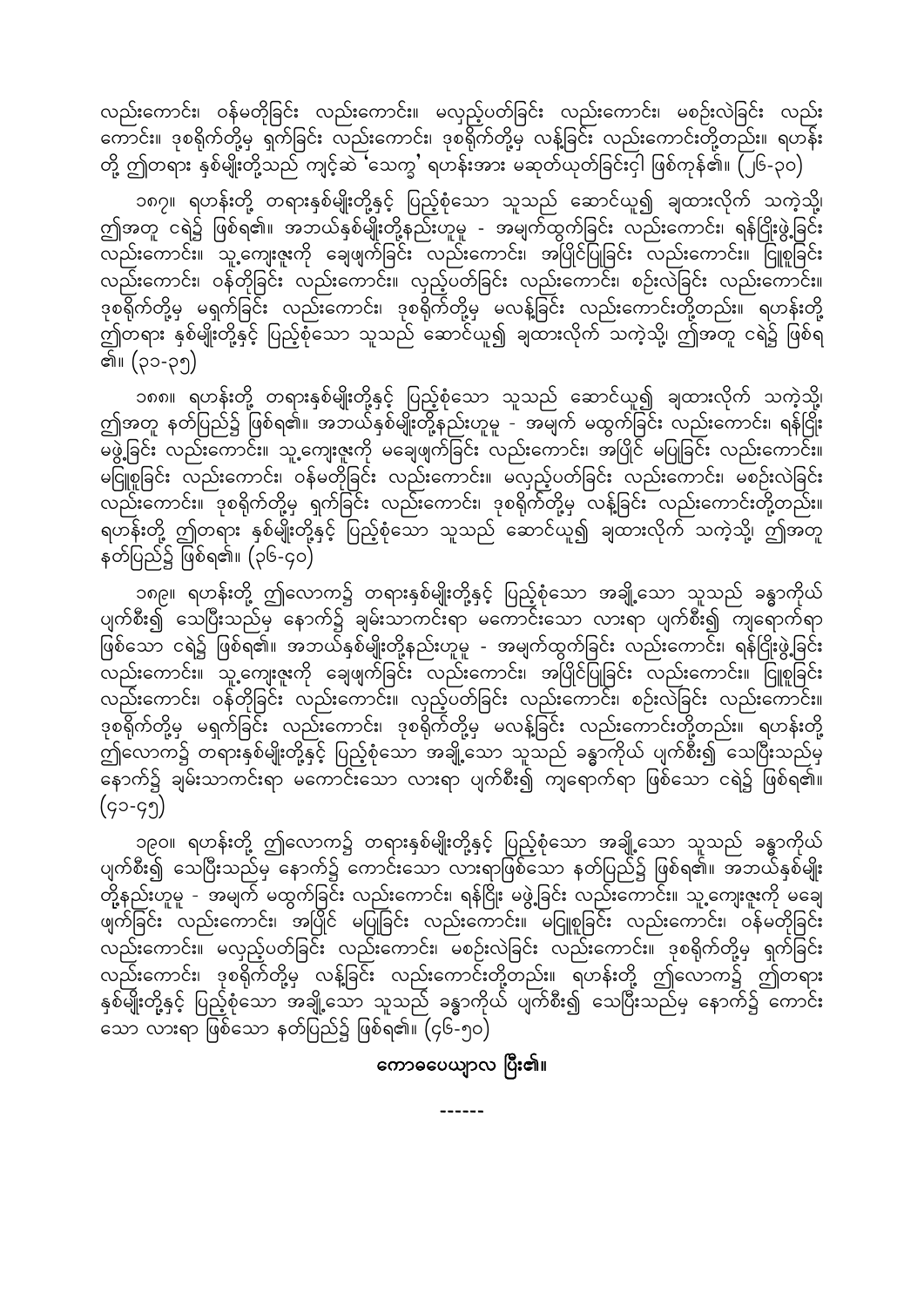#### === ၂ - အကုသလပေယျာလ ===

<span id="page-53-0"></span>၁၉၁-၂၀၀။ ရဟန်းတို့ အကုသိုလ် တရားတို့သည် ဤနှစ်မျိုးတို့တည်း။ ရဟန်းတို့ ကုသိုလ် တရားတို့သည် ဤနှစ်မျိုးတို့တည်း။ ရဟန်းတို့ အပြစ်ရှိသော တရားတို့သည် ဤနှစ်မျိုးတို့တည်း။ ရဟန်းတို့ အပြစ် မရှိသော တရားတို့သည် ဤနှစ်မျိုးတို့တည်း။ ရဟန်းတို့ ဆင်းရဲခြင်းကို ဖြစ်စေတတ် သော တရားတို့သည် ဤနှစ်မျိုးတို့တည်း။ ရဟန်းတို့ ချမ်းသာခြင်းကို ဖြစ်စေတတ်သော တရားတို့သည် ဤနှစ်မျိုးတို့တည်း။ ရဟန်းတို့ ဆင်းရဲသော အကျိုးရှိသော တရားတို့သည် ဤနှစ်မျိုးတို့တည်း။ ရဟန်းတို့ အဘယ်နှစ်မျိုးတို့နည်းဟူမူ - အမျက် မထွက်ခြင်း လည်းကောင်း၊ ရန်ငြိုး မဖွဲ့ခြင်း လည်းကောင်း။ သူ့ကျေးဇူးကို မချေဖျက်ခြင်း လည်းကောင်း၊ အပြိုင် မပြုခြင်း လည်းကောင်း။ မငြူစူခြင်း လည်းကောင်း၊ ျွန်<br>ပန်မတိုခြင်း လည်းကောင်း။ မလှည့်ပတ်ခြင်း လည်းကောင်း၊ မစဉ်းလဲခြင်း လည်းကောင်း။ ဒုစရိုက်တို့မှ<br>ရှက်ခြင်း လည်းကောင်း၊ ဒုစရိုက်တို့မှ ထိတ်လန့်ခြင်း လည်းကောင်းတို့တည်း။ ရဟန်းတို့ ဆင်းရဲ မရှိ း<br>သော တရားတို့သည် ဤနှစ်မျိုးတို့ပေတည်း ဟု (မိန့်တော်မူ၏)။ (၁-၅၀)

အကုသလပေယျာလ ပြီး၏။

အင်္ဂုတ္တိုရ်ပါဠိတော် 

၂၀၁။ ရဟန်းတို့ ဤအကျိုးထူး နှစ်မျိုးတို့ကို ရည်ရွယ်တော်မူ၍ မြတ်စွာဘုရားသည် တပည့်တို့ အား သိက္ခာပုဒ်ကို ပညတ်တော်မူ၏။ အဘယ်နှစ်မျိုးတို့နည်းဟူမူ - သံဃာ၏ ကောင်းခြင်း အကျိုးငှါ၊ သံဃာ၏ ချမ်းသာစွာ နေထိုင်ရခြင်း အကျိုးငှါ။ သီလ မရှိကုန်သော ပုဂ္ဂိုလ်တို့ကို နှိမ်နင်းခြင်း၊ သီလကို ချစ်မြတ်နိုး ကုန်သော ပုဂ္ဂိုလ်တို့၏ ချမ်းသာစွာ နေထိုင်ရခြင်း။ မျက်မှောက်၌ ဖြစ်သော အာသဝေါ ာ<br>ရားတို့ကို ပိတ်ပင်ခြင်း၊ တမလွန်၌ ဖြစ်လတ္တံ့သော အာသဝေါ တရားတို့ကို တားဆီးခြင်း။ မျက်မှောက် ၌ ဖြစ်ကုန်သော ရန်တို့ကို ပိတ်ပင်ခြင်း၊ တမလွန်၌ ဖြစ်လတ္တံ့သော ရန်တို့ကို တားဆီးခြင်း။ မျက်မှောက်<br>၌ ဖြစ်ကုန်သော အပြစ်တို့ကို ပိတ်ပင်ခြင်း၊ တမလွန်၌ ဖြစ်လတ္တံ့သော အပြစ်တို့ကို တားဆီးခြင်း။ မျက် –<br>မှောက်၌ ဖြစ်ကုန်သော ဘေးတို့ကို ပိတ်ပင်ခြင်း၊ တမလွန်၌ ဖြစ်လတ္တံ့သော ဘေးတို့ကို တားဆီးခြင်း။ မျက်မှောက်၌ ဖြစ်ကုန်သော ဆင်းရဲခြင်း သဘော 'အကုသိုလ်' တို့ကို ပိတ်ပင်ခြင်း၊ တမလွန်၌ ဖြစ်လတ္တံ့ သော ဆင်းရဲခြင်း သဘော 'အကုသိုလ်' တို့ကို တားဆီးခြင်း။ လူတို့အား အစဉ် သနားခြင်း၊ အလိုဆိုး ရှိကုန်သော ရဟန်းတို့၏ အသင်းအပင်းကို ဖျက်ဆီးခြင်း။ မကြည်ညို သေးကုန်သော သူတို့ကိုလည်း ကြည်ညိုစေခြင်း၊ ကြည်ညိုပြီး သူတို့ကိုလည်း တိုးတက် ကြည်ညိုစေခြင်း။ သာသနာတော်၏ ကြာမြင့်စွာ နှစ်မျိုးတို့ကို ရည်ရွယ်တော် မူ၍ မြတ်စွာဘုရားသည် တပည့်တို့အား သိက္ခာပုဒ်ကို ပညတ်တော်မူ၏ ဟု (မိန့်တော်မူ၏)။ (၁-၁၀)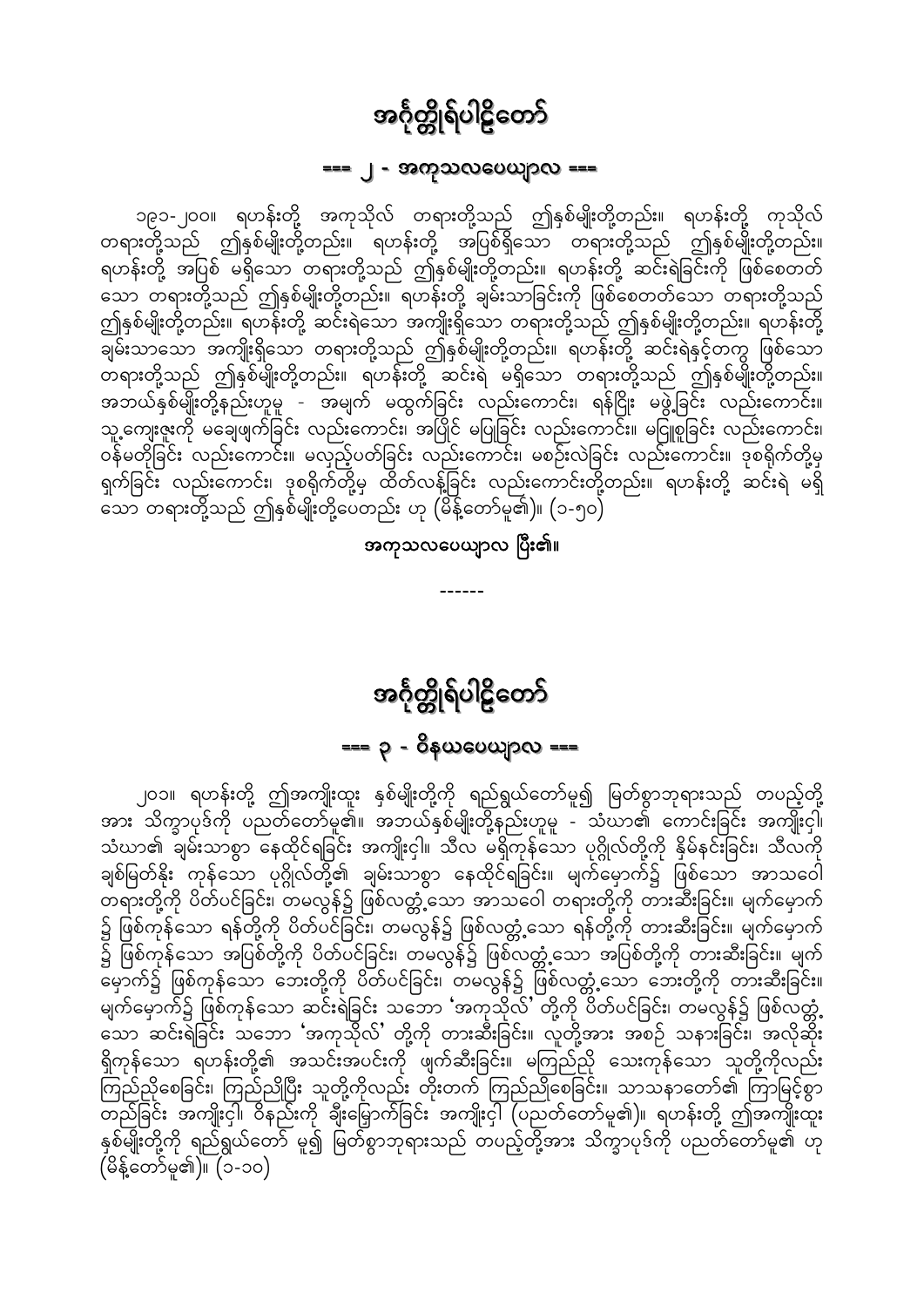၂၀၂-၂၃၀။ ရဟန်းတို့ ဤအကျိုးထူး နှစ်မျိုးတို့ကို ရည်ရွယ်တော်မူ၍ မြတ်စွာဘုရားသည် တပည့် တို့အား ပါတိမောက်ကို ပညတ်တော်မူ၏။ပ။ ပါတိမောက် ပြခြင်းကို ပညတ်တော်မူ၏။ ပါတိမောက် ရပ်ဆိုင်းထားခြင်းကို ပညတ်တော် မူ၏။ ပဝါရဏာကို ပညတ်တော်မူ၏။ ပဝါရဏာ ရပ်ဆိုင်းထားခြင်းကို ပညတ်တော် မူ၏၊ တဇ္ဇနီယကံကို ပညတ်တော် မူ၏။ နိယဿကံကို ပညတ်တော် မူ၏။ ပဗ္ဗာဇနီယကံကို ပညတ်တော် မူ၏။ ပဋိသာရဏီယကံကို ပညတ်တော် မူ၏။ ဉက္ခေပနီယကံကို ပညတ်တော် မူ၏။ ပရိဝါသ် ပေးခြင်းကို ပညတ်တော် မူ၏။ အရင်းသို့ ပြန်ငင်ခြင်းကို ပညတ်တော် မူ၏။ မာနတ်ပေးခြင်းကို ပညတ်တော် မူ၏။ အမ္ဘာန်သွင်းခြင်းကို ပညတ်တော် မူ၏။ သံဃာ့ဘောင် သွင်းခြင်းကို ပညတ်တော် မူ၏။ သံဃာ့ဘောင်မှ နှင်ထုတ်ခြင်းကို ပညတ်တော် မူ၏။ ပဝ္စင်းခံသော ကံကို ပညတ်တော် မူ၏။ \_<br>ဉ တ္တိကံကို ပညတ်တော် မူ၏။ ဉ တ်လျှင် နှစ်ခုမြောက်သော ကံကို ပညတ်တော် မူ၏။ ဉ တ်လျှင် — တိုး<br>လေးခုမြောက်သော ကံကို ပညတ်တော် မူ၏။ မပညတ်အပ်သေးသည်တို့ကို ပညတ်တော် မူ၏။ ပညတ်ပြီးသည်တို့ကို တစ်ဖန် ပညတ်တော် မူ၏။ သမ္မုခါ်ဝိနည်းကို ပညတ်တော် မူ၏။ သတိဝိနည်းကို ပညတ်တော် မူ၏။ အမူဠဝိနည်းကို ပညတ်တော် မူ၏။ ပဋိညာတကရဏ သမထကို ပညတ်တော် မူ၏။ ထေဘုယျသိက သမထကို ပညတ်တော် မူ၏။ တဿပါပိယသိကသမထကို ပညတ်တော် မူ၏။ တိဏဝတ္တာရက သမထကို ပညတ်တော် မူ၏။ အဘယ်နှစ်မျိုးတို့နည်းဟူမူ - သံဃာ၏ ကောင်းခြင်း အကျိုးငှါ်၊ သံဃာ၏ ချမ်းသာစွာ နေထိုင်ရခြင်း အကျိုးငှါ။ သီလ မရှိကုန်သော ပုဂ္ဂိုလ်တို့ကို နှိမ်နင်းခြင်း၊ သီလကို ချစ်မြတ်နိုး ကုန်သော ပုဂ္ဂိုလ်တို့၏ ချမ်းသာစွာ နေထိုင်ရခြင်း။ မျက်မှောက်၌ ဖြစ်သော အာသဝေါ တရားတို့ကို ပိတ်ပင်ခြင်း၊ တမလွန်၌ ဖြစ်လတ္တံ့သော အာသဝေါ တရားတို့ကို တားဆီးခြင်း။ မျက်မှောက်၌ ဖြစ်ကုန်သော ရန်တို့ကို ပိတ်ပင်ခြင်း၊ တမလွန်၌ ဖြစ်လတ္တံ့သော ရန်တို့ကို တားဆီးခြင်း။ မျက်မှောက်၌ ဖြစ်ကုန်သော အပြစ်တို့ကို ပိတ်ပင်ခြင်း၊ တမလွန်၌ ဖြစ်လတ္တံ့သော အပြစ်တို့ကို တားဆီး ခြင်း။ မျက်မှောက်၌ ဖြစ်ကုန်သော ဘေးတို့ကို ပိတ်ပင်ခြင်း၊ တမလွန်၌ ဖြစ်လတ္တံ့သော ဘေးတို့ကို တားဆီးခြင်း။ မျက်မှောက်၌ ဖြစ်ကုန်သော ဆင်းရဲခြင်း သဘော 'အကုသိုလ်' တို့ကို ပိတ်ပင်ခြင်း၊ တမလွန်၌ ဖြစ်လတ္တံ့သော ဆင်းရဲခြင်း သဘော 'အကုသိုလ်' တို့ကို တားဆီးခြင်း။ လူတို့အား အစဉ် သနားခြင်း၊ အလိုဆိုး ရှိကုန်သော ရဟန်းတို့၏ အသင်းအပင်းကို ဖျက်ဆီးခြင်း။ မကြည်ညိုသေး ကုန်သော သူတို့ကိုလည်း ကြည်ညိုစေခြင်း၊ ကြည်ညိုပြီးသော သူတို့ကိုလည်း တိုးတက် ကြည်ညိုစေခြင်း။ omorema<br>လာသနာတော်၏ ကြာမြင့်စွာ တည်တံ့ခြင်း အကျိုးငှါ၊ ဝိနည်းကို ချီးမြှောက်ခြင်း အကျိုးငှါ (ပညတ်တော် မူ၏)။ ရဟန်းတို့ ဤအကျိုးထူး နှစ်မျိုးတို့ကို ရည်ရွယ်တော် မူ၍ မြတ်စွာဘုရားသည် တပည့်တို့အား တိဏဝတ္တာရကသမထကို ပညတ်တော် မူ၏ ဟု (မိန့်တော်မူ၏)။ (၁၁-၃၀၀)

ဝိနယပေယျာလ ပြီး၏။

------